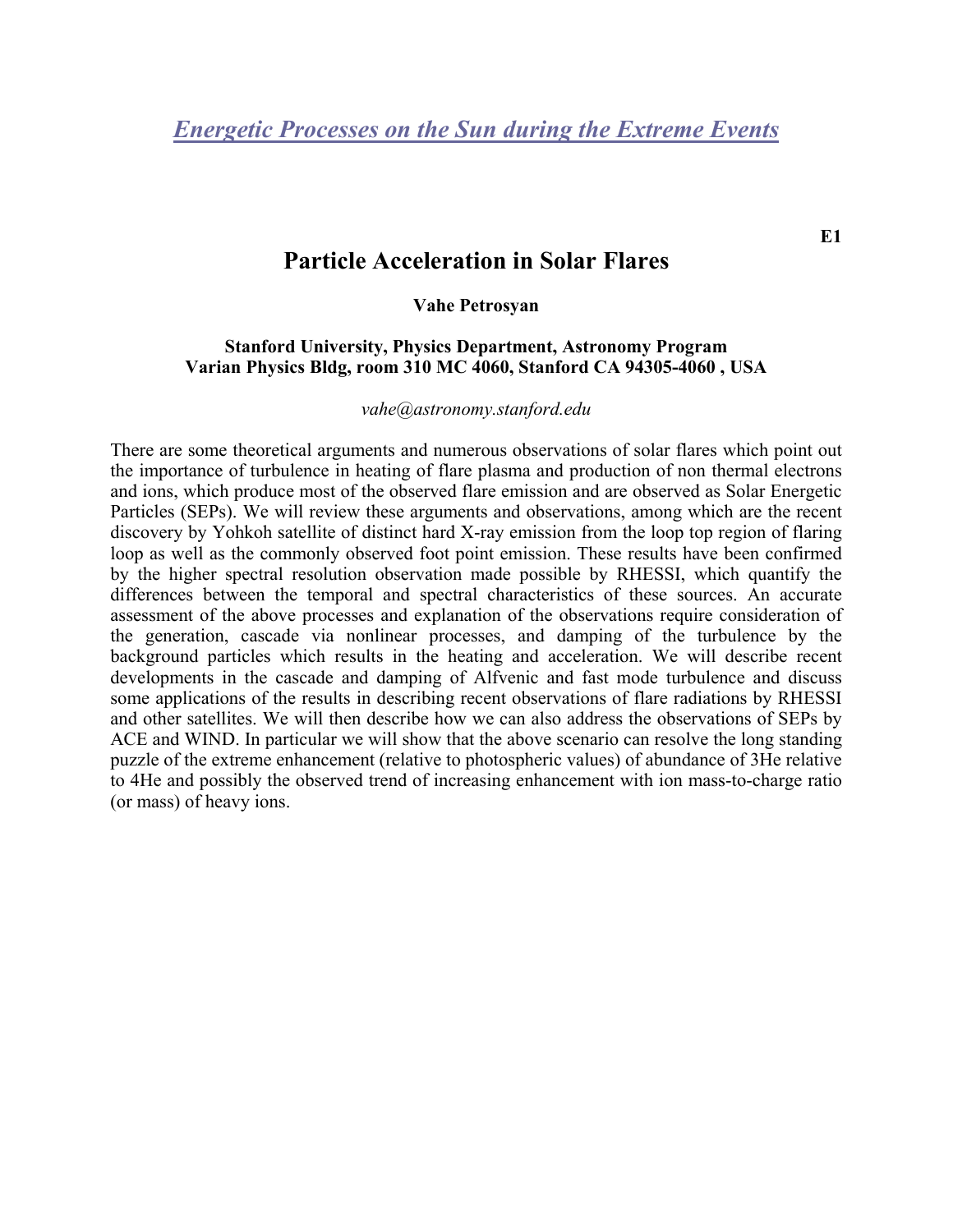## **Overview of the October-November 2003 Solar Extreme Eruptions**

#### **N. Gopalswamy**

## **NASA/GSFC Greenbelt, MD 20771, USA**

*n\_gopalswamy@yahoo.com* 

Fast coronal mass ejections (CMEs), X-class flares, solar energetic particle (SEP) events, and interplanetary shocks were abundantly observed during the episode of intense solar activity in late October and early November 2003. Most of the 80 CMEs originated from three active regions (NOAA ARs 484, 486, and 488). We compare the statistical properties of these CMEs with those of the general population of CMEs observed during cycle 23. We find that (i) the 2003 October-November CMEs were fast and wide on the average and hence were very energetic, (ii) nearly 20 percent of the ultra-fast CMEs (speed  $\ge$ /= 2000 km/s) of cycle 23 occurred during the October-November interval, including the fastest CME of the study period  $\left(\sim 2700 \text{ km/s on } 2003\right)$ November 4 at 19:54 UT), (iii) the rate of full-halo CMEs was nearly four times the average rate during cycle 23, (iv) at least sixteen shocks were observed near the Sun, while eight of them were intercepted by spacecraft along the Sun-Earth line, (v) the CMEs were highly geoeffective: the resulting geomagnetic storms were among the most intense of cycle 23, (vi) the CMEs were associated with very large SEP events, including the largest event of cycle 23. These extreme properties were commensurate with the size and energy of the associated active regions. This study suggests that the speed of CMEs may not be much higher than  $\sim$ 3000 km/s, consistent with the free energy available in active regions. An important practical implication of such a speed limit is that the Sun-Earth travel times of CME-driven shocks may not be less than ~0.5 day. Two of the shocks arrived at Earth in  $\leq$  20 h, the first events in  $\sim$  30 years and only the 14th and 15th documented cases of such events since 1859.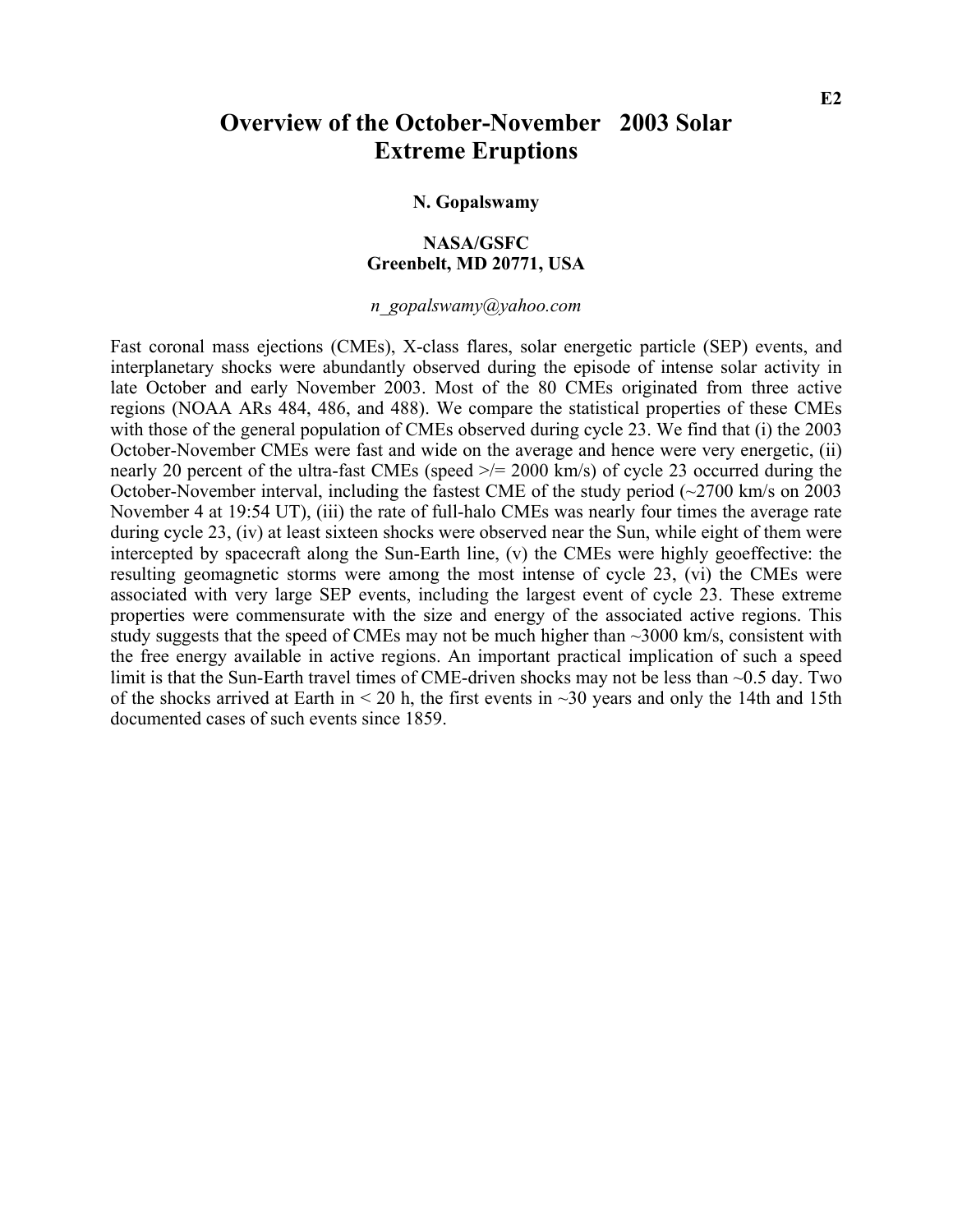## **Energy and Mass Transports during Extreme Events on the Sun and in the Heliosphere**

## **I. Veselovsky**

## **Skobeltsyn Institute of Nuclear Physics, Moscow State University Vorob`evy Gory,119992, Moscow, Russia**

#### *veselov@dec1.sinp.msu.ru*

Solar and heliospheric extreme events (SEEs) are relatively rare and sporadic dissipative phenomena. Extremely weak or strong activity periods on the Sun can be not predicted well in advance with a sufficiently good accuracy because we do know in details neither their physical origins nor the chain of governing forces. The statistics of such events is poor. These events look as similar or different manifestations in the solar atmosphere from case to case depending on the situations controlled by many independent MHD and kinetic dimensionless parameters. The time scales of interest are very broad and practically span from seconds up to many years. The space scales can encompass local or even global features. We consider here several recent examples of extremely strong solar flares and coronal mass ejections (CMEs) which occurred in the 23rd solar cycle. They were driven by subphotospheric energy sources through the heat flows, bulk mass motions, and electric currents in different ways and proportions between them. Solar flares and CMEs accompany each other and share the same free energy of subphotospheric drivers. Powerful impulsive solar flares without strong CMEs can happen in deep atmospheric structures often seen as small loops. Strong CMEs without impulsive flare manifestations can arise in high coronal structures initially seen as prominences, big loops and arcades. This diversity precludes hypothetical universal scenario, which met in current literature and pretended to be valid for all flares and CMEs. In most cases both phenomena accompany each other and look as non-local energy releases. Stronger events often occupy larger volumes and appear as clusters. Sometimes, corotating and sporadic contributions coexist in space and time. Multiple energy releases can superimpose and non-linearly interact in the heliosphere. Examples of the nonlinear amplification or attenuation leading to stronger or weaker magnetic storms will be presented.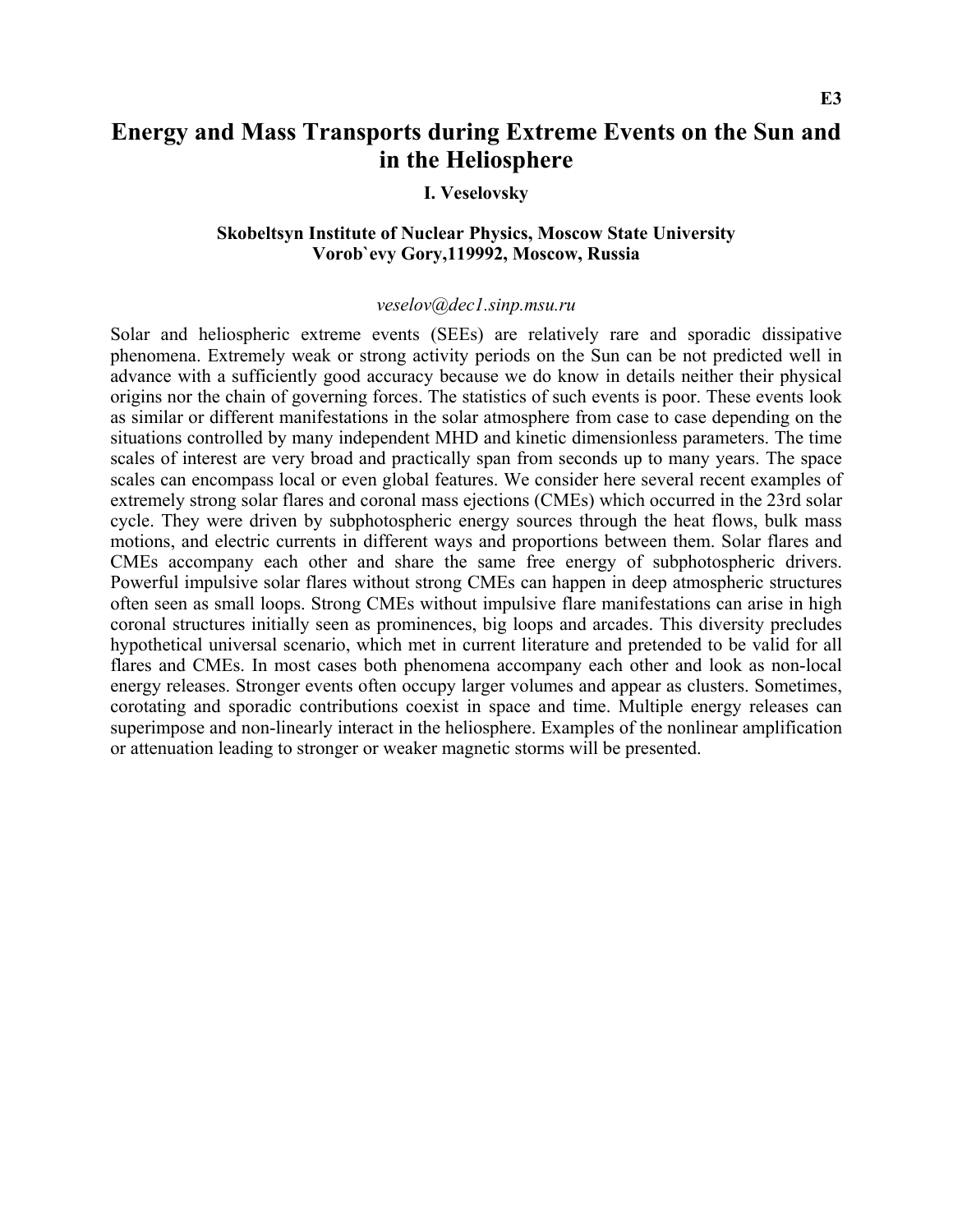## **Long-Term Prediction of Solar Extreme Events Based on the General Regularities of Energetic Particle Generation by the Sun**

## **R. Nymmik**

## **Skobeltsyn Institute of Nuclear Physics, Moscow State University Vorob`evy Gory, 119992**, **Moscow, Russia**

### *[nymmik@sinp.msu.ru](mailto:nymmik@sinp.msu.ru)*

The SEP generation by the Sun and the SEP event occurrences in the Earth orbit are of probabilistic nature. At the same time, certain regularities inherent to SEP fluxes and events can well be inferred from the present-day experimental results, which permit also the regularities to be used in predicting the probability for SEP events (the solar extreme events, in particular) to occur.

The major regularities pertain to the SEP event distribution functions and to the relationships of the functions with solar activity.

The functions of SEP event distributions of particle fluences and peak fluxes are shown to be power laws (with exponents of about 1.3) with exponential rollover at high fluxes. An important property of the distribution function is that, if the function is divided by the sum of sunspot numbers over observation time, the resulting normalized functions prove to be the same (invariant) throughout any solar activity period. This means that the extreme events may occur during every solar activity period, even during solar activity minimum (so called "quite" Sun period). That circumstance, established in Nymmik (1999), fully justified oneself in the last solar minimum, in particular 16÷20 January 2005, when some extreme SEP events occurred.

The concept of predominant extreme event occurrences during certain solar activity phases (maximum, ascending or declining phases) has been shown not to take place.

Summary: the probability for the solar extreme events to occur within any definite period depends only on the sum of mean-monthly sunspot (Wolf) numbers throughput that same period.

Reference

Nymmik R.A., Relationships among solar activity, SEP occurrence frequency, and solar energetic particle distribution function, in: Proceedings of the 26-th ICRC V. 8, 3197-3000, 1999.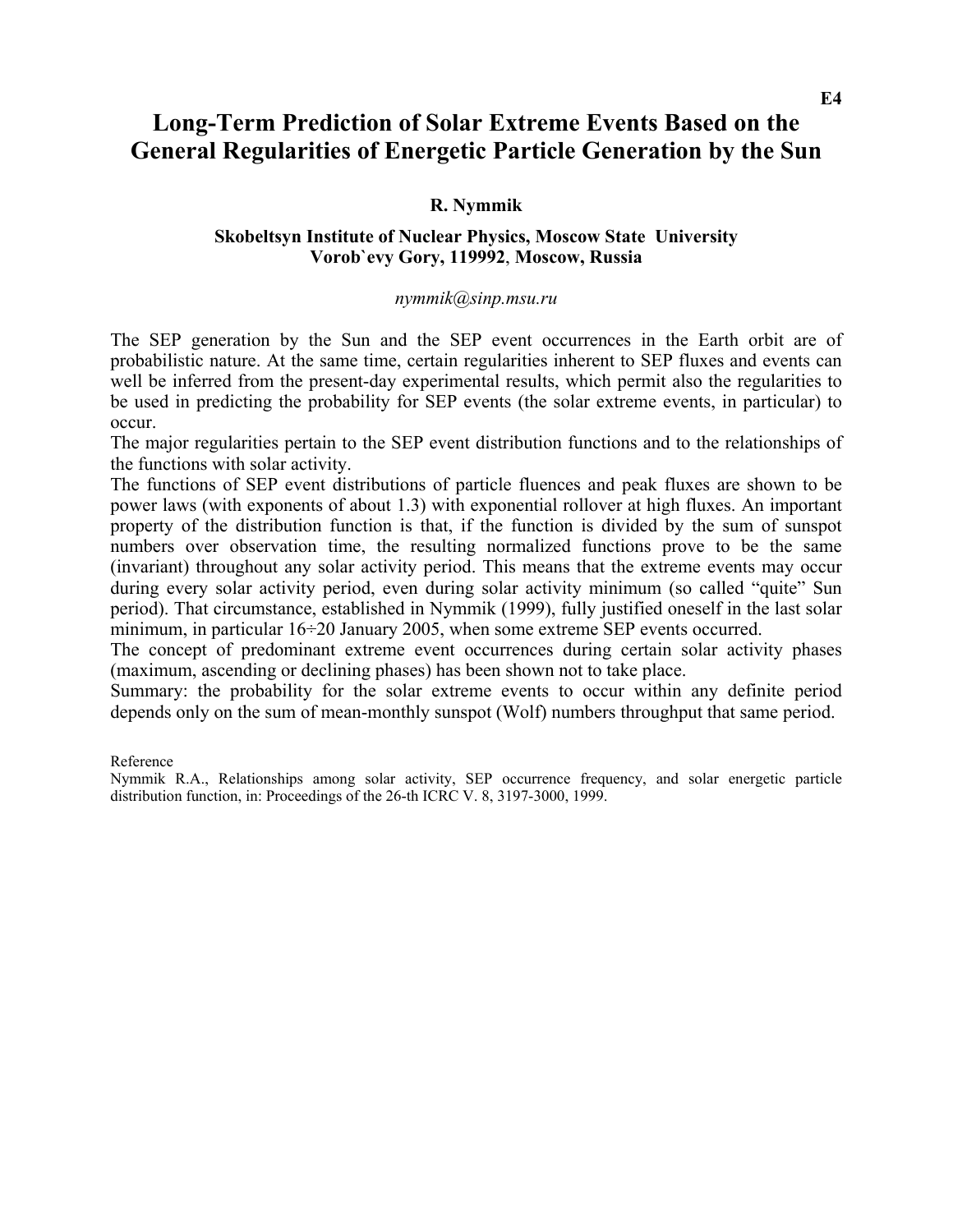## **Energy Spectrum of Solar Cosmic Rays**

#### **G. Bazilevskaya**

### **Lebedev Physical Institute, Russian Academy of Sciences 53 Leninsky Prospect , 117924 GSP-1, Moscow, Russia**

#### *[bazilevs@fian.fiandns.mipt.ru](mailto:bazilevs@fian.fiandns.mipt.ru)*

Energy spectrum is one of most important features of solar energetic particles (SEPs). It is connected to acceleration, propagation, and loss mechanisms, as well as time and site of particle generation and propagation. Energy spectrum is a measurable characteristic of SEPs although loaded with many signatures of above mentioned processes. It is the utmost goal of the spectrum study to disentangle and identify all factors of the spectrum formation from observational data. The relativistic protons are the SEP population most relevant for attempt to provide an insight into the SEP origin because of their prompt arrival (short time elapsed from the generation process to observation) and minor distortion by the coronal and interplanetary transport. An attempt is made to overview observational results, fitting and interpreting the SEP energy spectra according to the recent works with special emphasis on the giant event of 20 January 2005. This event clearly reveals the complexity and diversity of observational data interpretations. Theorists usually discuss one of the mechanisms (e.g., magnetic reconnection, stochastic and/or diffusive shock acceleration etc.) as a main SEP generation process. Actually, particles are subject to influence of many factors including not only acceleration mechanisms but also presence of seed population and wave-particle interactions. Main effort of this talk is directed towards revealing signatures of the acceleration and propagation processes in the SEP energy spectrum. However, it should be admitted that many questions are not answered at the moment. It is hardly possible to deduce the generation mode of solar protons only from their observed energy spectrum. Extreme solar events give a huge amount of various experimental information on the features of SEPs (ions and electrons), products of energetic particles interaction on the Sun, along with information on concomitant solar and interplanetary phenomena. These data are hoped to put some constraints on the acceleration models.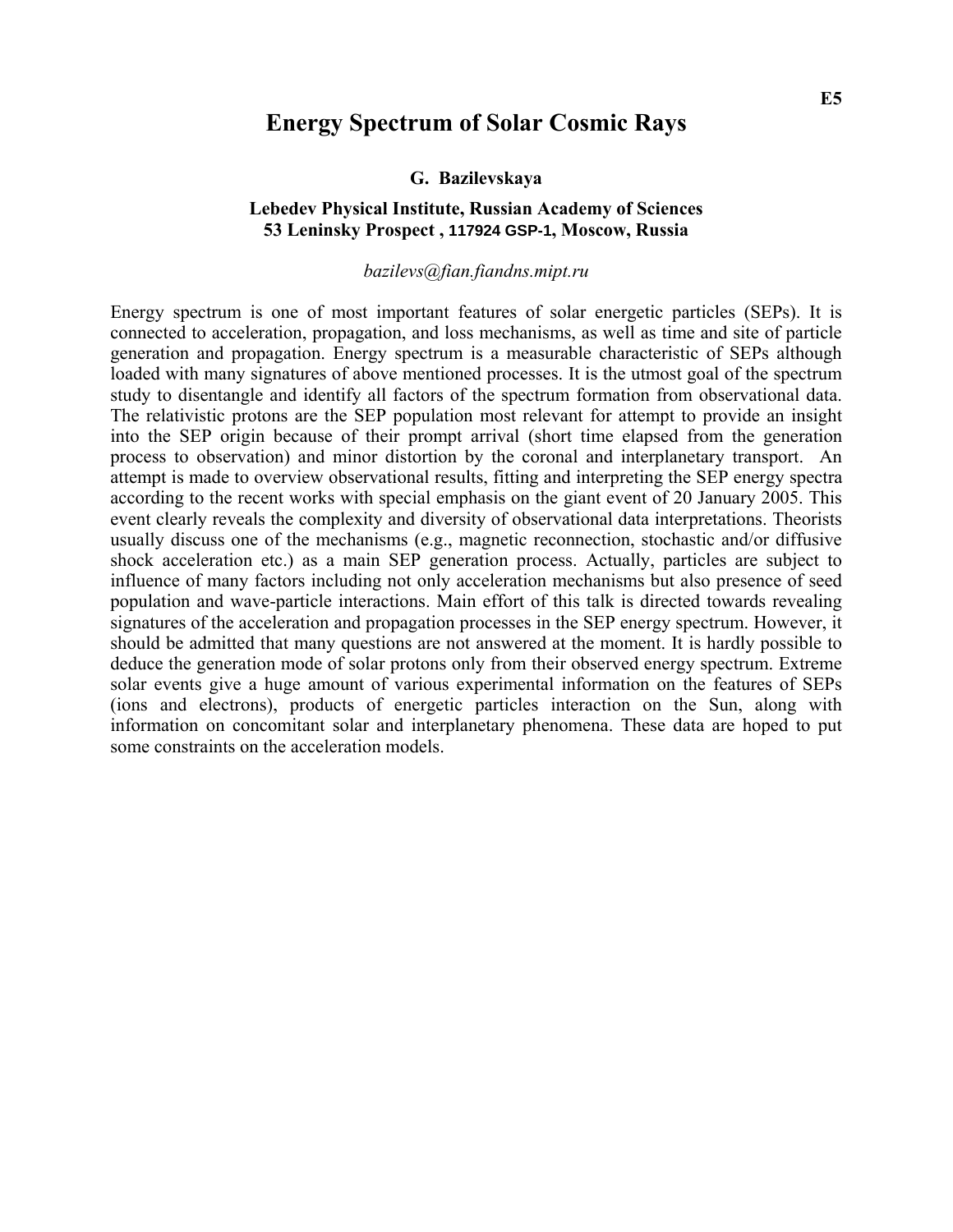## **Dynamic of Electromagnetic Emission during the Period of Solar Extreme Events**

### **M. Durasova, V. Fridman, T. Podstrigach, O. Sheiner, S. Snegirev, Yu.Tikhomirov**

### **Radiophysical Research Institute (NIRFI) 25 Bolshaya Pecherskaya str., 603950 , Nizhny Novgorod, Russia**

### *[rfj@nirfi.sci-nnov.ru](mailto:rfj@nirfi.sci-nnov.ru)*

This work is devoted to study the behavior of solar emission during the period of January 2005. The analysis is based upon observations made with Radio telescopes in the out-of-town observatory NIRFI "Zimenki". Actual solar data, obtained from contemporary automatic spacecraft (e.g., SOHO, GOES) are used, as well.

We study the dynamics of centimeter and decimeter emission before main solar flares and Coronal Mass Ejections (CMEs).

The first direction is based on the effect of long-period ( $T \ge 20$  min) pulsations growth during the time interval of 1-2 days before proton flares. This effect has been discovered in the solar radio emission, using specially developed equipment. The procedure of the short term forecast of powerful solar flares was proposed. The possibilities of this procedure realization with the use of routine solar observational data are examined for 4 powerful flares of January, 2005.

It was established earlier that sporadic events in solar radio emission accompanies CMEs formation. Wide band sporadic components of radio emission called microwave precursors are studied in the time interval of about 2 hours before the CMEs' registration on LASCO for the events of January, 2005.

The presence of quasi-periodic ( $T \sim 7-20$  s) components in solar microwave emission just before and during the burst itself is studied. Combine analysis of emission in different frequency range is presented.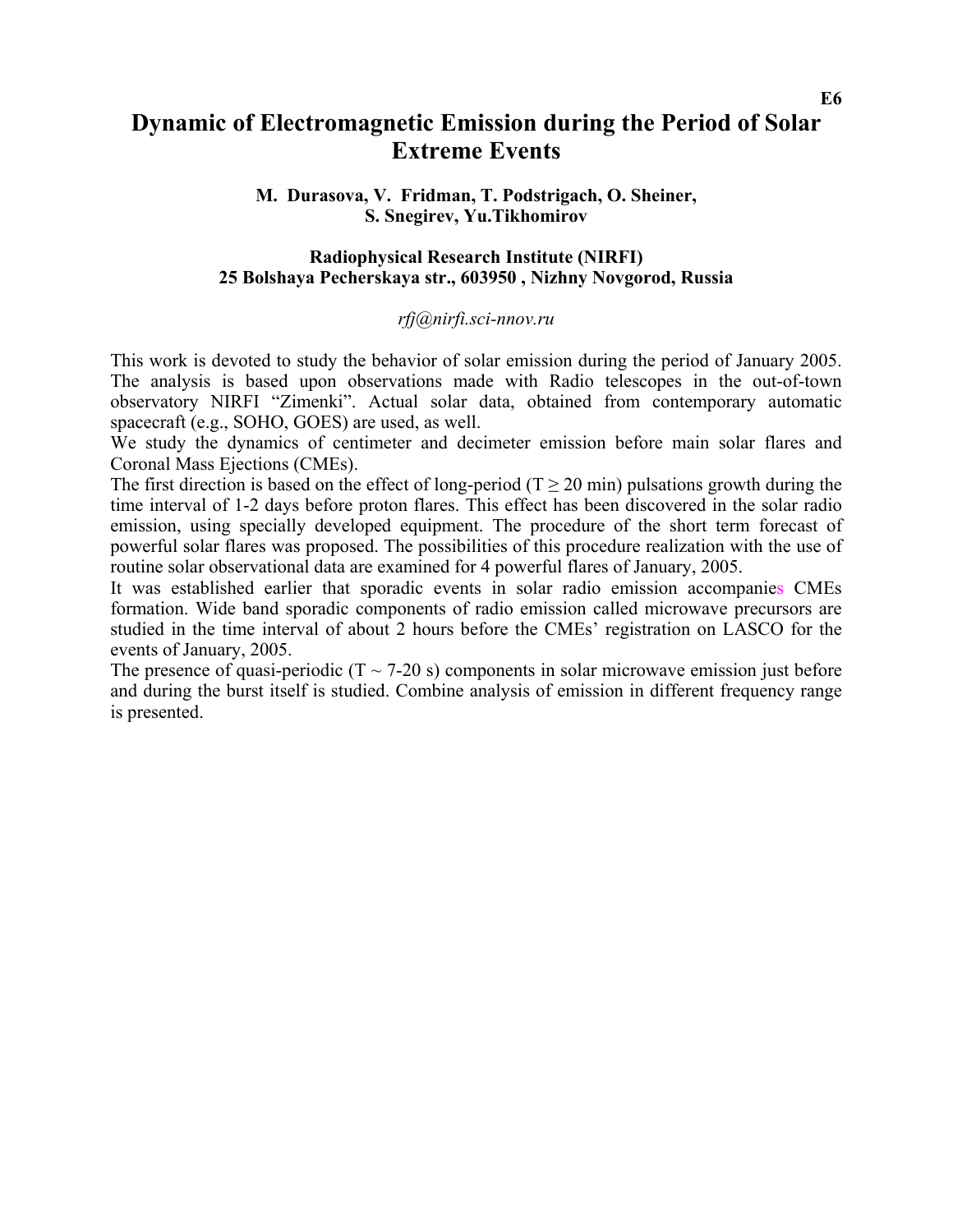## **Evolution and Flare Productivity of Active Regions with Solar Extreme Events of the Current 23 Solar Cycle**

### **V. Ishkov**

### **IZMIRAN 142190, Troitsk, Moscow Region, Russia**

 *ishkov@izmiran.ru* 

The current solar cycle under all characteristics concerns to cycles of average size. However we have an opportunity to observe solar extreme flare events in such cycles as well. First of them was observed in the beginning of April, 2001 when extreme flare activity occurred in two, carried almost on 180° of helio longitude, sunspot groups AR9393 (N20L152) and AR9415 (S22L359). But in a current solar cycle flare activity has reached the greatest concentration during 19.10 - 05.11.2003 when at once three greater and flare-active sunspot groups passed a visible disk of the sun. Solar extreme flare events are connected with sunspot groups area AR10486 (S16L286) which has developed in greater group of spots on the invisible hemisphere of the Sun. Already 23.10 in it there were flares of important X5.4/1B and X1.1/1N, and 24.10 – flare of M7.6/1N. 24-25.10 in this active region there was a first observable emergence of the powerful magnetic flux which has increased the area of sunspot group to 800 m.s.h. (Sp=2200 m.s.h.), which consequence were flares of X1.2/3B (26.10), M5.0/1F and M6.7/1F (27.10). Emergence of a new magnetic flux (27 - 28.10), increased the area of the sunspot group up to record value for a current cycle – Sp=2610 m.s.h., which led to flares of  $X17.3/4B$  28.10 and  $X10/2b$  29.10. The X8.3/2B flare occurs at 2.11. The most intensive in a current cycle flare of importance X>17.5 (X28)/3B occurred at 4.11 near western limb of the sun and essential influence on geomagnetic conditions wasn't occurred, however solar proton events of class S3 and S2 were

> **AR 10486** (S17L283, ПЦМ 29,3.10.03) Sp max = 2610 m.s.h, FKC,  $\delta$ ; **62.56<** *XRI***≤73.06** X<sub>7</sub>+M<sub>16</sub>+C<sub>16</sub>; 4<sub>1</sub>+3<sub>2</sub>+1<sub>7</sub>+S<sub>49</sub>;  $\overline{AB}$ **J** (59<sup>h</sup>) – 22 – 24.10 –  $X_2^{5.4}$ + $M_6^{9.9;7.6}$ ;  $\overline{IIB}$  $\overline{J}$   $\overline{I}$  $\overline{I}$  $\overline{S}$  $\overline{S}$  $\overline{S}$  $\overline{S}$  $\overline{S}$  $\overline{I}$  $\overline{I}$  $\overline{I}$  $\overline{I}$  $\overline{I}$  $\overline{I}$  $\overline{I}$  $\overline{I}$  $\overline{I}$  $\overline{I}$  $\overline{I}$  $\overline{I}$  $\overline{I}$  $\overline{I}$  $\overline{I}$  $\overline{I}$  $\overline{I}$  $\overline{I}$  $\over$  $\overline{I}$ *IB* $\overline{I}$ *III* (**85<sup>h</sup>**)</sup> – 01 – 05.11 –  $X_2^{8.3;28} + M_6^{5.3}$ .

detected. The basic evolutionary characteristics of the given active region are resulted in the

following table:

In total for 16 days, 16 large solar flares occurred in these 3 active areas, 11 from which were Xclass flares.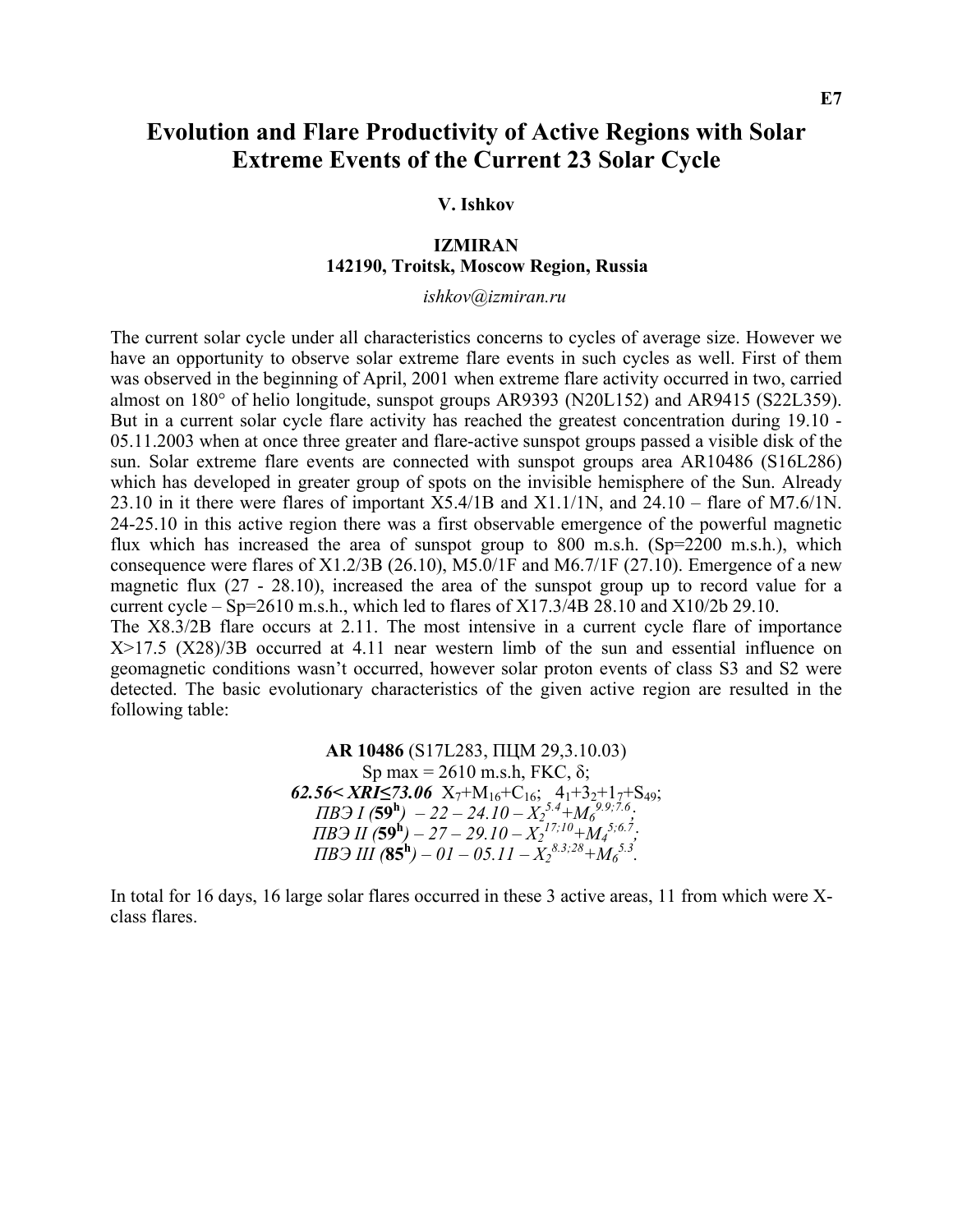## **Solar Extreme Flare Events: Origin, Occurrence and Relation with Heliospheric Superevents**

### **V. Ishkov**

## **IZMIRAN 142190, Troitsk, Moscow Region, Russia**

*ishkov@izmiran.ru* 

The occurrence of extreme solar flare event in declining (more often) and in growing phases of the 11-year solar cycle likewise appears to be a usual rather than an unusual aspect of solar flare observations. The first known instances of these flare events associated with "Space Weather's" effects and occurred on Sept. 1, 1853. In cycle 17 possible similar flare event occurred on the end of Feb. – beginning of March 1942, during the transit of an important center activity at  $\sim$  4.8 year after maximum. In cycle  $18 - Nov.$ , 1949 ( $\sim 2.3$  y.); in cycle  $19 - November$ , 1960 ( $\sim 2.7$  y.) and may be July, 1961 (~3.3 y.); in cycle  $20 -$  August, 1972 (~3.7 y.); in cycle  $21 -$  June, July, December, 1982 ( $\sim$ 3 y.) and the end of April, 1984 ( $\sim$ 4.8 y.), in cycle 22 – March, 1989 ( $\sim$  max.), June 1991 ( $\sim$ 2.5 y). For 8 years of development of the current solar cycle it is registered only four flares with an x-ray importance  $X \ge 10$  (for example, during  $1 - 15$  June 1991, there was only 5 flares) and three of them were the main one during the concerned of flare activity period 19.10 – 04.11.2003 ( $\sim$  3.5 y.). Definition of SEE entirely and completely depends on those effects in Earth's environment or in any points of a heliosphere which makes the solar active phenomenon. The history of the active phenomena observation shows, that in absolutely overwhelming majority of cases it is accompanied with powerful flare. Now terrestrial disturbances can be estimated in the following kinds of his reaction to powerful solar influence: 1. On electromagnetic shock – "electromagnetic impact", is inherent only in solar flares, develops at the moment of realization of solar flare and is estimated on influence on an ionosphere –  $(R1 - 5)$ . 2. On intensity of a stream of the charged particles (basically of protons with Е> 10 МэВ) - in overwhelming number of cases significant fluxes of protons are consequence of processes in solar flare event (flare) –  $(S1 – 5)$ . 3. On geomagnetic indignation which develops through 1 - 4 day after solar flare events (flares, filaments ejection) which develops in reply to arrival to the Earth the disturbance structures of a solar wind from this event or passage of high-speed streams by the Earth from solar coronal holes  $- (G1 - 5)$ .

Therefore it is natural to define SEE as large powerful flare events, disturbances from which influences by all three kinds it is maximum. However 2 and 3 phenomena essentially depend on localization solar flare events and at adverse, for example, solar limb localization even the most powerful flare events, consequences of his realization for environment will be expressed or only in an "electromagnetic impact" for Е-limb flare event, or in R and S – for W-limb flare event.

The question of definition solar extreme flare events and their attitude to severe disturbed of space weather condition and super-events in solar cosmic rays – to the periods of long increase of level high-energy solar protons in a heliosphere is discussed. The comparative analysis of features of active areas - generators powerful flare events is lead. The opportunity of forecasting extreme flare events as result of interaction of new emerging magnetic fluxes and with already existing magnetic structures is considered.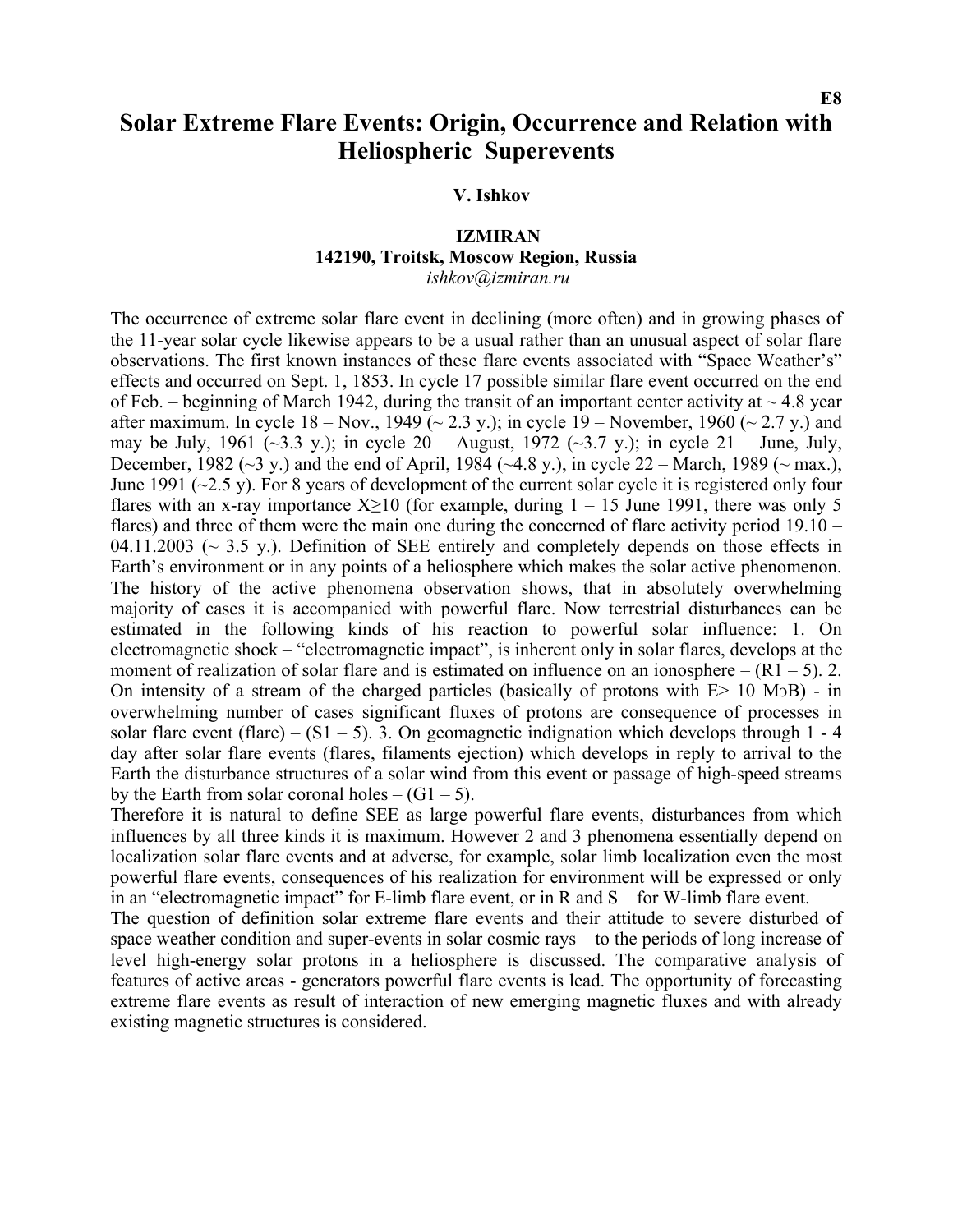## **Evolution of Morphological Features of the Eruption and Coupling of the CME Acceleration and the Flare Energy Release**

**D.Maricic1 , D.Rosa1 , B. Vrsnak<sup>2</sup> , A.Veronig<sup>3</sup>**

**1 Astronomical Observatory Zagreb 22 Opatička , HR-10000 Zagreb, Croatia 2 Hvar Observatory, Faculty of Geodesy 26 Kačićeva , HR-10000 Zagreb, Croatia 3 Institute for Geophysics, Astrophysics and Meteorology, University of Graz A-8010 Graz, Austria** 

*[darije.maricic@zg.htnet.hr,](mailto:darije.maricic@zg.htnet.hr) [drosa@hpd.botanic.hr,](mailto:drosa@hpd.botanic.hr) [bvrsnak@geodet.geof.hr](mailto:bvrsnak@geodet.geof.hr)*

We study the initiation and development of five limb coronal mass ejections (CMEs), utilizing observations from Mauna Loa Solar Observatory (MLSO), the Solar and Heliospheric Observatory (SOHO), the Geostationary Operational Environmental Satellite (GOES) and Yohkoh. Also, we analyze the relation between kinematics of the CME and the energy release in the associated flare.

A complicate structure (prominence and bright overlying arcade) is clearly recognizable in the low corona during the pre-eruption slow-rise phase in all events. This provided measurements of kinematics of various structural elements from the very beginning of the eruption up to the postacceleration phase which was followed up to 32 solar radii. Such events are observed only occasionally, and are of great importance for the comprehension of the nature of forces driving CMEs.

All five CME events were associated with soft X-ray flares. We found that in acceleration phase there was close temporal correlation both between the CME velocity and soft X-ray flux of the flare and between the CME acceleration and the time-derivate of the X-ray flux. These correlations indicate that the CME acceleration and the flare energy release are strongly coupled physical phenomena occurring in the corona.

Also, observations provide clear evidence that CME eruption is causing a global restructuring of the magnetic field in the inner and outer corona. Furthermore, the kinematics and morphological properties of the analyzed CMEs indicate that the dynamics of various structural elements of the erupting structure is mutually synchronized.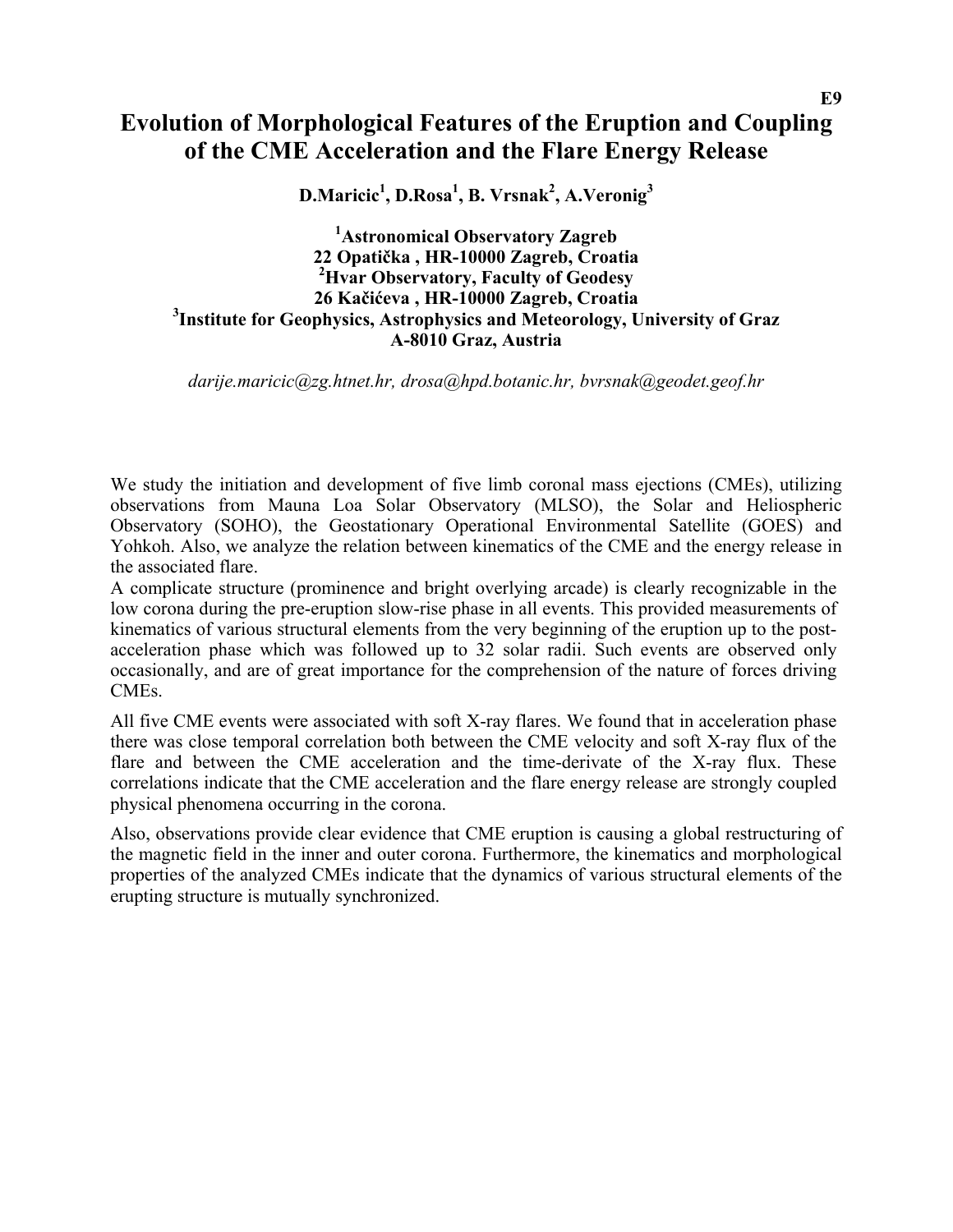## **Solar Chromospheric Oscillations**

### **A . Ajabshirizadeh**

### **Institutute for Astronomy & Astrophysics of Maragha Passdaran , P. O. Box : 55134 – 441 , Maragha, Iran**

*a-adjab@ tabrizu. ac.ir* 

Oscillations of the quiet solar chromosphere with periods near the acoustic cutoff period of approximately 3 min can be excited in a gravitationally stratified medium either by: a velocity impulse representing exploding granules, or a piston that moves with periods longer than the acoustic cutoff period representing 5 min oscillations, or a piston that moves with periods shorter than the acoustic cutoff period representing the turbulent motions in the convection zone. We solve the wave equation in order to infer plausible mechanisms for the generation of 3 min waves. We found that the velocity for both impulse and long-period excitation decays in a manner similar to that observed in the  $K_{2\nu}$  and  $H_{2\nu}$  emission features in bright points, but the velocity for short-period excitation does not match the temporal variation of the line profiles.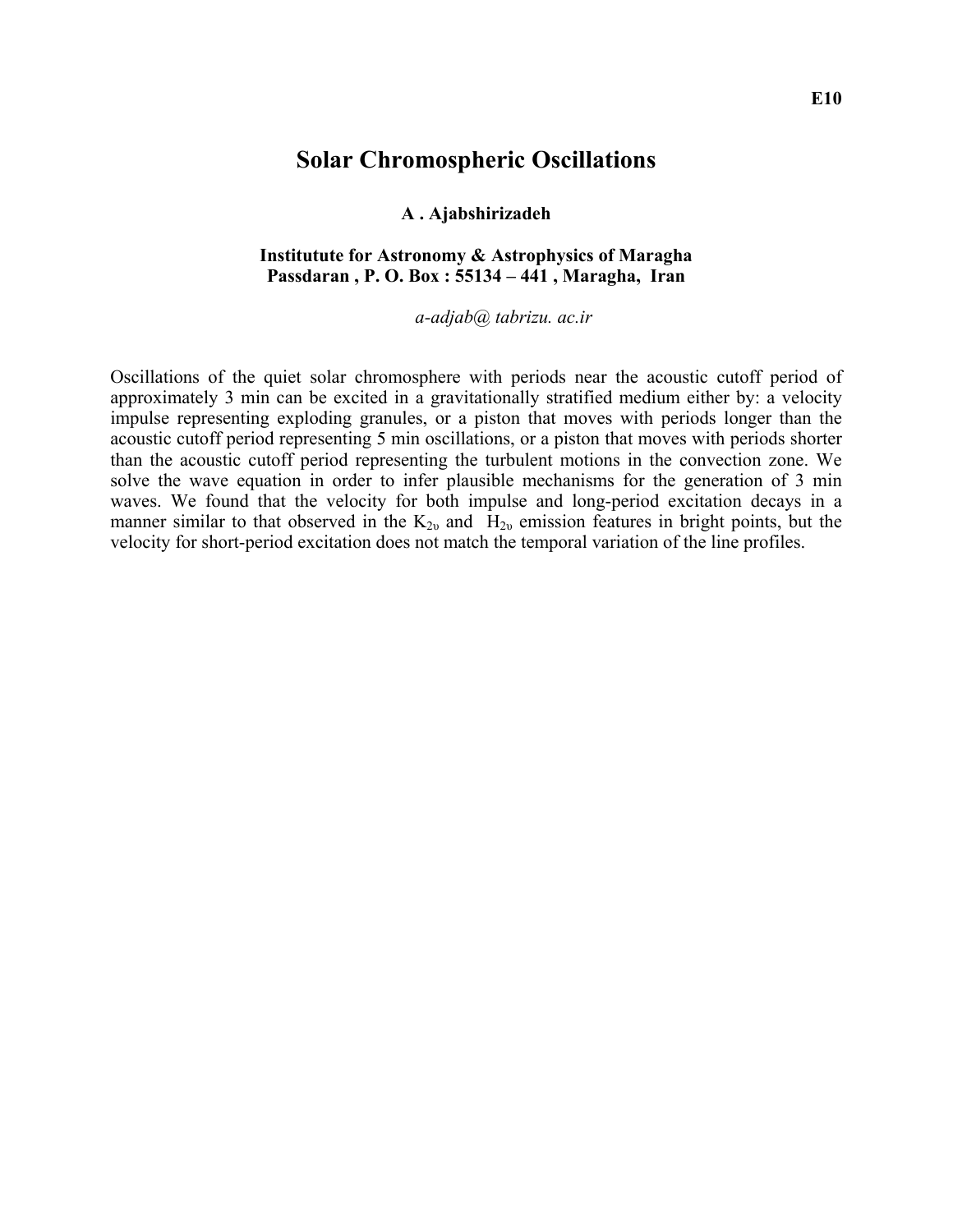## **Relativistic Shock Surfing Acceleration of Ions near the Sun**

**G. Kichigin Institute of Solar-Terrestrial Physics, Russian Academy of Sciences 126 Lermontova street, 664033, Irkutsk,Russia** 

## *[king@iszf.irk.ru](mailto:king@iszf.irk.ru)*

A principal possibility of ion acceleration up to relativistic energies is discovered in the magnetoacoustic shock with the isomagnetic stepwise change. It is shown that the shock surfing acceleration of solar protons up to energies of 1-10 GeV is quate reliable.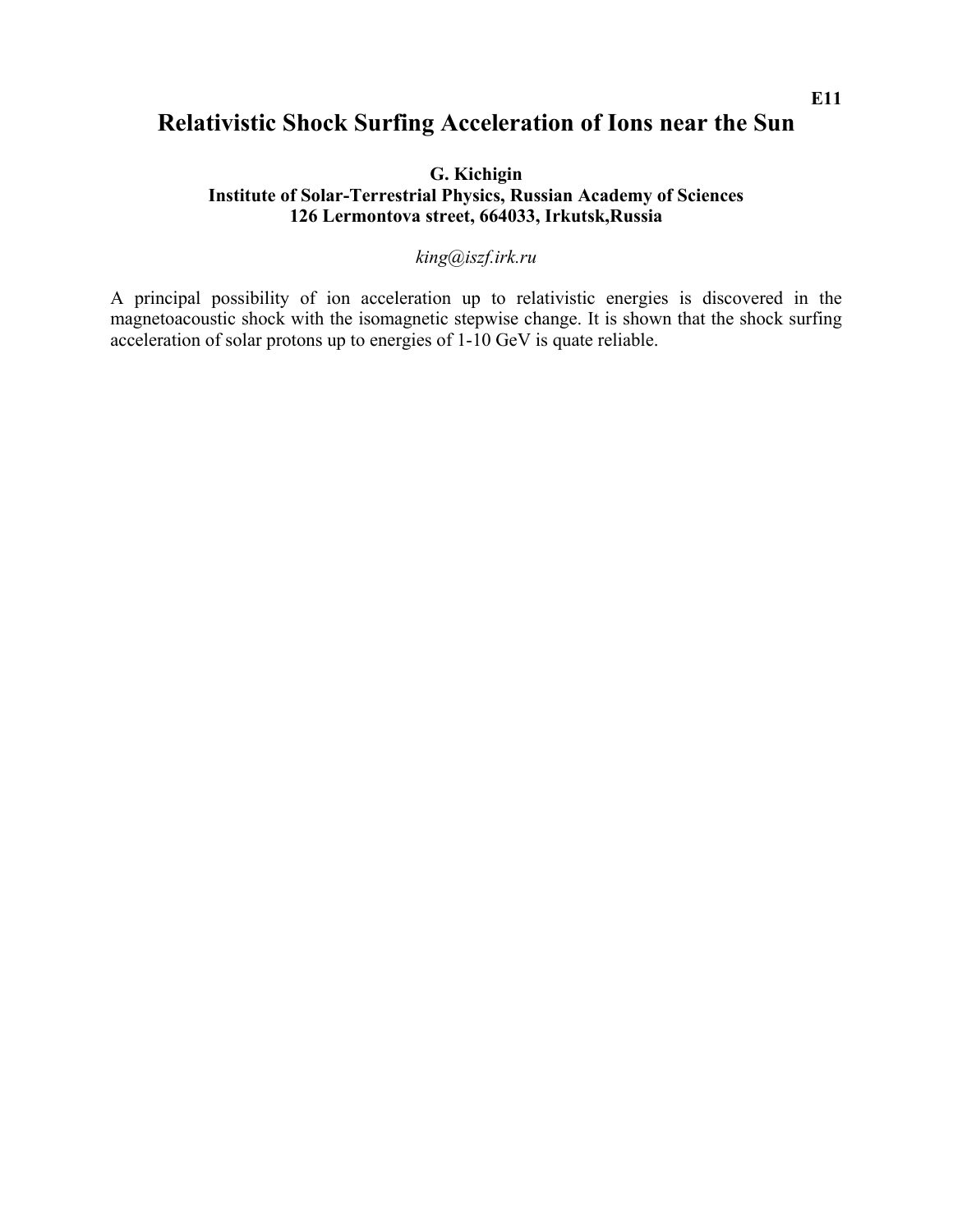## **CORONAS-F observations of the Sun**

### **V.Kuznetsov**

## **IZMIRAN**

## **Propagation (IZMIRAN) by N.Puskov 142190, Troitsk, Moscow Region, Russia**

*kvd@izmiran.ru* 

The report provides a review of observations and most important results of the CORONAS-F mission obtained for over three years in orbit (2001-2004). The observations and the related new results concern the extreme solar events, active regions and solar flares, lower corona, ultraviolet and X-ray solar radiation, and solar cosmic rays.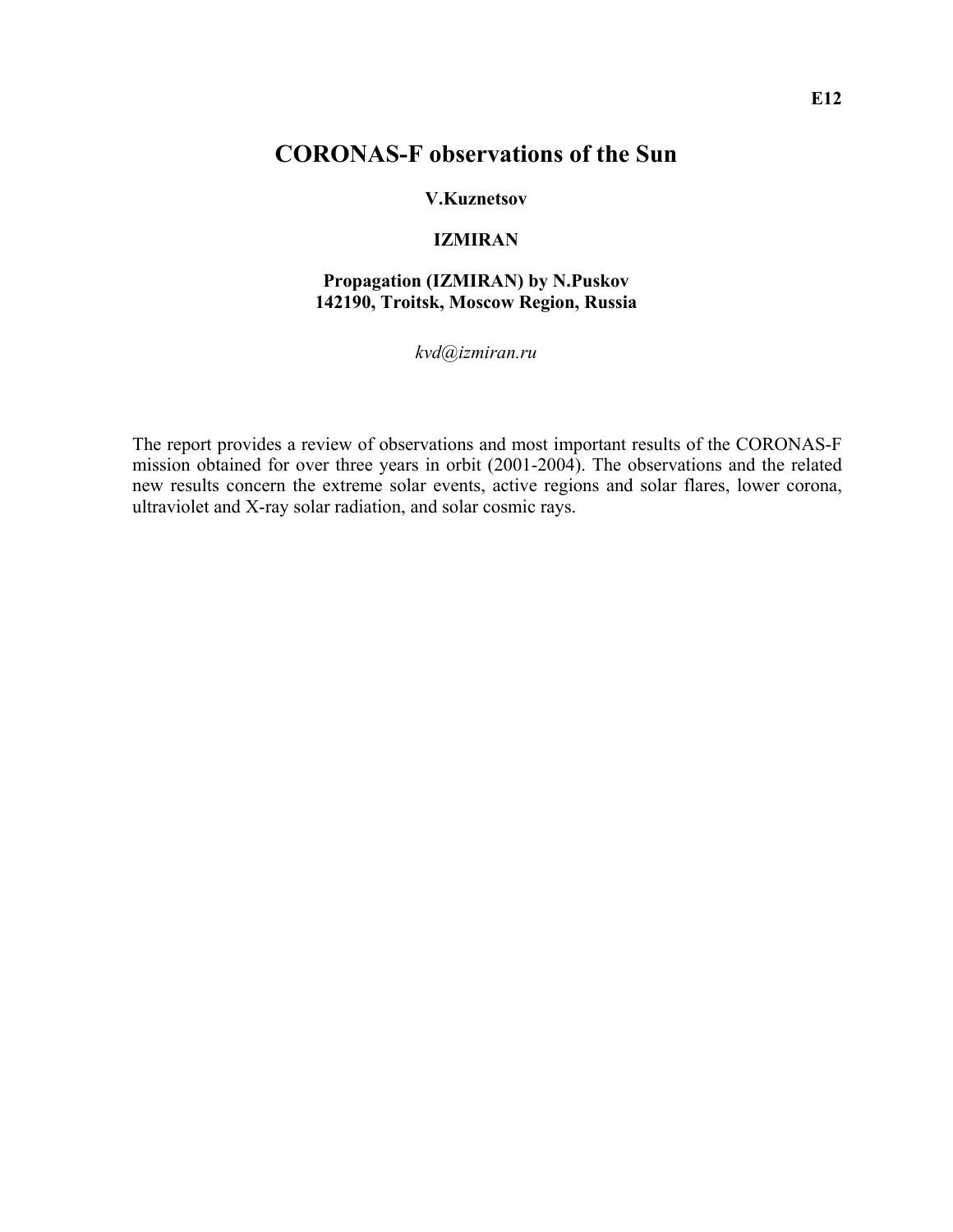## **Low Energy Cosmic Rays and the Disturbed Magnetosphere**

## **K. Kudela, R. Buèík**

### **Institute of Experimental Physics, Slovak Academy of Sciences,**

### **47 Watsonova , 043 53 , Kosice, Slovakia**

### *[kkudela@upjs.sk](mailto:kkudela@upjs.sk)*

Low energy galactic cosmic rays as well as particles accelerated to high energies either at the solar surface or in the interplanetary medium have access to the atmosphere above a given position on the Earth depending upon the state of the magnetosphere. The interpretation of the cosmic ray anisotropy, deduced from the neutron monitor network, must assume the variability of the magnetospheric configuration. Along with a short review of changes of the geomagnetic cutoffs in the disturbed magnetosphere reported in the earlier papers, we present the results of computations of transmissivity function and asymptotic directions for selected points on the ground and for a low altitude polar orbiting satellite as well. The computations, based on different available models of geomagnetic field of external sources (e.g. Tsyganenko codes of the models T89c, T96\_01, T01\_01, T04\_s available at [http://nssdc.gsfc.nasa.gov/space/model/magnetos/ data-based/modeling.html\)](http://nssdc.gsfc.nasa.gov/space/model/magnetos/ data-based/modeling.html), are performed for quiet time periods and for strong geomagnetic disturbances occurred in 2003 and 2004. The implications of the results for space weather studies are discussed while comparison with the predictions by IGRF model is also presented.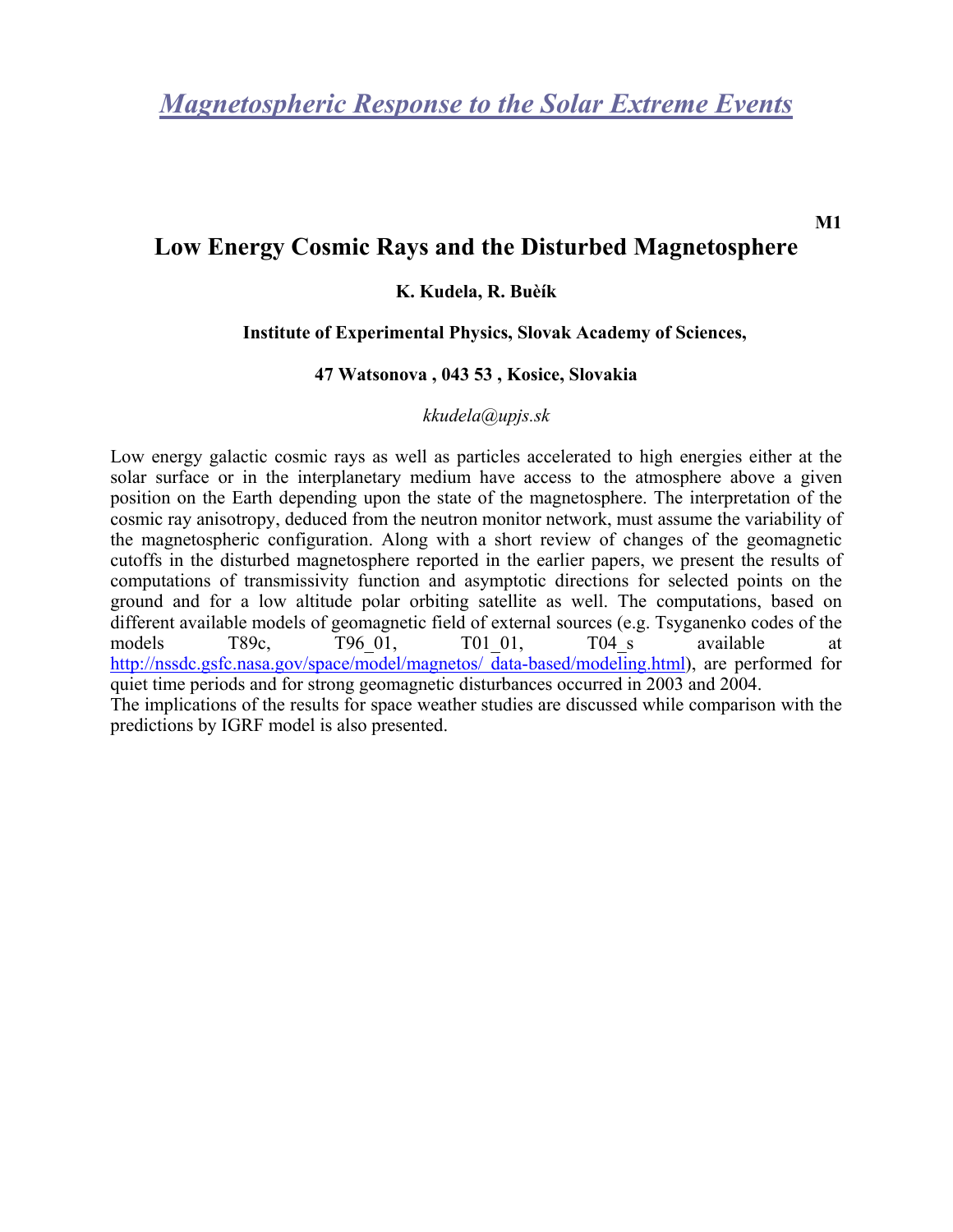## **Storm-Substorm Relations**

## **L.Lazutin**

## **D.V.Skobeltsyn Institute of Nuclear Physics, M.V.Lomonosov Moscow State University**

## **Vorob`evy Gory, 119992, Moscow, Russia**

#### *lazutin@srd.sinp.msu.ru*

Solar wind is a mutual source of the energy for magnetic storms and magnetospheric substorms, therefore both processes certainly are related. The disagreements between researchers start with the estimation of the magnitude and the features of the mutual influence of these two processes. The problem might be divided into following parts: - influence of the substorm activity on Dst and the ring current, the distortion of the configuration of the magnetosphere during the stormtime and the adverse influence of the magnetic storms onto substorm structure and their development.

Importance of the substorm activity was supported for years by close correlation of the Dst index and substorm indexes found both statistical and in the case studies.

The ideas of the magnetic storm partial or total independence from the substorms arrived recently based on the successful modeling of the Dst development solely from the solar wind parameters. Direct ring current particle measurements and modeling of the ring current formation offer wide variety of conclusions about the capability of the substorm injections to provide ring current carriers. Substorm injections are regarded as a obligatory part of ring current formation, as responsible only for high energy tail of the ring current protons and even as capable to slowdown Dst development.

The opinion on the importance of the substorms is strongly supported by the direct measurements the ions of the ionospheric origin in the ring current, which presumably arrived in the magnetosphere during substorms.

Dst index alone does not reflect all magnetic storm processes. During the main phase extensive transformation of the magnetospheric configuration might be regarded as a most important process while Dst grows with considerable delay. Best manifestations of the magnetosphere reconfiguration are dynamics of the solar proton penetration boundary or inner boundary of the auroral zone. There are evidences that substorm activity along with solar wind pressure enhancements are responsible for the boundary dynamics.

Therefore it is possible to conclude that substorm activity play important role in the development of the magnetic storms, although the physical mechanisms of substorm influence are not totally clear. Further studies of particles and fields dynamics during storms with sufficient temporal and spatial resolutions are required.

Comparison of the storm-substorms with the ordinary substorms shows that the similarity between their features is prevailing. The obvious causes of difference are the increased magnitude of the solar wind (convective) electric field. As a result storm-substorms have more pronounced dipolarization, longer periond of the enhanced particle invrease and so on. Long duration of the southward Bz creates such regular chain of substorms as "sawtooth" events. Earthward shift of the quasi- trapping region and, accordingly, equatorward shift of the auroral zone also lead to the certain modification of the substorm development. The only known example of special unusual storm-substorms relation was initiated by the SC impulse at the beginning of the extreme magnetic storms at the end of October 2003.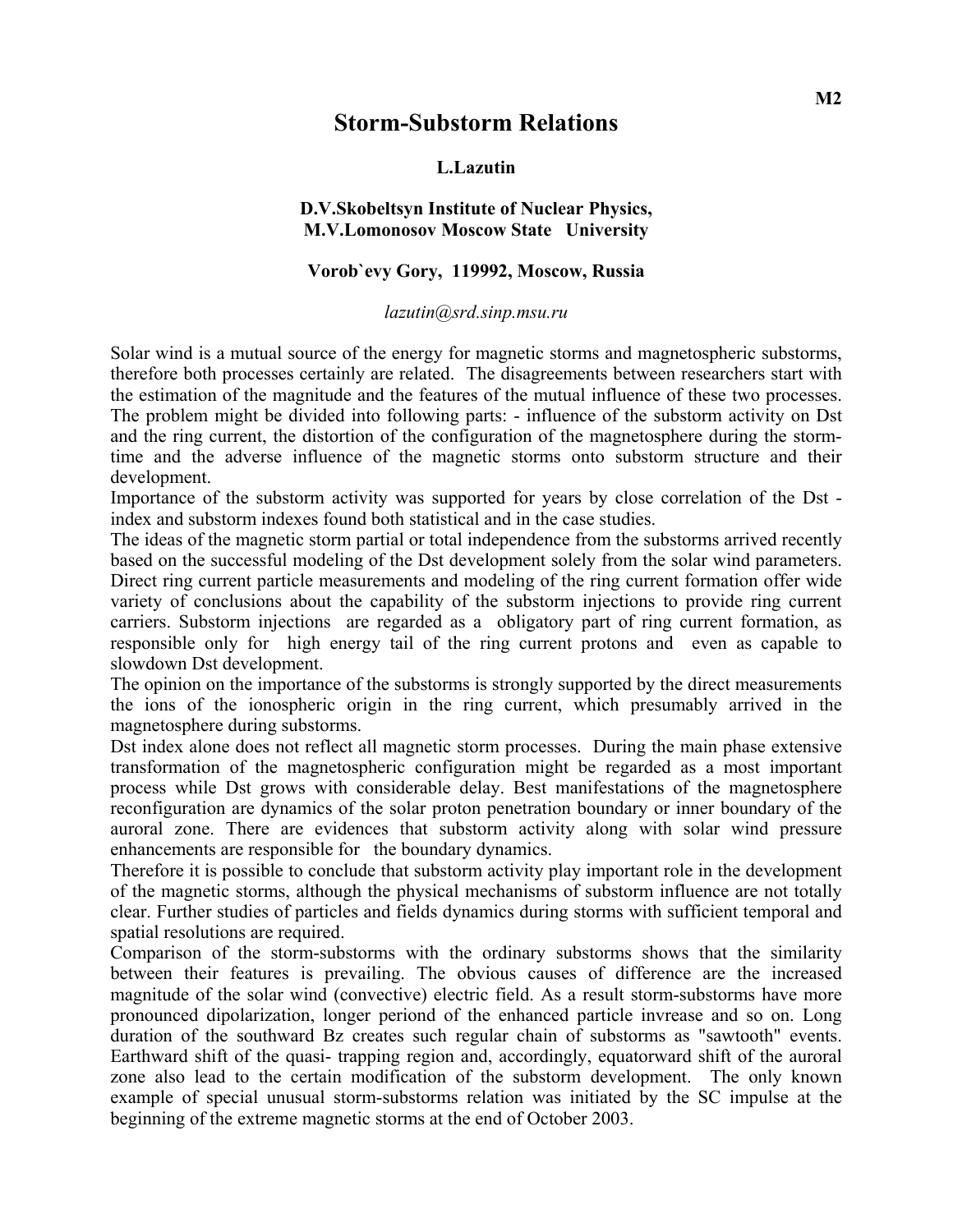## **Cosmic Rays and the Processes in the Atmosphere**

### **Yu. Stozhkov**

## **Lebedev Physical Institute, Russian Academy of Sciences Leninsky Prospect, 53, 117924 GSP-1, Moscow, Russia**

## *[stozhkov@fian.fiandns.mipt.ru](mailto:stozhkov@fian.fiandns.mipt.ru)*

The role of cosmic ray fluxes in the atmospheric processes, such as cloud and thundercloud formation, lightning production, global electric circuit operation, and global warming is considered.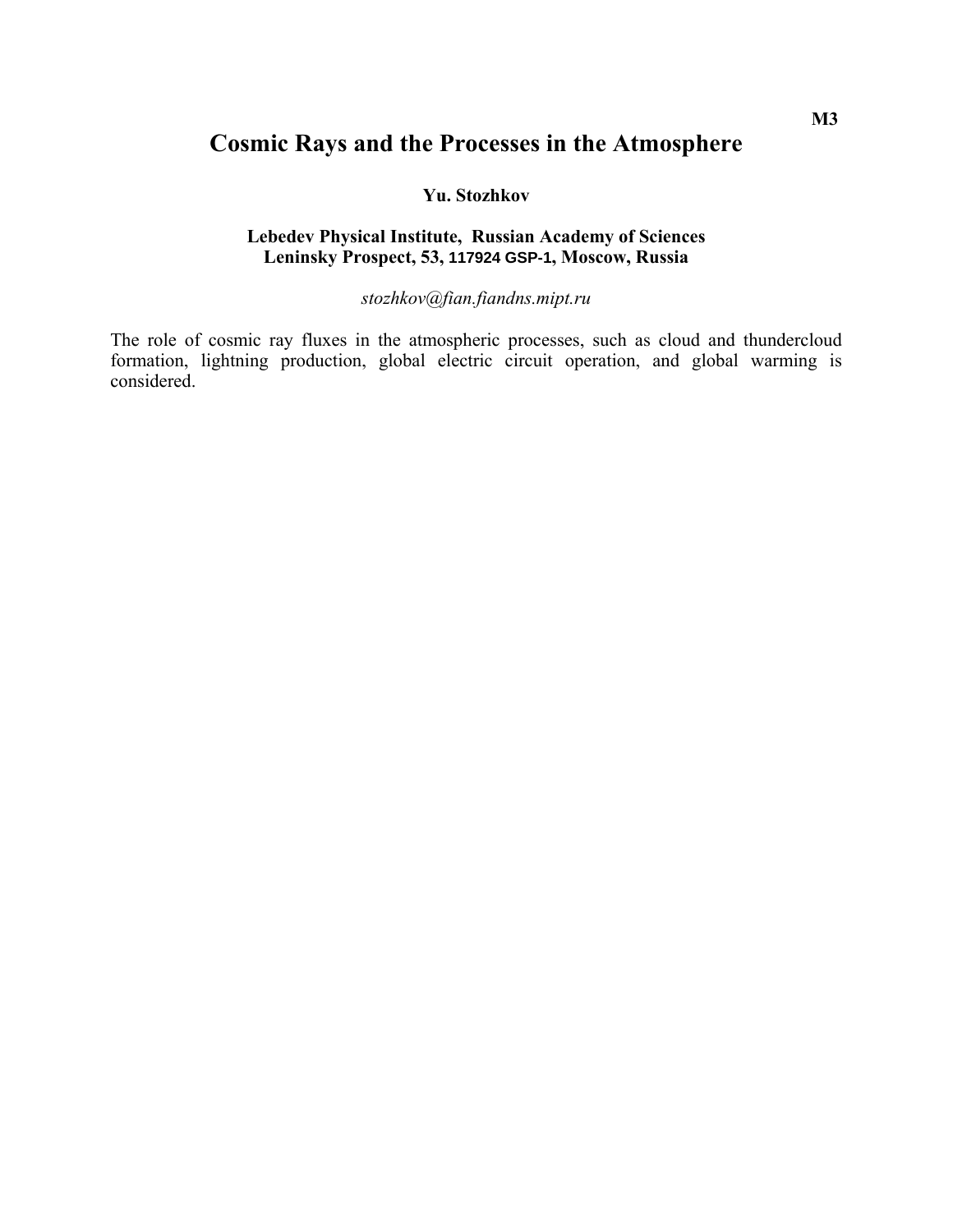## **The Response of the Magnetosphere in Long Period Geomagnetic Pulsations on Solar Wind Dynamic Pressure Impulses Depending on Impulse Profile.**

## **V. Mishin, V.Parkhomov**

### **Institute of Solar-Terrestrial Physics SB RAS Baikal State University of Economy and Law**

#### **126 Lermontova street , 664033, Irkutsk,Russia**

*parhomov@irk.ru*

Regularities of geomagnetic pulsations  $(T \sim 200-500c)$ , caused by the action on the magnetosphere of solar wind (SW) plasma fronts of the different nature (СМЕ, interplanetary magnetic clouds, shock waves and tangential discontinuities) are being investigated depending on a view of dynamic pressure profile. The possibility of simultaneous excitation of the pulsations globally at the Earth's surface during initial phase of geomagnetic storms under the action of front with sharp enough pressure change is shown. The response of magnetosphere to geomagnetic pulsations with different changes of dynamic pressure of the SW is analyzed:

1) Single impulses both the positive, and the negative;

2) Sequence from two or several enough sharp and well identifiable impulses with different sign of changing of dynamic pressure on each of them;

3) Quasiperiodic oscillations of SW dynamic pressure with small enough amplitudes of pressure variation.

In the analysis of single impulses the special attention is given to the negative impulses. In the long period pulsations range impulses of both signs cause generation of a train of global long period pulsations.

In the analysis of impulses consisting of sequence of two impulses of different signs it is shown, that at the absence of change of dynamic pressure in the gap between impulses, when the time interval between them makes approximately 45-60 minutes, each of them is a source of global long period geomagnetic pulsations. Thus the following difference in behavior of central frequency of a train of generated pulsations is observed: the positive impulse is accompanied by magnification, and the negative impulse – by diminution of pulsations frequency. This behavior is explained by a model of generation of radial magnetopause oscillations, developed by the authors.

In the analysis of pulsations in the Pc5 range, observed during the crossing of multiple magnetopause the Interball 1 satellite, it has been shown, that pulsations registered at this time are not global, they were preferentially observed on the evening side of the magnetosphere and on the ground. Thus observed oscillations of geomagnetic field have the asymmetric mechanism of generation, associated with the influence of azimuthal component of interplanetary magnetic field.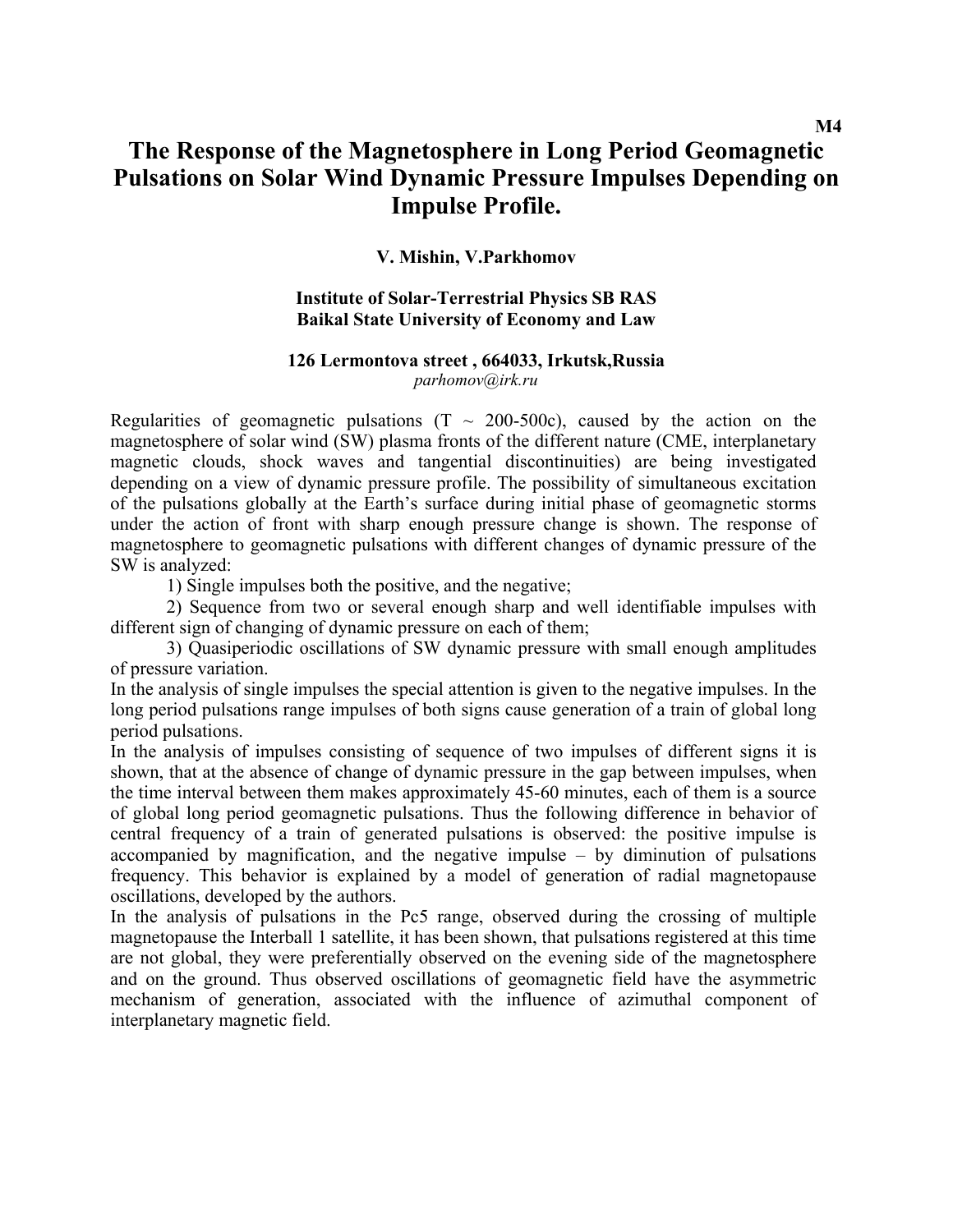## **Global Pc5 Oscillations in 2003 and during 22-23 Solar Cycles**

**A. Potapov1 , T. Polyushkina1 , and B. Tsegmed1,2**

## <sup>1</sup> Institute of Solar-Terrestrial Physics SB RAS<sup>2</sup> Deceaveb Contro for Actronomy and Coophysics J.Han Boat **Research Centre for Astronomy and Geophysics, Ulan-Baator, Mongolia**

### **126 Lermontova street , 664033, Irkutsk, Russia**

*[tseg@iszf.irk.ru](mailto:tseg@iszf.irk.ru), [potapov@iszf.irk.ru](mailto:potapov@iszf.irk.ru)*

The hydromagnetic waves of the Pc5 range are generated either as the magnetosphere response to discontinuities of the solar wind, or the impulses from which excite oscillations of a magnetospheric resonator, or due to development of various hydromagnetic instabilities on the magnetopause (Kelvin-Helmgoltz and Rayleigh-Taylor instabilities, or their modifications). In the former case we deal with short-term Рс5 "trains", restricted mainly with high-latitude areas, in the second case we obtain global oscillations. Global Pc5 activity in the magnetosphere has been studied using data from satellite and on-ground worldwide network of magnetometers over a period between the maximum of  $22<sup>nd</sup>$  solar cycle maximum and the decay phase of  $23<sup>rd</sup>$  cycle. A number of the Pc5 intensity distribution maps are plotted to show development of hydromagnetic activity over the Earth's surface in the course of a global Pc5 event. Local time intervals preferable for the pulsation observation are revealed. Plasma and magnetic measurements in the solar wind show that global Pc5 pulsations occur against the background of very high values of the solar wind velocity. Resonance structure of the oscillations shows evident contribution of some sort of resonances to the spectrum of pulsations. Probable nature of a resonator and a source of oscillations are discussed. Energy of the hydromagnetic waves downloaded from the solar wind during a global Pc5 event exceeds the energy of a substorm. This fact allows us to suggest that the global Pc5 oscillations, excited on the magnetopause as a result of interaction of the magnetosphere with the super fast flows of the solar wind, realize the direct transfer of the solar wind energy into the magnetosphere, bypassing usual stages of accumulation and releasing of energy. Pc5 magnetic field amplitude at synchronous orbit amounts to as much as 50% of the total geomagnetic field in this region of the magnetosphere. The diversity of non-linear effects is inevitable in such a case. Very important effect is the wave acceleration of MeV electrons. In addition, other possible types of the strong wave action consequences are discussed in the report, like diamagnetic effect that weakens the magnetic barrier of magnetopause and the ponderomotive forcing, which essentially modifies plasma distribution in the magnetosphere.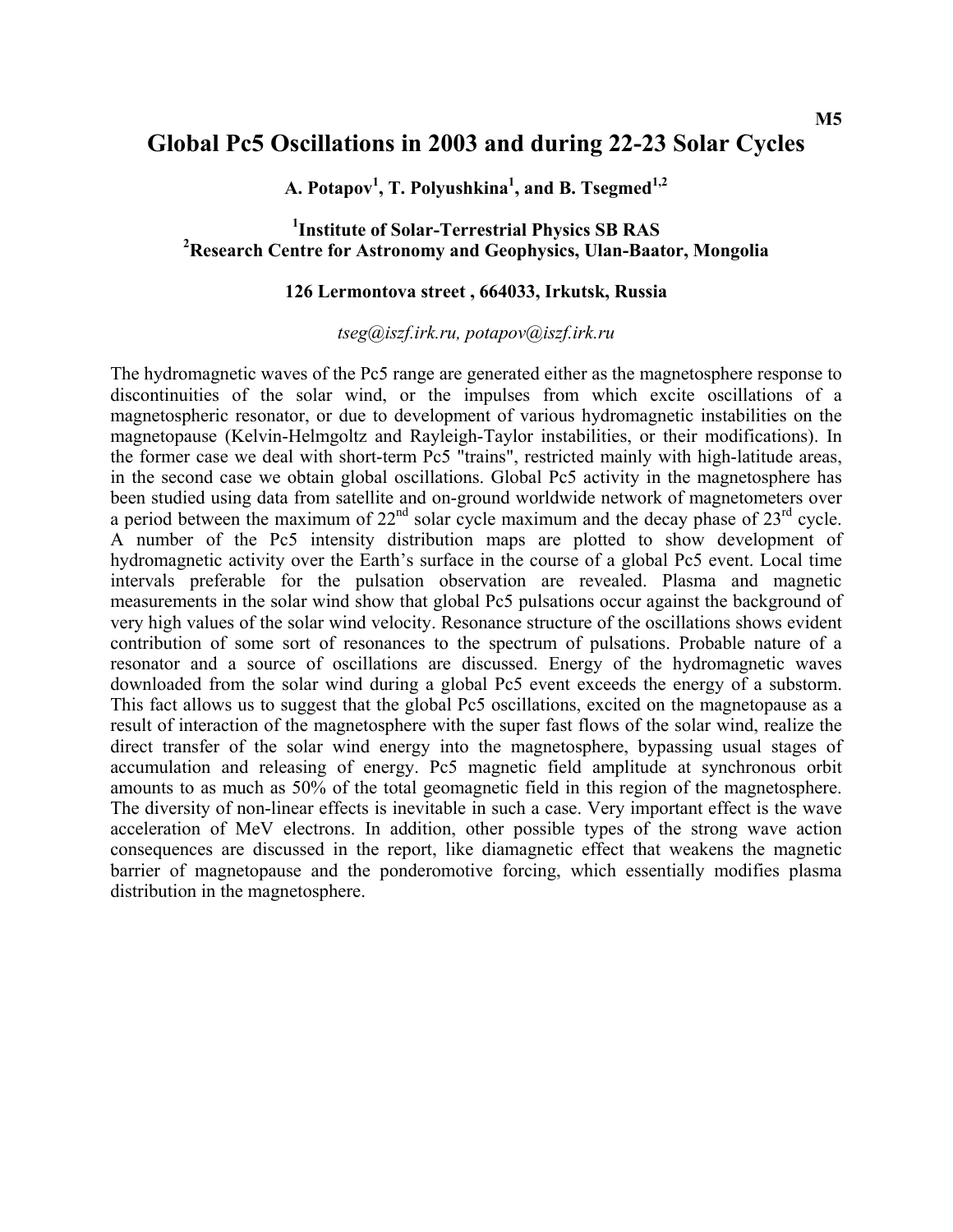## **On Subionosphere Source of Impulse Disturbances in Geomagnetic Field during Solar Gamma Flares**

**V. Parkhomov1 , A. Moldavanov <sup>2</sup>** <sup>1</sup>Baikal State University of Economy and Law, Irkutsk, Russia **Tranzeo Wireless Technologies** 

### **11 Lenin st. , 664003, Irkutsk, Russia**

### **Inc., Vancouver, Canada**

*parhomov@irk.ru* 

Global geomagnetic disturbances featuring by simultaneity of worldwide registration is studied in details for magnetic storm and its structural elements particularly for preliminary impulses (PRI) of sudden storm commencement. Also global worldwide signatures are discovered for a few types of geomagnetic pulsations Pc5 which source is supposed to be related to large scale magnetosphere oscillations caused with perturbations of field aligned currents in auroral zone. This report deals with investigation of global geomagnetic disturbances of impulse nature accompanying two solar extreme events 4.11.2003 and 6.11.2004 (maximum amplitude up to 12 and 8 nT on the middle latitudes, correspondingly). These geomagnetic disturbances were taking their course against sharp variations of fluxes of hard electromagnetic radiation. In the both cases there were no jumps of solar wind pressure or drastic changes of interplanetary magnetic field. Also any substorm perturbations have not been registered.

For interpretation of observed phenomena the physical conditions favoring to appearance in polarized layer emerging on stratosphere altitudes ( $\sim$ 20 – 40 km) due to absorption of hard flare radiation the electrical field with value close to electric discharge initiation. Such the electric discharge (stratosphere lightening) in its turn might be source of broad band emissions of different physical nature (electromagnetic, acoustical-gravitational, heat and so on.), which might lead to generation of oscillatory processes of different frequencies. In particular, acoustical wave achieving ionosphere might induce impulse of field aligned current and highfrequency turbulence on ionosphere E-layer. Presence of natural waveguides such as gravitational, atmosphere TH-waveguide, Alfven and FMS waveguides might lead to observing modulation of emerging emissions.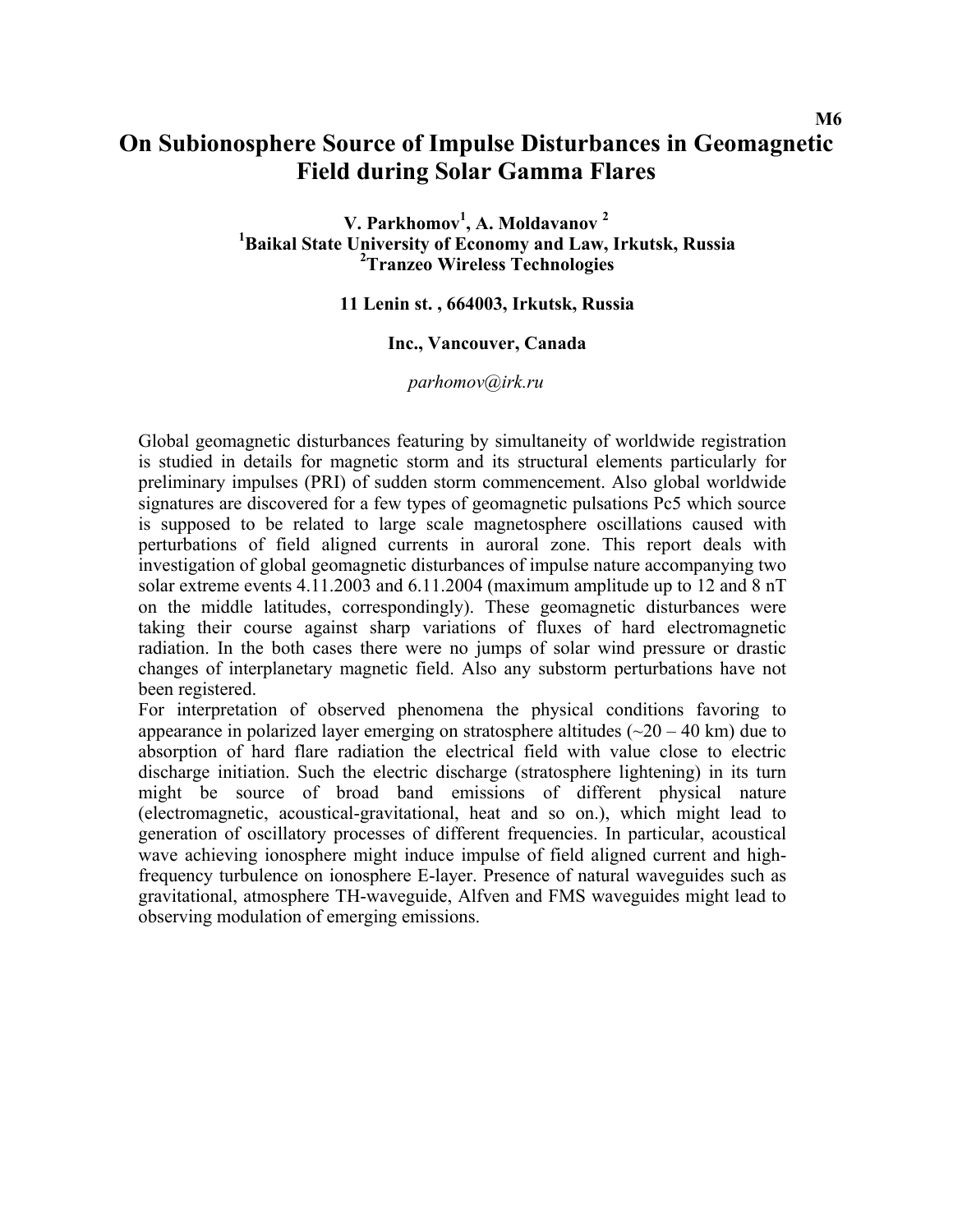## **Basic Regimes of the Super-storm on Nov 20, 2003, and the Problem Substorms-Storm**

**V.M. Mishin<sup>1</sup>, M. Foerster<sup>2</sup>, T.I. Saifudinova<sup>1</sup>, A.D. Bazarzhapov<sup>1</sup>, L.A. Sapronova<sup>1</sup>, V.P. Golovkov3 , P. Stauning<sup>4</sup> , J. Watermann<sup>4</sup> , and S.I. Solovyev<sup>5</sup>**

<sup>1</sup> **Institute of Solar – Terrestrial Physics SB RAS**<br><sup>2</sup>
Mox Plank Institute of Extre Terrestrial Physics Carebine <sup>2</sup> Max-Plank Institute of Extra-Terrestrial Physics, Garching, Germany  **Institute of Terrestrial Magnetism, Ionosphere and Radio Wave Propagation, Moscow, Russia**  <sup>4</sup> Danish Meteorological Institute, Copenhagen, Denmark<br><sup>5</sup> Yu C Institute of Cosmonhysical Bessexue and Asymomy SB BAS, Ye  **Yu. G. Institute of Cosmophysical Research and Aeronomy SB RAS, Yakutsk, Russia** 

> **1 126 Lermontov str. , 664033 , Irkutsk, Russia**  *[mishin@iszf.irk.ru](mailto:mishin@iszf.irk.ru)*

Driven magnetospheric disturbances arise as the result of a strengthening of the solar wind electric field IEF, which strengthens the DR-current and creates a magnetospheric storm (e.g., Rostoker et al., 1987; Akasofu et al.2001). Other type of the disturbances - substorms - arises spontaneously but also can serve as the reason of the DR-current and magnetospheric storm development (Sharma et al., 2001). Questions of interaction of the driven and spontaneous disturbances, on the one hand, and the relationship "substorms- storm" create two closely connected actual problems that both are considered in the present work.

The super-storm 20.11.03, (0-24) UT was studied by using data of ACE, WIND, and of 134 ground-based high latitude magnetometers in the northern hemisphere that were handled by the magnetogram inversion technique, MIT2 (e.g., Mishin et al., 2001). The activity level (АЕ), input power ε′(Poynting flux from the solar wind into the magnetosphere), total power of the magnetosphere disturbance  $(Q_T)$ , and the powers consumed in the ionosphere  $Q_i$ , and ring current (Q<sub>DR</sub>) have reached values, respectively, AE~3000nT,  $\varepsilon' = Q_T > 3.10^{13}$  Watt,  $Q_i \sim 2.10^{12}$ Watt, and  $Q_{DR} > 10Q_i$ .

The substorms, the poorly studied rigidly driven modes, and the mode, created by the solar wind pressure pulse, are described. The ionosphere saturation mode, when the АЕ indexes, the values  $Q_T$  and  $Q_I$  all did not react to strong input power growth, are described for the first time. In one of examples the saturation of an ionosphere has led to accumulation of additional magnetic energy of a tail and the subsequent jump of values  $Q_{DR}$  and  $Q_i$ .

The above modes are described in terms of powers  $\varepsilon'$ ,  $Q_T$ , and  $Q_{DR}$  for the first time. For the mode of a substorm, when it is the prevailing mode, the relationships  $Q_T=0.5\varepsilon'$  on loading, and  $Q_T \gg \epsilon'$  in the beginning of unloading, are both characteristic. For the same mode, the relationships  $Q_i=Q_{DR}$  or a weak inequality  $Q_i>Q_{DR}$  are both typically. For the mode, which was named "rigidly driven", there corresponds the approximate equality  $\varepsilon' = Q_T$  and relationships  $Q_i = Q_{DR}$ , or  $Q_{DR} >> Q_I$  at low and high values of  $Q_T$ , respectively.

As the whole, results of the present work shed a new light on the relationship of driven and spontaneous disturbances and their energetics. New modes of the magnetospheric disturbances are described. The problem "substorms - storm" is considered in new details. The events of two types, in which predominating contributions to the DR-current power were created by driven component or by substorms, have been both described. It was found that inequality  $Q_{DR}>>Q_I$ took place during the "rigidly driven" events.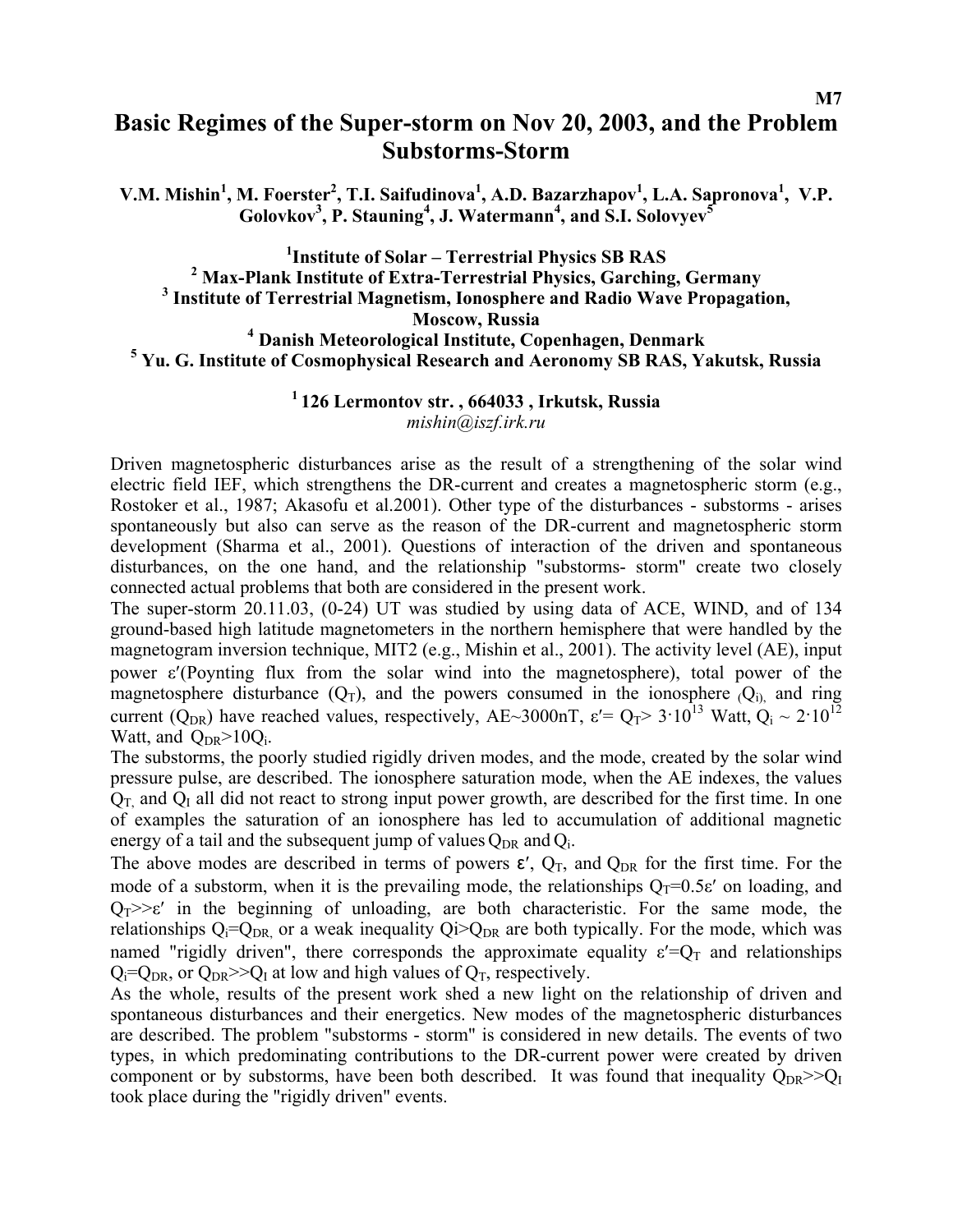## **Dynamics of the Ionospheric Convection Systems Observed during the Super- storm on Nov 20, 2003**

**M. Foerster<sup>2</sup>, V. Mishin<sup>1</sup>, T.Saifudinova<sup>1</sup>, A.Bazarzhapov<sup>1</sup>, L.Sapronova<sup>1</sup>, V.P. Golovkov<sup>3</sup>, P. Stauning<sup>4</sup> , J. Watermann<sup>4</sup> , and S. Solovyev<sup>5</sup>**

<sup>1</sup> **Institute of Solar–Terrestrial Physics SB RAS**<sup>2</sup>
Mox Plank Institute of Extre Terrestrial Physics Carebin <sup>2</sup> Max-Plank Institute of Extra-Terrestrial Physics, Garching, Germany  **Institute of Terrestrial Magnetism, Ionosphere and Radio Wave Propagation, Moscow, Russia**  <sup>4</sup> Danish Meteorological Institute, Copenhagen, Denmark<br><sup>5</sup> Yu G. Shafor Institute of Cosmonhysical Besearch and Aeronemy SB E  **Yu.G. Shafer Institute of Cosmophysical Research and Aeronomy SB RAS, Yakutsk, Russia** 

## **1 126 Lermontov str. , 664033, Irkutsk, Russia**

[mishin@iszf.irk.ru](mailto:mishin@iszf.irk.ru)

By using the magnetogram inversion technique MIT2, the ionospheric convection systems were calculated with the steps of 1 to 10 minutes for the events on Nov 20, 2003. The convection patterns are then compared with SuperDARN and Cluster in-situ electric field measurements along the orbit. It was shown that the MIT2 convection systems are changing with the observed basic regimes of the disturbance. We distinguish three types of the convection systems, respectively, for substorms (mode 1), and two other modes. Mode 2, named DSMC, is a more global one than typical substorms, and does not comprise signatures of the spontaneous expansion phase. Mode 3 is the ionospheric response to the interplanetary shock, IP. The convection system of each of these modes has its own clearly expressed signatures, which are described and discussed in terms of the probable physical scenario behind them. We discuss also the relationship of the observed convection systems and FAC systems. Some features of the magnetospheric generators of different convection systems are mentioned.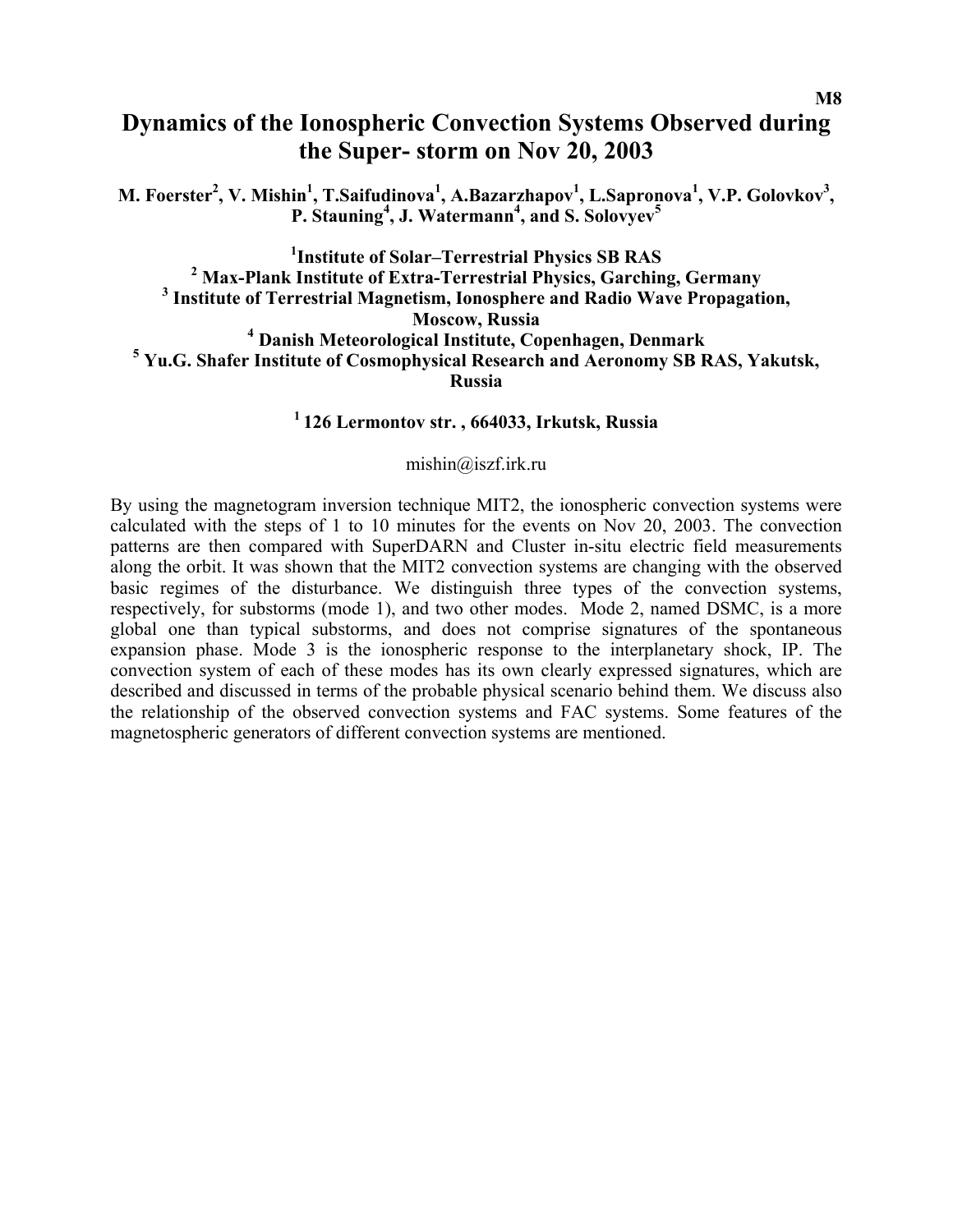## **Dynamics of the Field-Aligned Current Systems and the Polar Cap Boundary Observed during the Super- Storm on Nov 20, 2003**

**V. Mishin<sup>1</sup>, M. Foerster<sup>2</sup>, T. Saifudinova<sup>1</sup>, A. Bazarzhapov<sup>1</sup>, L. Sapronova<sup>1</sup>, V.Golovkov<sup>3</sup>, P. Stauning<sup>4</sup> , J. Watermann4 , and S.Solovyev<sup>5</sup>**

<sup>1</sup>Institute of Solar – Terrestrial Physics <sup>1</sup>Institute of Solar – Terrestrial Physics<br><sup>2</sup> May Plank Institute of Extre Terrestrial Physics Cove **Max-Plank Institute of Extra-Terrestrial Physics, Garching, Germany 3**<br>3<sup>3</sup> Institute of Tennestrial Magnetism, Jonesnberg and Pedie  **Institute of Terrestrial Magnetism, Ionosphere and Radio Wave Propagation, Moscow, Russia 4 Danish Meteorological Institute, Copenhagen, Denmark 5 Yu.G. Shafer Institute of Cosmophysical Research and Aeronomy SB RAS, Yakutsk, Russia** 

**1 126 Lermontov str. , 664033 , Irkutsk, Russia** 

[mishin@iszf.irk.ru](mailto:mishin@iszf.irk.ru)

By using the magnetogram inversion technique MIT2 [e.g., Mishin et al., 2001, and refs therein], the systems of the field-aligned currents (FACs) were calculated with the steps of 1 to 10 minutes for the events of the super-storm during the full day of Nov 20, 2003. Basic modes of disturbances during this event were realized and they are described in terms of the FAC density spatial 2D distribution in the ionosphere.

One aspect of this study is description of the FACs density spatial distribution in the terms not only well-known Iijima-Potemras' Regions, but also in the terms of the mid-scale spatial M.Ninhomogeneities in each of these Regions. Three M.N-inhomogeneities are regularly observed in each Iijima-Potemras' Region. The value M=0, or 1, or 2 is the number of the Iijima-Potemras' Region. The value  $N=1$ , or 2, or 3 is the number of the inhomogeneity. These inhomogeneities had been overlooked in past, and were detected by [Mishin et al., 2003]. We describe them under the data of the considered events, and compare our data with appropriate data from the wellknown statistic model of the FAC spatial distributions by Weimer [2001]. Models of the magnetosphere generators of the FACs, accounting for the above inhomogeneities, are briefly discussed.

The other aspect is the FACs spatial patterns for successive regimes of the magnetospheric disturbances observed in the super-storm under consideration [see Mishin et al., this issue]. The regimes differ by intensity and by a degree of a clockwise twisting of the FAC pattern. The driven mode is more global than a spontaneous substorm. Its FAC spatial pattern comprises the signatures of the rather local than global spontaneous expansion phases. Also, this pattern often comprises two current wedges, SWC1 and SWC2, which are closed in the ionosphere along the geomagnetic parallel and meridian, respectively. The response of the FAC spatial pattern on an interplanetary shock (IP) is also described.

We discuss on a conceptual level the physics of the above clockwise twisting of FACs as the consequence of the asymmetric ring current development, also the physics of the SWC2, and the nature of the FACs, created by IP.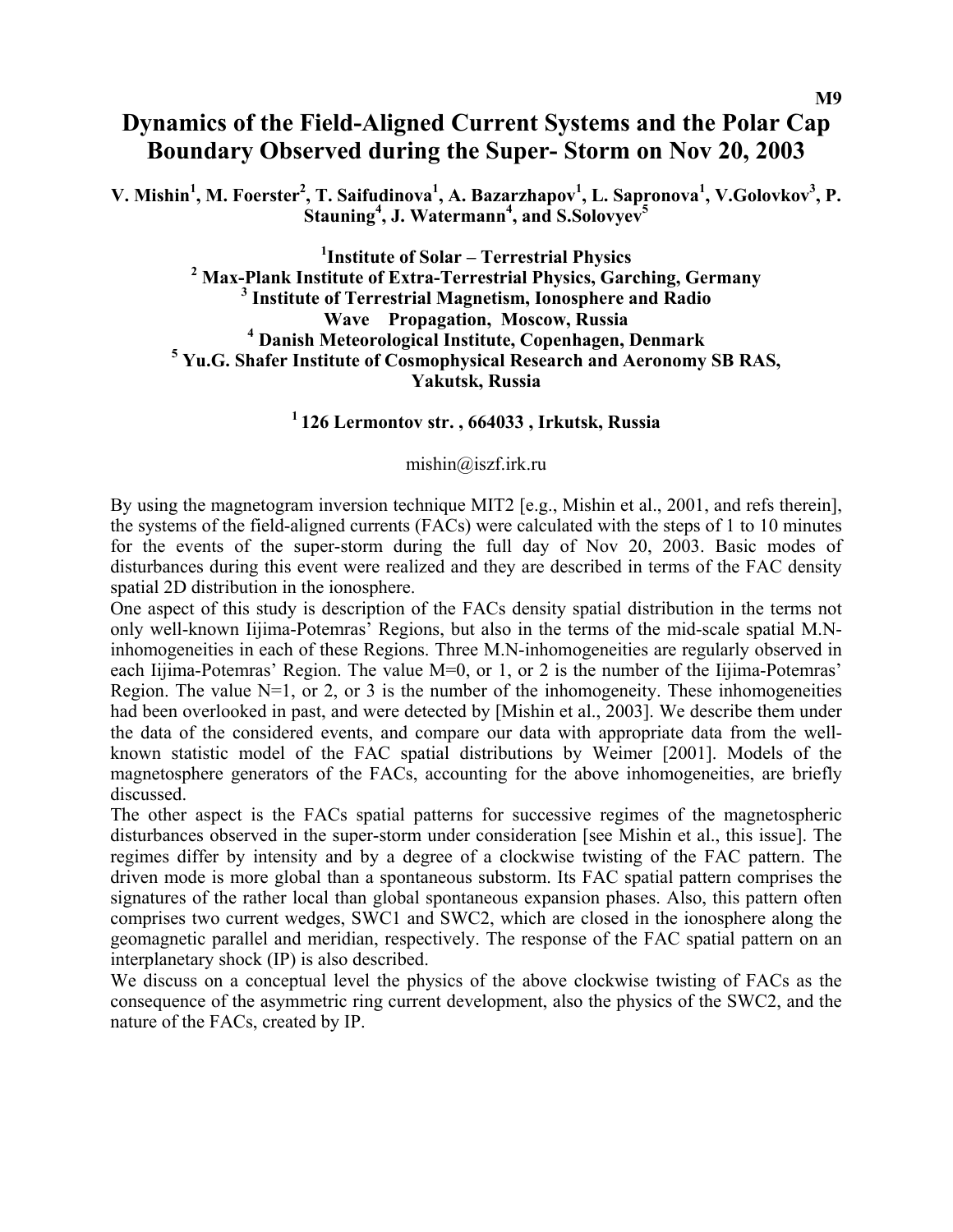## **Geomagnetic and Auroral Response to the Sharp Increase of Dynamic Solar Wind Pressure during the Magnetic Storm of November 7, 2004**

 ${\bf S.Solovyev}^1,$   ${\bf A. Moiseyev}^1,$   ${\bf D. Baisher}^1,$   ${\bf G. Borisov}^1,$   ${\bf A. Du}^2,$   ${\bf K. Yumoto}^3$ 

## <sup>1</sup>Yu.G.Shafer Institute of Cosmophysical Research and Aeronomy, SB RAS <sup>2</sup>Institute of Geology and Geophysics, Beijing, China **Space Environment Research Center, Kyushu University, Fukuoka, Japan**

## **1 31 Lenin ave , 677980, Yakutsk, Russia**

### *baishev@ikfia.ysn.ru*

On data of global geomagnetic observations and auroral TV registration at Tixie (MLat ~66 deg, MLong~190 deg) the properties of sudden geomagnetic impulses with the onsets at 1052 UT and 1827 UT on November 7, 2004 and their manifestations in spatial-temporal dynamics of auroral luminosity in the evening  $(\sim 20 \text{ MLT})$  and morning  $(\sim 0330 \text{ MLT})$  sectors, respectively, are studied. Both sudden commencements (SC) have been registered at positive values of IMF Bz – the first on at  $Bz \sim 4-8$  nT and the second impulse at  $Bz \sim 20-38$  nT.

It has been established that SCs propagated in azimuth and toward the pole. Two typical velocities of azimuth propagation  $V_1 \sim 20-40$  km/s and  $V_2 \sim 5-10$  km/s have been obtained. The first impulse propagated poleward from the MLat  $\sim$ 73 deg to  $\sim$  76 deg. The second propagated from  $\sim$  63 deg to  $\sim$  75 deg. The velocity of propagation toward the pole in the postnoon-evening sector for both impulses was ~4-6 km/s.

The impulse generation has been accompanied by simultaneous brightening of auroral arc with a consequent southward extension of luminosity region in the evening hours and poleward in the morning hours with the spatial-temporal modulation of brightness of auroral luminosity with periods T~5-6 min (second SC). The enhancement of brightness and poleward extension of luminosity region were simultaneously observed with the enhancement of positive values of the geomagnetic field H-component and the shift of maximum values of ∆H poleward with the velocity  $\sim$ 2,2-2,6 km/s.

The onset of SC at 1827 UT led to the excitation of geomagnetic pulsations with  $T \sim 2-3$  min in the Pc 4 range at latitudes  $\leq 60$  deg in all temporal sectors which were registered up to 2000 UT and accompanied by wavy distortions of auroral arc at MLat~60 deg at 0330-0500 MLT.

The role of MHD wave, variations of ionospheric conductivity and field-aligned currents in generation of SC and Pc 4 pulsations is discussed.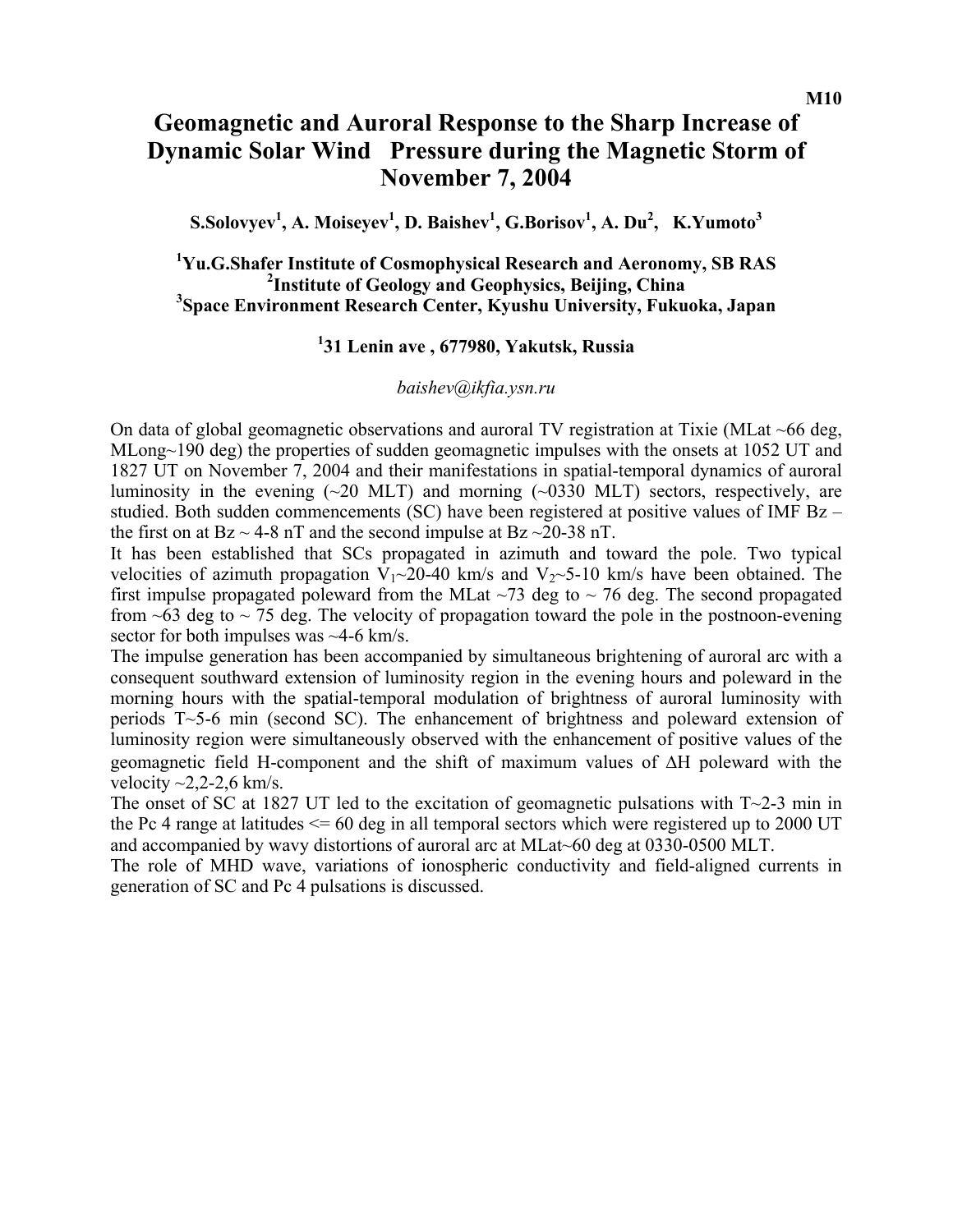## **Manifestation of Magnetosphere Fluctuations during the Large Magnetic Storm of January 21-22, 2005**

<sup>1</sup>**D.Baishev, <sup>1</sup>E.Barkova, <sup>1</sup>V.Mullayarov, <sup>1</sup>S.Samsonov, <sup>1</sup>S.Solovyev Yu. Shafer , 2K.Yumoto** 

**1 Yu.G. Shafer Institute of Cosmophysical Research and Aeronomy, Siberian Branch, Russian Academy of Sciences, Yakutsk, Russia 2 Space Environment Research Center, Kyushu University, Fukuoka, Japan** 

## **1 31 Lenin ave , 677980, Yakutsk, Russia**

#### *baishev@ikfia.ysn.ru*

We report the results of a coordinated data analysis storm-time Pc5 event observed on the ground and also in the magnetosphere. The event took place during the main phase of the large magnetic storm on January 21-22, 2005 with SSC at 1712 UT caused by sharp increase of dynamic pressure of the solar wind (up to  $\sim$ 25 nPa) and drastic changes of interplanetary magnetic field (IMF). On data of high-latitude CPMN stations the variations of magnetic field during the storm were characterized by some sharp intensification (up to  $\sim$ 2000 nT) of westward electrojet lasted  $\sim$ 10-30 minutes. At the beginning, the maximum of intensity of westward electrojet was observed at  $\sim$  65 of magnetic latitude (MLAT), and was followed with the intensive bay of riometer absorption. During the intensification with onset at  $\sim$ 1845 UT, triggered by a very sharp jump of solar wind pressure till  $\sim$ 70 nPa and excursion of IMF Bz (-30  $+$  30 nT), the center of westward electrojet together with the region of energetic electron precipitations shifted to  $~60$ MLAT. The electrojet weakening coincided with the excitation of Pc5 geomagnetic pulsations at the same latitude. The large amplitude pulsations were registered till 0100 UT on January 22, 2005 covering  $\sim$ 10 latitude. The maximum intensity of pulsations reached  $\sim$  400 nT. The pulsations stopped simultaneously with sharp decrease of solar wind density. The GOES 10, 12 satellites were located at the noon and evening side respectively and both registered quasiperiodic magnetic oscillations of the same period in the compressional component. A Los Alamos particle detector on board geostationary satellite observed the occurrence of energetic particle flux oscillations in the Pc5 range. Geomagnetic pulsations were followed with the VLFemission and riometer absorption modulation. Observations of riometer absorptions at the meridian station chain showed that the regions of deep modulation of absorptions and geomagnetic pulsations maximum shifted to high latitudes in the same way. Depth of VLFemission modulation registered at mid-latitude station Yakutsk reached 100% in a wide frequency band (till 10 kHz). Considering the characteristics of VLF-emission, we conclude that significant and long-lasting compression of magnetosphere led, probably, to moderate pitch-angle diffusion of particle into the loss cone even at the middle latitudes. It is inferred that in the present event, a modulation effects are caused by a compressional waves.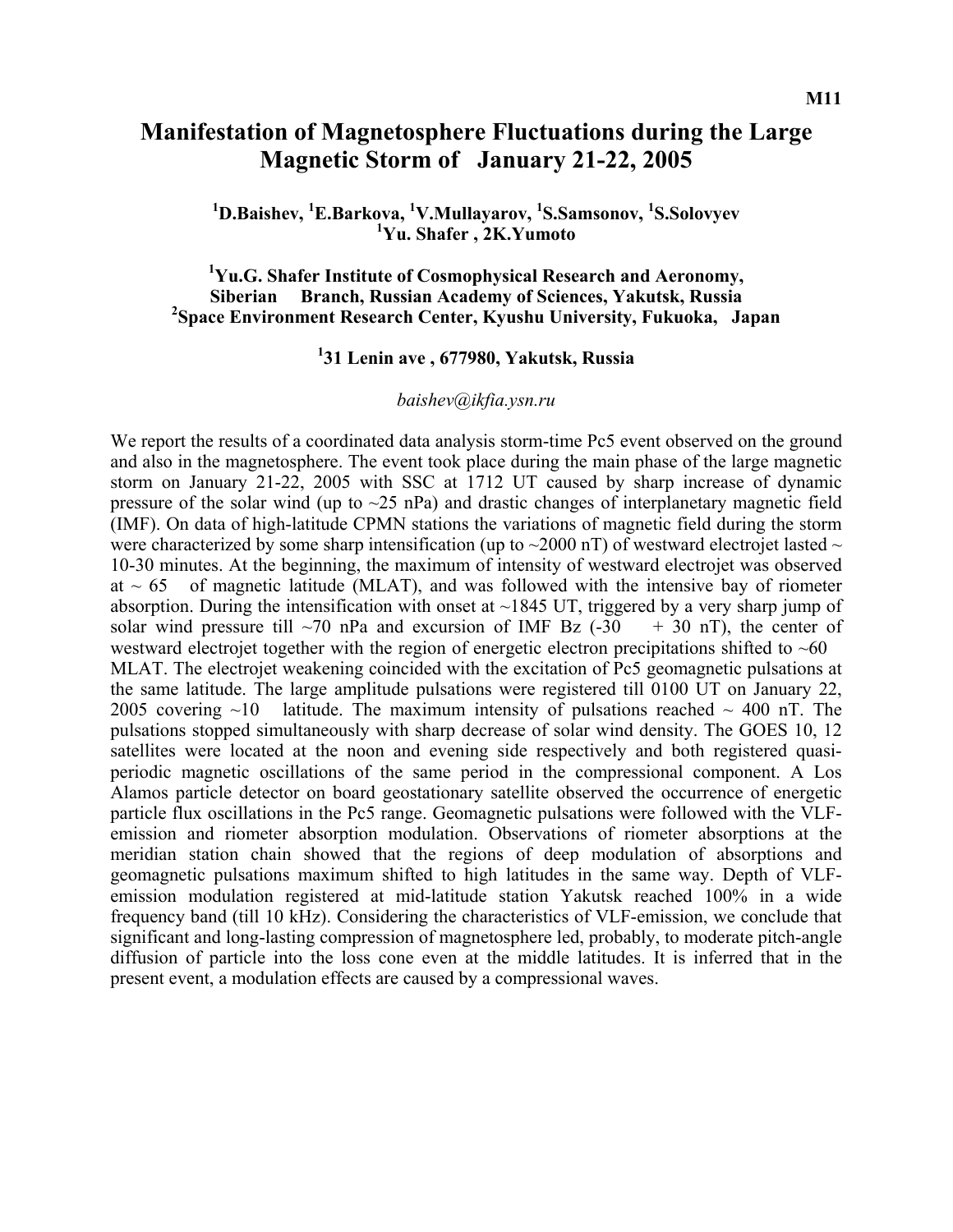### **M12**

## **Undulations Observed by the DMSP Satellites During Magnetic Superstorms of November 2004**

D. Baishev<sup>1</sup>, F.J. Rich<sup>2</sup>

## **1 Yu.G.Shafer Institute of Cosmophysical Research and Aeronomy, Siberian Branch, Russian Academy of Sciences, Yakutsk, Russia 2 Air Force Research Laboratory, Hanscom Air Force Base, Massachusetts**

## **1 31 Lenin ave , 677980, Yakutsk, Russia**

## *baishev@ikfia.ysn.ru*

DMSP satellite observations in the evening sector are used to investigate dynamics of undulations at the equatorward boundary of diffuse aurora and their relationship to the substorm/storm development and Pc5 magnetic pulsations during two successive magnetic superstorms at the beginning of November 2004. Magnetic measurements at the Yakutsk observatory ( $\varphi$ =62°N,  $\lambda$ =129.6°E, L=3.3) by using a new flux-gate magnetometer constructed by Magson (Germany) adding the SYM and ASY indices allowed us to instantaneously determine a magnetic activity. The first event of undulations was seen in the nighttime light images from two DMSP satellites near Yakutsk ( $\varphi$ ~62°) at 0920-0930 UT on November 8, 2004 during the storm recovery phase (minimal value of the SYM-H index was –394 nT at 0556 UT). The observed 4 undulations had the wavelength  $\lambda$  450-500 km and the amplitude A  $\sim$  150 km and they propagated westward with the velocity  $V \sim 1$  km/s. The second event of undulations was registered during 5 successive passes of three DMSP satellites in time interval from 0340 till 1030 UT on November 10, 2004 during the main phase of storm (minimal value of the SYM-H index was -282 nT at 0932 UT). In the first 2 passes the large-scale undulation with  $\lambda$  -600 km and A~400 km was registered at about  $\varphi$ ~62° near Alaska and then in the sequential passes the sizes of undulations were decreased up to  $\lambda$ ~250-300 km and A~100-150 km at about  $\varphi$ ~60<sup>o</sup> in Far East of Russia.

All observed undulations were associated with subauroral polarization streams (SAPS) and plasma density troughs by data of the SSIES detector measurements aboard DMSP satellites. The appearance of undulations for both events near Yakutsk was accompanied by enhancements of positive values of the magnetic field H-component and Pc5 pulsations with periods ~4-8 min and  $\sim$ 5-7 min, respectively, registered at this station.

The behavior of undulations and fast plasma flows with concurrent Pc5 pulsations is discussed.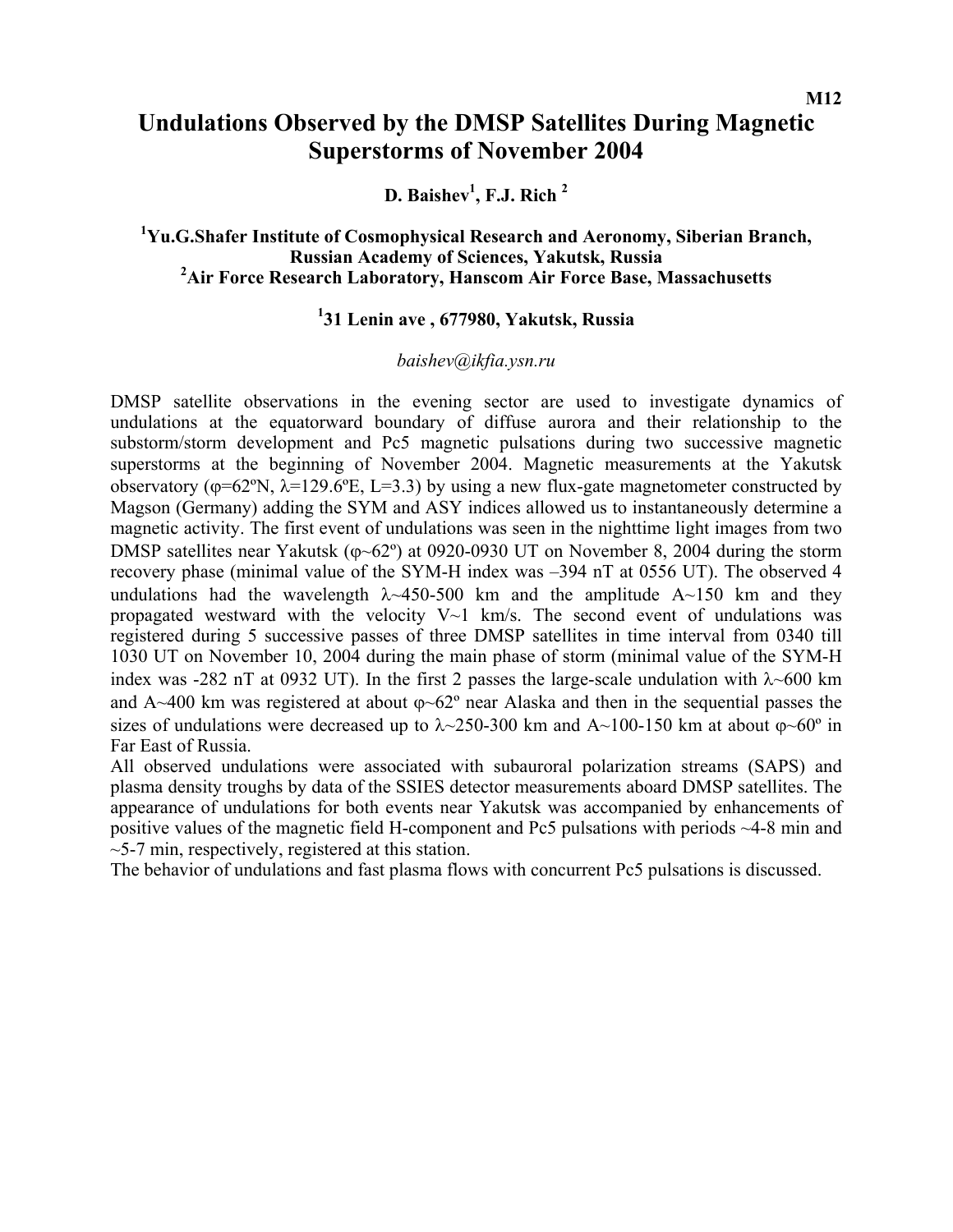# **Bursts of solar X-rays as possible predictor of the magnetic storm in November 2004**

**V. Velichko, D. Baishev, N. Skryabin, R. Boroyev, A. Moiseyev** 

**Yu.G.Shafer Institute of Cosmophysical Research and Aeronomy, Siberian Branch, Russian Academy of Sciences, Yakutsk, Russia** 

### **31 Lenin ave , 677980, Yakutsk, Russia**

### vitvel@ikfia.ysn.ru

The geomagnetic response to optical flares of the first decade of November 2004 was detected by high-latitude stations of the northern hemisphere, which precedes the start of intensive magnetic storm on November 7. The analysis of magnetograms of ground station network has been carried out during periods of time including the famous solar flare manifestations on November 11, 2004.

The complicated coronal mass ejection belonging to "full halo" type with three brightlyexpressed components with the onset 01.31UT, 02.06UT and 02.42 UT was considered as the reference point. The mean speed of disturbance distribution was approximately 950 km/sec. Probably, this very coronal mass ejection was the main source of the magnetic storm with the minimum index value of Dst 373 nT on November 8 in 07UT. The most brightly-expressed reaction of geomagnetic field variations was manifested on the day side a few minutes after the flare (02.42 UT). Dozens of minutes later ionospheric fluxes intensifies, which is typical of the known flux system formation. It is advisable to use the empiric scheme explaining the observed manifestations in the magnetic field before the storm. The hard electromagnetic radiation of Sun increases Earth ionosphere ionization. The solar flares are accompanied by hard electromagnetic radiation (ultraviolet spectrum area, X-ray radiation), which results in ionosphere conductivity increase. This leads to intensification of ionospheric currents and large-scale system currents, including longitudinal currents, which will contribute to the desired increase of magnetic field variations (H-component, Dst-variation , etc.).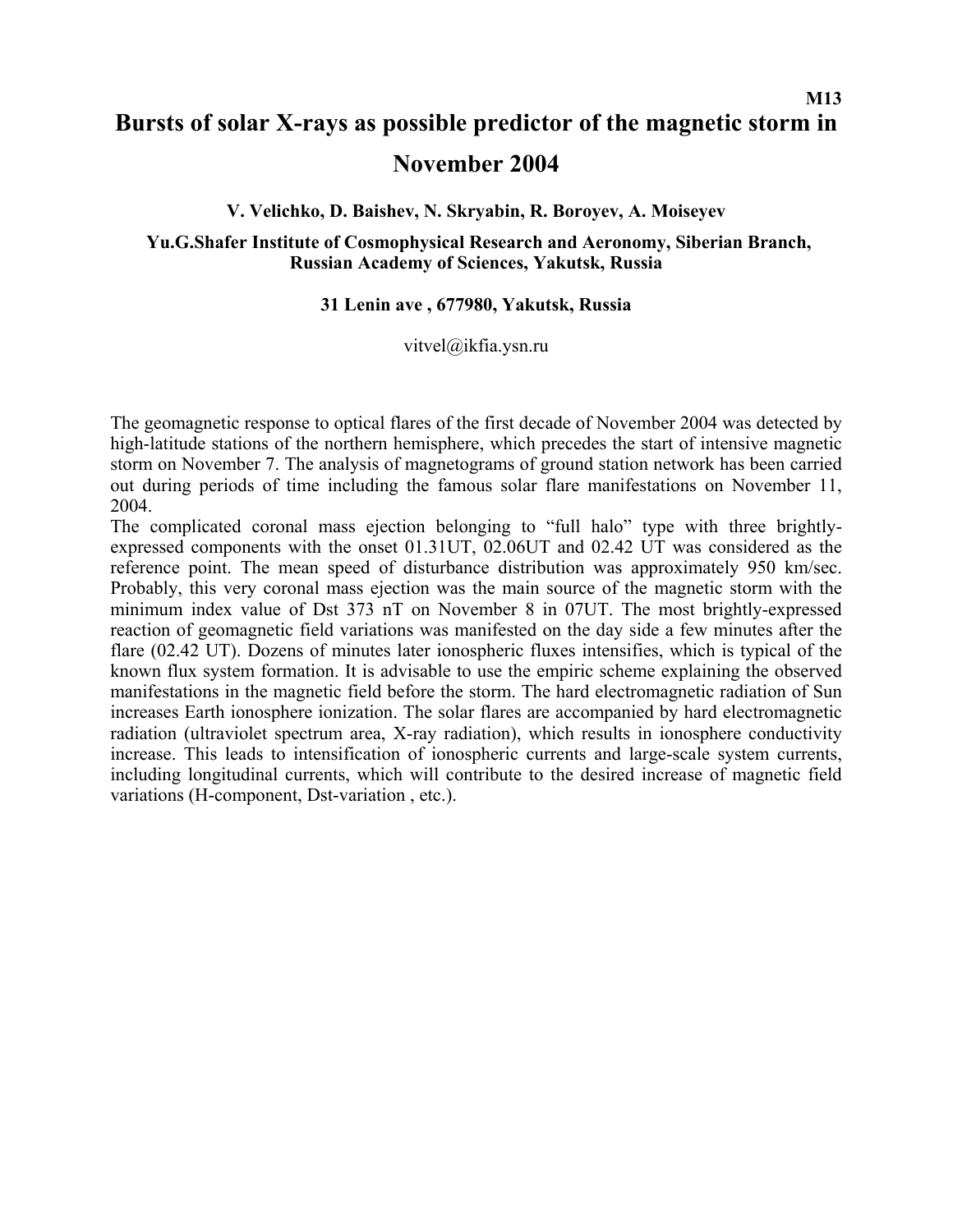## **Solar Extreme Events and Great Geomagnetic Storms**

### **E.Antonova**

## **Skobeltsyn Institute of Nuclear Physics, Moscow State University 119992, Moscow , Russia**

## **Vorob`evy Gory, 119992**, **Moscow, Russia**

#### *[antonova@orearm.msk.ru](http://crdlx1.yerphi.am/MAIL/src/compose.php?send_to=antonova@orearm.msk.ru)*

Solar extreme events having prolonged periods of large negative Bz IMF orientation produce great geomagnetic storms. Main features of great geomagnetic storm are the considerable increase of plasma pressure inside the magnetosphere, the existence of high level turbulence and the filling of magnetic flux tubes by accelerated ions of ionospheric origin. O+ ion population can be ~40% of magnetospheric ion population.

The self-consistent picture of storm time magnetospheric processes includes the analysis of plasma transport, particle acceleration, formation of storm time current systems. Theoretical analysis of the maximal possible level of plasma tube filling is presented. The analysis of plasma pressure distribution shows, that magnetic field disturbance can be connected with current systems, which were not included in modern magnetospheric current models.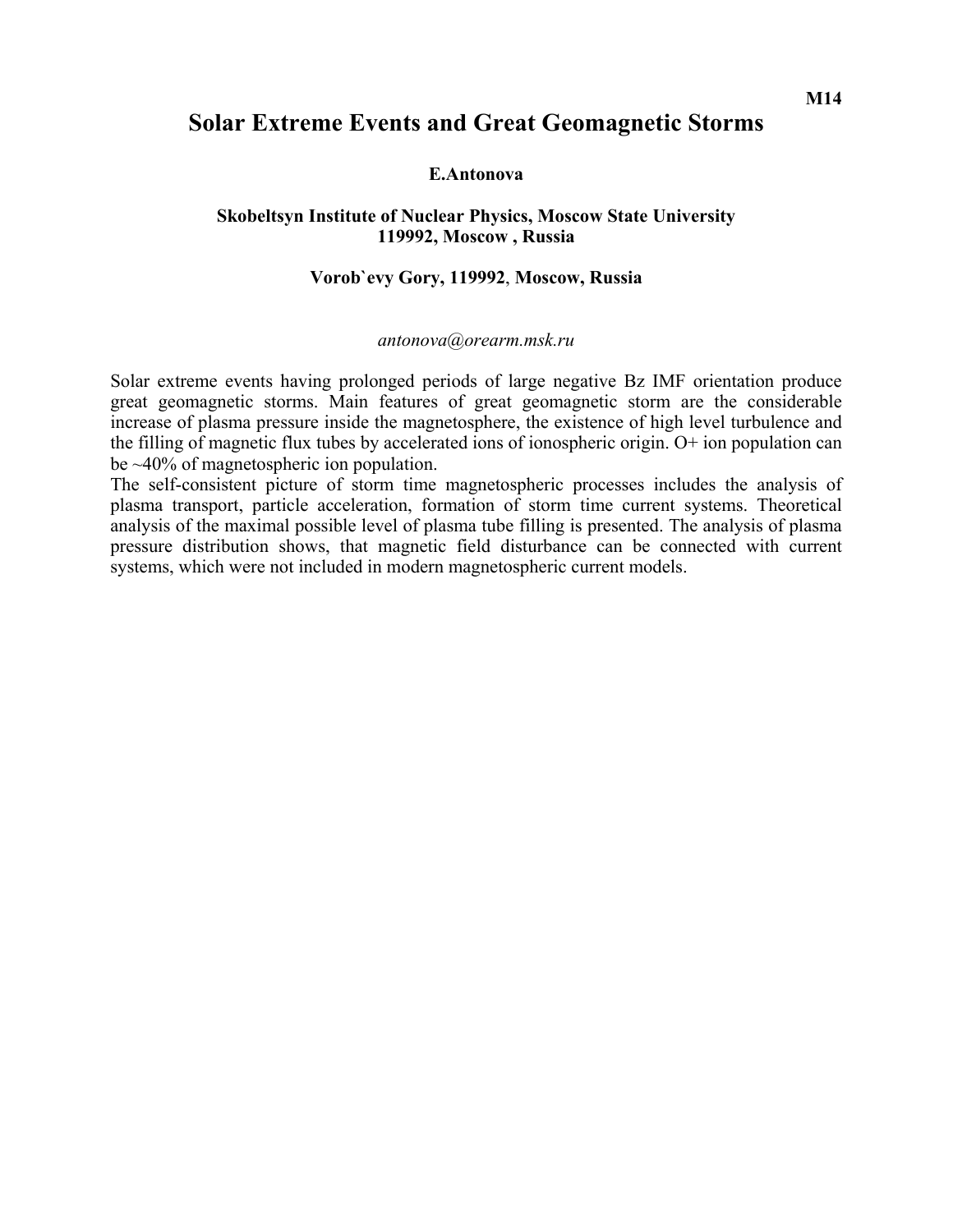## **Response of the Regional Ionospheric D-Layer to the 7 – 11 November 2004, Geomagnetic Storm Period**

#### **A. Gokov, V. Rozumenko, L. Chernogor**

### **Kharkiv V. Karazin National University, Kharkiv, Ukraine Sq. Svobody, 4, 61077, Kharkiv, Ukraine**

#### *Alexander.M.Gokov@univer.kharkov.ua*

Response of the midlatitude ionospheric D-region to geospace storms shows a complex nature. The available experimental results do not allow to detect and model many of the response features. This work is continuing the experimental studies [1, 2] of the variations of the electron density in the midlatitude ionospheric D region and the variations of the noise and the scattered signals at a frequency of 2.3 MHz performed by using the MF radar technique and encompass the interval of November  $8 - 11$ , 2004. The data used in this study were collected with the MF radar and the fluxmeter magnetometer at the Kharkiv V. Karazin National University Radiophysical Observatory (49.5N, 36.3E). The scattered signals were sampled at 3 km intervals from the  $60 -$ 102 km region and the magnetic fluctuations in the  $1 - 1,000$  s period range. The magnetic storm was associated with increases of 2 to 4 orders of magnitude in proton fluxes and of 3 to 4 orders of magnitude in electron fluxes, with a significant variation in the geomagnetic field, and with a decrease of 400 nT in the Dst index during the storm's main phase. Five optical flares (one of them was a class 3B event) and three x-ray bursts (one of them was a class X2.5 event) occurred during the observation period.

During the daytime, the electron density in the 80 to 90 km region showed the increase of 50% – 400% comparing to the undisturbed conditions. Under nighttime conditions, the scattered signals appeared intermittently over  $1 - 10$  min intervals, and the electron density during these intervals showed the increase up to  $10^8 - 10^9$  m<sup>-3</sup>. These disturbances in the electron density were apparently associated with electrons and protons precipitation from the magnetosphere. Estimates of the electron fluxes based on these disturbances in the electron density provide the values of  $10<sup>8</sup>$  $-10^{9}$  m<sup>-2</sup> s<sup>-1</sup>, which are in good agreement with theoretical predictions and the data obtained under disturbed conditions.

During optical flares and x-ray bursts, the radio noise, the scattered signals, and the dependence of the electron density versus time and altitude show characteristic features, which distinction is discussed. The detected temporal variations in the electron density, which attain  $300\% - 450\%$ , were used to calculate variations in ionization rates in the  $80 - 90$  km region. For instance, the electron density in the  $81 - 90$  km altitude range exhibited an increase by  $250\% - 450\%$  during the class X2.5 event on November 11, 2004 when the ionization rate increase varied by a factor of 3 to 10.

References

- 1. Gokov, A. M., L. F. Chernogor, Electron density variations in the midlatitude ionospheric D region during magnetic storms, Proceedings of the 4th Ukrainian Conference on Advanced Space Research, Ponizovka, Crimea, p. 92, 2004.
- 2. Gokov, A. M., O. F. Tyrnov, L. F. Chernogor, Experimental studies of the midlatitude ionospheric D region response to x-ray bursts and optical flares using the MF radar technique, Proceedings of the 4th Ukrainian Conference on Advanced Space Research, Ponizovka, Crimea, p. 52, 2004.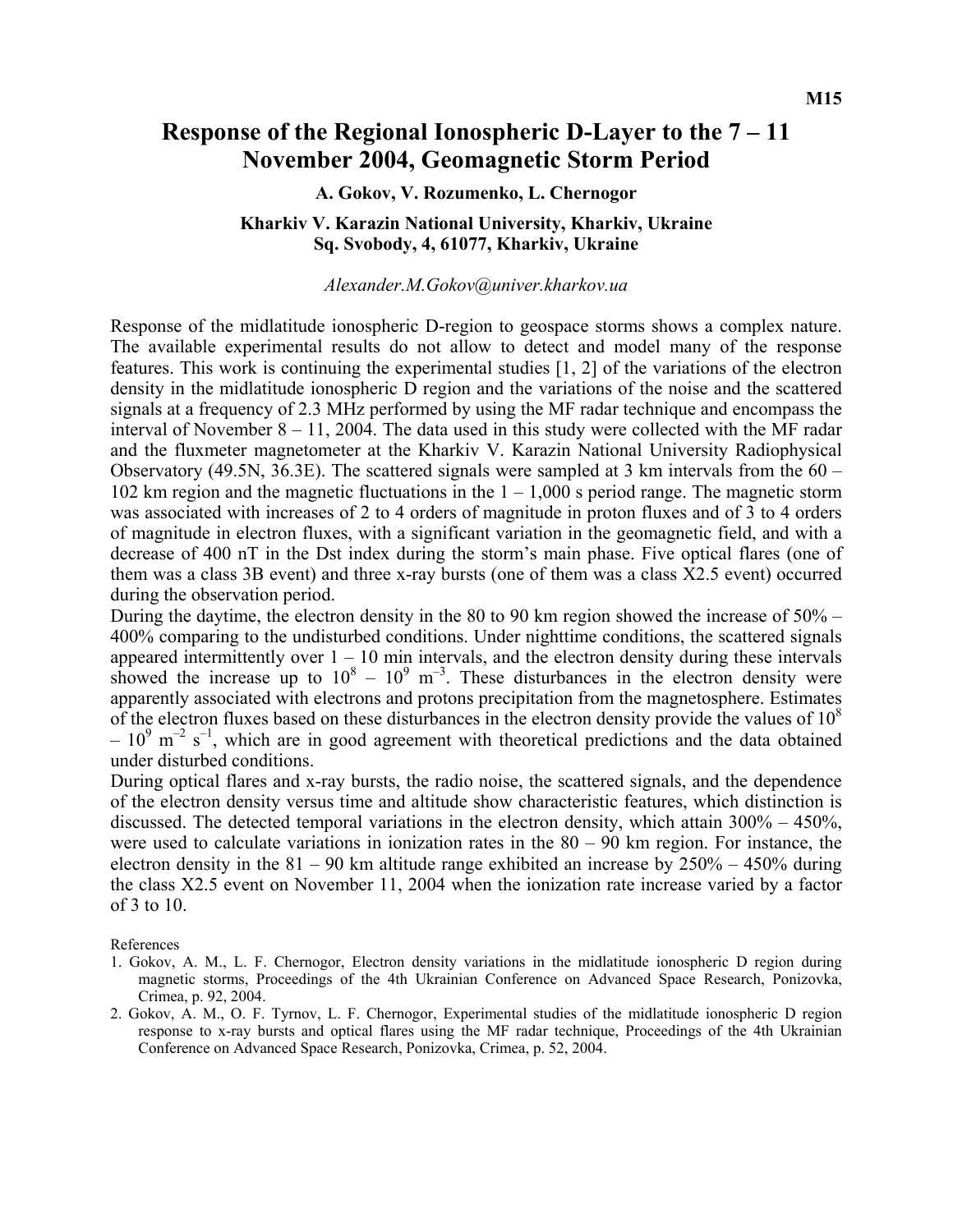## **M16 Regional Middle Latitude Ionospheric D-Region during 14–24 April 2002 and 27–30 May 2003 Magnetic Storms Periods**

## **A.Gokov, O.Tyrnov**

## **Kharkiv V. Karazin National University, Kharkiv, Ukraine Sq. Svobody, 4, 61077, Kharkiv, Ukraine**

#### *Alexander.M.Gokov@univer.kharkov.ua*

There are presented results of experimental investigations obtained by a partial reflection (PR) technique; these are variations in PR parameters, radio noise at  $\sim$  2 MHz and the electron density, *N*, at the middle latitude ionospheric D-region during magnetic storms occurring over periods of 14–24 April 2002 and 27–30 May 2003. Responses of the D-region to the beginning and ends of storms are investigated. Experimental investigations were carried out by means of the PR technique near Kharkiv City at the Kharkiv V.N. Karazin National University Radiophysical Observatory.

In the beginning of the magnetic storm of 27–28 May 2003, increase in the *Kp* index were synchronously accompanied by considerable increasing in the radio noise intensity, by appearing of intensives PR-signals from the height levels of  $z \ge 87$  km by night, becoming units-tens of times larger. The differential absorption of PR signals increased considerably. At the same time, there were observed quasi-periodic changes in the characteristics of PR signals with their periods of more than an hour (no special features were discovered both in the reflections from the heights lower than 87 km and in the radio noise). The variance of the statistical characteristics of PR signals became several times larger. Over this period, the electron density changed quasiperiodically with about the same period, with the *N* variations being 100 – 200%. The end of the magnetic storm was accompanied by a strong disturbance in the geomagnetic field within 15.00– 18/00 UT and by a small increase in the *Кр* index. Over this period and up to the magnetic storm end, quasi-periodic intensive PR signals at an ordinary component within 81–87 km were observed. The electron density at these altitudes increased by 200–400% over an hour, with both a subsequent short-time (about 20 min) recovery to the value under the undisturbed conditions and quasi-periodic variations with a period of  $T \ge 60$  min before the magnetic storm end. Note that in the experiment of 31 May 2003, carried out after the magnetic storm, characteristic peculiarities – like those observed during the magnetic storm – were not discovered; *N* changes within 81–87 km corresponded to the typical undisturbed conditions.

The magnetic storm of 17–24 April 2002 was accompanied by intensive proton precipitations for tens of minutes. Though main magnetosphere-ionosphere processes occur, as a rule, at the polar latitudes, information on strong disturbances of the electron density in the middle latitude lower ionosphere, caused by the storm, is very important owing to not numerous investigations of this type. Over the periods of precipitating protons, there were periodically observed intensive PR signals within 72–78 km (the signal to noise exceeded 5). Increasing in the electron density in the lower part of the ionospheric D-region over these periods was more than 50–100 %. Changes in

the ionization rate were estimated as  $q/q_0 \approx 4-30$ .

Assuming that increasing in the electron density were caused by the precipitation of electrons and protons over the magnetic storm period, the calculations of the energy characteristics of the particle fluxes were made by means of the experimental data. They agree well with the theoretical estimations and known data on the particle fluxes obtained experimentally during disturbances of different nature. They appeared to be  $10^7 - 10^8$  m<sup>-2</sup>c<sup>1</sup>.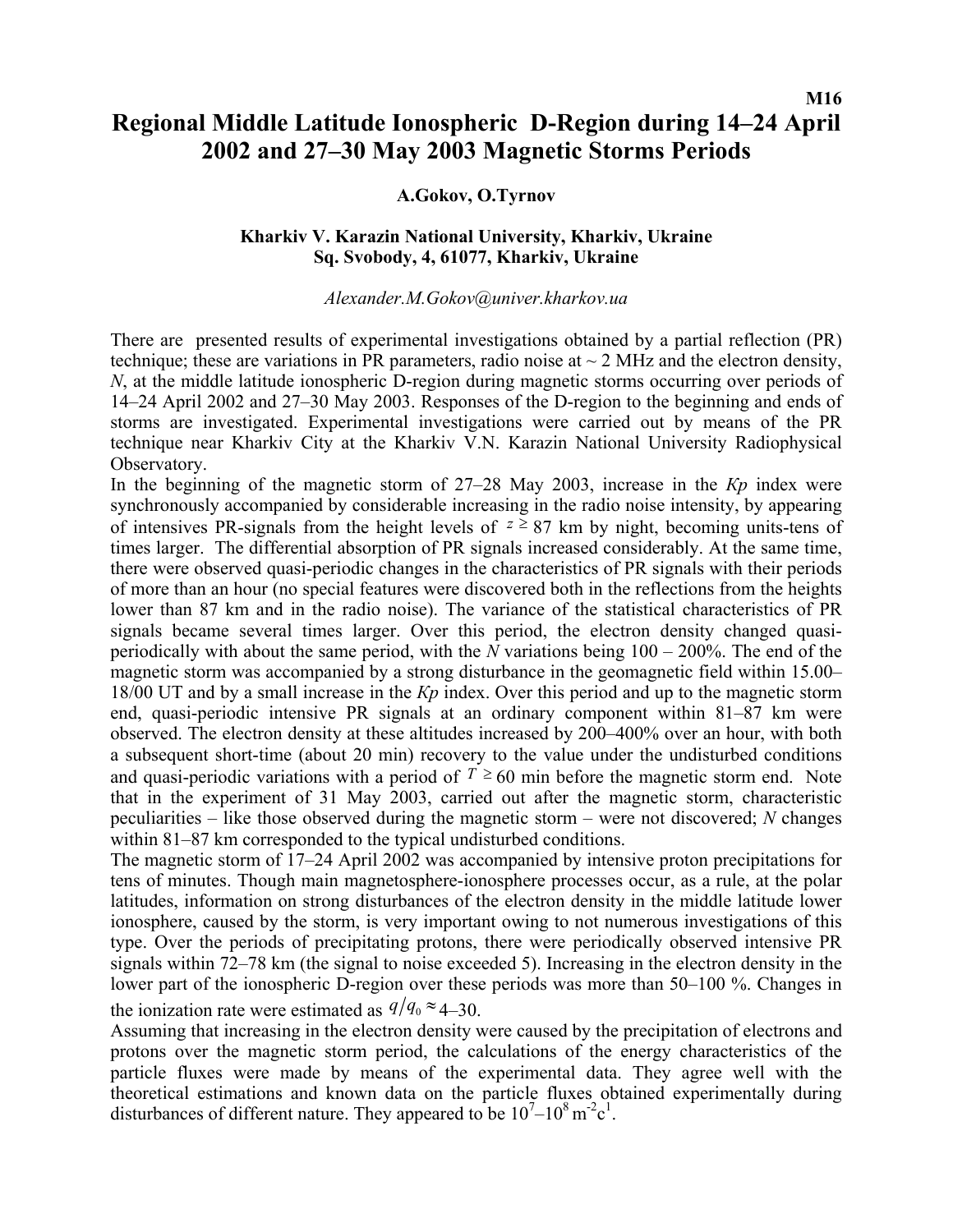## **Experimental Investigation of Middle Latitude D-region Ionosphere Response to Events Related to Proton Precipitations**

## **A. Gokov, O. Tyrnov**

## **Kharkiv V. Karazin National University, Kharkiv, Ukraine Sq. Svobody 4, 61077, Kharkiv, Ukraine**

### *Alexander.M.Gokov@univer.kharkov.ua*

The role of the proton flows precipitating in the high D-region of the ionosphere has been studied rather well. Possible effects of these flows on the middle latitude D-region of the ionosphere have been studied insufficiently: there are only episodic experimental investigations; therefore there is necessity to collect additional information in order to study this phenomenon which is important for solving both the scientific and practical problems of radio communication, radio navigations, etc.

This report deals with experimental results obtained by the partial reflection (PR) technique at middle latitude for some solar proton events over the periods of solar flares and magnetic storms. The experimental investigations were carried out by means of the complex equipment using the PR technique at the V. Karazin Kharkiv National University Radio Physical Observatory situated near Kharkiv.

For the analysis PR signal records made during 8 events of protons precipitating into the Earth ionosphere were selected from the University experimental data bank,.

The analysis of the experimental data have shown that, for the events considered, there occur typical features both in the behavior of PR signals and noise and in the height-time variations of the electron density. As a rule, the main special features of the experimental data at the time of such events are as following:

1) Appearance of intensive PR signals (the intensity of PR signals became units-tens of times larger) from the lower part of the middle latitude ionospheric D-region ( $z \sim 70{\text -}80 \text{ km}$ ) for a few tens of minutes;

2) Increasing of electron density by more than 50-150% in this height interval;

3) Decreasing of noise intensity, its dispersion and their following recovery of the typical diurnal variation.

The electron density increase at 70-81 km seems to be related to the precipitating protons having more than 10 MeV.

On the basis of a mechanism for precipitation of the high energy particles (electrons, protons), we estimate the proton flow parameters. Using the electron density magnitudes under the undisturbed  $N_0$  - and disturbed N -conditions, there were estimated ionization rates of  $q = \alpha_0 N_0^2$ ,  $q = \alpha N^2$ , where  $\alpha_0$  and  $\alpha$  are the corresponding recombination coefficients. On the basis of the experimental data on changes in the electron density over the periods of precipitating protons, corresponding flows were estimated, being  $\sim 10^7 \text{m}^{-2} \text{sec}^{-1}$ . The calculations of the proton flows from the experimental data agree well with those theoretically known.

Using the experimental data on temporal changes in the electron density, we estimated the rate of changes in forming electrons at these heights. For instance, for the experiment of April,12, 2002 at  $z = 75$  km,  $q/q_0 = 5.64$ ; for the experiment of February, 20, 2002 at  $z = 72$  km,  $q/q_0 = 4.0$  and for the same experiment at  $z = 78$  km,  $q/q_0 = 26.01$ .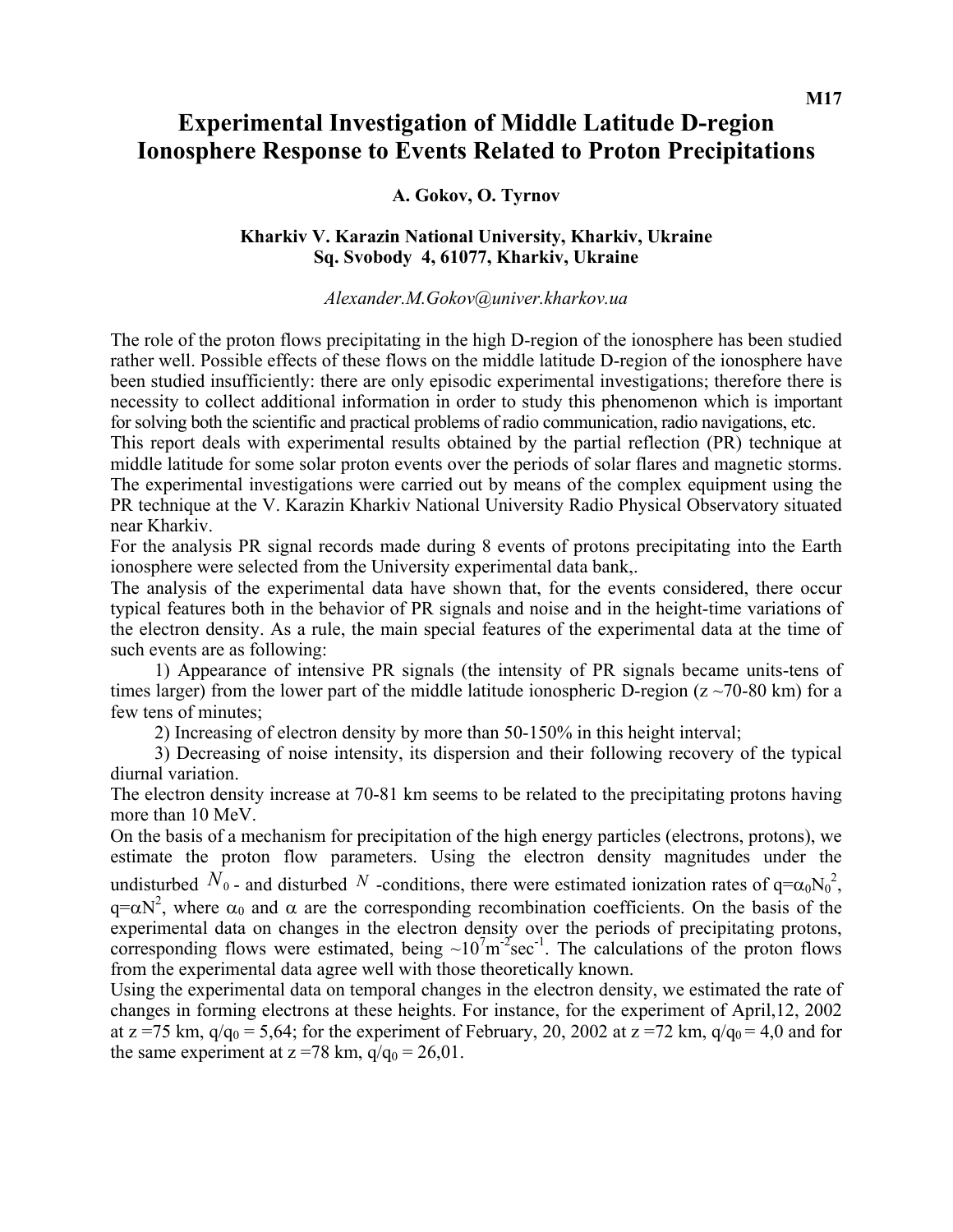## **Outer Belt of Relativistic Electrons during the Solar Extreme Events of November 2004 and January 2005**

**M18** 

L.Tverskaya<sup>1</sup>, E. Ginzburg<sup>2</sup>, T.Ivanova<sup>1</sup>, N.Pavlov<sup>1</sup>, **P.Svidsky2 , N.Vedenkin1** 

## <sup>1</sup>Skobeltsyn Institute of Nuclear Physics Moscow State University  **Institute of Applied Geophysics**

## **Vorob`evy Cory**, **119992, Moscow, Russia 9 Rostokinskaya str. , Moscow, Russia**

#### *[tverskaya@taspd.sinp.msu.ru](mailto:tverskaya@taspd.sinp.msu.ru)*

Extremely high solar activity of October-November, 2003 and November, 2004 caused a number of high-level geomagnetic disturbances. Actually, for the last 35 year only five storms were observed with amplitude of Dst-variation higher than 350 nT, and three of them, occurred just in 2003-2004 years. Thus, studying of radiation belt variations in such extreme conditions must be highly interesting.

We analyze variations of the radiation belt energetic electrons during November, 2004 – January, 2005. This time period includes two superstorms in November, 2004 and series of moderate storms during solar extreme events in January, 2005. We used charged particle data from the geosynchronous satellite Express-A2 (electrons  $0.8 - 1$  MeV,  $4 - 6$  MeV) and the satellite Meteor-3M of 1000 km altitude polar orbit (electrons >3 and >8 MeV).

As a result of each of the superstorms of 8th and 10th November 2004 (|Dst|max=373 nT and 289 nT respectively), the new radiation belts have been formed in the slot region between the inner and outer radiation belts. L-coordinates of the intensity peaks of these new belts are found to be at Lmax=2.9 and Lmax=3.1, which occurs in a good agreement with the early obtained empirical dependence  $|Dst|max=2.75*10^4/Lmax^4$ . In November-December, the new belt slowly moved earthward (the displacement ∆L~0.1 in month). This transport is in a good agreement with theory of particle diffusion under sudden impulses influence.

During a series of geomagnetic storms of average amplitude (|Dst|max~100 nT) developed as a result of the extreme solar events in January, 2005, the new belt has moved much faster and reach L~2.5. Meanwhile, the January storms themselves formed the new belts peaked at about L~4 in consistence with above empirical relationship.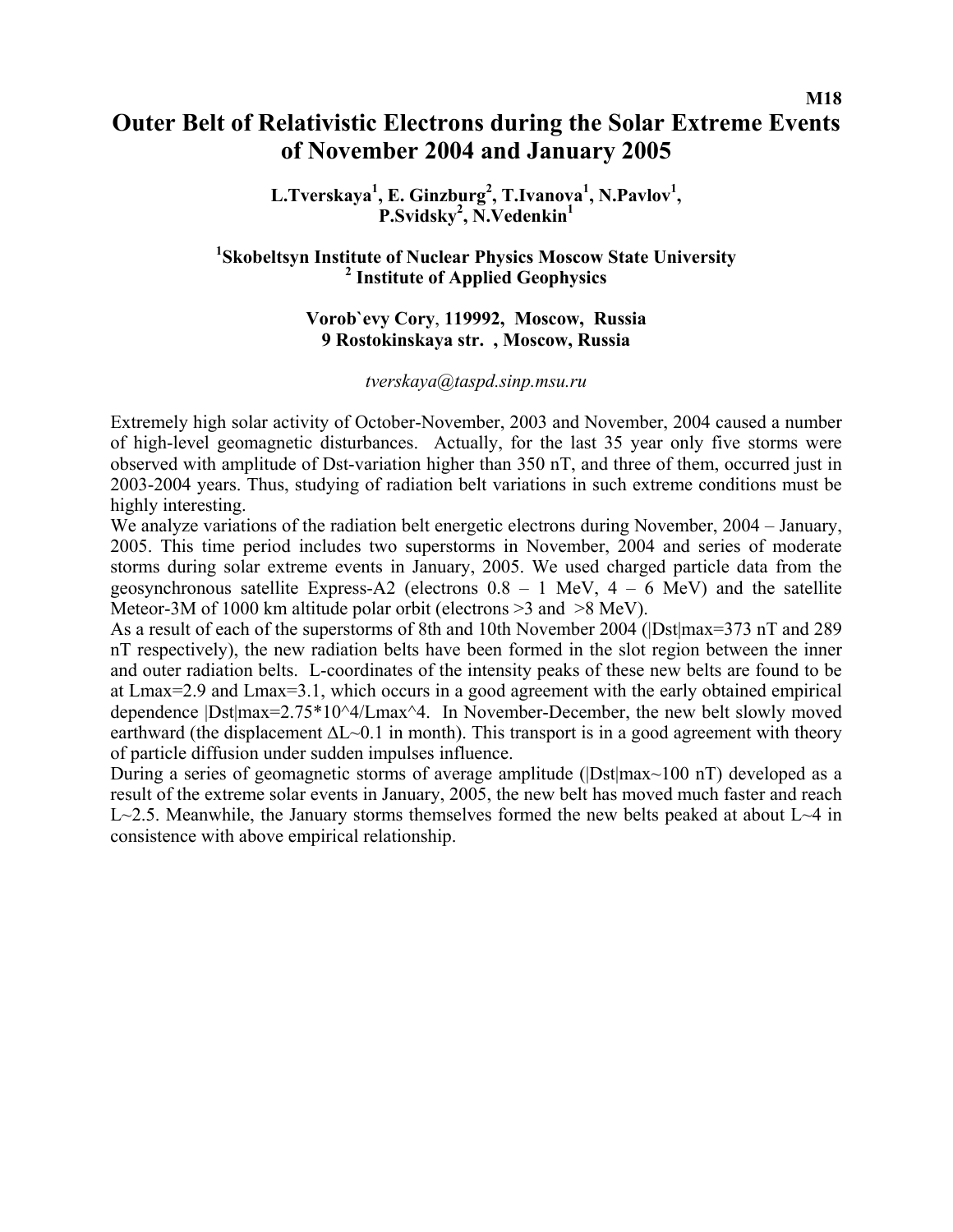## **Extreme Low-Latitude Auroral Oval Position in 2003-2004 Years as Inferred from meteor-3M Auroral Electron Precipitation Data**

**B. Marjin1 , L.Tverskaya<sup>1</sup> , M. Teltsov1 , T.Ivanova1 , V.Feigin2** 

## **1 Skobeltsyn Institute of Nuclear Physics, Moscow State University, 2 Research Center for Earth Operative Monitoring**

## **Vorob`evy Gory**, **Moscow 119992, Russia 51 Dekabristov str. , Moscow 127490, Russia**

### *[tverskaya@taspd.sinp.msu.ru,](mailto:tverskaya@taspd.sinp.msu.ru) [marjin@taspd.sinp.msu](mailto:marjin@taspd.sinp.msu)/ru*

We studied the extreme low-latitude location of the auroral electron precipitation region during the superstorms of 2003-2004: October 30, 2003 (|Dst|max=401 nT), November 20, 2003 ( $|Dst|$ max=472 nT) and November 8, 2004 ( $|Dst|$ max $\sim$ 373 nT). The data of 0.1-15 keV electrons measured by Meteor-3M spacecraft operating at polar orbit of about 1000 km altitude were used. Positions of the nightside auroral precipitation region in storm maximum were compared with several empirical relationships between positions of some magnetospheric plasma domains and Dst amplitude: maximum of storm-injected relativistic electron belt, westward electrojet center, equatorial boundary of night side auroral oval.

According to theory many plasma domains in the night magnetosphere are concentrated within the transition region between the plasmas of low and high pressure: trapped radiation boundary, equatorial boundary of discrete auroral forms, field-aligned currents, auroral electrojets. Most probably the peak of a storm-injected belt of relativistic electrons lies in this region too. So, all these storm-related effects may be expected to only one the same functional dependence of their L-position on the strength of a storm, i.e. |Dst|max.

The agreement between empirical dependencies of the maximum of storm-injected relativistic electron belt and nightside auroral oval low-latitude boundary on Dst-amplitude and location of auroral electron precipitation region is better than ∆L~0.2. Empirical relationship between position of westward electrojet center and Dst-amplitude was based in the storms of |Dst|max<250 nT and being extrapolated to the superstorms it comes to essential discrepancies with both above relationships.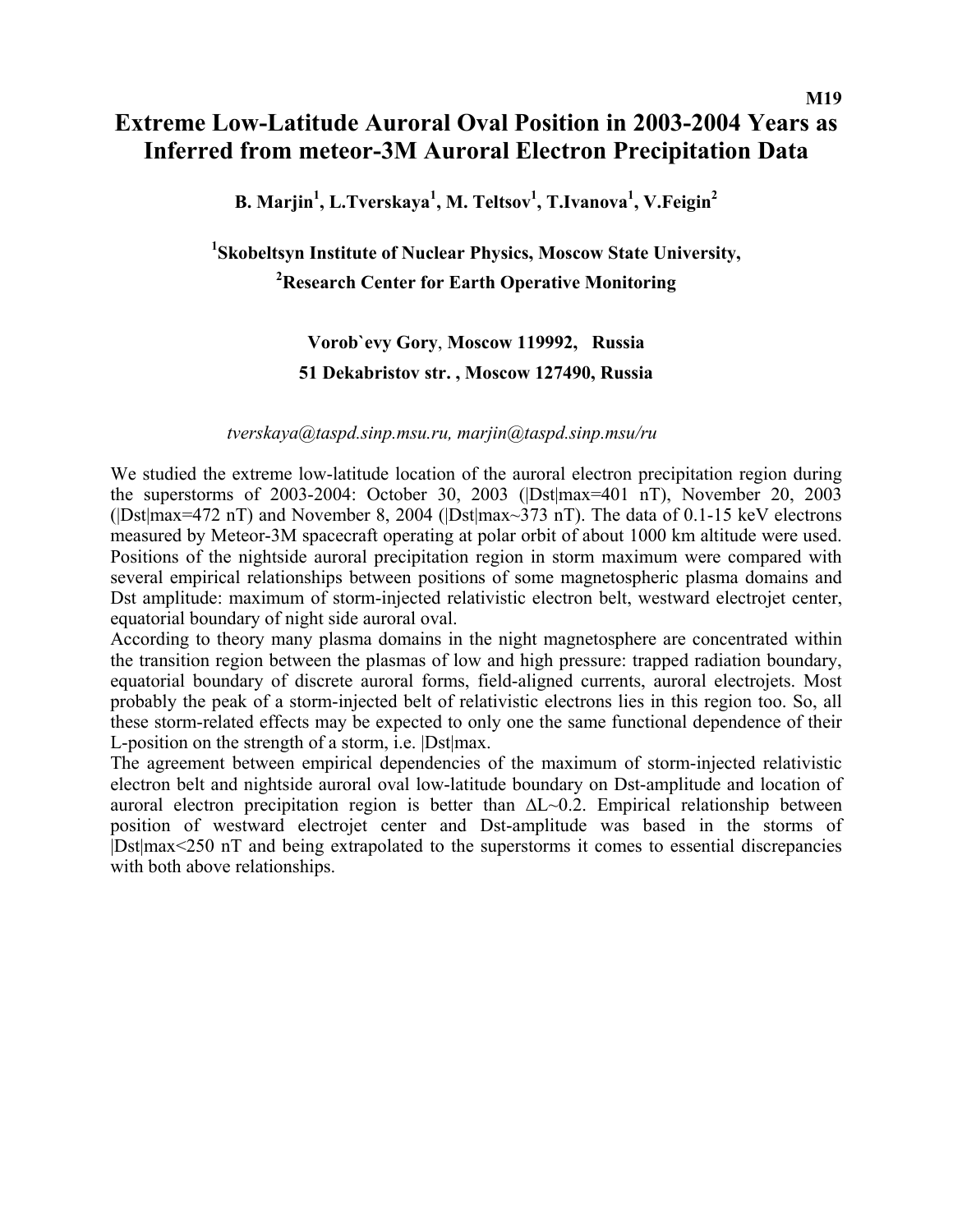## **Creation and Destruction of the Solar Proton Belts in the Inner Magnetosphere During Magnetic Storms**

**L. Lazutin, S. Kuznetsov, A. Podorolsky** 

## **Skobeltsyn Institute of Nuclear Physics, Moscow State University,**

## **Vorob`evy Gory**, **Moscow 119992, Russia**

#### **51 Dekabristov str. , Moscow 127490, Russia**  *lazutin@srd.sinp.msu.ru*

Along with the stable inner proton belt, temporal existence of additional belt of the 1-15 MeV protons has been reported. Intensity increases and decreases were registered at L=2.5-3.5 after strong magnetic storms. As a source of this additional protons population energetic plasasheet ions and solar protons were regarded. For the explanation of the arrival of additional proton belt the model of resonant acceleration and radial particle injection was introduced, with strong electric field induced by the compression of the magnetosphere as a driver.

Our study presents experimental description and explanation of the emergence and destruction of the solar proton belts in the inner magnetosphere, based on the solar protons and ions measurements by low altitude polar orbiter Coronas-F. Time interval from October 20 to November 25 2003 have been chosen, when several magnetic storms occur. Our model does not demand resonant acceleration; it explains appearance and disappearance of solar proton belts (SPB) as a result of the magnetosphere reconfiguration.

We investigated dynamics of the boundary of solar proton penetration (PB) into the magnetosphere. Usually PB is the same for the protons with energies from 1 to 50 MeV, but in some cases during PB retreat from the Earth, part of 1 MeV proton flux remains trapped at the old position. We explain this effect by the following way.

Solar particles are on open drift orbits behind the PB and if the recovery of previously compressed magnetosphere is fast comparing with particle drift period, then part of this particle will remain on the closed trapped orbits. For example at  $L=3$  magnetic drift of the 50 MeV and 1 MeV protons equals approximately 20s and 15 minutes. Geostationary satellites transit after the magnetosphere compression from the solar wind back to the magnetosphere lasts 5-10 minutes, and therefore 1 MeV proton belt may be created, while 50 MeV protons will not be trapped. The SPB must be destroyed during next magnetosphere compression if the PB will reach this belt position, opening particle trajectories.

Coronas-F at 500 km altitude twice a day can trace inner trapping region over the Brasilian magnetic anomaly. We use these crossings for the investigation of SPB dynamics from 20.10.03 to 25.11.03. Before the October 29-31 magnetic storms SPB was recorded on L=3.3. After SC at 0612 UT 29.10.03 PB approached the Earth to  $L=2.1-2.3$  and destroyed this belt. Several trapping and destructions of SPB was observed during this three storm until at the end of the third main phase two consequent PB retreats create two 1 MeV proton solar belts at L=2.1 and 2.7.

On 04.11.03 moderate magnetic storm again induce PB motions, which was not deep. Both 2.1 and 2.7 SPB survived, and that PB motion create additional small amplitude SPB at L=3.5. This unique three-belt structure remains undisturbed until the next strong storm on November 20, 2003. Two outer SPB were destroyed by PB motion, but it was not deep enough to destroy the most strong  $L=2.1$  belt. It was only shifted to  $L=1.9$  approaching to the main inner proton belt. Therefore experimental data confirm conclusions that additional proton belts are populated by solar cosmic rays created and destroyed by the changes of magnetosphere configuration and that energy range of trapped protons depends on the speed of the magnetosphere reconfiguration.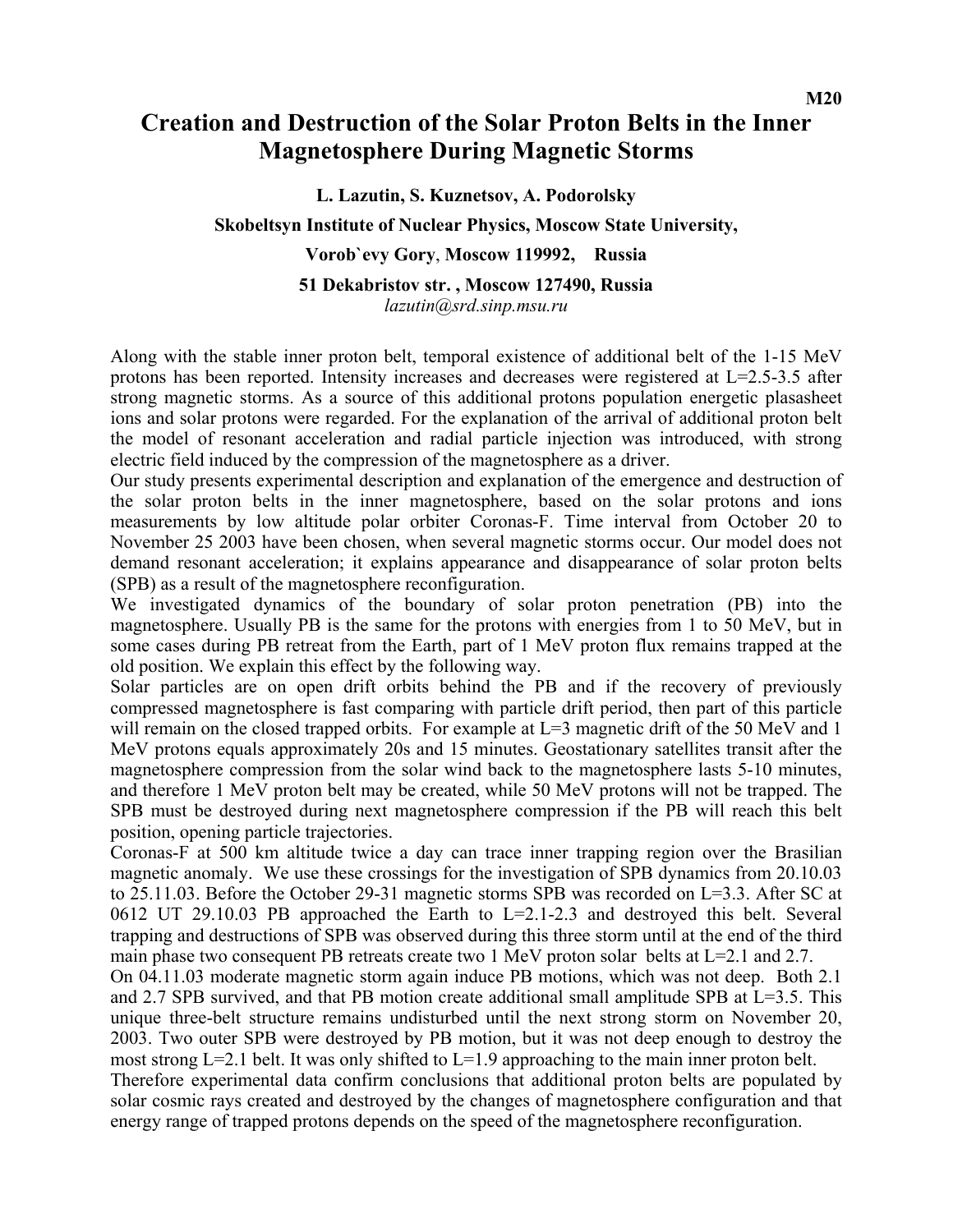## **Unusual Strong Pc5 Geomagnetic Pulsations in the Recovery Phase of the November 2003 Superstorm**

**N. Kleimenova 1 , O. Kozyreva <sup>1</sup> , J. Manninen <sup>2</sup> , A. Ranta 2 .** 

## **1 Institute of the Earth Physics, Moscow, Russia 2 Sodankyla Geomagnetic observatory, Finland**

## **10 B. Gruzinskaya,123995, Moscow, Russia** *[kleimen@ifz.ru,](mailto:kleimen@ifz.ru) [kozyreva@ifz.ru](mailto:kozyreva@ifz.ru)*

The unusually large-amplitude Pc5 geomagnetic pulsations in the morning sector in the recovery phase of the huge November 2003 magnetic storm have been studied by using the ground multi-point observations. Two main spectral Pc5 enhancements were observed: at f  $\sim$ 2 mHz, which slowly increased with latitude decreasing, and at f  $\sim$ 3 mHz, which was latitude independent. The beginning of the large-amplitude morning Pc5 activity was accompanied by a substorms onset in the evening and midnight sectors. However, the spectra of ULF wave in the morning and evening sectors were different. The spectra of the ground ULF pulsations have been compared with spectra of IMF and solar wind parameters variations, measured at ACE (240, 22, -15 Re) spacecraft. The similarity between morning Pc5 and By IMF spectra was found, but the spectra of the solar wind number density variations were similar to the evening Pi3 pulsations. Short and localized bursts of Pi1C (f~50-100 mHz) geomagnetic pulsations and simultaneous short bursts of energetic electron precipitation (imaging IRIS riometers data) were observed in the morning sector. The Pc5 and Pi1C pulsations as well as the bursts of auroral radio absorption suddenly disappeared when the solar wind number density abruptly dropped in the end of the magnetic cloud. We suppose that  $\sim$ 2 mHz Pc5 geomagnetic pulsations arising could be attributed to field line resonance (FLR), however, ~3 mHz oscillation were apparently non-resonance origin. Both,  $\sim$ 2 and  $\sim$ 3 mHz wave packets were initiated by solar wind number density impulsive enhancements.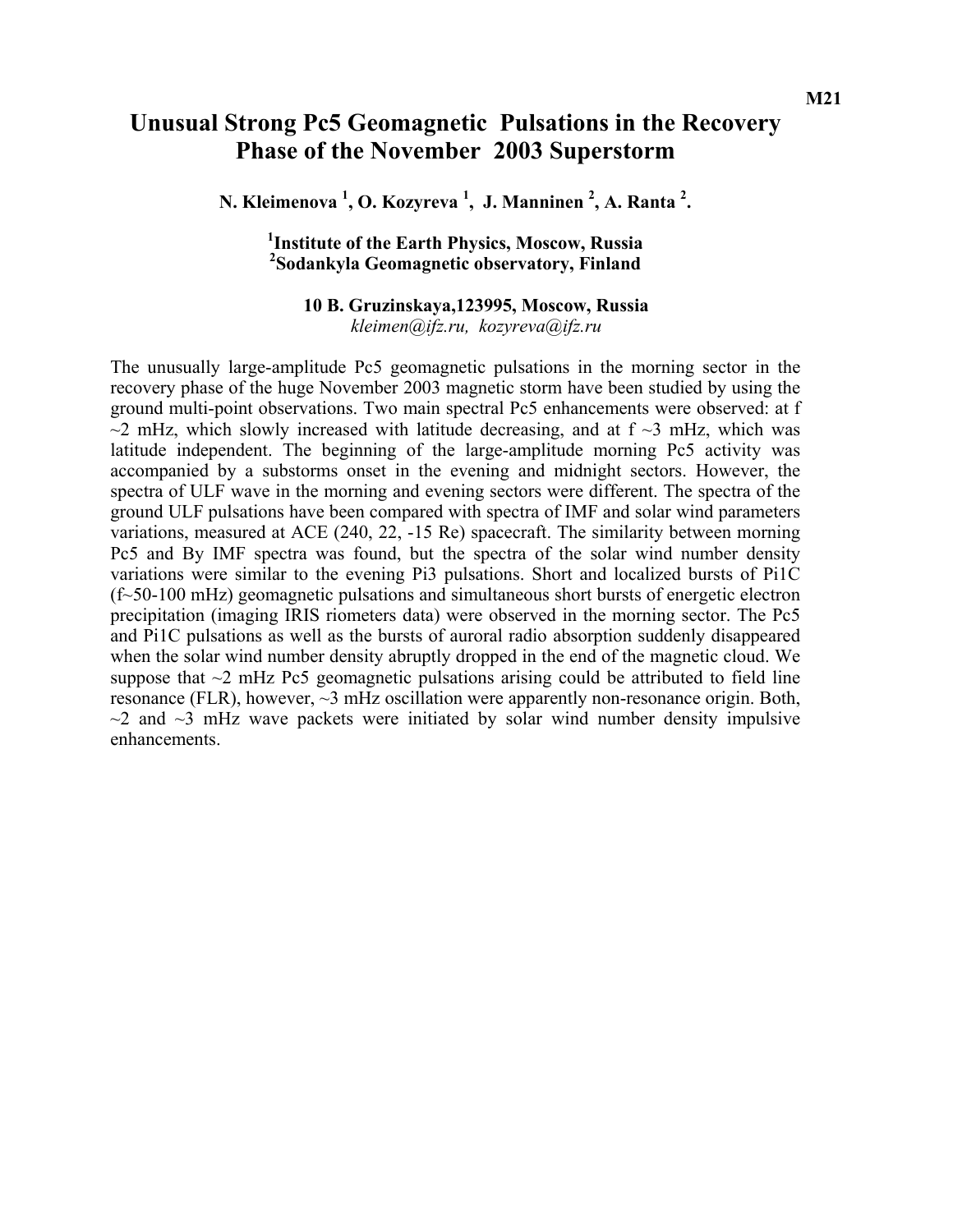## **Wave Signature of the Main Phase of the November 7-8, 2004 Superstorm**

 **N. Kleimenova , O. Kozyreva Institute of the Earth Physics, RAS 10 B. Gruzinskaya,123995, Moscow, Russia** 

*[kleimen@ifz.ru](mailto:kleimen@ifz.ru), [kozyreva@ifz.ru](mailto:kozyreva@ifz.ru)*

The maximum of the main phase of the November 7-8, 2004 superstorm was observed at 06-07 UT on November  $8<sup>th</sup>$ . Here we discuss the properties of the Pi2-Pi3 geomagnetic pulsations in the frequency range of 1-20 mHz, measured on the ground at 02-05 UT on November  $8<sup>th</sup>$ , just before the superstorm maximum. At that time Bz IMF was  $\sim$ -40 nT, By changed from  $\sim$  -20 nT to  $\sim$  +20 nT, AE-index reached  $\sim$  2500 nT (04.30 UT). The substorm-like night side magnetic disturbances were accompanied by strong Pi3 (2-5 mHz) and Pi2 (10-20 mHz) range geomagnetic pulsations. The dynamic spectra of the morning and evening Pi3 were compared. It was found the unusual wave polarizations in the East-West direction in the morning sector, the amplitude of Xcomponent was much smaller than Y-component. The spectra of ground Pi3 were compared with the spectra of simultaneous fluctuations in the solar wind and interplanetary magnetic field. The computed LAT-UT diagrams of the morning Pi3 and Pi2 amplitude distribution demonstrated that the area of the intense pulsations shifted from  $\Phi \sim 70-75^{\circ}$  at 01-02 UT to  $\Phi \sim 57-61^{\circ}$ .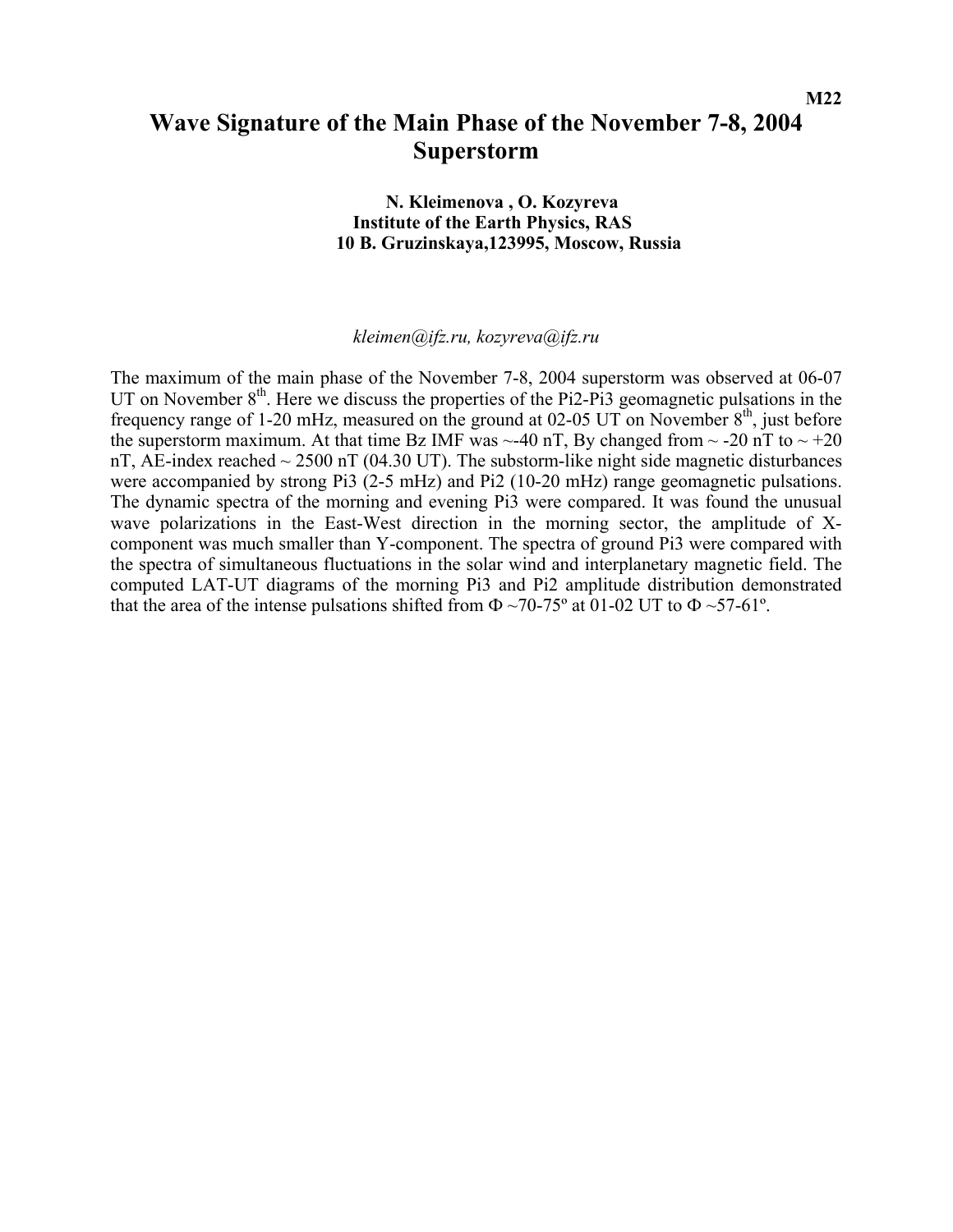## **Geomagnetic Pulsations, Auroras and Riometer Absorption in the Late Recovery Phase of the Superstorm on November 7-9, 2004**

**O. Kozyreva <sup>1</sup> , N. Kleimenova 1, J. Manninen 2 , A. Ranta 2, T. Kornilova <sup>3</sup> , I. Kornilov 3** 

**1 Institute of the Earth Physics, Moscow, Russia**  <sup>2</sup>Sodankyla Geophysical Observatory, Finland **Sodankyla Geophysical Observatory, Finland 3 Polar Geophysical Institute, Apatity, Russia** 

### **10 B. Gruzinskaya, 123995, Moscow, Russia**

*[kleimen@ifz.ru,](mailto:kleimen@ifz.ru) [kozyreva@ifz.ru](mailto:kozyreva@ifz.ru)*

The November 2004 superstorm consisted of two very strong magnetic storms: on November 7-9 and on November 9-10. The interval between 18 UT on November 8<sup>th</sup> and 06 UT on November  $9<sup>th</sup>$  represents the late recovery phase of the first strongest storm. In this time interval the Dstindex was stable but considerably high  $\sim$  -125 nT). Typically, a strom recovery phase is characterized by morning geomagnetic activity and Pc5 pulsations. However, contrary to that, the strongest magnetic disturbances were observed in the midnight sector of the Earth. We present here the results of the analysis of multi-points Scandinavian near midnight observations: geomagnetic pulsations (IMAGE magnetometer network), auroral forms (5 all-sky cameras) and particle precipitation (profile of 7 riometers, including IRIS absorption images). The strong (up to  $\sim$ 1000 nT) substorm-like magnetic variations, accompanied by bursts of riometer absorption (up) to 5 dB) and Pi3 (2-5 mHz) and Pi2 (10-20 mHz) geomagnetic pulsations, were observed at geomagnetic latitudes higher than 60º. The LAT-UT maps of the latitude-temporal distributions of the Pi3 and Pi2 X- and Y-components were computed by the base on the dynamical spectra of pulsations. The different temporal dynamics of the occurrence and polarization of the pulsations at different latitudes are presented. It was found that each burst of Pi2 geomagnetic pulsations was occurred simultaneously with different forms of auroral brightens. Several examples of distinguished auroral forms are discussed. We also demonstrated the good agreement between the space-temporal dynamics of auroral brightens and particle precipitations, detected by IRIS imaging riometers system.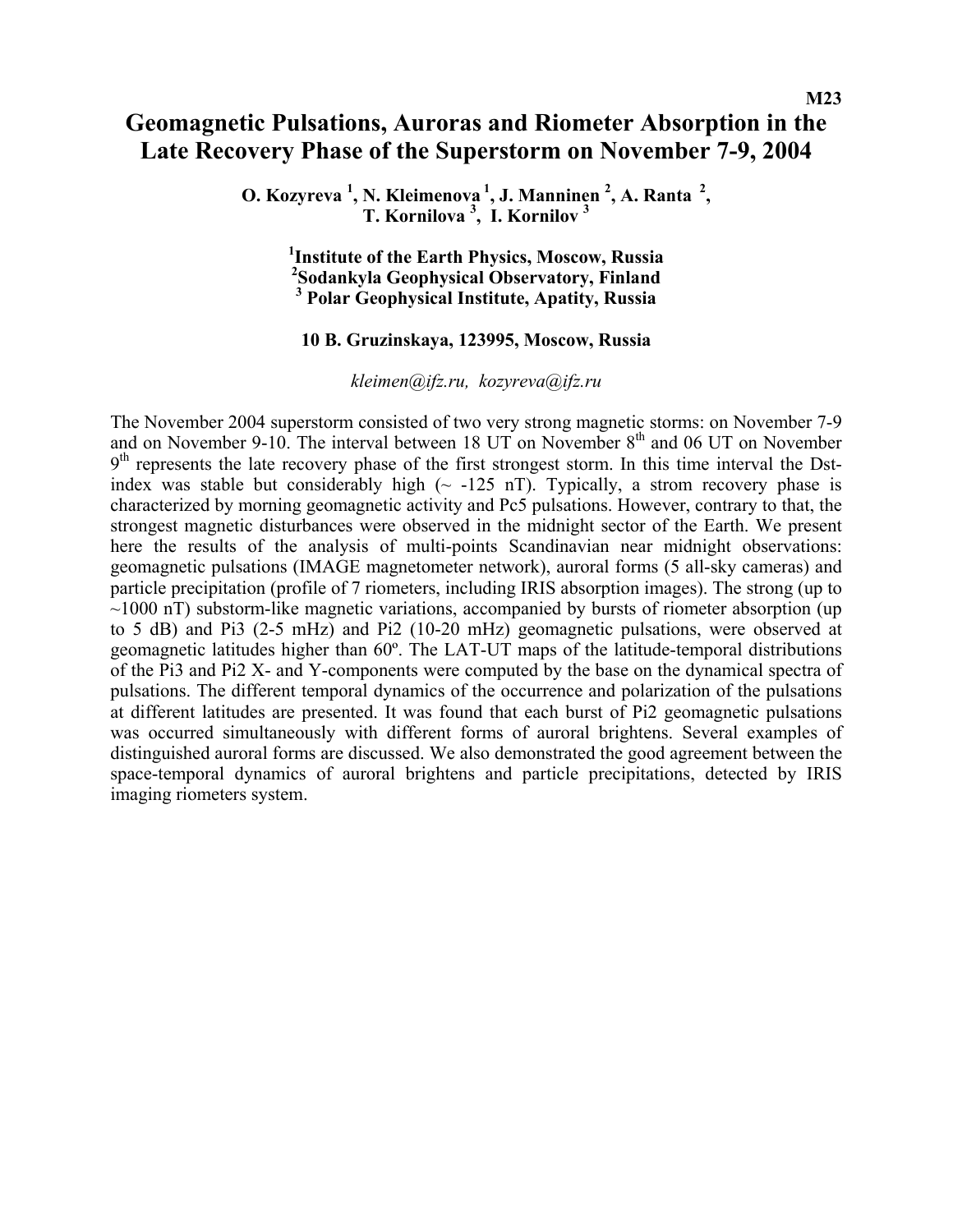## **Pc5 Geomagnetic Pulsation in the Initial Phase of Magnetic Storm on April 16, 1999**

**O. Kozyreva <sup>1</sup> , N. Kleimenova 1, and J. Watermann 2** 

<sup>1</sup>Institute of the Earth Physics, RAS <sup>2</sup> Danish Meteorological Institute, Copenhagen, Denmark

### **10 B. Gruzinskaya,123995, Moscow, Russia**

*[kleimen@ifz.ru,](mailto:kleimen@ifz.ru) [kozyreva@ifz.ru](mailto:kozyreva@ifz.ru)*

The analysis of simultaneous ULF day-time geomagnetic pulsation observations on the ground, at the geostationary satellite, and in the solar wind have been done for the initial phase of magnetic storm on April 16, 1999, characterized by a strong dynamic pressure (up to 20 nPa) of the solar wind. We compared ULF data from three latitudinal networks: near noon (West coast Greenland), morning (MACCS and CANOPUS), and evening (SAMNET and East coast Greenland). The solar wind conditions led to a sharp compression of the magnetosphere, so the geostationary satellite Goes 8 occurred near the magnetopause. Two time intervals have been distinguished: in the first one the intensive variations of all components of interplanetary magnetic field (IMF) and the solar wind density were observed, in the second one values of IMF By and Bz components were small and steady. The analysis showed that under strong the solar wind dynamic pressure, the oscillations of IMF and solar wind density may penetrate into the dayside polar cusp and be observed on the ground. The second time interval was characterized by the absence of the oscillations in the solar wind. ULF turbulence is typical for the turbulent boundary sheet (TBS), located at the boundary of dayside polar cusp. This turbulence may exit even in the absence of such waves in the solar wind. Probably, that situation we observed during the second time interval. The wave turbulence may penetrate into the magnetosphere and excite the FLR at the frequencies coincided with TBS wave ones. Contrary to our previous results, it was found that in the initial phase of this magnetic storm geomagnetic Pc5 pulsations with similar discrete spectra were observed not only in the polar cap, but in the closed magnetosphere (from polar to equator latitudes) as well.

**M24**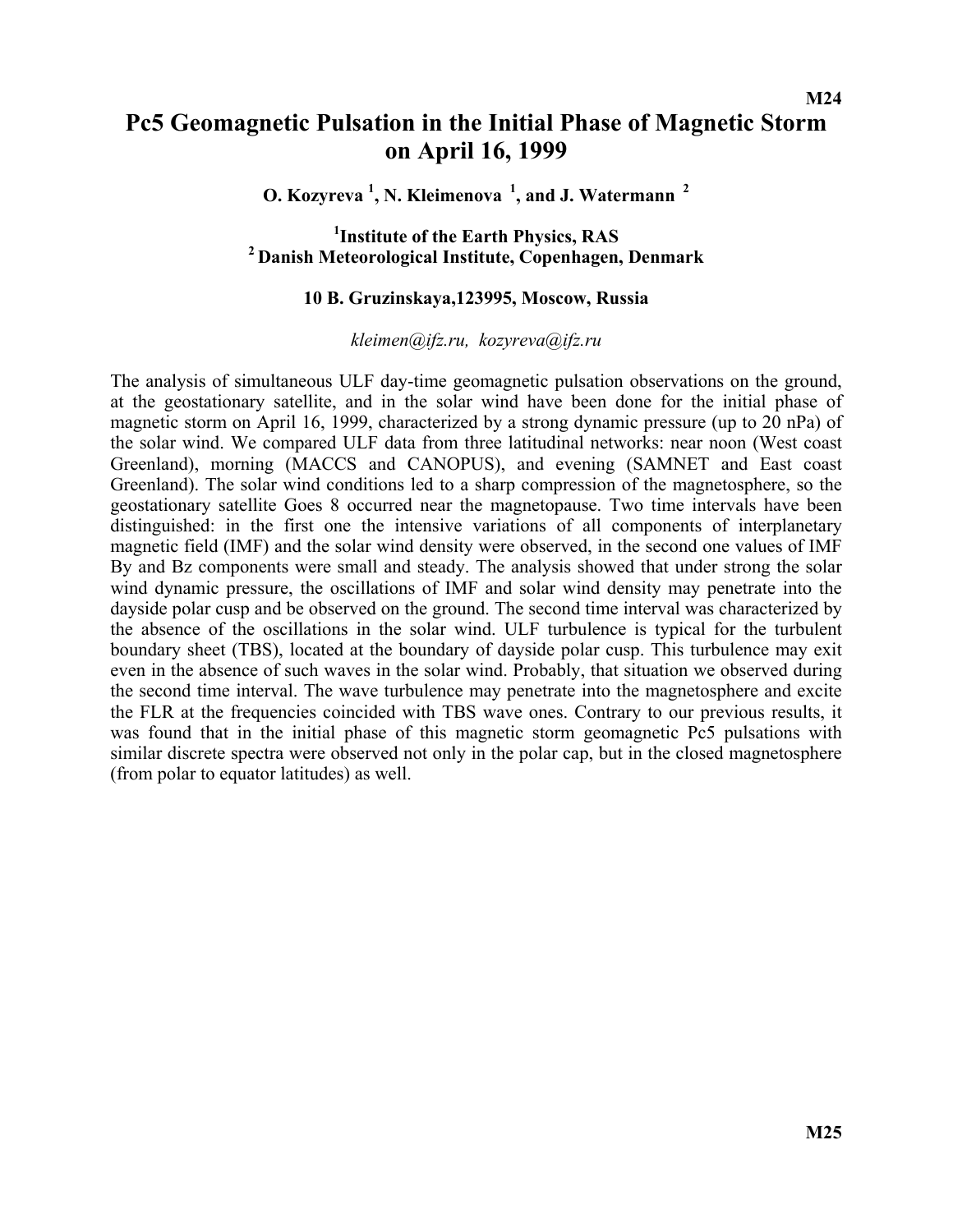## **Estimates of Long Time Detector Stability of the Worldwide Neutron Monitor Network**

**A. Belov, R. Gushchina, E. Eroshenko, E. Klepach, V. Yanke** 

### **IZMIRAN 142190, Troitsk, Moscow Region, Russia**

#### *[yanke@izmiran.ru](mailto:yanke@iazmiran.ru)*

About fifty years researchers have a powerful instrument – the worldwide network of cosmic ray stations. Results of the continuous monitoring are the experimental basement for a number of research works, in particular, investigating longtime variations of cosmic rays. Therefore, a problem of the detector stability is extremely important. In this work we use two independent methods for estimates of longtime stability of the neutron monitor network performance. Different factors, which determine the detector stability, are considered. Quantitative estimates (and an accuracy of such estimates) are obtained for about 80 detectors operating in present or have being operating in the past more than one cycle of the solar activity.



for each station.

The first method uses the Cosmic Ray (CR) variation model for data analysis.

Discrepancy with the model for each station is attributed to data quality on this station. The second, independent, method of the stability estimation in the NM operating may be called as "ratio method". In this case a set of stations with approximately identical cut off rigidities by means of specially elaborated algorithm is divided on the groups with "reliable" and "unreliable" operating stations. For a standard the group of stations is chosen which have similar CR variations and are defined as "reliable" operating. This method allows estimation of efficiency with its error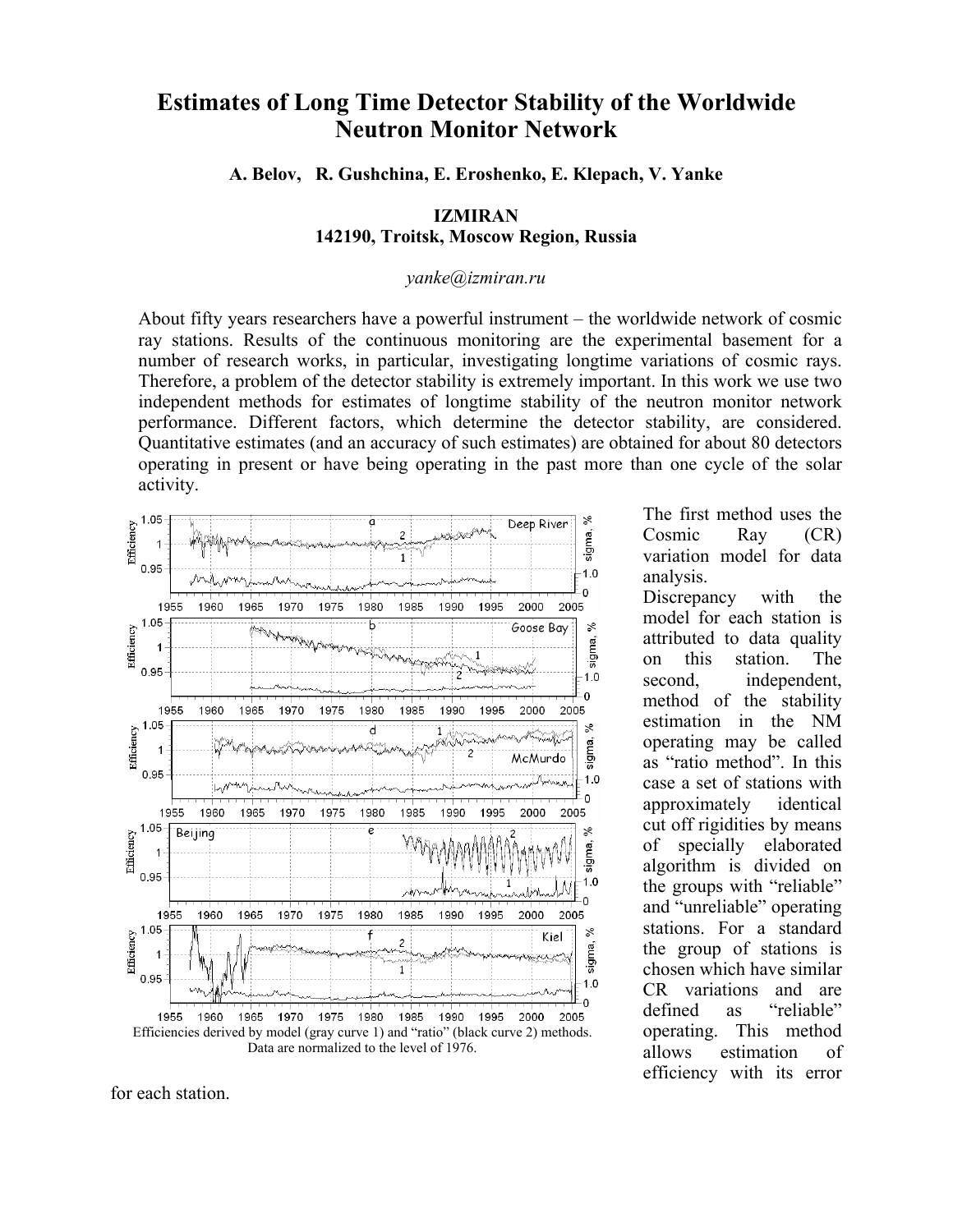## **M26 o Be-10 and C-14 Gives us Information about CR Fluxes in the Past**

### **I. Nikitin**

### **Lebedev Physical Institute , Russian Academy of Sciences 53 Leninsky Prospect, 117924 GSP-1**, **Moscow, Russia**

#### *baai\_@mail.ru*

A principal possibility of ion acceleration up to relativistic energies in the magnetoacoustic shock with the isomagnetic stepwise change is discovered. It is shown that the shock surfing acceleration of solar protons up to energies of 1-10 GeV is quate reliable. In the atmosphere cosmic rays produce Be-10, C-14 and other radionuclides. It is commonly supposed that the concentrations of these radionuclides (Be-10 in polar ice and C-14 in tree rings) are good proxies of cosmic ray fluxes impinging on the top of the atmosphere. But before the precipitation on the Earth's surface these elements spend several years in the atmosphere. The stirring of their concentrations over globe takes place. The analysis of 3 sets of data (2 sets of Be-10 and 1 set of C-14) shows that the correlations between them are low. Also, the relationship between cosmic ray fluxes and Be-10 concentrations in the period of 1937 - 1985 (when direct measurements of cosmic ray flux was performed) is weak. It means that the atmospheric processes, which play an essential role in the radionuclide precipitation, can violate the relationship between cosmic ray fluxes and radionuclide concentrations. We suppose that it is much more reliable to use the strong relationship of sunspot number with cosmic rays to get cosmic ray fluxes in the past. Cosmic ray fluxes in the past calculated from solar activity levels are given.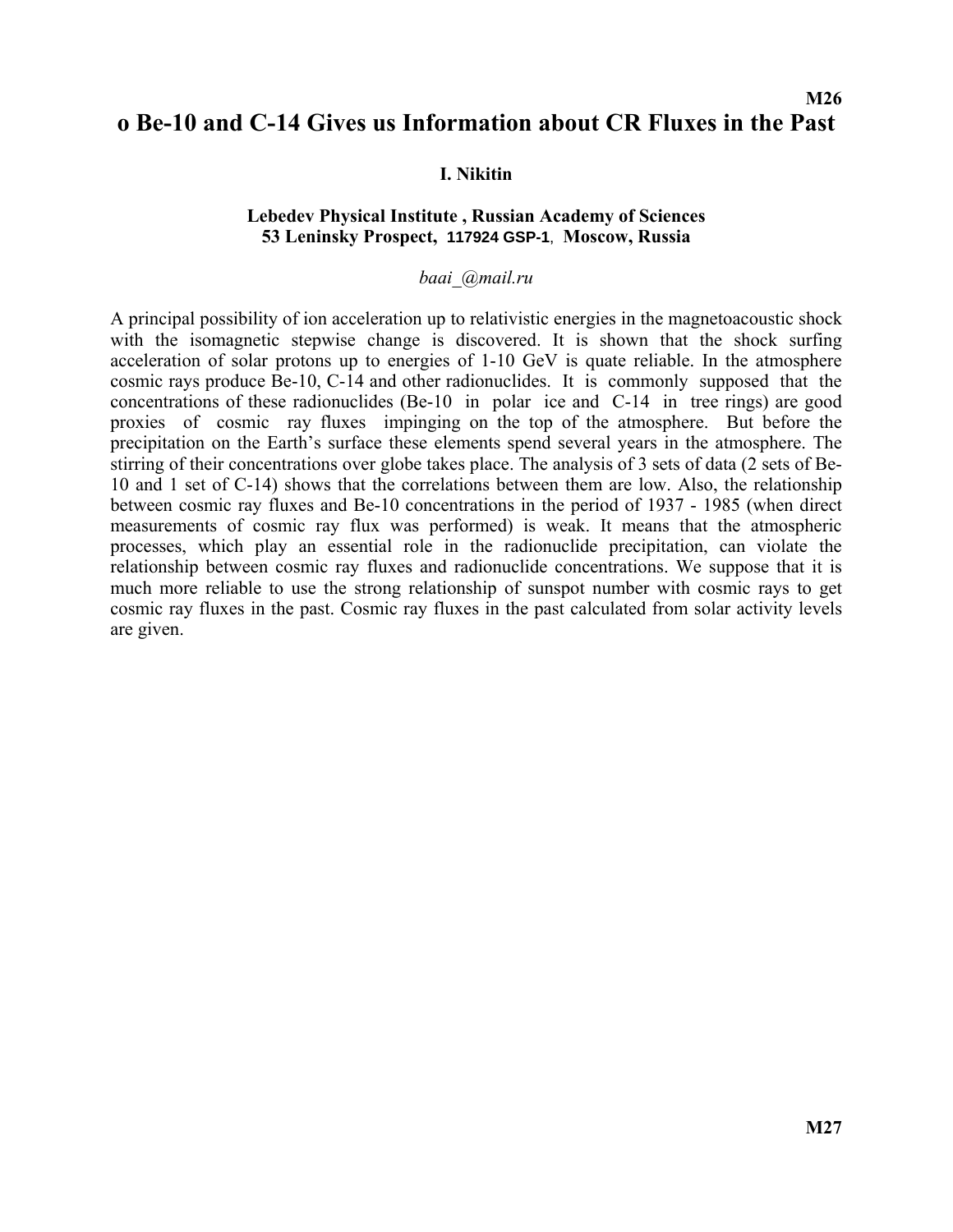## **Three-Dimensional Numerical Modeling of Global Chances in Chemical Composition and Dynamics of the Atmosphere Induced by Solar Proton Fluxes during October-November 2003**

### **A. Krivolutsky, G. Zakharov, and T. Vyushkova**

### **Central Aerological Observatory Dolgoprudny 141700, Moscow Region, Russia**

#### *alkriv@lenta.ru*

3D general circulation (GCM) and chemical global transport-photochemical middle atmosphere models have been used for simulation of ozone, wind and temperature response to one of the strongest solar proton event (SPE) of the  $23<sup>rd</sup>$  solar cycle occurred on 28 October 2003 to investigate global response of the atmosphere to this SPE. Satellite observations of solar proton fluxes measured from the boards of GOES and CORONAS-F platforms have been used to calculate the ionization rates caused by solar energetic particles in the polar atmosphere of the Earth. It was assumed in the photochemical scheme [1] that approximately one molecule of NO and two molecules of OH are produced for each created pair of ions. In accordance with calculations the maximum of ionization rates was localized in the mesosphere (around 70-80 km). 3D photochemical simulations showed that ozone was destroyed partly in the mesosphere and stratosphere over both polar regions after SPE of 28 October 2003. The results of model runs realised with GCM showed also that SPE-induced ozone depletion leads to corresponding disturbances in temperature and dynamics mostly over high latitudes, but these effects penetrate to the lower latitudes. So, energetic solar proton flux is a simultaneous source of forcing for chemical composition and dynamics (including tides) of the atmosphere, and it possibly leads to long-term effects of global scale.

#### Reference

<sup>1.</sup> Krivolutsky, A. A. Cosmic ray influence on chemical composition of the atmosphere of the Earth, *Advances in Space Research*, **27**, 1993-2002, 2001.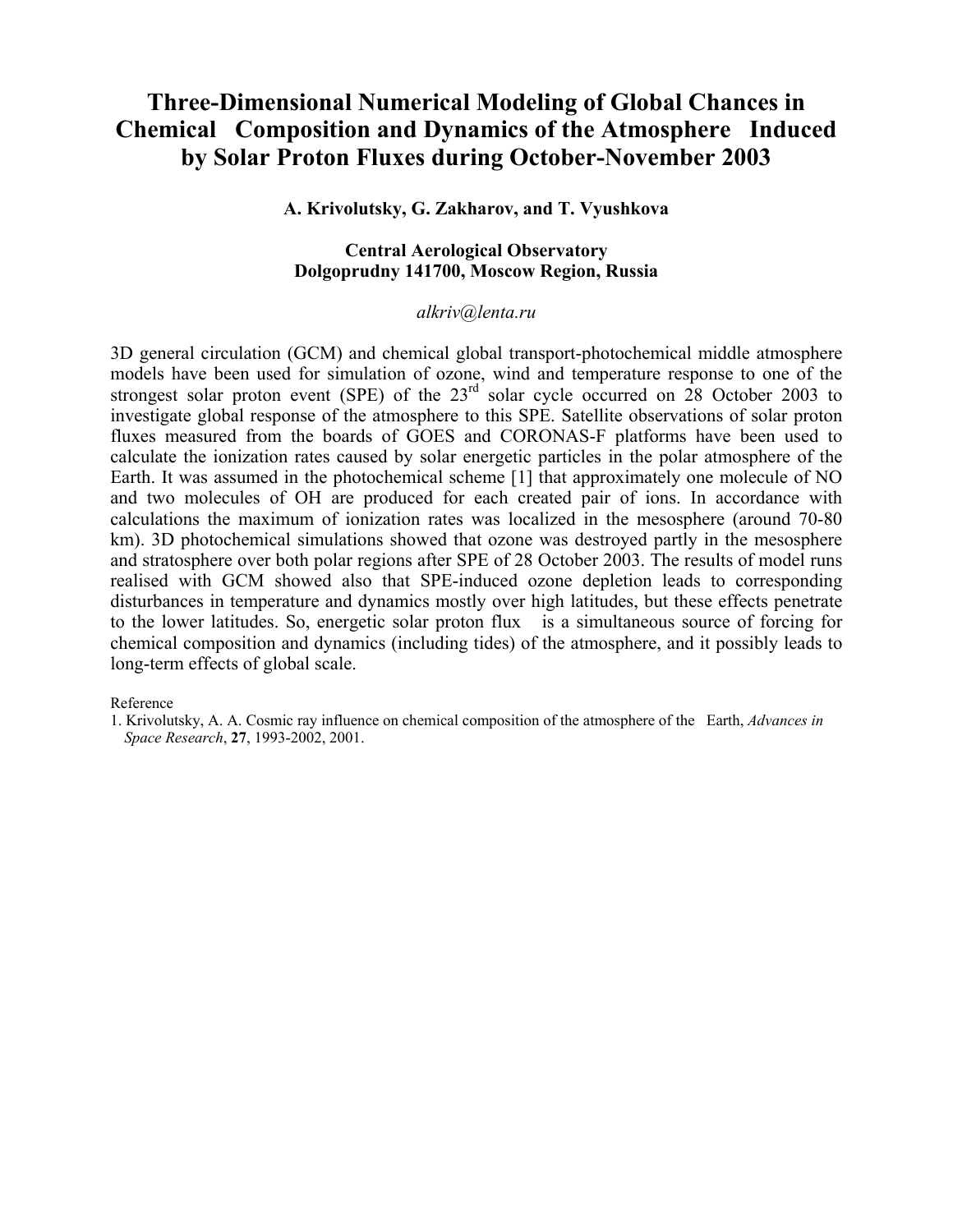## **Ground-based GeV-TeV Gamma Ray Astronomy with Air Cherenkov Telescopes**

#### **R. Mirzoyan**

### **Max-Planck-Institute for Physics(Werner-Heisenberg-Institute) Foehringer Ring 6, Munich, Germany**

#### *razmik@mppmu.mpg.de*

17 m diameter MAGIC air Cherenkov imaging telescope is the largest single dish detector for very high energy (VHE) gamma rays. It is located on the Canary island of La Palma at the Roque de los Muchachos European Northern observatory at a mountain altitude of 2200 m a.s.l.. In the first time MAGIC shall measure VHE gamma rays in the sub-100 GeV energy regime. Results of observations of several sources will be shown. The design goal of MAGIC was to achieve a threshold setting of 30 GeV with classical photo multipliers and 15-20 GeV with hybrid photo diodes with GaAsP photo cathode. Application of the SiPMs that we are currently developing in two independent directions can allow one to lower the threshold setting down to < 10 GeV regime. Further lowering of the threshold setting one can expect from the coincident operation of the second MAGIC telescope that is now under construction in La Palma. Even larger diameter Cherenkov telescopes are currently under study and/or design phase. The VHE community is discussing the prospects of building an array of ultra-large reflector size for entering the 3-5 GeV energy regime. The electrons at these low energies, although largely cut by the geomagnetic field, would induce electromagnetic showers imitating gammas and thus could play the role of a strong background. The level of that background must be well understood and precisely measured for the reliable selection of the gamma ray signals.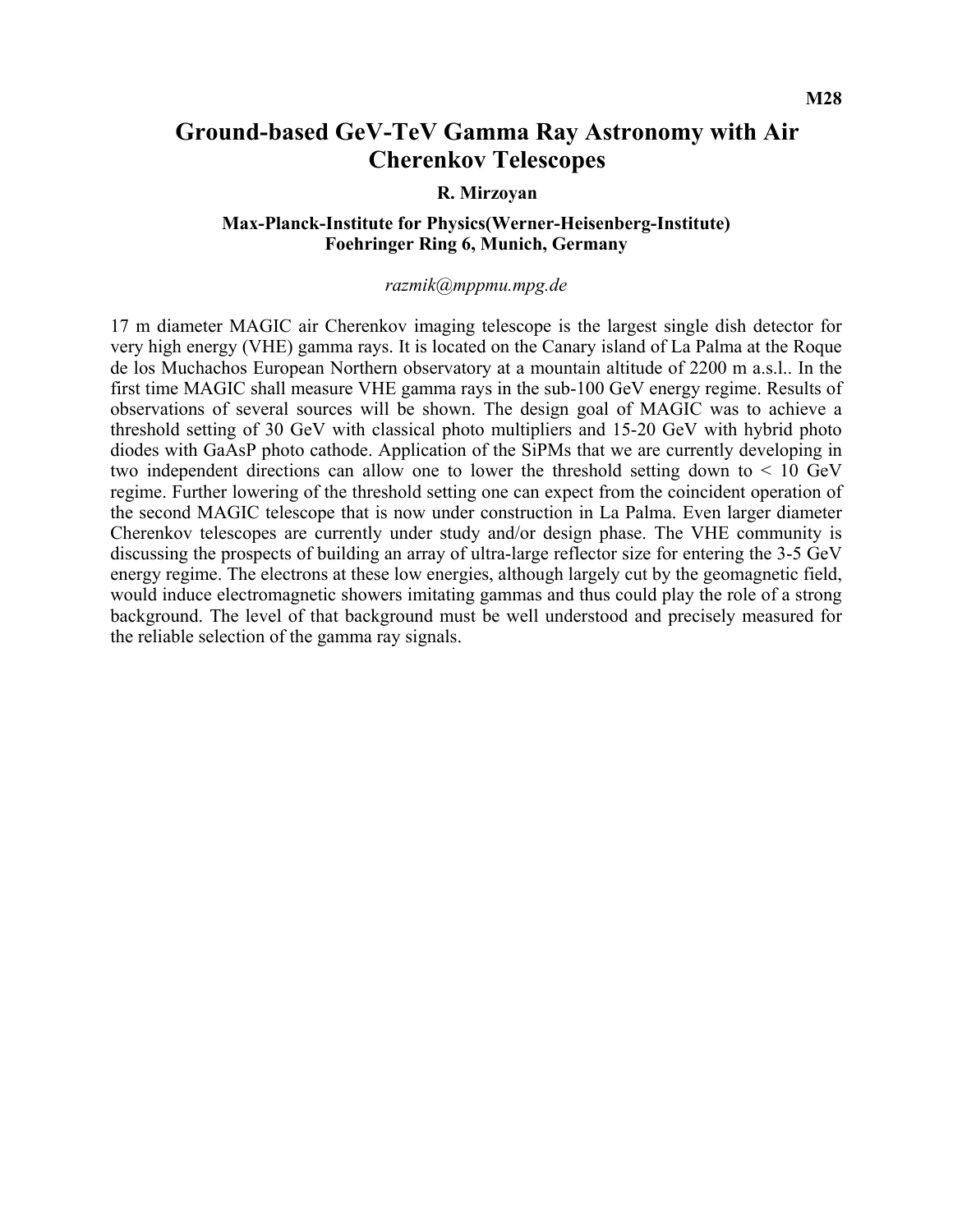## **Solar Activity Influence on the Atmospheric Airglow Emissions**

**P. Stoeva, K. Kanev, N. Petkov, B. Benev, M. Shepherd, A, Atanasov, L. Bankov** 

#### **Solar-Terrestrial Influences Laboratory "Acad. D. Mishev" – BAS, Stara Zagora Department 6000, Stara Zagora, Bulgaria**

#### *penm@abv.bg*

Extreme solar disturbances are the reason of strong dynamic processes in the Earth's magnetosphere and atmosphere. Middle latitude airglow emissions are sensitive to thermal and helio-geophysical conditions, including atmospheric gravity waves, vertical perturbations and conductivity, seismic activity, etc. The investigation of their variability is an effective method of studying physical and physico-chemical properties of the middle and upper Earth's atmosphere.

The nighttime airglow emissions from the upper mesosphere and lower thermosphere are dominantly produced through reactions driven by the recombination of atomic oxygen to its molecular form. Intensities of the O( ${}^{1}S$ ) 5577 Å and O( ${}^{1}D$ ) 6300 Å emissions have been observed at Stara Zagora, Bulgaria (42.4°N; 25.6°E) by zenith tilting photometer with 2° field of view and interenference filters. A photomultiplier of the EMI 9558 type is used as a detector. Spectral resolution for the green line is 1.5 nm and for the red line is 2.5 nm (Kanev et al, 2000). Regular observations were conducted in the period of July 2001 – May 2002 ( $23<sup>rd</sup>$  Solar Cycle maximum). Measurements during 143 nights have been used for analyzing the nocturnal, day to day and seasonal variations of the green and red oxygen line. In order to avoid the dynamical influence of tides on the daily variations, monthly mean values have been derived from averaged night intensities taken in 2 hour time interval (21-23UT).

Semiannual oscillations have been well outlined in the two emissions showing equinoctial maxima. The September – October maximum is higher than the March – April one. Strong intensity decay has been found in December. Correlation between green and red line intensities and relative sunspot number and F10.7 radioemission flux of the Sun has been investigated. Geomagnetic activity – indices  $D_{st}$  and ap during the same period has also been considered. Results are compared with the variations of  $O(^{1}S)$  5577 Å, measured at Sao Joao do Cariri, Brazil (7.4°S; 36.5°W), (Buriti et al., 2004) for the same time period, with the results of Givishvili et al. (1996) for long period observations and Fishkova et al. (2000).

According to Clemesha et al. (2004), airglow measurements show consistent solar cycle variations in very close synchronization with the F10.7 flux. Monthly mean values of the green line mesospheric component have been plotted against the observed values of 10.7 Solar flux and have shown periodic variation. Length of the period we obtain is nearly two times greater than that found by Midya et al. (1998) during the maximum of the  $20<sup>th</sup>$  Solar cycle.

Data for the nocturnal variation of the green and red airglow intensities, before, during and after several Solar events in the examined period have been selected for studying geomagnetic effects on the region of photometric measurements according to Shepherd et al. (2004).

We foresee simultaneous ground based nightglow observations of the atomic oxygen green and red lines at mid-latitudes and 70 degree difference in geographic longitude – in Stara Zagora, Bulgaria and Irkutsk, Russia. Database with oxygen emission intensities will give the possibility of comparing them with satellite data and confidently identify processes and phenomena in the Earth's atmosphere and magnetosphere.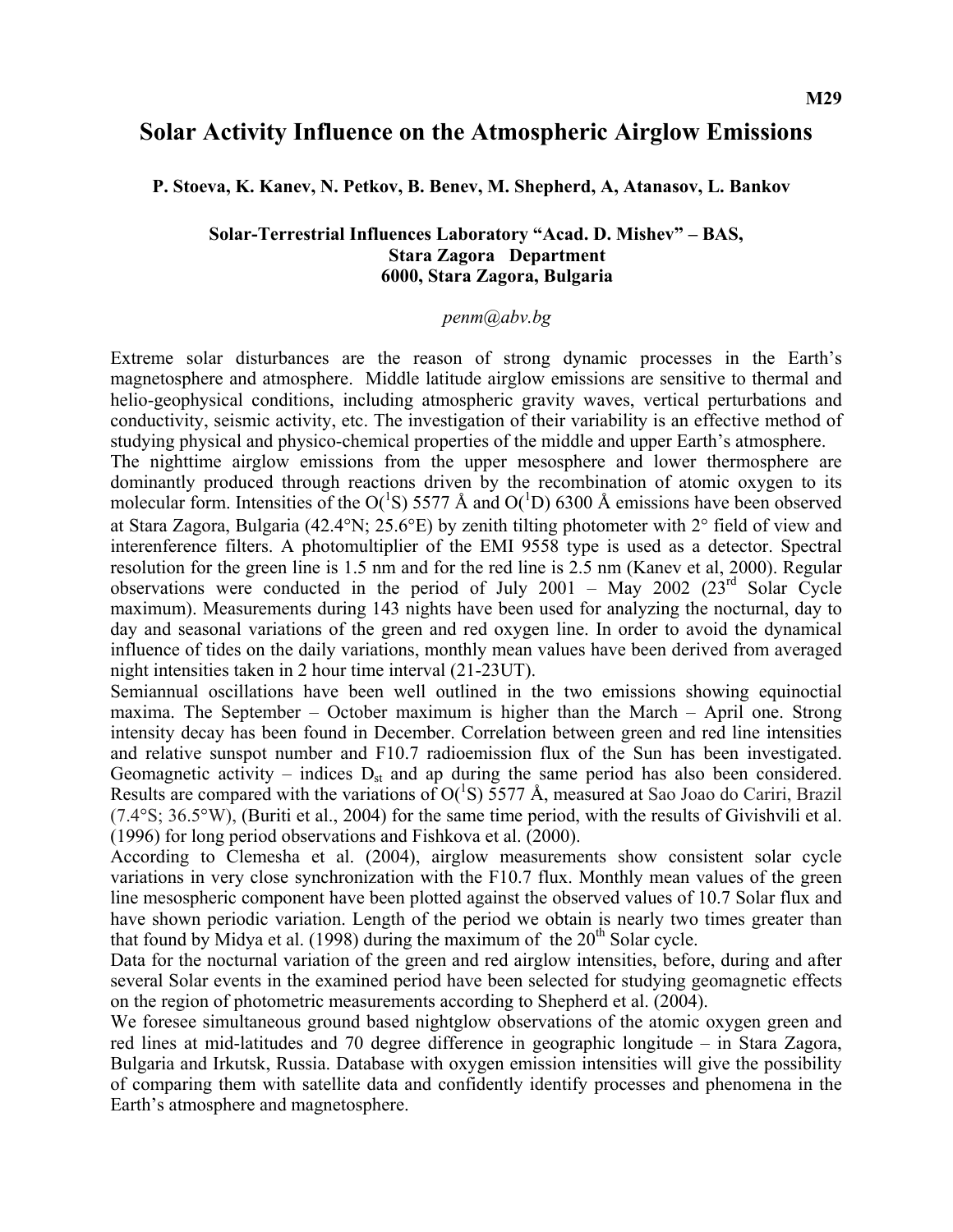# **Reaction of a High-Latitude Ionosphere of the Southern Hemisphere to Solar Flash on October, 28th, 2003 according to GPS Observation**

**V. Smirnov, E.Smirnova** 

### **Institute of Radioengineering and Electronics of the Russian Academy of Science**

## **Vvedenskii sq., 1, 141190 , Fryazino, Russia**

### *vsmirnov@ire.rssi.ru*

The latest researches have shown that satellite systems can be successfully used for global and continuous monitoring of the atmosphere, as well as the ionosphere of Earth. In turn the atmosphere and the ionosphere of Earth can serve as a reliable indicator of a various sort of influence on the environment.

In October, 2003 there occurred extreme events on the Sun which surpassed by the amplitude of separate characteristics of solar activity all observed phenomena on the Sun for the last 20 years. Super-power flash, the most powerful of the earlier observed, in a X-ray range, and the most powerful coronal emission occurred on the Sun from the group of spots 486 on October, 28th. This powerful emission, prior to the flash, was directed practically towards the Earth. All the set of the experimental material obtained with the use of modern technical means from a board of satellites, as well as from solar-geophysical ground observatories, enables today to assert the solution of the problem of the forecast of solar-geophysical activity, the influence of powerful solar-geomagnetic disturbances on the Earth ionosphere and, in particular, on highly technological systems.

The observations over the behavior of key parameters of the ionosphere are necessary for studying and analysis of physical processes in the ionosphere. It facilitates the development of the empirical and semi empirical models of the ionosphere for the solution of various geоphysical and radiophysical problems. The ionosondes of vertical sounding are the basic source of the information on parameters of the ionosphere. At the same time, the creation of high-precision navigating receivers allows now to use global satellite systems for the monitoring of the state of the ionosphere practically in real time. The availability of navigating receivers in Antarctica allowed tracking the influence of the solar flash on a high-altitude ionosphere of the Southern hemisphere.

The analysis of the state of the Earth ionosphere during the occurrence of the solar flash on October, 28th, has shown a significant increase in speed of change of the full electronic contents. Slightly unusual character of its change was observed for all stations and satellites at the same time, namely, during 11:02:30 AM - 11:03:00 AM UT. It is necessary to pay attention to the fact, that this change was registered 9,5 minutes prior to the flash, recorded in an optical range in 11:11:52 AM UT. The accuracy of temporary readout of the maximal amplitude of the ionospheric disturbances was defined by the discreteness of the executed measurements - 30 seconds. The form of speed change of the full electronic contents is practically identical for all azimuths of observation.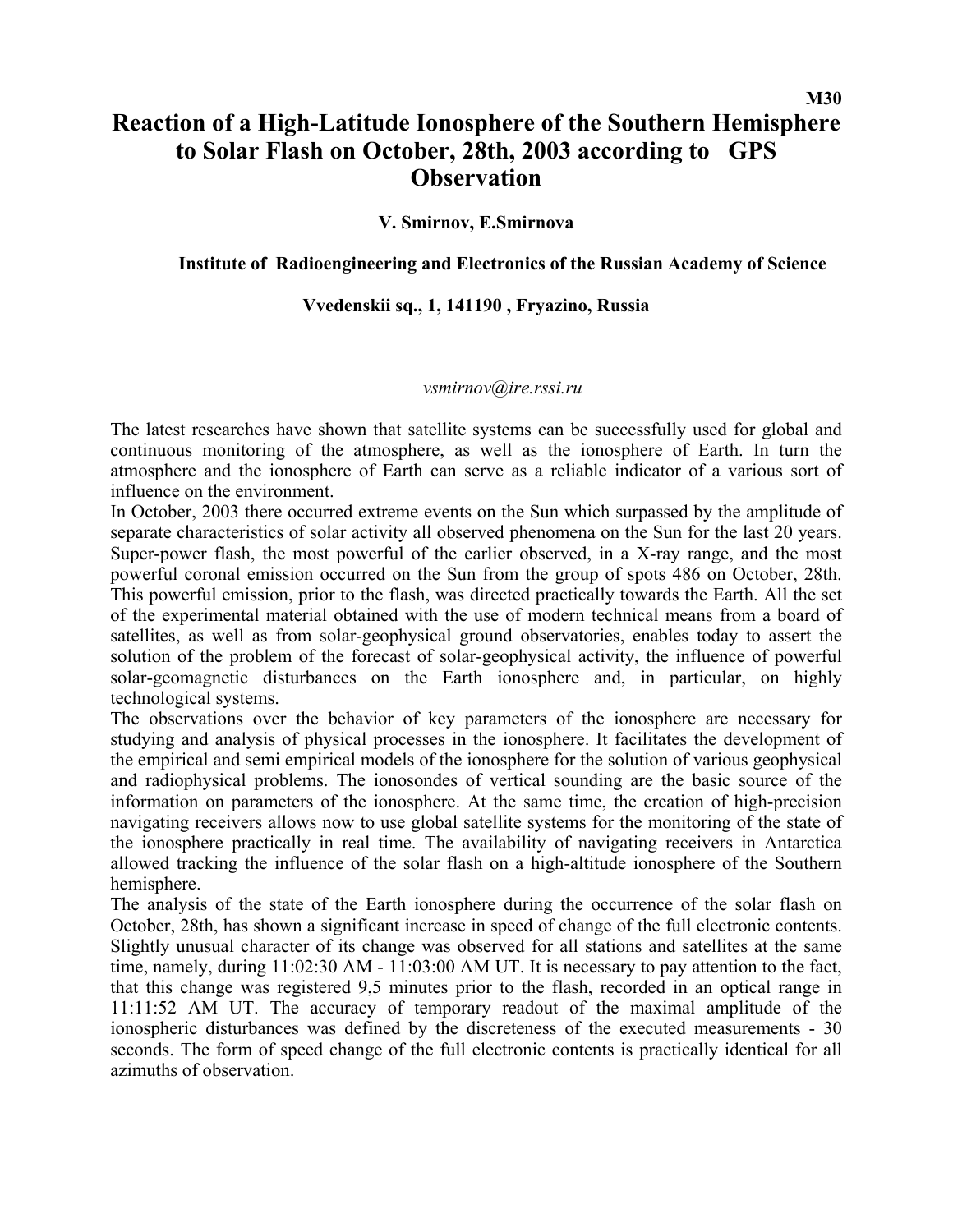# **Dependence of High-Latitude and Low-Latitude Geomagnetic Disturbances on Solar Wind Parameters during the Magnetic Storm of November 7-8, 2004**

 $\mathbf{S}. \mathbf{I}. \mathbf{S}$ olovyev<sup>1</sup>, **R.N.B**oroyev<sup>1</sup>, **A.V.M**oiseyev<sup>1</sup>, <code>A.Du<sup>2</sup>, <code>K.Yumoto<sup>3</sup></code></code>

## <sup>1</sup>Yu.G.Shafer Institute of Cosmophysical Research and Aeronomy <sup>2</sup><br><sup>2</sup>Institute of Ceology and Ceonhavies, Beijing, China <sup>2</sup>Institute of Geology and Geophsyics, Beijing, China **Kyushu University, Fukuoka, Japan**

#### **31 Lenin Ave., 677980, Yakutsk, Russia**

*[s.i.solovyev@ikfia.ysn.ru](mailto:s.i.solovyev@ikfia.ysn.ru)*

The variations of intensity and dynamics of auroral electrojets, low-latitude disturbances at latitudes ~ 10-50<sup>0</sup>, SYM-H and Dst-indices depending on the change of solar wind dynamic pressure-Pd and IMF Bz are studied on the base of global geomagnetic observation data. It is shown that positive values of SYM-H and Dst or the decrease of their negative values correspond to the growth period of Pd.

The enhancement of magnetic field depression at latitudes  $\Phi' \sim 10^{-25}$  with the maximum ∆H in the evening sector is observed at negative values of IMF Bz and is accompanied by the enhancement of auroral electrojets in all temporal sectors and their southward shift. The western electrojet shifts up to the latitudes  $\leq 55^{\circ}$  and the eastern one - to the lower latitudes, and eastern electrojet is also enhanced by  $\Phi \sim 75$ -78<sup>0</sup>. The maximum values of Dst ~ - 400 nT correspond to the most intensity of western (eastern) electrojet in the midnight (evening) sector with a current center at the lowest latitudes. The possible sources of Dst variations are discussed.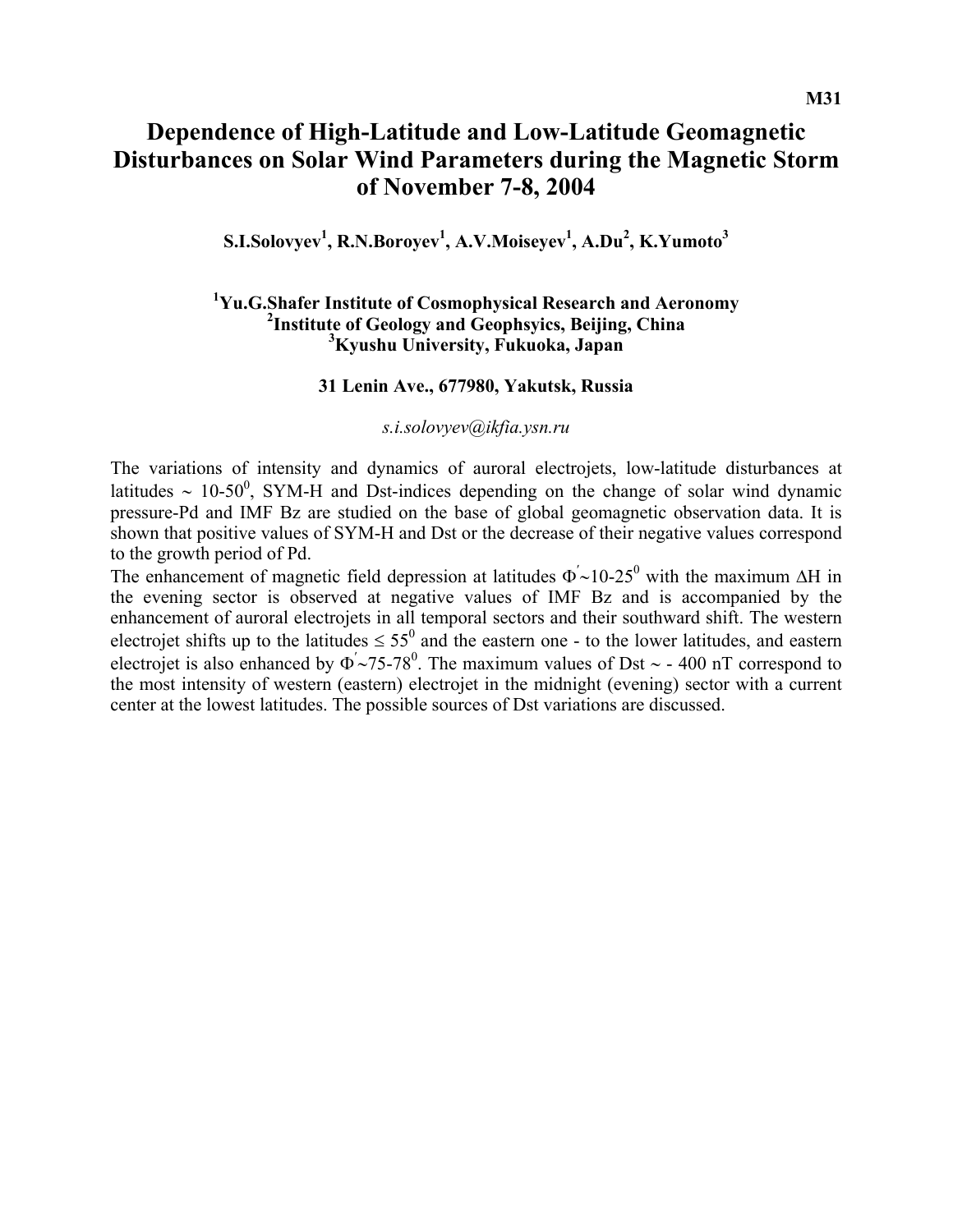## **The Magnetotail Stretching during two Successive Solar Cycles**

**A. Yahnin1 , T. Yahnina<sup>1</sup> , P. Newell<sup>2</sup> , T. Sorirelis2 , D.Yahnin3**

## <sup>1</sup> Polar Geophysical Institute, Apatity, Russia<sup>2</sup><br><sup>2</sup> Johns Henkins University, Applied Physics Lebenstony, Leure <sup>2</sup> Johns Hopkins University, Applied Physics Laboratory, Laurel, Maryland, USA **Sankt-Petersburg State University, Sankt-Petersburg, Russia**

#### **14 Fersman st., Murmansk Region, Apatity, Russia**  *yahnin@kolasc.nrt.ru*

It is known that the stretching of the magnetic field lines in the near-Earth magnetotail is characterized by latitude of a precipitation boundary, on which the energy flux of ions with energy above 3 keV has maximum. This boundary, called as b2i, is routinely determined from low-orbiting DMSP satellite particle data by the Auroral Particles and Imagery Group at JHU/APL. The lower b2i, the more stretched is the magnetic field. We used the b2i values along with the interplanetary and geomagnetic activity data from the OMNI data set for years 1984– 2004 (solar cycles 22 and 23) for investigation of the long-term evolution of the magnetotail stretching. It is found that annual average of b2i has pronounced variations during the two solar cycles. Maximal b2i values (more dipole-like magnetosphere) are found in 1987 (near the minimum of the solar cycle 22) and in 1996 (near the minimum of the solar cycle 23). Minimal b2i value (more stretched magnetosphere) is found in1991near the maximum of the solar cycle 22, but in 2000 (maximum of the cycle 23) the b2i minimum is not distinct. In contrast to behavior of b2i during the declining phase of the preceding cycle, a strong decrease of the latitude is observed in 2002-2003. Such variations of b2i are in agreement with the behavior of interplanetary parameters. The best correlation of the magnetotail stretching is found with the merging electric field. More stretched magnetotail means more intense cross-tail current and, consequently, higher level of the geomagnetic activity. This explains a high correlation ( $|r|>0.8$ ) of annual average of b2i and geomagnetic activity indices Kp, AE, and Dst. It is also found that b2i depends on season. Monthly averaged b2i values exhibit distinct minimums in March and October. This agrees with well known equinox increase of the geomagnetic activity.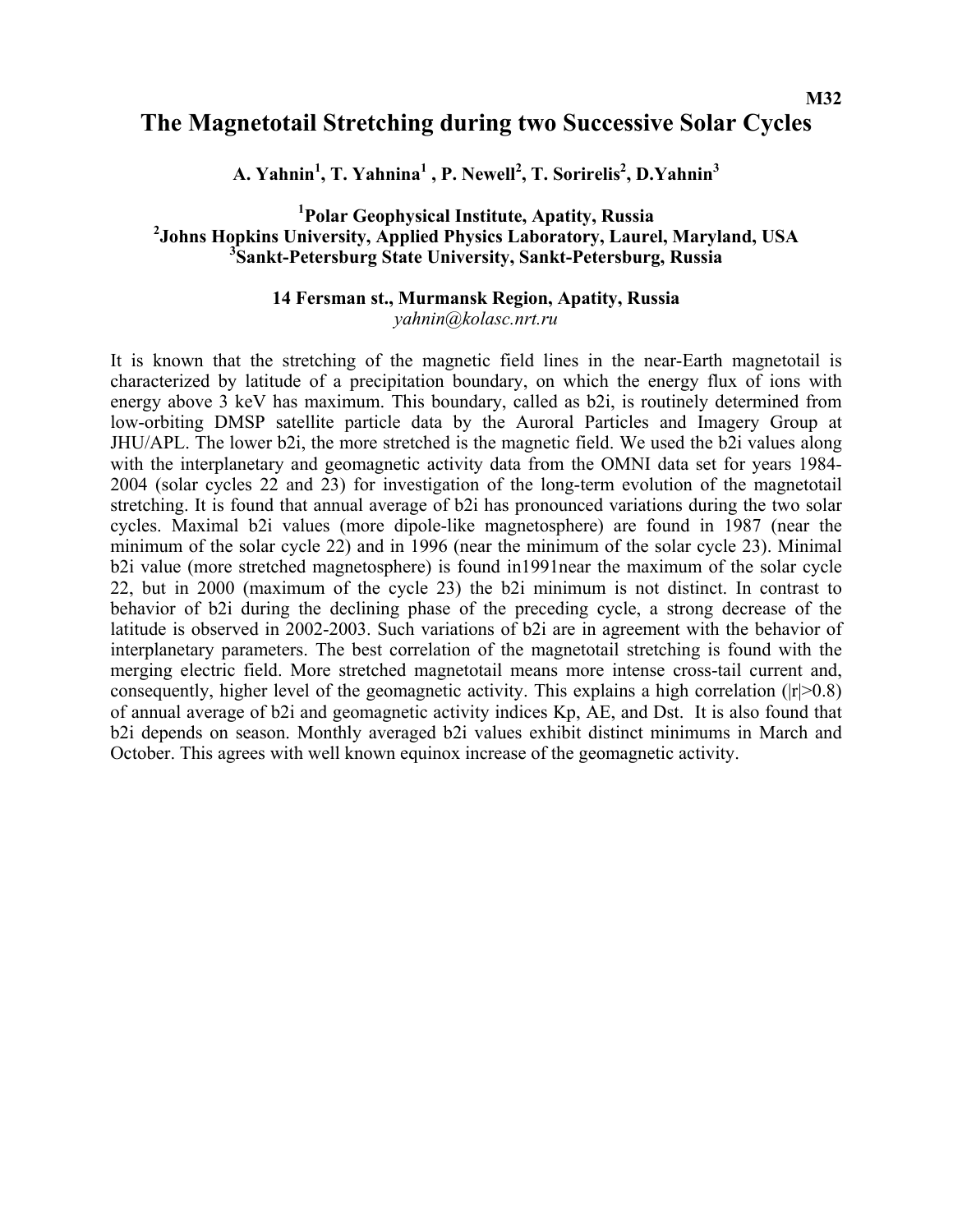# **Solar Wind Ion Entry into and Ionospheric Ion Access to the Plasma Sheet during the September 24-25, 1998 Magnetic Storm**

**Vahé Peroomian1 , Mostafa El-Alaoui<sup>1</sup> , Maha Ashour Abdalla1 , Lev M. Zelenyi2** 

### <sup>1</sup> Institute of Geophysics and Planetary Physics, University of California, Los Angeles,  **Space Research Institute, Moscow, Russian Federation 405 Hilgard Avenue, 90095**, **Los-Angeles, USA**  *vahe@igpp.ucla.edu*

We have used a global time-dependent magnetohydrodynamic (MHD) simulation of the magnetosphere and particle tracing calculations to determine the access of solar wind ions to the magnetosphere and the access of ionospheric O+ ions to the storm-time near-Earth plasma sheet and ring current during the September 24-25, 1998 magnetic storm. The September  $24 - 25$ , 1998 magnetic storm began with the arrival of a sudden impulse at  $23:45$  UT on September  $24<sup>th</sup>$ which abruptly increased the solar wind dynamic pressure on the nose of the magnetosphere from 2 nPa to 15 nPa. Dst reached a minimum of –207 at 1000 UT on September 25th. During this event, the TIDE instrument on board the POLAR spacecraft observed large-scale dayside ionospheric outflows in direct response to the impact of the pressure pulse on the magnetosphere. To study solar wind entry, we launched ions upstream of the bowshock at 5-minute intervals beginning one hour prior to the shock arrival and continuing throughout the main phase of the storm. Ions were launched with the solar wind streaming velocity and thermal spread measured at that time. Following the particle trajectories through detectors placed within the magnetopause current layer allowed us to gain a better understanding of the transport and acceleration of solar wind plasma during this storm. To gauge the contribution of ionospheric plasmas, we traced a large number of particle orbits from the dayside ion fountain beginning one hour prior to shock arrival and also continuing throughout the main phase of the magnetic storm, also at 5-minute intervals. The ion outflow rates were normalized with empirical models as well as in-situ observations from WIND and POLAR/TIDE. We will show a comparison of the time-varying contribution of solar wind  $H<sup>+</sup>$  and ionospheric  $O<sup>+</sup>$  ions to the magnetosphere during the storm, their energization in the magnetotail current sheet, and their loss from the magnetosphere.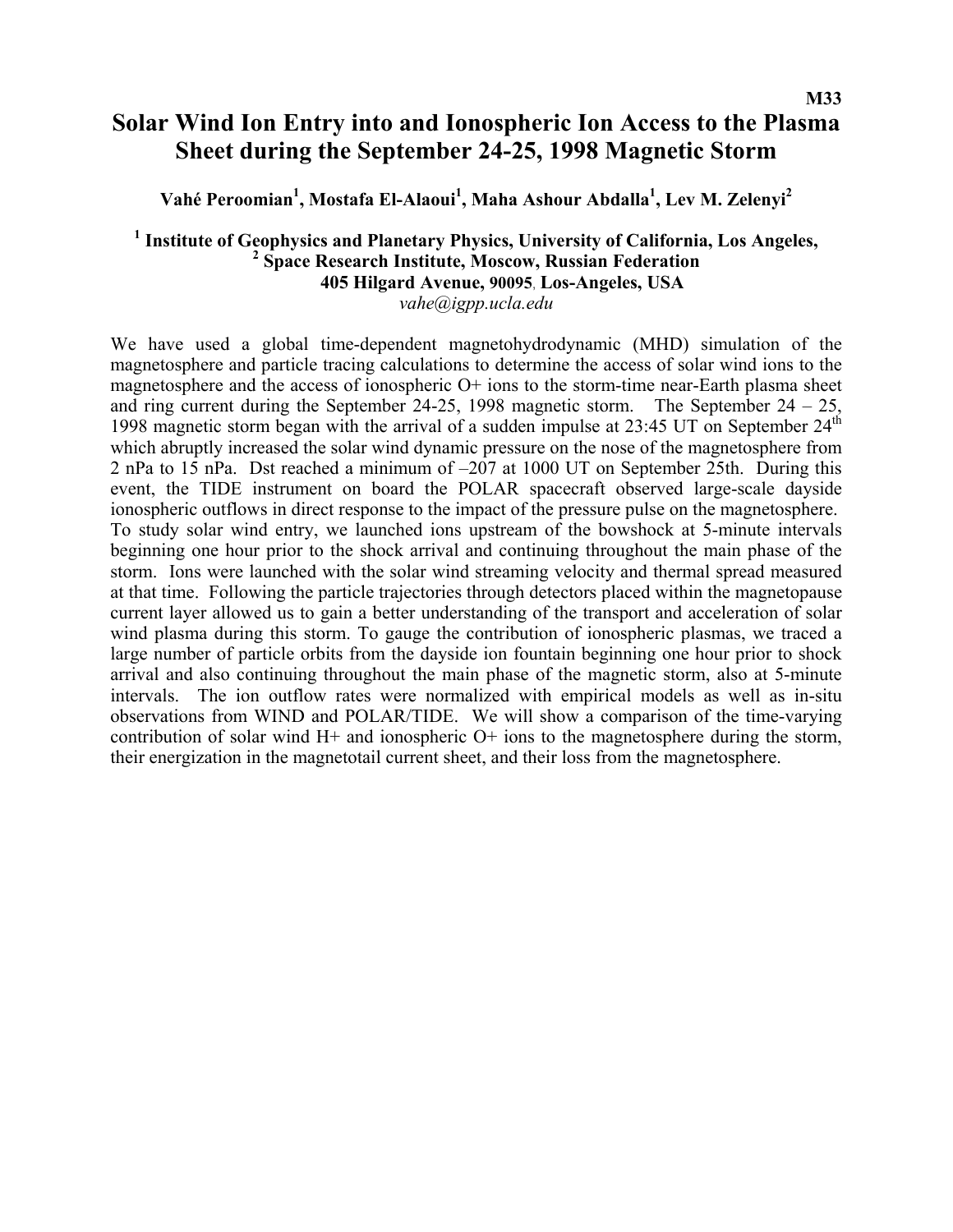# *Space Weather*

## **Extreme Events and Super Storms**

#### **E. O. Fluckiger**

### **Physikalisches Institut, University of Bern Sidlerstrasse 5, CH-3012, Bern, Switzerland**

*[flueckiger@phim.unibe.ch](http://crdlx1.yerphi.am/MAIL/src/compose.php?send_to=flueckiger%40phim.unibe.ch)*

As far as extreme solar cosmic ray ground level enhancements (GLEs) are concerned, the super events of February 23, 1956, September/October 1989, as well as the recent January 20, 2005 GLE rank at the top. Major criteria for classification are e.g. the peak flux and the event integrated >10 MeV total proton fluency near Earth. Among the most powerful geomagnetic storms during the solar cycles 19 - 21 were those of November 13, 1960, August 5, 1972, and February 8, 1986. On March 13, 1989, a major storm caused one third of Canada and part of upstate New York to lose electrical power. The largest storm of solar cycle 23 occurred on November 20, 2003, with a Dst index of −472 nT. But all these GLEs and geomagnetic storms are dwarfs compared to the Carrington event of September 1, 1859. Recent analyses of ice core samples indicate that this was the largest solar particle event observed in the past 500 years. The associated geomagnetic storm had an estimated Dst of about -1700nT. While in this event both the solar particle flux and the associated geomagnetic disturbance had exceptional amplitude, extreme GLEs and super storms do not always coincide. As a matter of fact, several of the major solar particle events observed at Earth occurred during large magnetic storms that were triggered by preceding solar activity that did not exceed average intensity. The paper reviews the characteristics of solar extreme events and geomagnetic super storms on the basis of selected examples and on a statistical basis. Special emphasis is given to the response of the Earth's magnetosphere. Advanced modeling techniques of geomagnetic effects on cosmic rays during major magnetic storms are illustrated.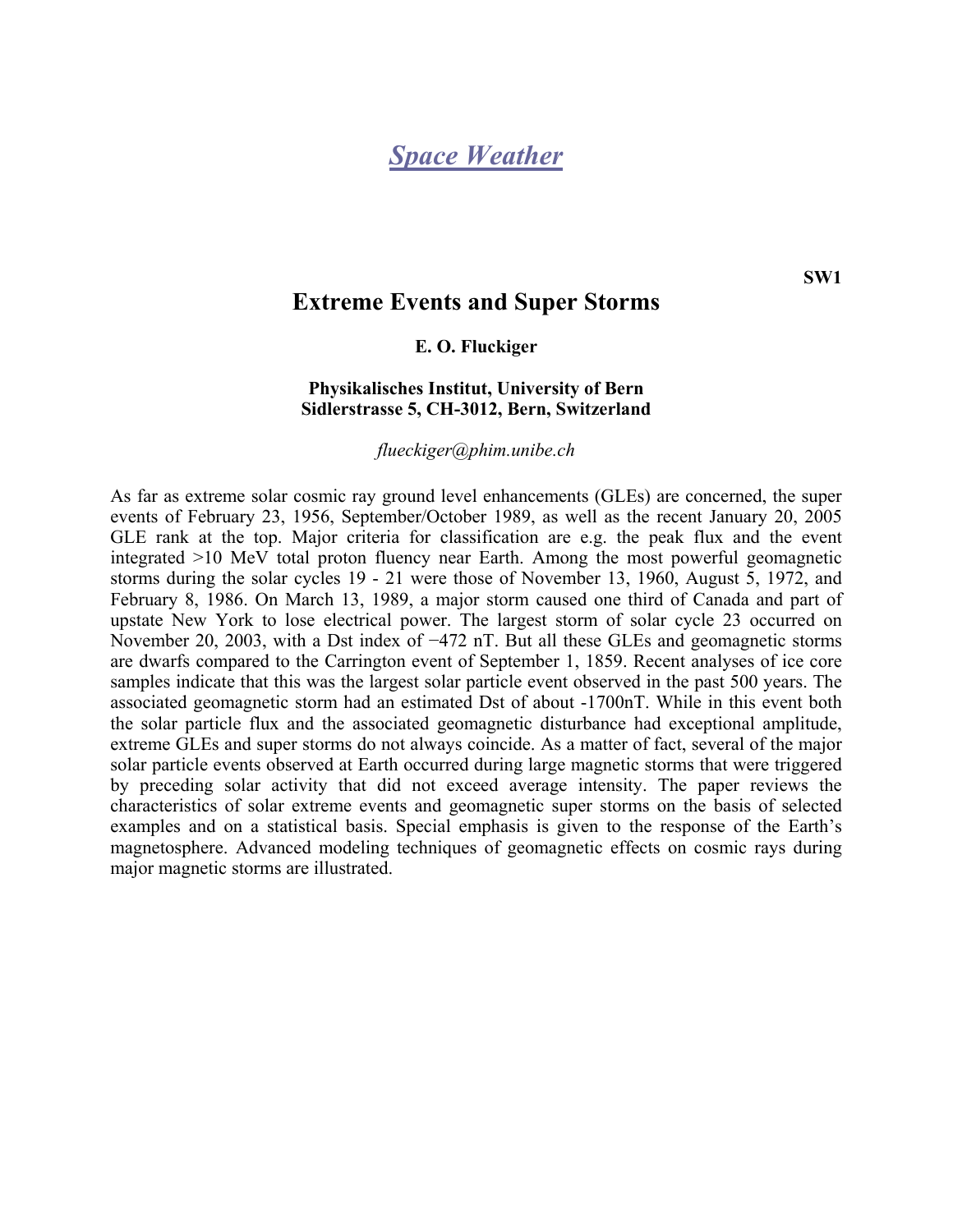## **Extreme GLE**

#### **J. W. Bieber**

#### **Bartol Research Institute, University of Delaware 217 Sharp Lab,Newark, DE 19716, U.S.A**  *[john@bartol.udel.edu](http://crdlx1.yerphi.am/MAIL/src/compose.php?send_to=john%40bartol.udel.edu)*

At a rate of roughly 15 times per solar cycle, the Sun emits cosmic rays with sufficient energy and intensity to increase radiation levels at Earth's surface, resulting in a "Ground Level Enhancement" (GLE). A coordinated array of ground-based detectors such as neutron monitors remains the state-of-the-art method for studying these extreme solar particle events.

This talk reviews the remarkably diverse physical phenomena displayed in GLE observed by *Spaceship Earth*, a multi-national network of neutron monitors arrayed across 4 continents. Among reported phenomena are:

- magnetic mirroring of GLE particles from a downstream magnetic bottleneck (Bastille Day event, July 14, 2000),
- a GLE in a CME injection of solar cosmic rays onto both legs of a closed magnetic loop (October 22, 1989),
- relativistic solar neutrons detected prior to onset of the relativistic proton event (October 28, 2003),
- largest GLE (56X Galactic background level at South Pole) in nearly half a century this event may have featured a rare case of wave excitation by relativistic protons, resulting in nonlinear transport phenomena (January 20, 2005).



**radiation levels on the surface of Earth. This "Ground Level Enhancement" (GLE) was especially intense at South Pole (highest peak) and McMurdo, Antarctica (second highest). In fact the McMurdo increase was the largest observed at sea level since the famous 1956 GLE, which was the largest ever recorded.**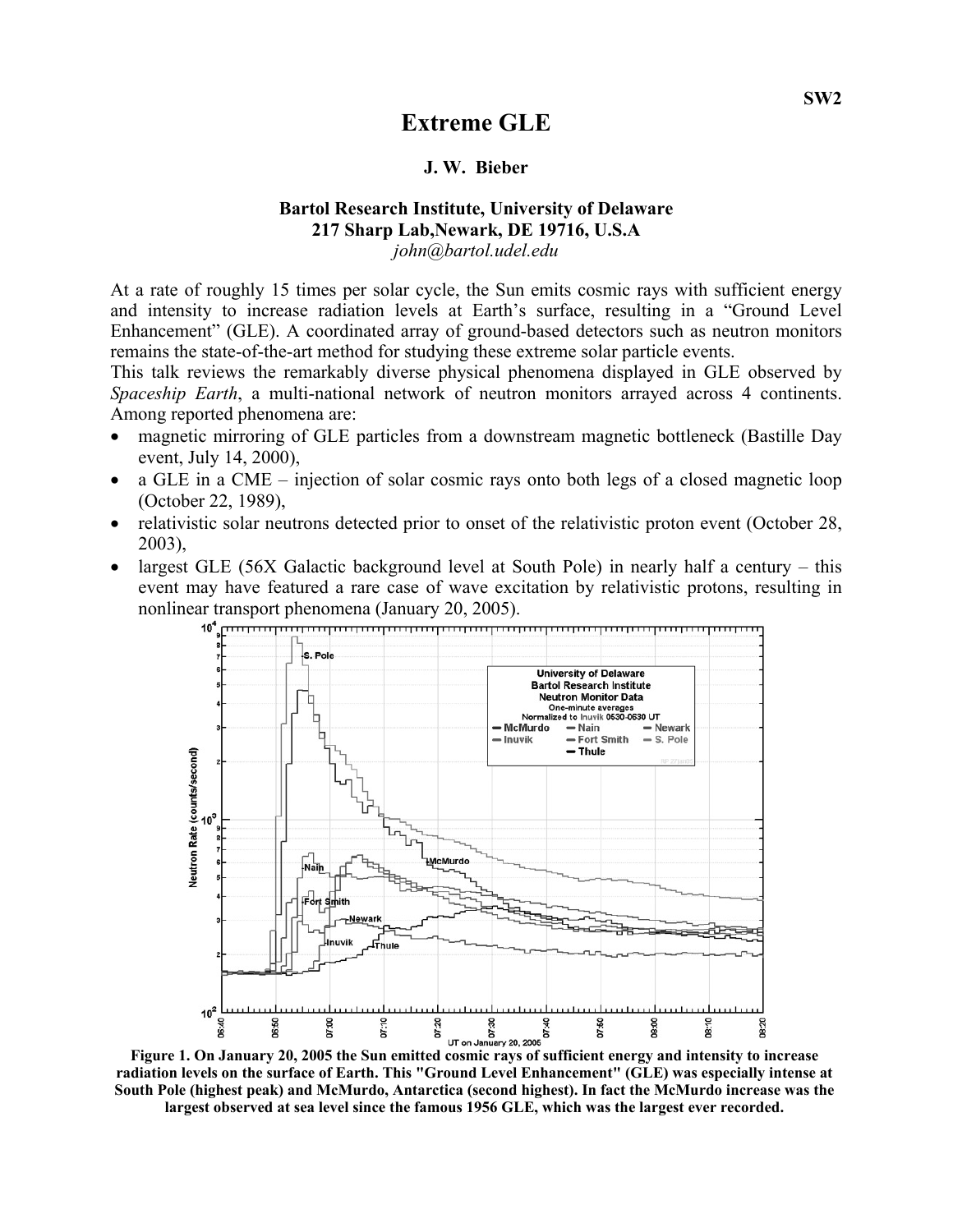## **Cosmic Rays for Space Weather Tasks**

**A. Belov** 

### **IZMIRAN 142190, Troitsk, Moscow Region, Russia**

*abelov@izmiran.ru* 

When we speak on Space Weather we are commonly meaning the radiation and electro magnetic conditions in the near Earth space. Cosmic ray variations define directly a radiation situation. Besides of this they are closely related to the second component of the space weather – to the variations of electromagnetic conditions in the interplanetary space and Earth's magnetosphere. This makes cosmic ray variation as one of the important resource for diagnosing of the space weather state and forecasting of its changes.

The following questions are discussed in this report.

- $\triangleright$  Possibility of forecasting of the long term cosmic ray variations.
- $\triangleright$  Using the ground level observations for early diagnosing and forecasting of evolving of the great proton enhancements.
- $\triangleright$  Cosmic ray anisotropy as a tool for evaluation of the interplanetary space condition.
- $\triangleright$  Relation of the Forbush effects to the interplanetary disturbances and geomagnetic storms.
- $\triangleright$  Cosmic ray density and anisotropy variations and structure of the solar wind disturbances.
- $\triangleright$  Cosmic ray behavior before the interplanetary shock arrival.
- $\triangleright$  Indices of the cosmic ray activity and their practical use.
- $\triangleright$  Cosmic rays and satellite anomalies.
- $\triangleright$  Many year data on Forbush effects and their use in forecasting of the solar activity bursts.

Cosmic ray observations till now are used out of complete volume in the space weather tasks. The main reason of such inefficiency is inaccessibility of many kinds of the cosmic ray data for an operative analysis. Fortunately, this situation is now changing fast to the better. In particularly, data from ~25 ground level cosmic ray stations now are available in real time. It gives a hope that in the nearest years we shall see more wide and effective use of the cosmic ray characteristics for space weather forecasting.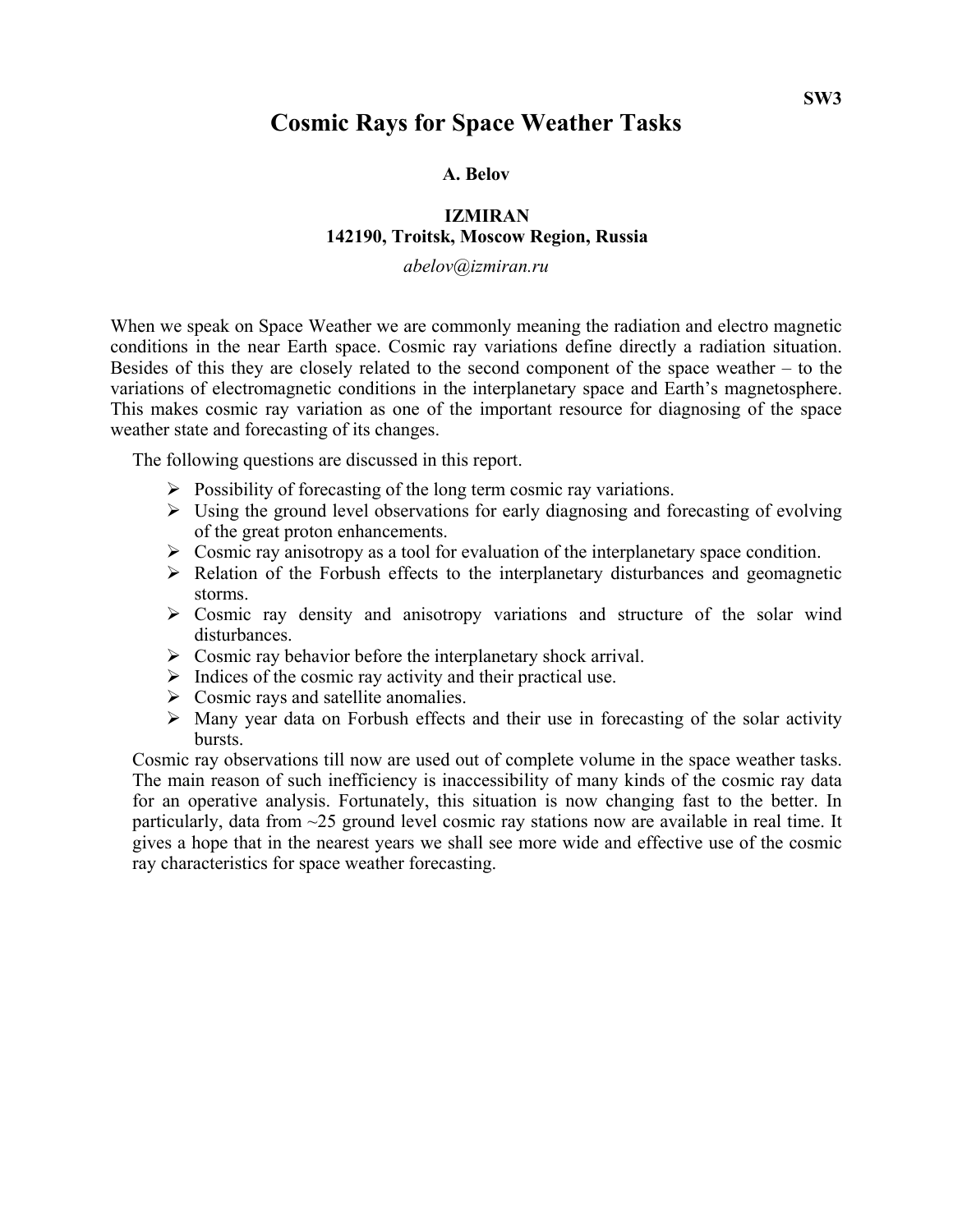## **Radiation Storms in the Near Space Environment**

**M. Panasyuk** 

## **Skobeltsyn Institute of Nuclear Physics, Moscow State University, Vorob`evy Gory, Moscow 119992, Russia**

### *panasyuk@sinp.msu.ru*

Russian low-orbital polar satellite Coronas-F was launched on July, 2001 and since this time several extreme solar events were observed. During some of them geomagnetic activity was very light and caused significant magnetic storms. Different phenomena such as both penetration of solar particles inside the trapping region and in polar caps and variation of electron and ions radiation belts are discussed and are compared with other experiments.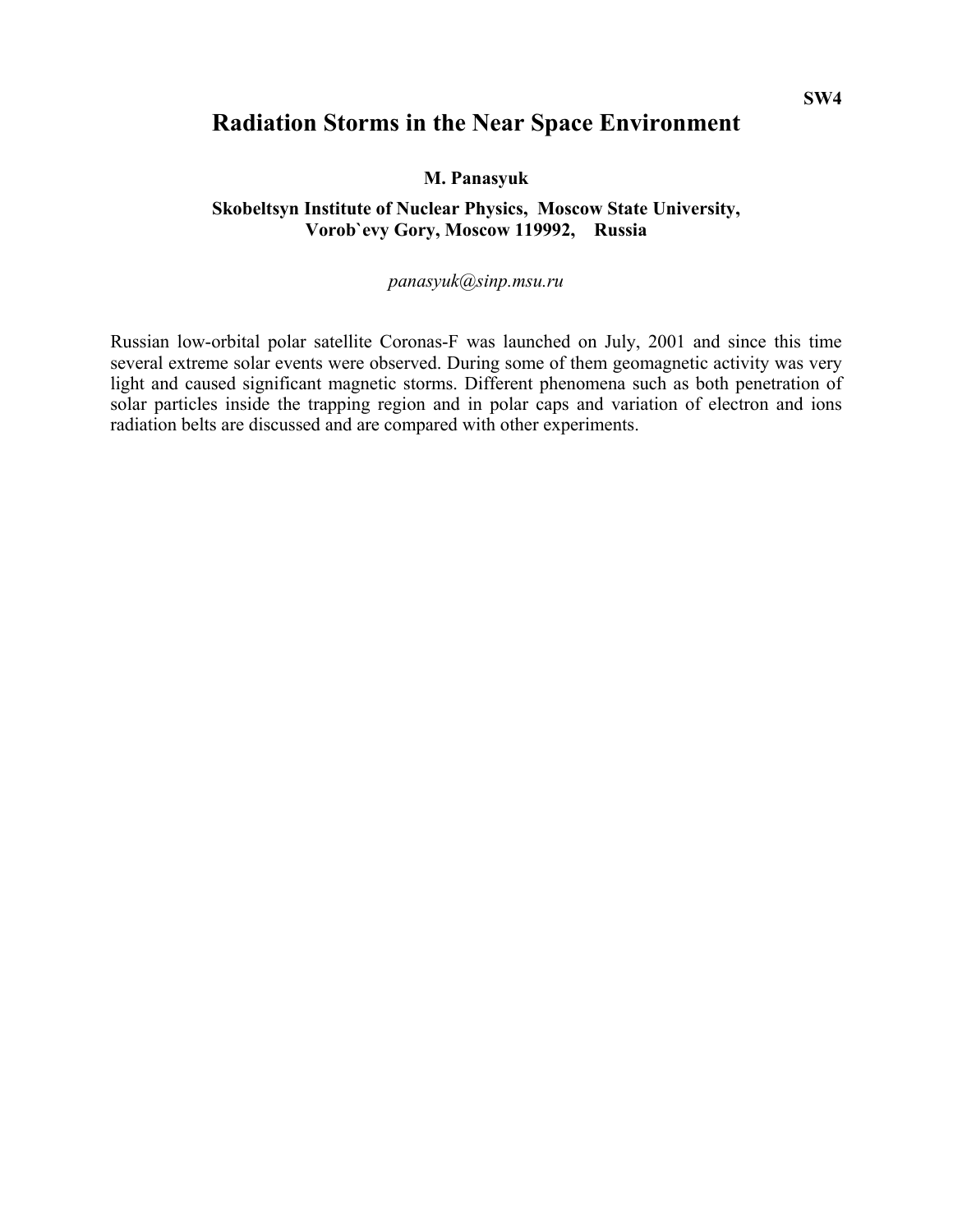# **High Energy Solar Neutrons and Protons Detected in the Flare on November 28th, 1998**

## **Y. Muraki**

### **Solar-Terrestrial Environment Laboratory, Nagoya University Nagoya 464-8601,Japan**

#### *[muraki@stelab.nagoya-u.ac.jp](mailto:muraki@stelab.nagoya-u.ac.jp)*

One of the fundamental research subjects in astrophysics is study of acceleration mechanism of particles. The understanding of particle acceleration mechanism into high energies is very important, since it is a fundamental process of high energy phenomena extended in the universe. The acceleration of particles can be seen everywhere in our universe. Even they are found in near our Earth. We can see such examples in the particles under thunder clouds or particles in association with aurora. If we search the phenomena beyond the Earth, we can find the process in the interplanetary space. Particles emitted from the Sun are sometimes accelerated inside the shock front in the interplanetary space. The most prominent feature of the acceleration of particles can be found at the surface of the sun. Particles are accelerated in the solar flares when the magnetic fields of the sun collides each other and make reconnection. In case a huge amount of particles are accelerated at the solar surface, they are usually transported by the interplanetary magnetic field and arrive at the Earth. Then they will attack the aeronauts who work at the international space station or sometimes they will kill the solar panel of the satellite. Therefore it is very important nowadays to predict the arrival of huge amount of energetic particles in association with solar flares.

Our final goal of research is to demonstrate the real acting model at the Sun, being based on the experimental results. One of the advantage to study the Sun from above point of view, we can see the activity of the sun in detail by using the instruments from the ground and aboard satellites. By use of X-ray telescope aboard satellites, we can see very precise movements of the magnetic filed in flares with precise time development.

In this paper by combining the data obtained by the ground based solar neutron telescope located at Tibet and the Yohkoh satellite, we would like to show when particles are accelerated into high energies at the solar surface in association with the flare on November 28<sup>th</sup> 1998. We have found new very important results by this combined data analysis that quite high energy neutrons were detected by the solar neutron telescope. If so, this must be the first evidence that solar neutrons were detected beyond 10 GeV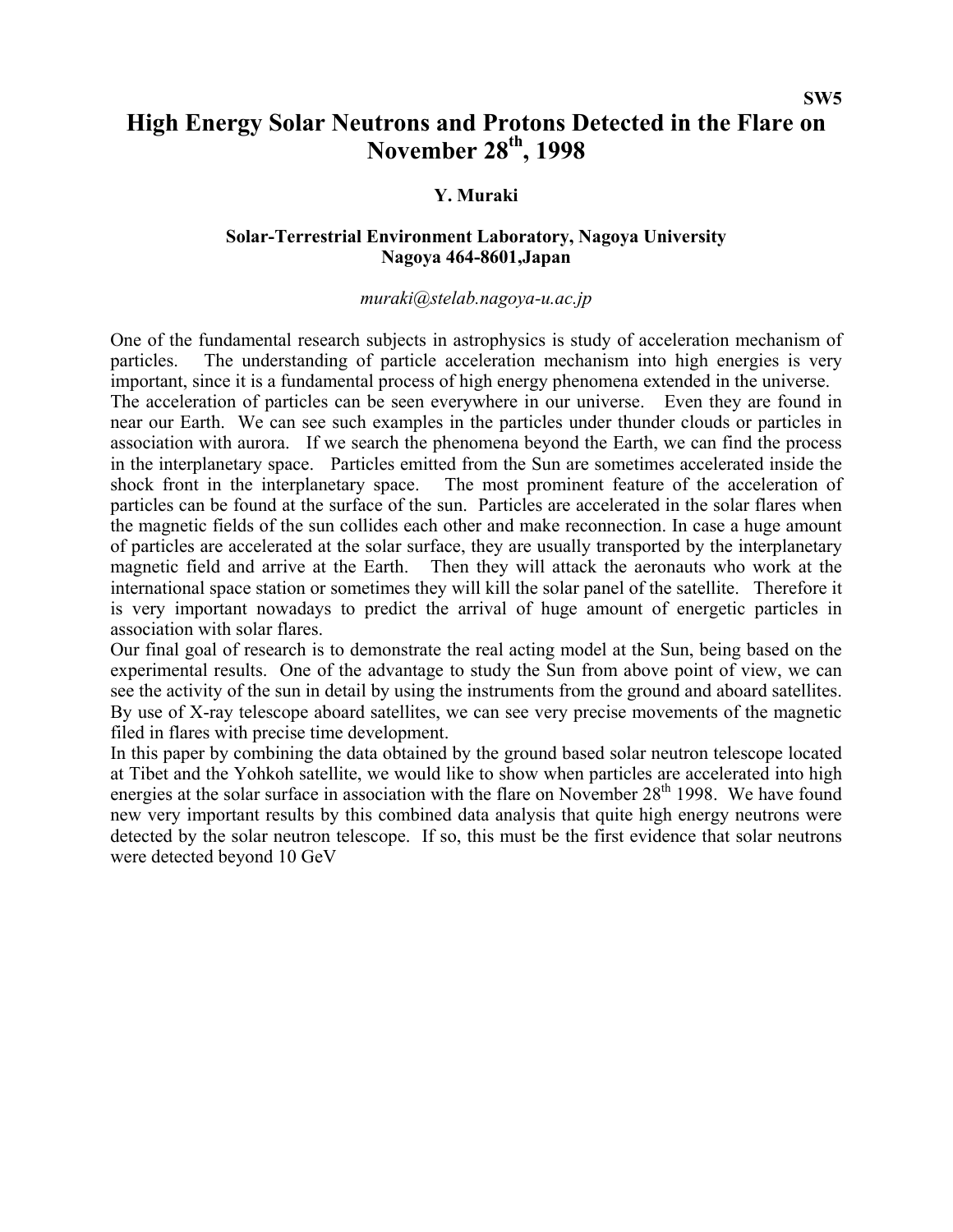#### **SW6**

## **Space Weather Observatory on Aragats Mountain in Armenia**

### **A.Chilingarian**

#### **Alikhanyan Physics Institute Alikhanyan Brothers 2, Yerevan 375036, Armenia**

#### *chili@crdlx5.yerphi.am*

Radiation and Geomagnetic storms, which are elements of Space Weather, are part of the major obstacles for Space Operations. Reliable forecasting of the arrival of these dangerous elements is of vital importance for orbiting flights and some surface industries. In addition to the fleet of space-born instruments, worldwide networks of particle detectors spread along different latitudes and longitudes, provide valuable information on the intensity and anisotropy of the variable cosmic ray fluxes.

Starting from 1996 we are developing various detectors to measure fluxes of different components of secondary cosmic rays at the Aragats research stations of the Alikhanian Physics Institute in Armenia. In 1996 we restarted our first detector - the Nor Amberd Neutron Monitor 18NM64 (2000m above sea level). A similar detector was commissioned and started to take data at the Aragats research station (3200m above sea level) in 2000. A Solar Neutron Telescope (SNT) is in operation at the Aragats station since 1997, as part of the worldwide network coordinated by the Solar-Terrestrial laboratory of the Nagoya University. In addition to the primary goal of detecting the direct neutron flux from the Sun, the SNT also has the possibility to detect muon fluxes and roughly measure the direction of the incident muons. Another monitoring system is based on the scintillation detectors of the Extensive Air Shower (EAS) surface arrays, MAKET-ANI and GAMMA, located on Mt. Aragats at 3200 m above sea level. The muon scintillation multidirectional monitor system started operation at the Nor Amberd research station in 2002. Data Acquisition (DAQ) system was modernized in 2005.

Flexible 32-bit microcontroller based electronics is designed to support the combined neutronmuon detector system and utilize the correlated information from cosmic ray secondary fluxes, including environmental parameters (temperature, pressure, magnetic field). Microcontroller based DAQ systems and high precision time synchronization of the remote installations via Global Positioning System (GPS) receivers are crucial ingredients of the new facilities on Mt. Aragats.

.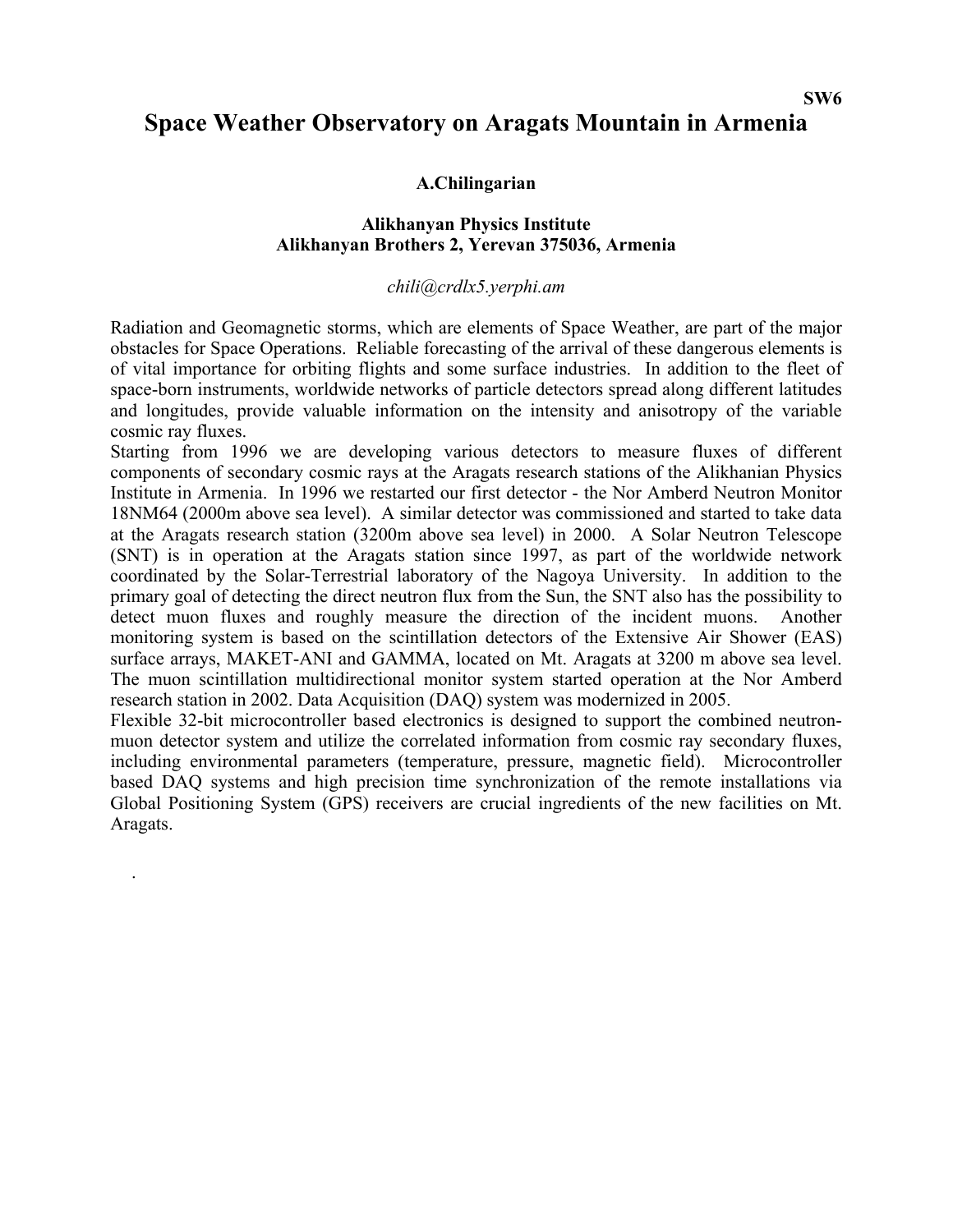# **The Extreme Cosmic Ray Ground Level Enhancement on January 20, 2005**

### **R. Butikofer, E.O.Fluckiger, M. R.Mozer, L.Desorgher Physikalisches Institut, University of Bern Sidlerstrasse 5, CH-3012 Bern, Switzerland**

### *rolf.buetikofer@phim.unibe.ch*

Between January 15 and 20, 2005, the solar active region NOAA AR 10720 produced five powerful solar flares. In association with this major solar activity several pronounced variations in the ground-level cosmic ray intensity were observed. After a sudden storm commencement on January 17, 2005, at 0748 UT the worldwide network of neutron monitors (NM) recorded a Forbush decrease (Fd). The neutron monitors at Jungfraujoch, Switzerland (geogr. latitude: 46.55N, geogr. longitude: 7.98E; altitude: 3570/3475 m asl; effective vertical cutoff rigidity Rc = 4.5 GV) observed a decrease in the count rate with a maximum amplitude of about -15%. Three days later, on January 20, 2005, i.e. still during the Fd, NOAA AR 10720 produced its fifth flare, a X7.1 solar burst with onset time at 0636 UT and peak time at 0952 UT. The flare position was near the west limb and therefore the Earth was well connected to the flare site along the interplanetary magnetic field lines. Less than 15 minutes after the observation of the flare onset the first relativistic solar particles arrived near Earth and a solar cosmic ray ground level enhancement (GLE) was observed by the worldwide network of NM stations. This GLE is ranked among the largest in years with gigantic count rate increases at the south polar NM stations McMurdo (almost 3000%) and South Pole (more than 5000%). The maximum count rate was reached very quickly, only  $\sim$ 5 minutes after the onset. This GLE exhibited a pronounced anisotropy during the initial phase of the event and a complex intensity-time profile. Some NM stations recorded a pre-increase in the count rate, some NMs a double peak. In the Jungfraujoch IGY NM 1-minute data the onset time of the GLE was at 0654 UT and reached a maximum amplitude of 11.4%. From the recordings of the Swiss cosmic ray detectors and of the worldwide network of neutron monitors, we determined the characteristics of the solar particle flux near Earth (spectral form, amplitude, pitch angle distribution). Because the ground-based cosmic ray detectors measured different and complex intensity-time profiles, the determination of the GLE parameters has proved rather difficult. The analysis includes solar wind and geomagnetic data. For the evaluation of the asymptotic directions and the cutoff rigidities of the NM locations we used the Geant4 code MAGNETOCOSMICS. Special emphasis is given to the peculiarities in the intensity-time profiles (e.g. pre-increase and double maximum of GLE). In the paper we discuss the method of analysis and present the obtained results.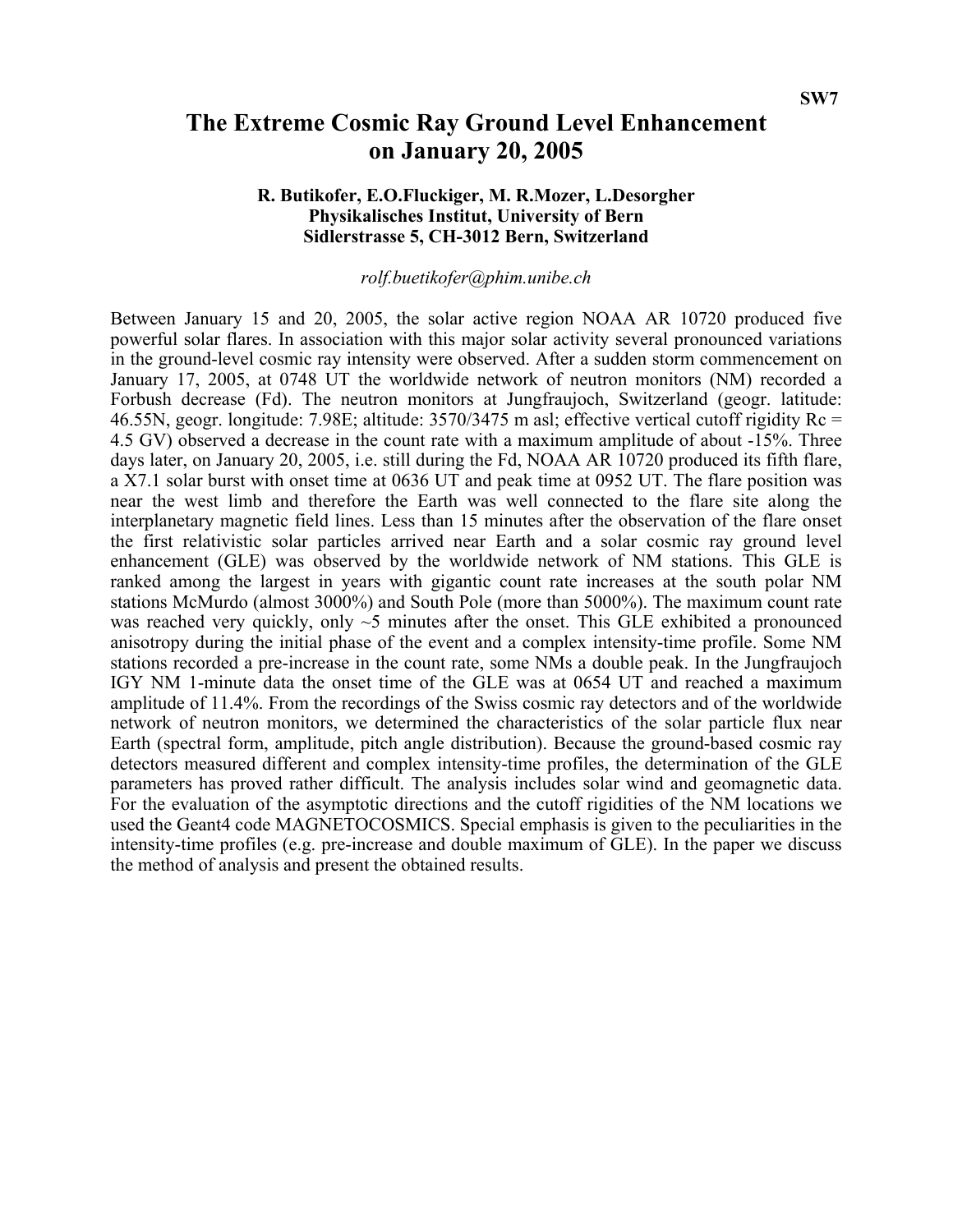# **Ground Level Enhancement of the Solar Cosmic Rays in January 20, 2005**

A. Belov <sup>1</sup>, E. Eroshenko <sup>1</sup>, H. Mavromichalaki <sup>2</sup>, Ch. Plainaki <sup>2</sup>, V. Yanke <sup>1</sup>,

## **1 IZMIRAN**

#### **2 Nuclear and Particle Physics Section, Physics Department, Athens University, Physikalisches Institut, University of Bern 1 142190, Troitsk, Moscow Region, Russia Pan/polis-Zografos, 15771 Athens, Greece Sidlerstrasse 5, CH-3012, Bern, Switzerland**

#### *[erosh@izmiran.rssi.ru](mailto:erosh@izmiran.rssi.ru)*

January 2005 brought an unexpectedly giant proton event towards the end of the current solar cycle. The flux of relativistic protons reached the Earth at  $\sim 6:49$  UT on 20 January and was recorded by neutron monitors as a ground level enhancement which at southern polar stations was about several thousands of percentages. This event seems to exceed even the famous GLE05 in February 1956 by the 1-minute data. At the same time in GLE69 there was much less high energy particles than in 1956 or in September 1989 events, and majority of high latitude stations recorded effect an order less (~100-300%), and at mid-latitude stations with cut off rigidity more than 6 GV it was very small or absent at all. The first particles came from the Sun by the narrow beam from the south-west direction and had very hard spectrum with an index -0.65. In some minutes after the onset a spectrum of the solar CR jumped to become soft and during the next 5 hours its index changed only within the -3.0 - 4.0 range. The parameters of the cosmic ray energy spectrum, anisotropy, differential and integral fluxes were derived after applying anisotropic and compound models of solar cosmic ray variations to the data of about forty neutron monitors. Simultaneous maximum in broad energy range in differential fluxes of solar CR testifies the arrival of all energies at the same time in the first minutes. In the first 5-minute interval high energy particles dominated in the flux whereas just before the 7:00 UT the number of low energy particles essentially enhanced. Only in the first minutes the model selects sufficiently high upper energy, after this the modeling Eu is small and underestimated. On the other side, it is a real reflection of the small contribution of the high energy particles (>3GeV) in the observed GLE. Anisotropy contribution dominates during the first 15-20 minutes of the effect and quickly decreases with time. However the anisotropy remains at a significant high level not less than 11 hours after the onset. The flux along the IMF force line started to dominate only some time later.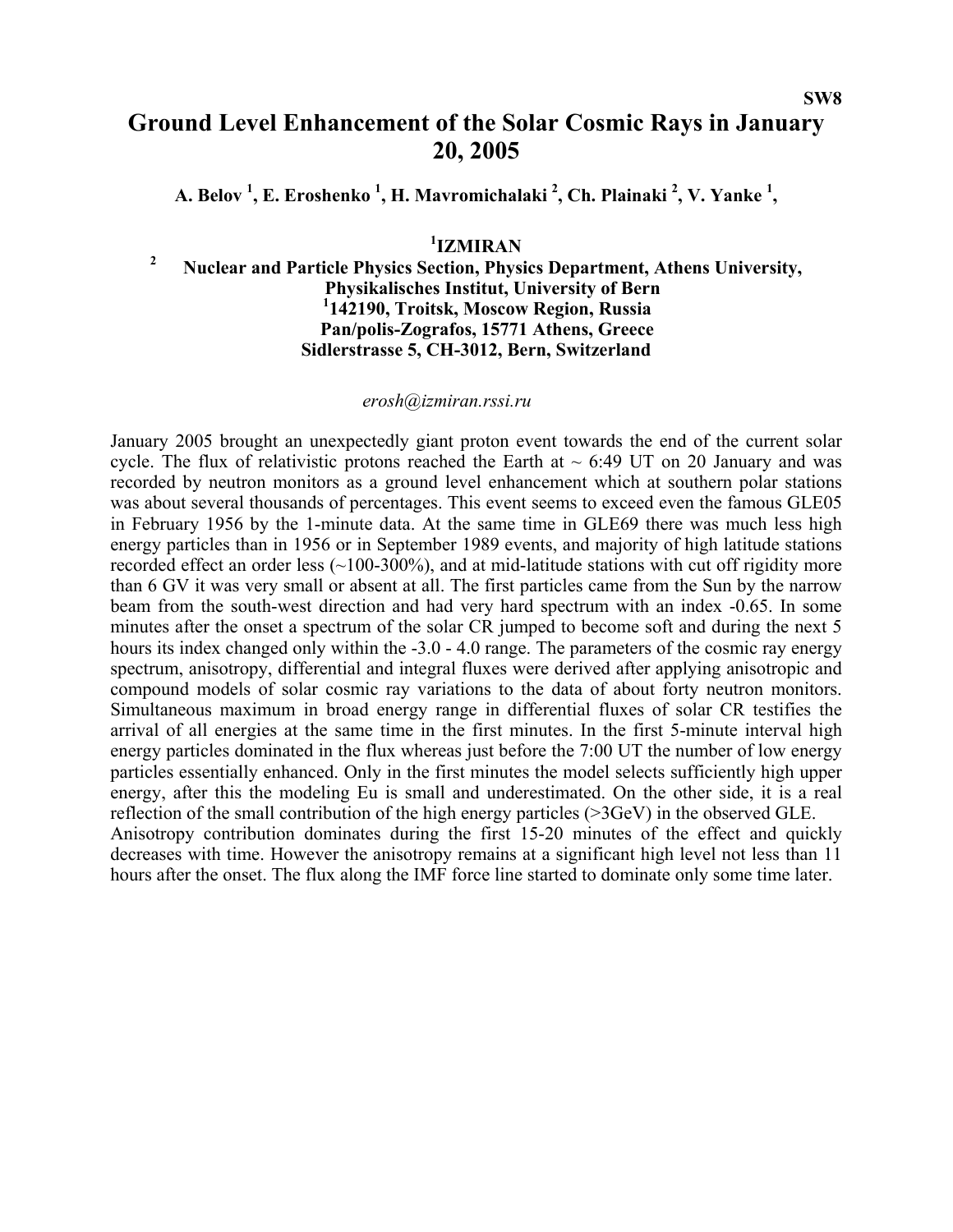## **Cosmic Ray Variations during Extreme Events on November 2004.**

**A. Belov 1 , E. Eroshenko 1 , H. Mavromichalaki 2 , G.Mariatos 2 , V, Yanke 1**

**1 IZMIRAN** 

### **2 Nuclear and Particle Physics Section, Physics Department, Athens University 142190, Troitsk, Moscow Region, Russia Pan/polis-Zografos 15771 Athens, Greece***.*

#### *erosh@izmiran.ru*

As it follows from the observations during the last several years the Sun reserved its main surprises in the current cycle for a descending phase. Solar activity burst in November 2004 led again to the significant sporadic variations in cosmic rays, although less in amplitude when compared to the events in October-November 2003 or in March-April 2001. Permanent releases of the solar substation, mainly from the AR10696, occurred almost every day creating interplanetary disturbances followed by shocks that caused significant short time variations in the galactic cosmic rays. Cosmic ray density and anisotropy for each hour throughout the period 6-12 November 2004 were derived from the neutron monitor network data by the global survey method. The most significant, with a magnitude of CR density decrease of 7.3% and 8.1% turn out to be the events after 3-rd and 4-th shocks. During these events the CR anisotropy revealed sharp and fast changes by the amplitude and direction. It might be explained by the quick changes in the solar wind and IMF during the disturbed period leading to the complicated structures in the interplanetary space which is reflected in the behavior of CR even with energies recorded by neutron monitors. The behavior of these parameters during Forbush effect and geomagnetic storm were analyzed in relation to the interplanetary and magnetosphere condition.

The cut off rigidity variations were evaluated for different stations ( $\sim$  40) during geomagnetic storms followed this period. Maximum changes of the cut off rigidity (dRc~0.7 GV) occurred at the latitudes corresponded to the Rc=5-6 GV, that confirms more weak perturbation of the magnetosphere in this time as compared to the storm in November 2003.

In a whole, by the perturbation level, by the number and magnitude effects in cosmic rays the situation in November 2004 gives a way only to the events in October-November 2003 and in March-April 2001 during the current solar cycle.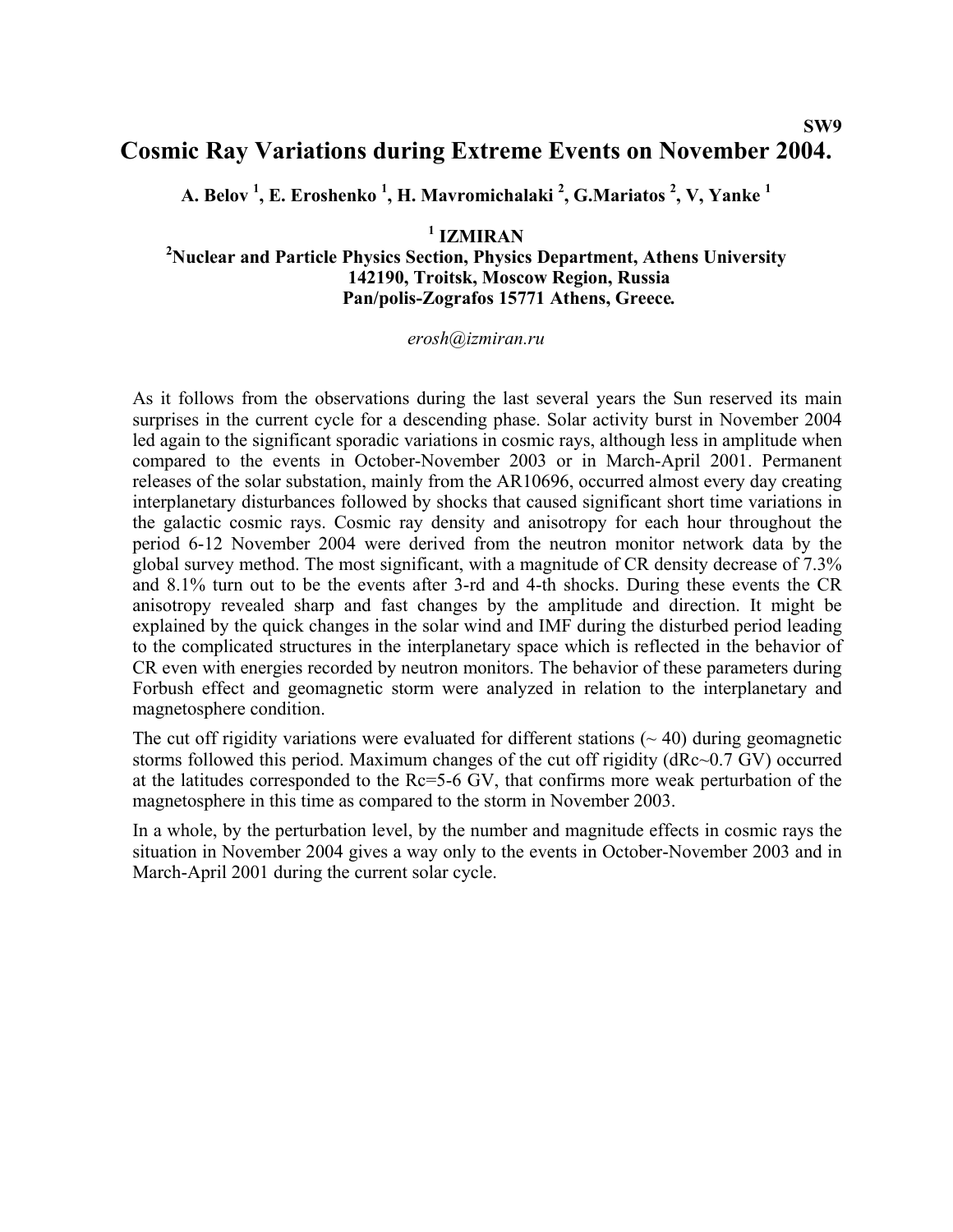# **Forecasting and Epignoz of Galactic Cosmic Ray Variations based on Solar Activity Data**

**A.V.Belov, R.T.Gushchina, V.N. Obridko, B.D. Shelting and V.G.Yanke** 

### **IZMIRAN 142190, Troitsk, Moscow Region, Russia**

#### *abelov@izmiran.ru*

The study of heliospheric conditions and solar-terrestrial coupling with a view to space-weather forecast is based on understanding and predicting of time variations of cosmic ray (CR) fluxes as an important element of space environment. The objective of this paper is to predict variations of CR fluxes for months and years ahead and reconstruct their behavior in the past on the basis of information available on the relationship between the modulation of galactic CR and parameters of the solar and geomagnetic activity. Such a problem can be stated and solved thanks to continuous monitoring of cosmic rays at a network of stations that have been operated for over half a century as a single multidirectional, high-precision device. We have tested the CR modulation models by density variations of 10 GV cosmic rays recorded at the ground-based network of stations.

Using the model of CR modulation in the heliosphere proposed previously, which considers a relation between long-term CR variations with parameters of the solar magnetic field calculated on the solar wind source surface, the observed CR variations were estimated with accuracy allowing their predictions. An adequate model description of CR variations can be obtained using the structural and quantitative characteristics of the solar global magnetic field, such as the tilt of the heliospheric current sheet, the calculated mean intensity of the source-surface magnetic field, and the polarity of the large-scale solar magnetic field.

It is shown that there are two possibilities: **1)** to predict CR intensity for 1-12 months by using a delay of CR variations relatively to effects of the solar activity (SA) and **2)** to predict CR intensity for the next solar cycle. For the second case predictions of global solar magnetic field characteristics are crucial. In both reliable long-term CR and SA data are necessary.

We have developed a method of forecasting CR fluxes at the Earth for the period from 1 to 12 months. The method is based on the global magnetic field characteristics calculated at the source surface using observation data from an isolated CR station available in real time. CR fluxes have been predicted for the following months and the quality of such forecast has been estimated.

CR variations for the next solar cycle are predicted by solar magnetic field data of two magnetographs (Stanford and Kitt Peak) using the statistical method. The CR behavior predicted by statistical method up to 2011 shows that the next CR maximum is to take place at the end of 2006 or beginning of 2007, according to Kitt Peak observations, and in the middle of 2006, according to Stanford data. The forecast is made taking into account the data from both observatories because of the differences in their long-term magnetic-field measurements.

The CR behavior during centuries 17-20 has been reconstructed on the basis of a model relating CR modulation to solar and geomagnetic activity indices. The behavior of cosmic rays in the past reconstructed from variations of the sunspot numbers and indices of geomagnetic activity shows that the CR modulation during the last five solar cycles was much stronger than in the previous 300 years.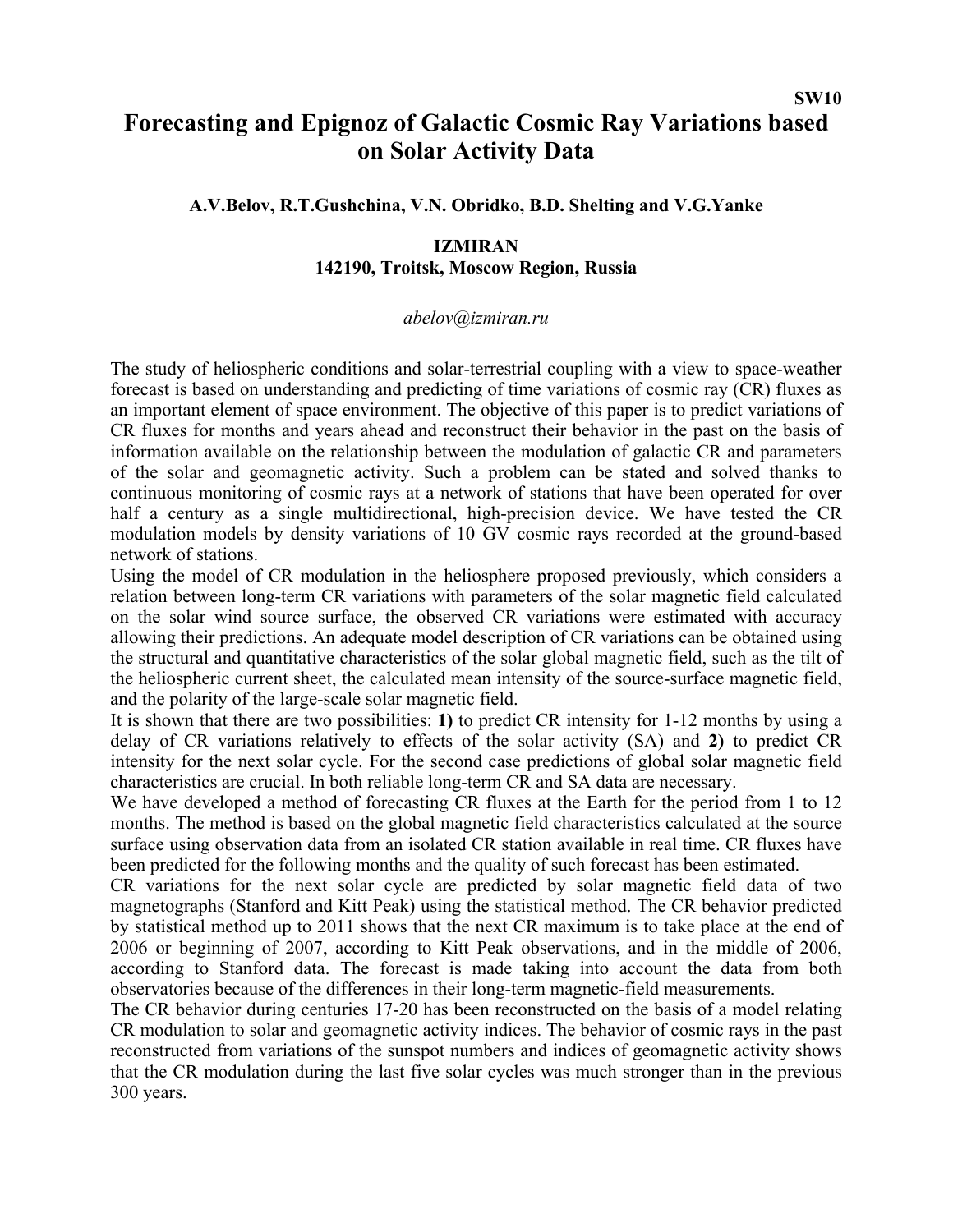# **Correlations between Variations of Cosmic Rays Spectrum and Interplanetary Medium Parameters**

### **V. Dvornikov, M. Kravtsova, V.Sdobnov**

### **Institute of Solar-Terrestrial Physics SB RAS, Irkutsk, Russia. Lermontova street 126, 664033, Irkutsk,Russia**

#### *[sdobnov@iszf.irk.ru,](mailto:sdobnov@iszf.irk.ru) [dvornikov@iszf.irk.ru,](mailto:dvornikov@iszf.irk.ru) [rina@iszf.irk.ru](mailto:rina@iszf.irk.ru)*

According to data of ground-based and satellite observations of the cosmic rays (CR) intensity, the variations of rigidity spectrum of high-energy particles during the periods of 2003 extreme events are investigated. The parameters of CR rigidity spectrum are determined over each hour of observations, and then using these parameters the estimation is made of characteristics of heliosphere electromagnetic fields responsible for under study phenomena, as well as their comparison with the observed interplanetary medium parameters. Based on the obtained results the following scenario is proposed of CR and solar wind (SW) plasma acceleration in heliosphere. A potential difference between the pole and equator occurs in a coordinate system fixed relative to rotated source of magnetic field (sun). In case if the local emergence of magnetic field flux takes place within the source, an increasing in time electric field is produced in heliosphere and polarization drift occurs along this field. This results in particle acceleration and formation, in this connection, of current system generating the magnetic field of loop-shaped structure in heliosphere. The increasing in time magnetic field of this structure causes the particle drift into it and their acceleration due to betatron mechanism. When currents forming these structures increase up to critical values, the current circuit break can occur because of one or other instability, following by an explosive process with accelerated particle precipitation into solar atmosphere and their outflow into the interplanetary space. When accelerated particle beam propagates in inhomogeneous magnetic fields of solar corona and heliosphere it becomes polarized because the protons and electrons drift in the opposite direction that results in charge separation in a spatial inhomogeneity of accelerated particle density, so a potential difference occurs between beam boundaries along the magnetic drift trajectories. This causes the generation of increasing in time polarized electric field and as a consequence the polarized drift of background particles of SW plasma, solar corona and galactic cosmic rays (GCR) along this field, i.e. this causes particle acceleration with Larmor radius less than sizes of these structures. The current system is formed again and magnetic field is generated which accelerates particles and so on. Thus the energy exchange takes place between accelerated particles and background particles of SW plasma, solar corona and GCR as well as formation of heliosphere current structures and generation of interplanetary medium structures.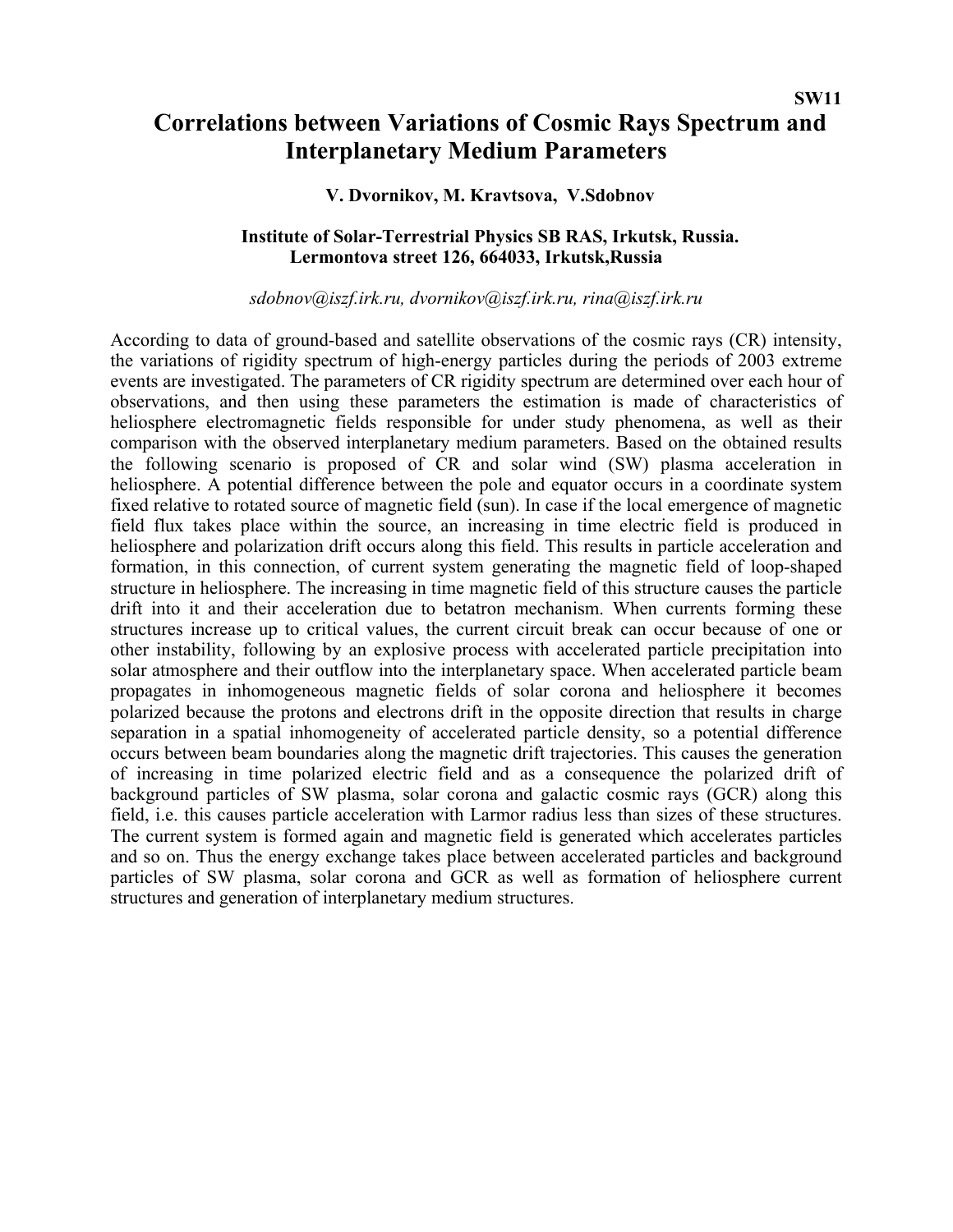## **Increase of the Solar Energetic Particle Flux on January 20, 2005**

**V.Timofeev1 , A. Filippov2**

## <sup>1</sup> Yu.G. Shafer Institute of Cosmophysical Research and Aeronomy <sup>2</sup> Physical-Technical Institute of M.K. Ammosov Yakutsk State University **31 Lenin Ave., 677980, Yakutsk, Russia 48 Kulakovsky Street, 677007 Yakutsk, Russia**

#### *[vetimofeev@ikfia.ysn.ru](mailto:vetimofeev@ikfia.ysn.ru)*

Peculiarities of the increase of  $E > 1$  GeV particle flux during the solar flare on January 20, 2005 are studied. The amplitude of increase  $(\sim 130\%$  by the Yakutsk data) is comparable with the May 7, 1978 event and September 29, 1989 event, but it has the steeper energy spectrum. In this event the extreme anisotropy of particle flow has two peaks in the intensity maximum as in the case May 7, 1978 event. On the base of preliminary analysis of data one can explain the observed peculiarities of the event by two ways. First: the anisotropy of particle intensity can be the consequence of collimation of particle flux in IMF inhomogeneties, carried away by the solar wind. Second: such a behavior of intensity in maximum is caused by the peculiarities of particle acceleration source in the solar flare itself.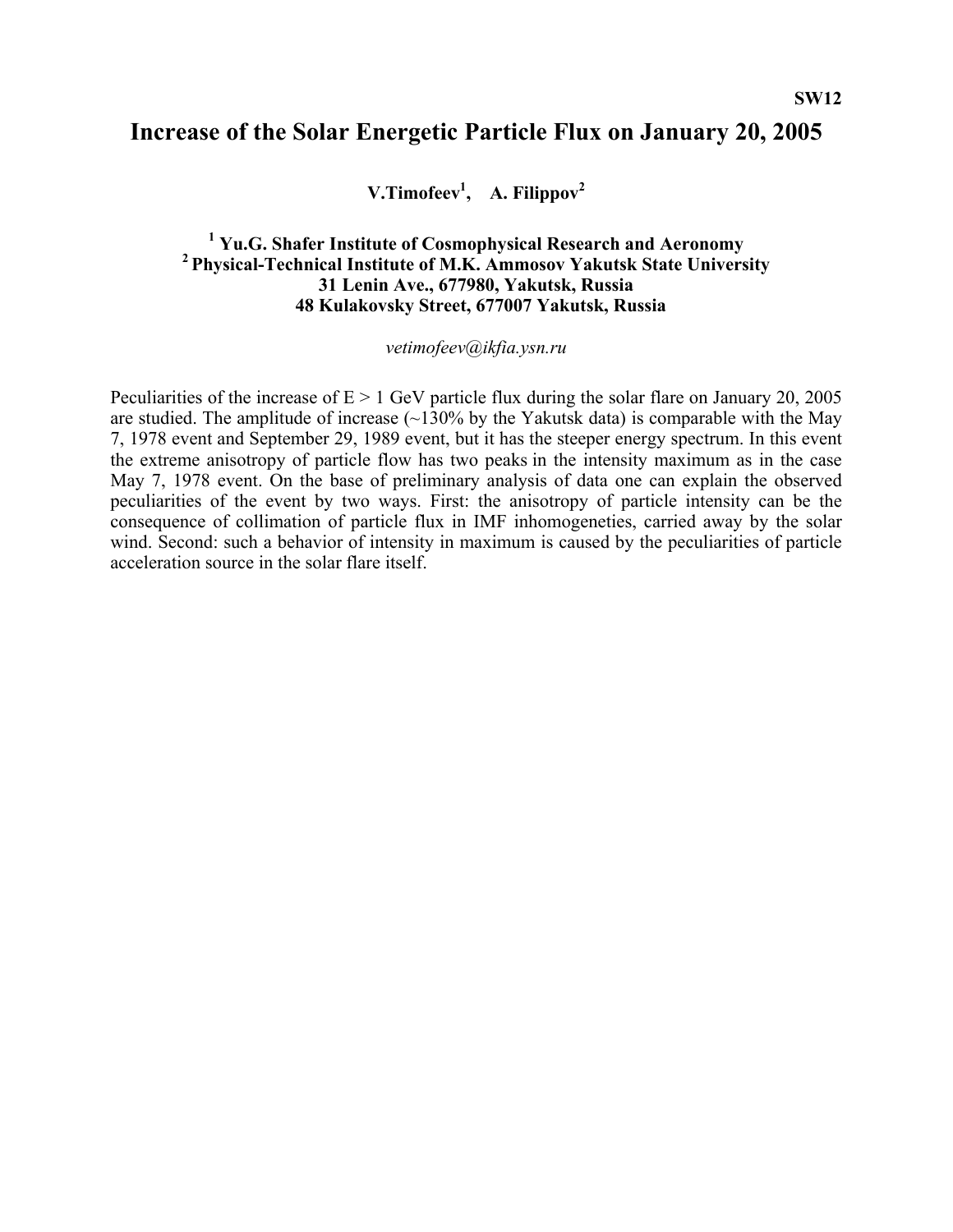# **Extreme Solar Flares and the Acceleration of Particles up to Relativistic Energies at Shock Waves in Interplanetary Space**

**V.Timofeev1 , A.Filippov<sup>2</sup>**

## <sup>1</sup> Yu.G. Shafer Institute of Cosmophysical Research and Aeronomy,  **Physical-Technical Institute of M.K. Ammosov Yakutsk State University, 31 Lenin Ave., 677980 Yakutsk, Russia 48 Kulakovskogo, 677007 Yakutsk, Russia**

*[vetimofeev@ikfia.ysn.ru](mailto:vetimofeev@ikfia.ysn.ru)*

Cosmic ray events in October-November 2003 are studied by using data of the Yakutsk detector complex and world station network, of cosmic rays. Peculiarities of observed increases are compared with characteristics of well known events in July 1959, November 1960, August 1972, October 1981 and September-October 1989. All these events have the similar scenario of development. Several major sequential solar flares from one active region generate the energetic particles and produce alternating shocks in interplanetary space. The characteristic feature is that a next shock wave moves about twice as fast as the previous one. In this case, the additional increase of relativistic particles flux observed on the Earth is caused by the acceleration of energetic particles in interplanetary space between the approaching shock fronts. In October – November 2003 three increases of energetic particles on the Earth against the background of alternating Forbush decreases are observed. In this regard, the increase of energetic particles on October 28, 2003 is of particular interest. The presence of shocks at that time essentially affects the process of diffusive particle propagation. In particular, the additional flux of relativistic particles is observed after the maximum of flare particles, which remains to be practically constant up to the arrival of a shock on the Earth. By data of in situ measurements of solar wind parameters, the passage of two shocks by the Earth with the velocities of 1000 and 1800 km/s took place. Thus, the additional flux of E>1 GeV particles is caused by the acceleration at approaching shock fronts.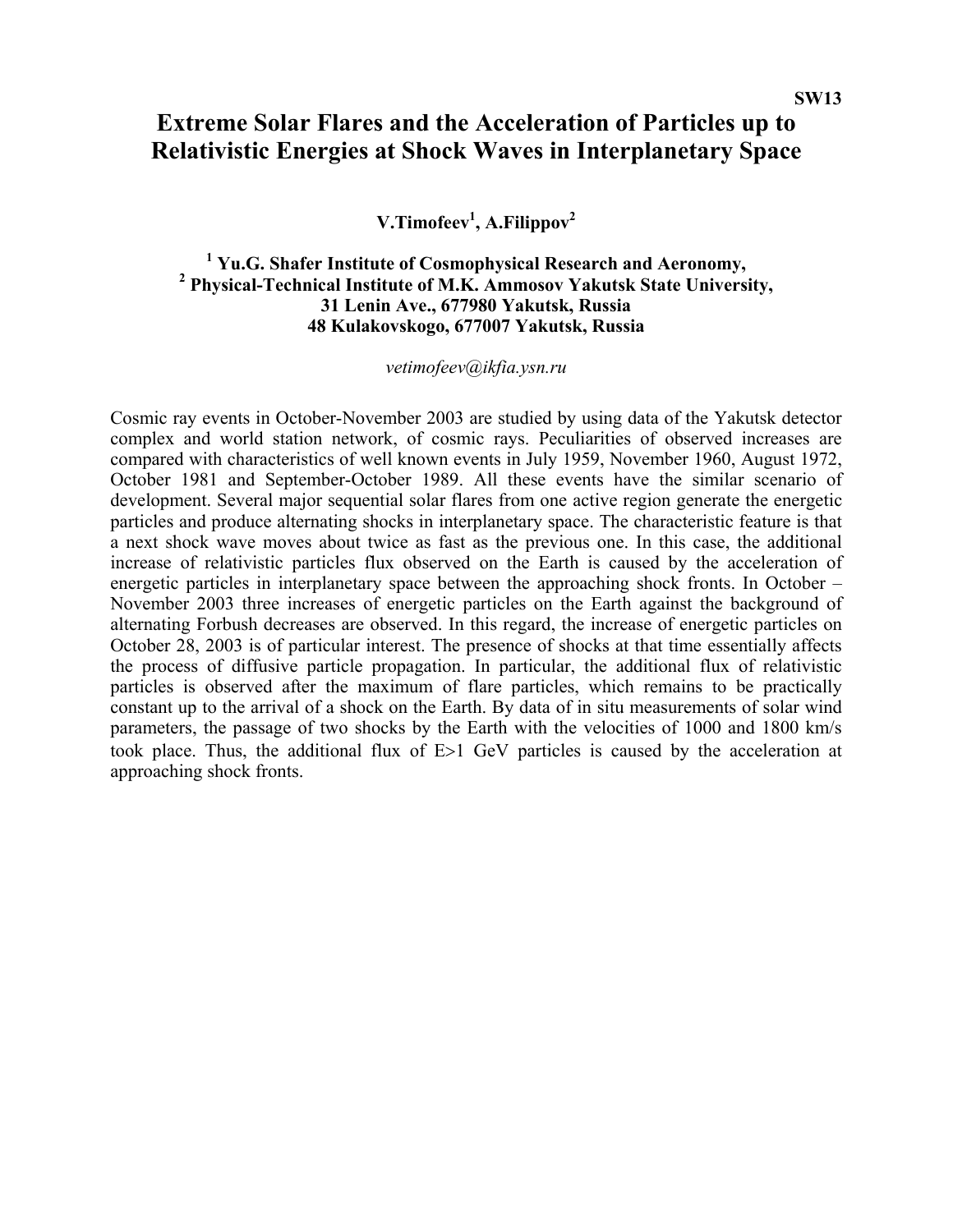## **An Alert System for Ground Level Enhancements**

**G. Mariatos <sup>1</sup> , H. Mavromichalaki <sup>1</sup> , C.Sarlanis<sup>1</sup> , G. Souvatzoglou1 , A. Belov 2 E. Eroshenko <sup>2</sup> , E., Klepach 2, V. Yanke V.2** 

# <sup>1</sup> Athens University Pan/polis-Zografos, Physics Department, 15771 Athens, GREECE <sup>2</sup> IZMIRAN **2 142190, Troitsk, Moscow region, RUSSIA**

*[yanke@izmiran.ru,](mailto:yanke@izmiran.ru) emavromi@cc.uoa.gr* 



**Behaviour of different energy cosmic rays during the powerful proton event in April 2001** 

Nowadays space is a place where many of new products of the growing electronic industry are used. Therefore now more than ever, we need a new, fast and advanced system in order to protect them in space or at the Earth's surface. In this work preliminary results of the ALERT system are discussed. The system is dedicated to searching for the onset of the solar cosmic ray ground level enhancements (GLEs) during the great proton events. Data from worldwide neutron monitor network in real time has been processed by a special program in order to produce a real time ALERT signal about start of these space weather phenomena. The onset of ground level enhancements, due to relativistic solar particles, can be registered around 20 to 30 minutes before the main part of lower energy particles responsible for a dangerous radiation came to the satellite orbits, and this can provide the advantage of forth warning. The duration of GLE is several hours, the stream of non relativistic solar particles, usually lasts one order more as it is seen in the picture.

Combining data from the neutron monitors and satellite measurements (for example, X-Ray from GOES-10 and GOES-12), using advanced and high-speed algorithms, we are able to provide a reliable alarm signal on some dangerous proton events. We use minutely data of two high latitude neutron monitors and two channels X-Ray on GOES-10 and GOES-12 to exclude a probability of the false ALERT signal. After the ALERT signal the program

on a definition different parameters of relativistic solar protons is run, which allows the rigidity spectra, flux anisotropy and pitch angle distribution of the relativistic protons to be derived. Processing of the GLE data for the first 15-20 minutes is enough to define spectral characteristics by the high energy particle enhancement. Increasing precise of these parameters with following measurements we can forecast a behavior of the lower energy particle during the event that is important for preliminary estimation of the radiation dozes.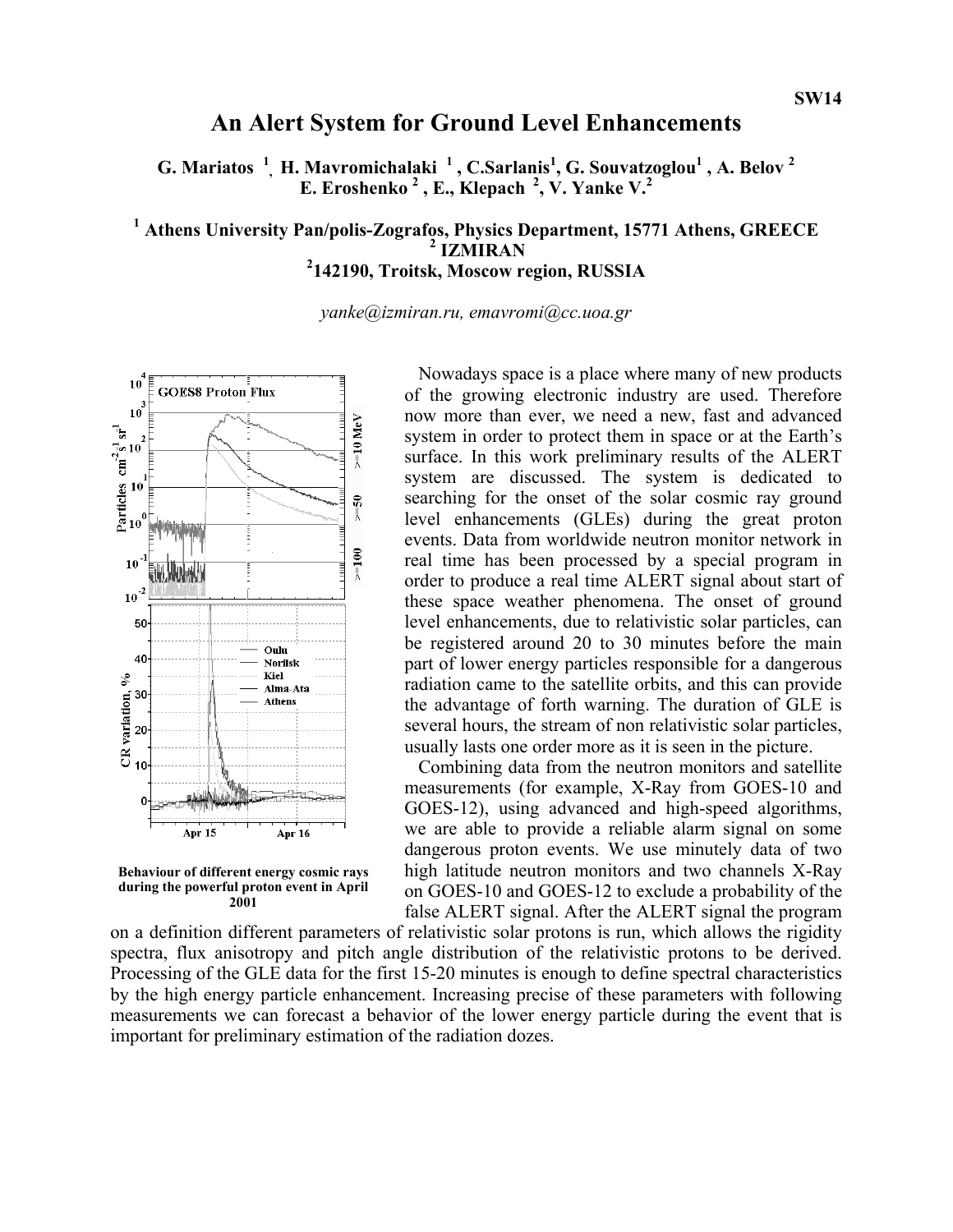#### **SW15**

## **Operative Center of the Geophysical Prognosis in IZMIRAN**

**A. Belov, S. Gaidash, Kh. Kanonidi, K. Kanonidi, V. Kuznetsov, E.Eroshenko** 

### **IZMIRAN 142190, Troitsk, Moscow region, Russia**

#### *[erosh@izmiran.ru](mailto:erosh@izmiran.ru)*

The IZMIRAN has been established about 65 years ago with one of the intentions to carry out geomagnetic prognosis. This direction was developing throughout all succeeding years, and during the last 6 years this aim became to be sufficiently feasible due to the creation of the Forecasting Center of helio-geo-physical conditions. This Center appeared as a response to the new technologies, new data in a big capacity and new requirements of the society. The Center uses extended experimental basis of IZMIRAN and all available Internet sources. The main tasks are: continuous monitoring of the processes at the Sun and near Earth environment, development of different kind of prognosis and delivering them to the users. The main production is: short term (1-6 days) prognosis of geomagnetic activity (mainly daily Ap-index and maximum Kpindex), long time (from weeks to years) prognosis, detailed forecasting on the special fixed days. Among of the main consumers it is worth to mention the Russian Space Agency, the Russian Ministry of Civil Defense, Emergencies and Disaster Relief, railway departments, a number of medical institutions, and mass media. In this work a practical activity of this Center is discussed and some examples of the real influence of geomagnetic disturbances on different sides of the human activity are also considered. The 6 year experience of this Center demonstrates the wide claiming of its prognosis, and it is believed to get more improvements in the nearest future.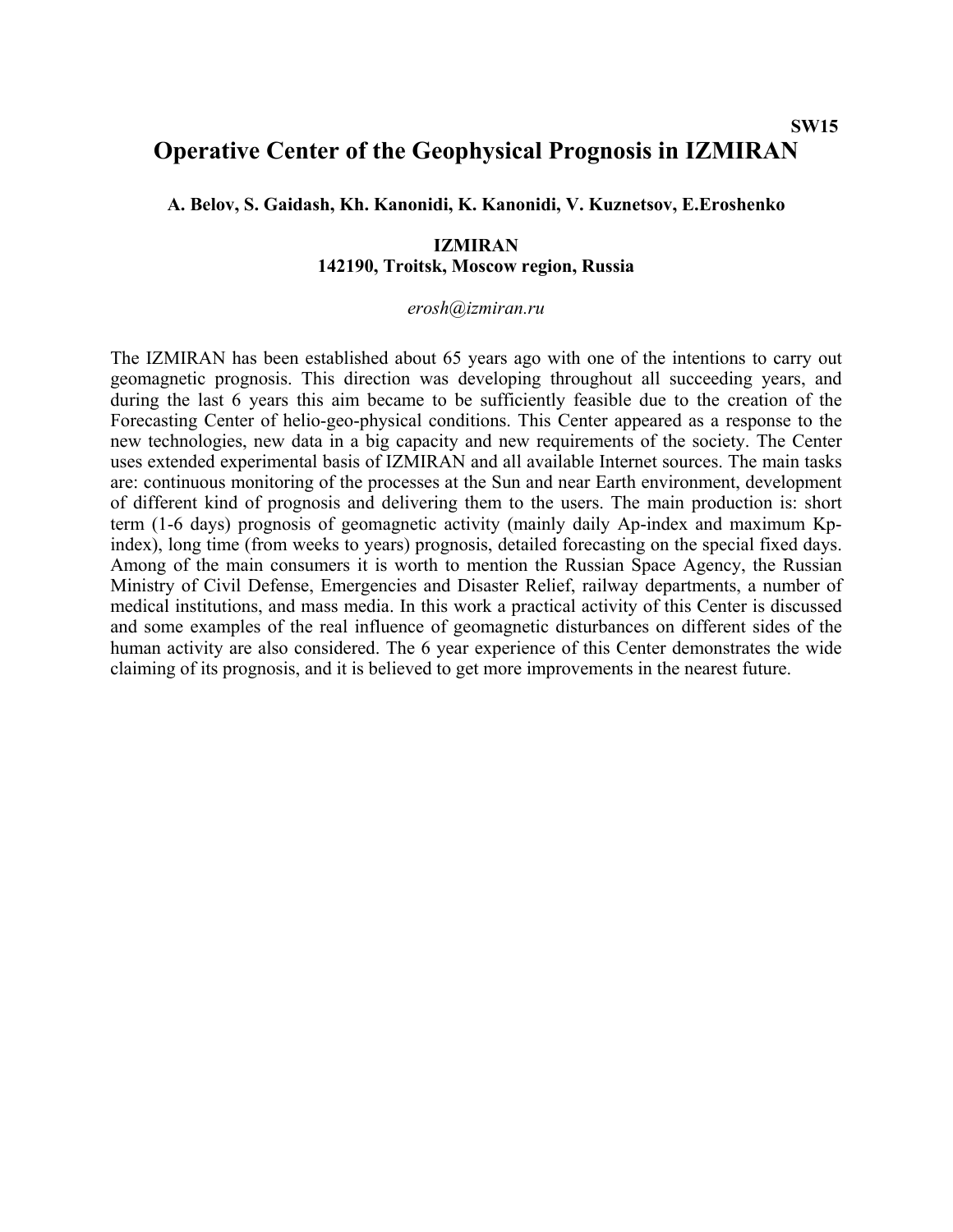## **SW16 Prediction of Solar Activity with the aid of Fuzzy Descriptor Models**

**M. Mirmomeni<sup>1</sup> , M. Shafiee<sup>1</sup> , C. Lucas<sup>1</sup> , B. Araabi<sup>2</sup> 1 Amirkabir Univeristy of Technology, Electrical Engineering Department 33 La: 26(ghazal),Ghazvin, Iran 2 School of Cognitive Sciences, Institute for Studies in Theoretical Physics and Mathematics, Tehran, Iran 1 33 La: 26(ghazal),Ghazvin, Iran** 

### *[mirmomeny57@yahoo.com](mailto:mirmomeny57@yahoo.com)*

Among the various conditions that affect space weather, the sun-driven phenomena dominate the others. Origin of many space weather changes is the solar activity which varies in an eleven year period, called solar cycle. The solar cycle consists of a period of activity, the solar maximum, and a period of quiet, the solar minimum. There are three main observations of solar activity, sunspots, solar flares and coronal mass ejections. The sunspot number is the most useful measure of solar activity level.

The initial works of modeling the dynamics of solar cycle were just to satisfy the curiosity of human. Soon, reconstructing the sunspot time series and predicting the solar activity became an appropriate test bed for various methods. Now it has been cleared that solar activity has significant effects on earth climate, communication systems, satellites and space missions. In the past decade, several methods have been proposed to predict the solar activity in advance.

The sunspot number time series shows chaotic behavior, which leads to long time unpredictability. Following the achievements in the field of chaotic systems, several methods can be used in the prediction of sunspot numbers; namely polynomial function approximation, reconstructions using Lyapunov exponents, detecting periodicity in chaotic time series and the intelligent predictions based on neural networks and neurofuzzy models. Neural networks and neurofuzzy models which are general nonlinear function approximators have performed good performance in the prediction of chaotic time series.

On the other hand, descriptor systems describe a wider class of systems, including physical models and non-dynamic constraints. It is well known that the descriptor system is much tighter than the state-space expression for representing real independent parametric perturbations. Such systems are also known as singular systems, degenerate systems, generalized state-space systems, semi-state systems. Such systems arise in the study of robotics, optimal control, economics, large-scale interconnected systems, etc.

The fuzzy descriptor models as a generalization of the locally linear neurofuzzy models are general forms that can be trained by constructive intuitive learning algorithms. They fulfill the principle of network parsimony which results in high generalization property. Generalization is the most important aid in prediction problems. This motivates one to use the fuzzy descriptor models in the prediction of sunspot numbers, which is proposed in this paper.

This paper defines a fuzzy descriptor system whose consequent parts are represented by descriptor forms. The ordinary T-S fuzzy model is a special case of the fuzzy descriptor system. The paper proposes a new method, which is the extension of "locally linear model tree algorithm (LOLIMOT)" to fuzzy descriptor systems to adjust the parameters of such systems for modeling the problem. This method is called "generalized locally linear model tree algorithm (GLOLIMOT)". To show the advantage of this method, the performance of fuzzy descriptor system with this extended learning algorithm is compared with several neural and neurofuzzy models in the prediction of sunspot numbers. Results depict the great performance of such systems in prediction of sunspot numbers in compare of other neurofuzzy models.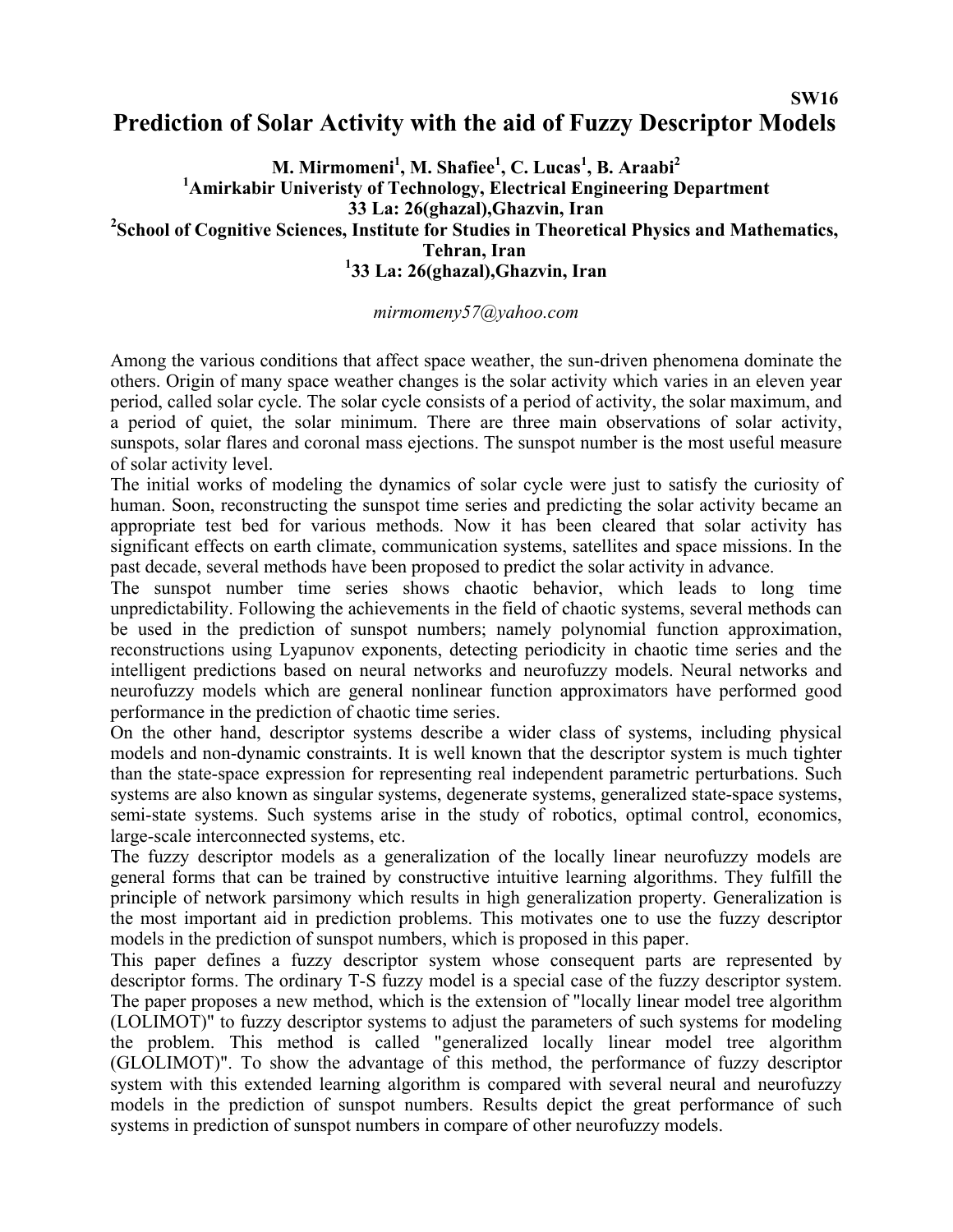# **Introducing a New Learning Method for Fuzzy Descriptor Systems with the Aid of Spectral Analysis to Forecast Solar Activity**

## **M. Mirmomeni<sup>1</sup> , M. Shafiee<sup>1</sup> , C. Lucas1,2**

## <sup>1</sup>Amirkabir Univeristy of Technology, Electrical Engineering Department <sup>2</sup> School of Cognitive Sciences, Institute for Studies on Theoretical Physics and **Mathematics, Tehran, Iran**

## **33 La: 26(ghazal),Ghazvin, Iran**

### *[mirmomeny57@yahoo.com](mailto:mirmomeny57@yahoo.com), lucas@ipm.ir*

In the past two decades, researchers indicate that the physical precursor and solar dynamo techniques are preferred as practical tools for long term prediction of solar activity. But why more than 23 cycles of solar activity history should be omitted and just the empirical methods or simple autoregressive methods on the basis of observations for the latest eight cycles should be used? In this article, a method based on fuzzy descriptor systems (as a generalization of ordinary T-S neuro-fuzzy models) and singular spectrum analysis (SSA) as one of the spectral analysis is proposed to forecast some solar activity's indexes. Fuzzy descriptor model is optimized for each of the principal components obtained from singular spectrum analysis, and the multi step predicted values are recombined to make the disturbance storm time (Dst) and proton flux indexes. The proposed method is used for forecasting hourly Dst index in 2001 and daily averaged Dst index from 1957 to 2000 as well as proton flux index in 2001. The results are remarkably good in comparison to the predictions made by other methods.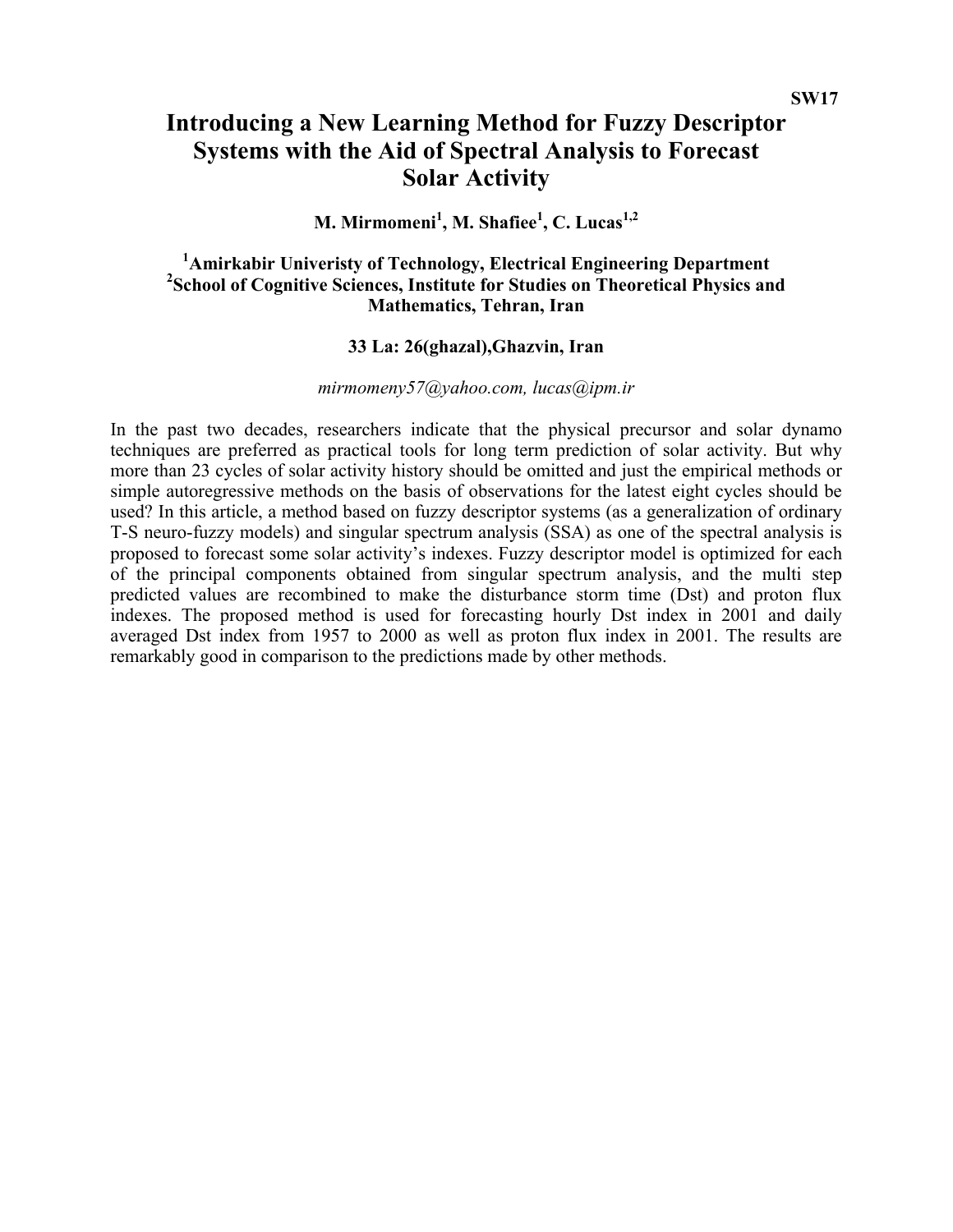# **The Sunspots Roads: A Morphology-Based Sunspots Detection Method and Delaunay Triangulation Surface for Prediction**

**A. Poursaberi, C. Lucas** 

**1 Control and Intelligent Processing Center of Excellence, Electrical and Computer Engineering Department, University of Tehran, Tehran, Iran 2 School of Cognitive Sciences, Institute for Studies on Theoretical Physics and Mathematics, Tehran, Iran**  **1PO Box 11365/ 456, Iran, Tehran** 

### *a.poursaberi@ece.ut.ac.ir, lucas@ipm.ir*

In this paper a new approach for automatic detection and identification of sunspots on the full disk solar images is presented. The technique uses morphological operators on image such as image cleaning, morphological "bottom hat" operation, image closing and H-maxima transform. Application of some filtering processes on image to enhance the contrast and remove the high frequency noises is considered. Edge detection via Sobel mask is applied to find sunspot candidates. A new transformation which is used in iris recognition strategy is utilized to map the sunspots road from Cartesian coordinates to the normalized non-concentric polar representation to analysis the sunspots trajectories. Delaunay triangulation which is a set of lines connecting each point to its natural neighbors is applied to the sunspots centers which are detected from the suggested process. The Delaunay triangulation is related to the Voronoi diagram and via this technique the surface of the connected sunspots roads is achieved for each month. By using a search mechanism that requires a triangulation of the desired points obtained by Delaunay, the prediction of the sunspots is obtained. The technique was tested on two years of full disk SOHO/MDI images. We found that the detection results are promising with a good preciseness and the sunspots location estimation is noticeable.

The pictures presented below show the results of sunspots detection and the Delaunay Triangulation Surface of the projected sunspots region.



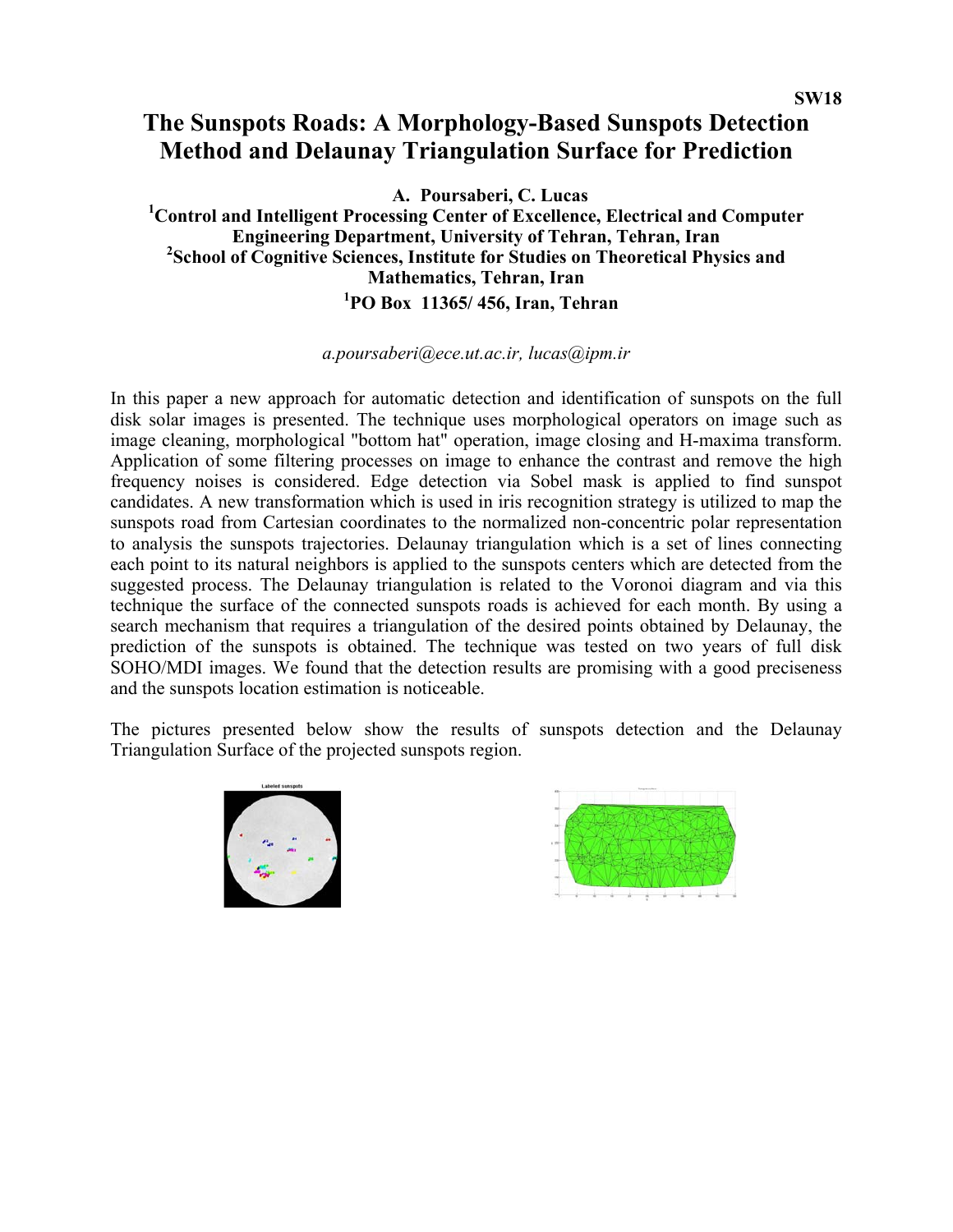## **Prediction of Geomagnetic Storms Using Neural Networks: Comparison of the Efficiency of the Satellite and Ground Based Input Parameters**

**M. Stepanova 1 , E. Antonova 1 , F.A. Muños-Uribe 2 , S. L. Gomez-Gordo 2 , M. V. Torres-Sanchez <sup>2</sup>**

<sup>1</sup>Skobeltsyn Institute of Nuclear Physics Moscow State University, **Chilean Air Force Aeronautic Polytechnic Academy Vorob`evy Gory, 119992, Moscow, Russia Gran. Av. José M., Carrera Paradero 37, Los Cerillos, Santiago, Chile** 

*[antonova@orearm.msk.ru](http://crdlx1.yerphi.am/MAIL/src/compose.php?send_to=antonova@orearm.msk.ru), [sgomez@fach.cl](http://crdlx1.yerphi.am/MAIL/src/compose.php?send_to=sgomez@fach.cl)*

Appearance of relativistic electrons in the inner magnetosphere produces a deep negative impact on the satellite functionality. During great geomagnetic storm the region of the acceleration of relativistic electrons coincides with the lowest position of the westward electrojet center and the region of the generation of discrete forms of aurora. Different kinds of neural networks have established themselves as an effective tool in the prediction of different geomagnetic indices, including the Dst being the most important constituent for determination of the effects of Space Weather on technology infrastructure. Both the satellite and ground based data were used as an input parameters for the Dst time series forecast in the past. In this work feed-forward networks with one hidden layer have been used to forecast the Dst variation, using as input parameters the auroral electrojet indices. January-June 1981 and July-December 1985 data have been used as training data sets, July-December 1981 and January-June 1986 have been used as validation data sets, and January-December 1982, July-December 1986 and January-June 1987 have been used as test data sets. Neural networks for low activity and high activity intervals of the solar cycle have been trained and analyzed by separately. It was found that the Auroral Lower (AL) index gives substantially best results in comparison with other auroral electrojet indices, both for low and high solar activity. Changes in the neural network architecture, including the number of nodes in the input and hidden layers and the transfer functions between them lead to an improvement of a network performance up to 30%. It was found that the storm-time intervals were predicted much more accurately as quite time intervals. The majority of cross-correlation coefficients between predicted and observed strong geomagnetic storms lie between 0.8 and 0.9, which is very similar to the results, obtained previously for the solar wind input parameters. Cases of very high (more than 0.9) and low (less than 0.8) performance have been analyzed by separately, considering the impact of different solar wind parameters on the Dst forecast. A few cases of the false storm prediction have also been analyzed. In general, the results point ones more to the existence of a strong relationship between geomagnetic storms and substroms, and the knowledge of the form and weights of the transfer functions contributes to the best understanding of the physics of the substrom-storm relationship.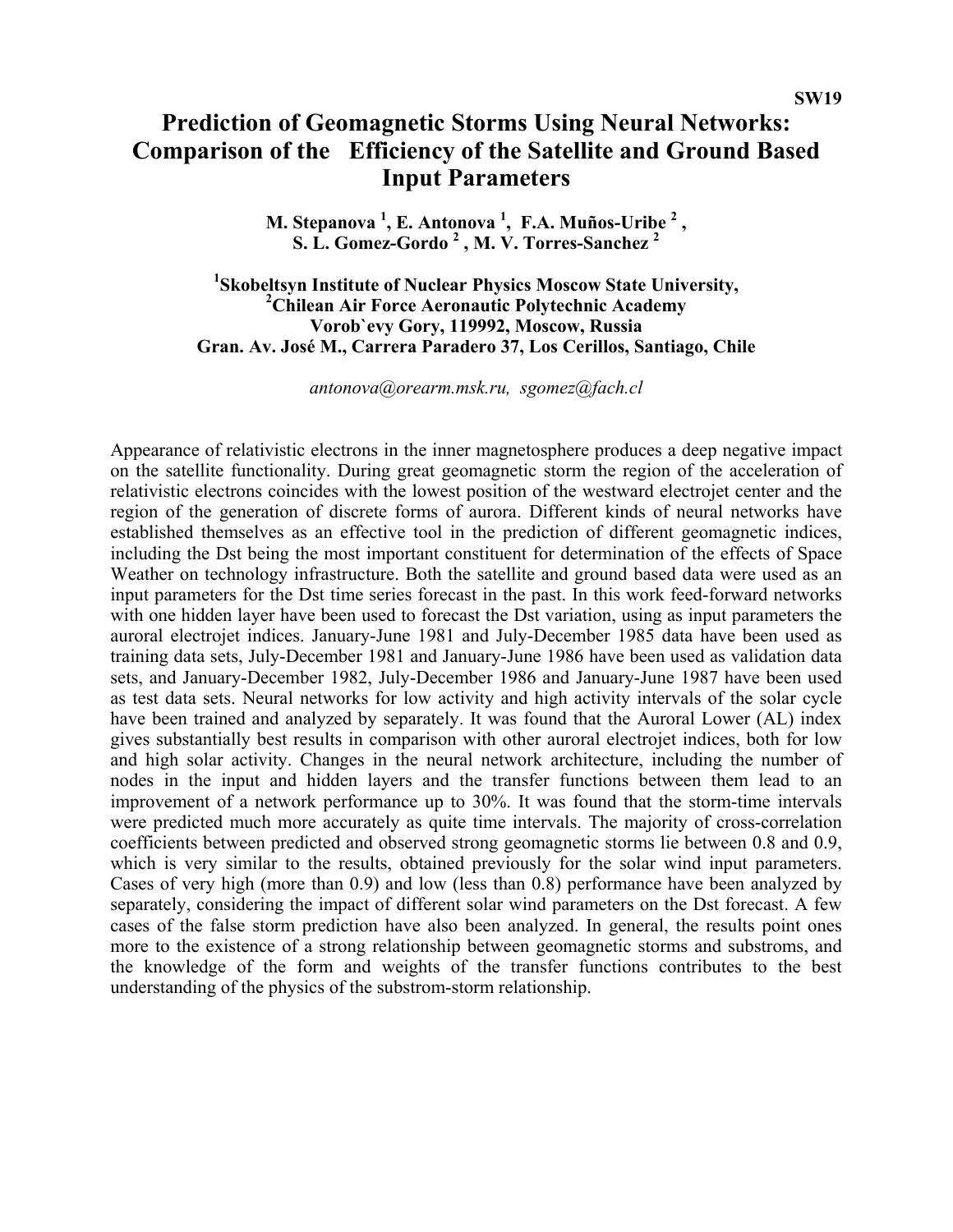## **Real Time Prediction of Extreme Events 2005 by Singular Spectrum Analysis and Neurofuzzy Modeling**

### **J. Sharifie, B. Araabi, C. Lucas**

## **1 Control and Intelligent Processing Center of Excellence Electrical and Computer Eng. Dept., University of Tehran, Tehran, Iran School of Intelligent Systems**<br><sup>2</sup> Institute for Studies in Theoretical Physics and Mathematics, Tehran, Iran **1 PO Box 11365/ 456, Iran, Tehran**

*[j.sharifie@ece.ut.ac.ir](mailto:j.sharifie@ece.ut.ac.ir), [araabi@ut.ac.ir](mailto:araabi@ut.ac.ir), lucas@ipm.ir* 

Proton density prediction of events 2005 is used as a case for studying space weather and predictability of its events. A combination of singular spectrum analysis and local linear neurofuzzy modeling with model tree learning algorithm is used for modeling and prediction of proton density data. The main time series are extracted from several time series with singular spectrum analysis and then for each newly produced time series is utilizes a locally linear neurofuzzy model for prediction of this time series. Finally after prediction of each principle component with neurofuzzy model, we recombine each of predicted principle components to obtain the predicted main series (proton density). Hourly data of October, November, September 2004 and first 15 day of January 2005 is used for modeling and 16 January 2005 for prediction. Also the data sets in 2005 prior to the events for training the model for prediction of events in this year. The prediction is without delay for prediction of maximum value of extreme event. Also the event of 7 and 15 May 2005 is predicted with our method with correlation coefficient 0.91, 0.8. In figure1, one-step prediction of proton density in 16 January 2005 with our method is depicted.

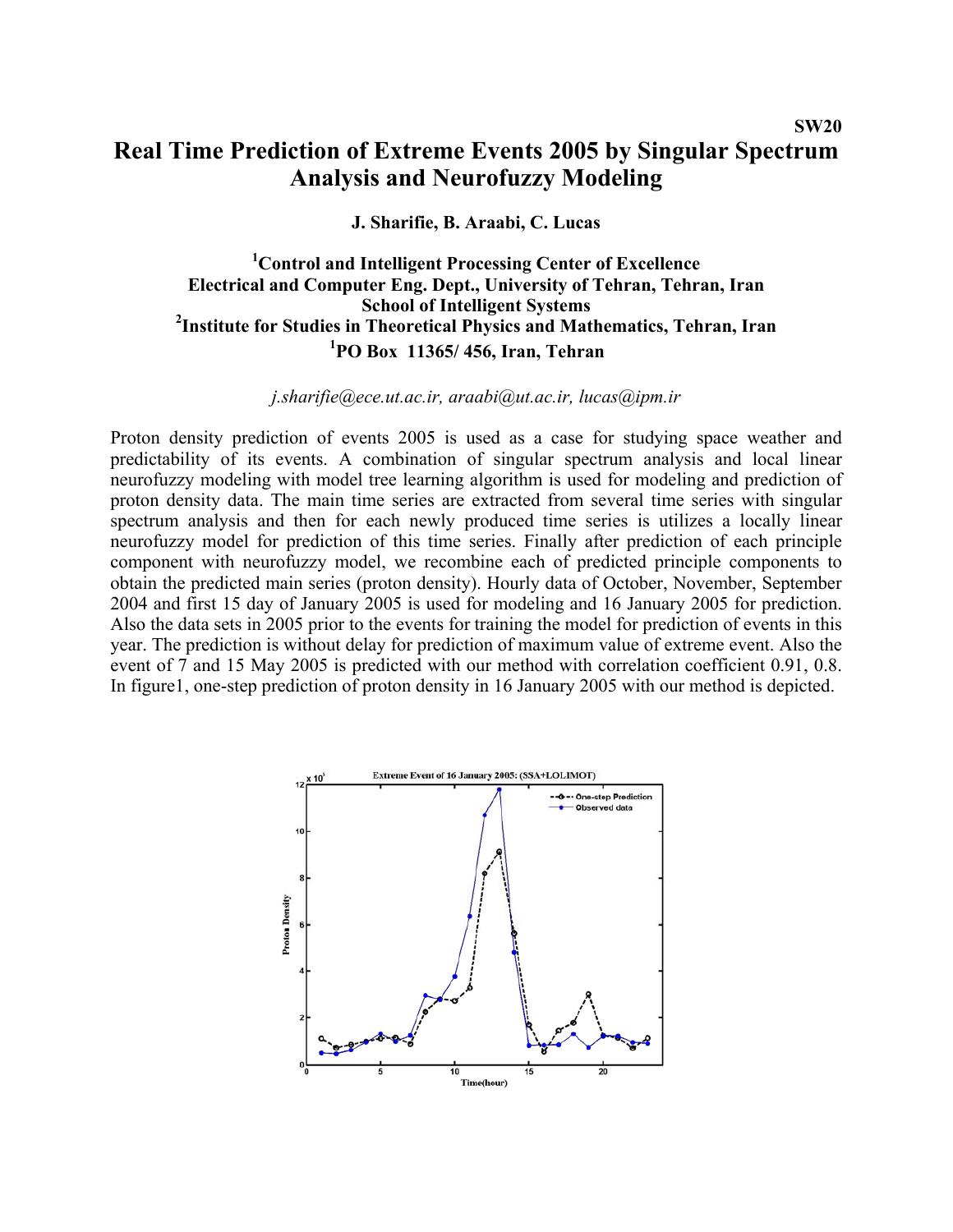# **Chaotic Time Series Prediction with a Psychological Motivation**

**R.Karimizandi<sup>1</sup> , T.Babaie1 , C.Lucas1,2** 

# <sup>1</sup> Control and Intelligent Processing Center of Excellence, Electrical and Computer Eng. **Department, University of Tehran, Tehran, Iran**<br><sup>2</sup> School of Intelligent Systems, Institute for Studies in Theoretical Physics and Mathematics **1 PO Box 11365/ 456, Iran, Tehran**

*[r.zandi@ut.ac.ir;](mailto:r.zandi@ut.ac.ir) [t.babaie@ut.ac.ir](mailto:t.babaie@yut.ac.ir); [lucas@ipm.ir](mailto:lucas@ipm.ir)*

Chaotic time series prediction has been an important challenge for forecasting techniques in recent years. In this paper, we have presented a novel model of emotional learning in prediction of a chaotic time series. The proposed method simulates the emotional learning process in human brain. The model is divided into two parts, amygdala and the orbitofrontal cortex. The amygdaloid part receives inputs from the thalamus and from cortical areas, while the orbital part receives inputs from the cortical areas and the amygdale only. The system also receives a reinforcing signal. The distinctive feature of the Brain Emotional Learning (BEL) model is that the weights of amygdala cannot decrease. In other words, the emotional learning in amygdala is monotonic (once an emotional reaction is learned, it is permanent and can not be unlearned. When needed, the Orbitofrontal Cortex (OFC) will inhibit the amygdale reaction. It is remarkable that the learning rate in amygdala is proportional to the strength of stimuli signals. Meaning the emotions are more sensitive to strong sensory inputs. This property is useful in some of the practical problems, when the large input signals are more important to be estimated or predicted. The total system works in two levels: amygdala learns to predict and react to a given reinforcement signal. This subsystem can not unlearn a connection. The orbitofrontal cortex learns to inhibit the system output when there are mismatches between predictions and actual reinforcement signals. The system output depends linearly on the action of amygdala and the inhibition by orbitofrontal cortex. The choice of external reinforcement signal provides the degrees of freedom for multi objective learning procedures. BEL has been shown to be an efficient tool of learning. . The Lueven data set is a challenging test-case for advanced forecasting techniques. We have made use of K.U. Leueven time series data to test the model in prediction criteria. The BEL based predictor inherently tends to learn the future values of Leuven data while uses the previous values of it as a time series. The reinforcement signal is defined as a combination of predicted and observed values and careful tuning of weights and learning rates. The algorithm is implemented and compared to the results which have gained by MLP and ANFIS predictors. Our proposed method can improve the prediction quality in more significant regions through trading off accuracies with less important regions.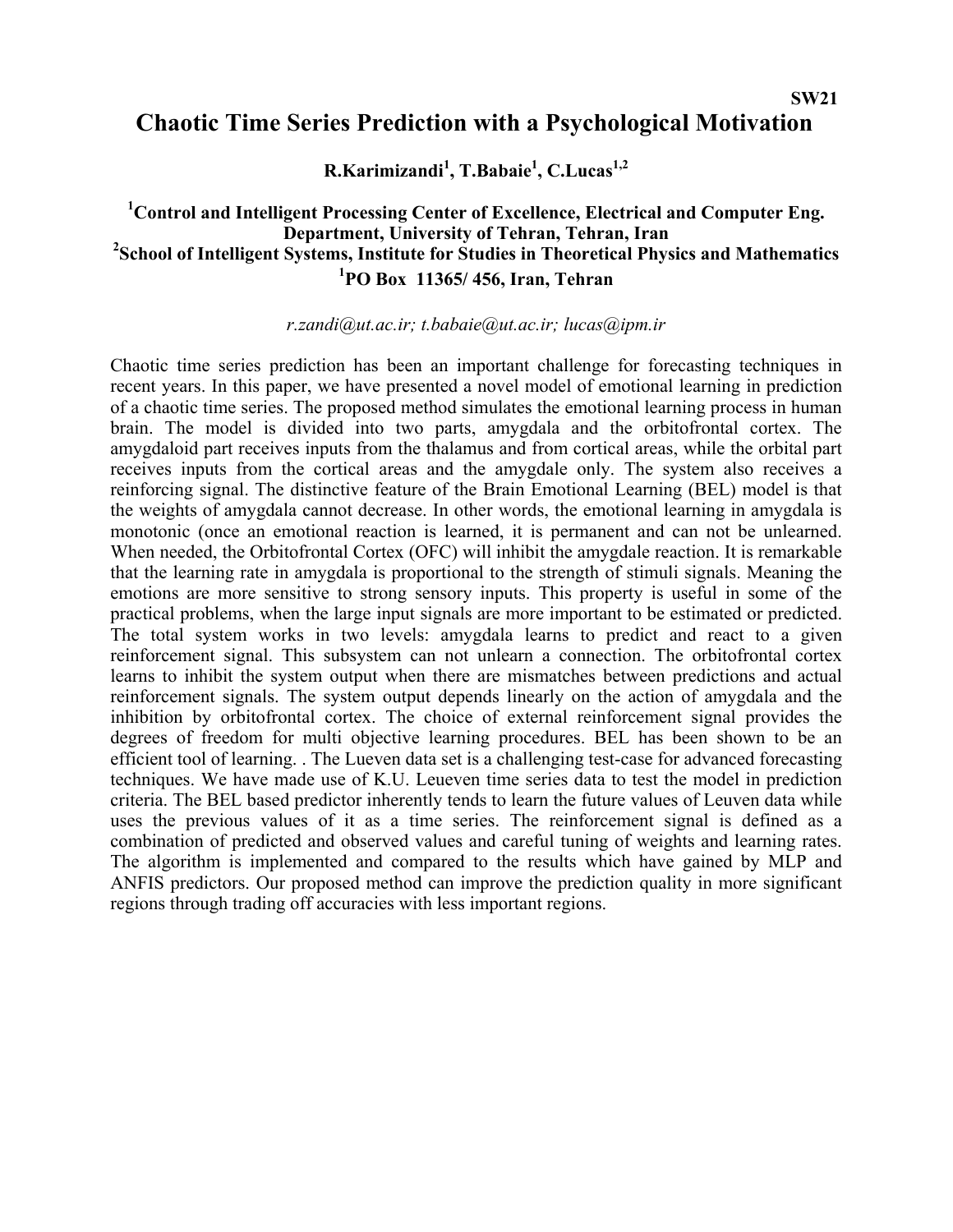## **Solar Extreme Events and Helioseismic Activity**

**B. Kirov<sup>1</sup> , K. Georgieva1 , S. Odintsov<sup>2</sup>**

## **1Solar-Terrestrial Influences Laboratory, Bulgarian Academy of Sciences**<br>2<sup>2</sup> **17MIDAN 142100 Troitely Messey region DUSSLA IZMIRAN, 142190, Troitsk, Moscow region, RUSSIA Bl.3 Acad.G.Bonchev str, Bulgaria 142190, Troitsk, Moscow region, RUSSIA**

### *[bkirov@bas.bg](http://crdlx1.yerphi.am/MAIL/src/compose.php?send_to=bkirov@bas.bg)*

We study the relation between the number and intensity of earthquakes and solar activity on different time-scales. Data from the Catalogue of ancient earthquakes in the Mediterranean region covering seven centuries demonstrate a correlation between the long-term changes in the number of strong earthquakes and solar activity: there are significantly more earthquakes in the secular solar maxima than at lower solar activity. Two maxima in the number of earthquakes are observed in the 11-year solar cycle – a higher one in sunspot maximum, and a secondary one on the descending phase of the cycle. These two maxima are related to the two maxima in geomagnetic activity which are caused by the two types of drivers of solar extreme events – ones originating from open magnetic field regions (coronal holes), and others originating from closed magnetic field regions (solar flares and coronal mass ejections). The number and intensity of solar flares and coronal mass ejections is maximal in sunspot maximum, while the number of coronal holes is maximal on the declining phase of the sunspot cycle. A day-to-day study of the number and intensity of earthquakes on days of encounter of coronal mass ejections and high speed solar wind streams from coronal holes show that coronal mass ejections lead to numerous weaker earthquakes at sunspot maximum, while high speed solar wind triggers the strongest earthquakes on the descending phase of the sunspot cycle. We studied the hypothesis (Sytinskii, 1997) that the triggering mechanism for earthquake occurrence is solar induced change in atmospheric circulation expressed in large-scale reorganization of baric fields, and found that increased number of earthquakes is indeed associated with strengthening of the zonal atmospheric circulation. We therefore suggest the following possible schematic scenario of solar activity effects on seismic activity:

- Pressure pulses associated with high-speed solar wind streams or CME driven shocks compress the magnetosphere

- Auroral electrojet is strengthened
- Generated atmospheric gravity waves are transmitted downwards
- Westward zonal winds is strengthened
- Surface air pressure changes
- Pressure balance on tectonic plates is disrupted
- –The earthquake is triggered when enough tension is accumulated.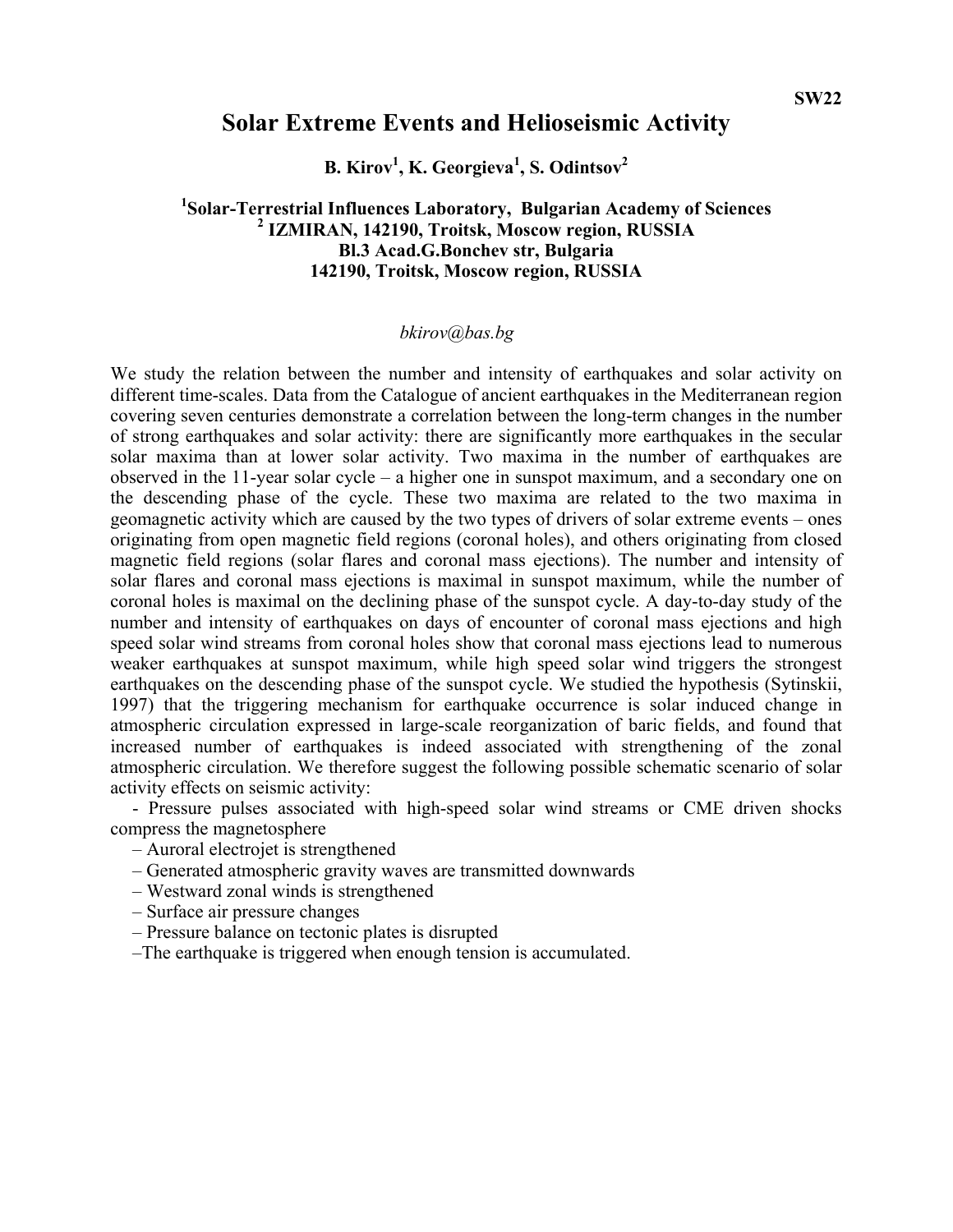# **Further Evidences of Two Step Acceleration of Solar Energetic Particles**

**A. Struminsky1,2**.

<sup>1</sup> Space Research Institute of RAS  **IZMIRAN, Troitsk, Moscow region, 142092, Russia** 

### **Profsoyuznaya st., 84/32, Moscow 117997, Russia 142092, Troitsk, Moscow Region, Russia**

#### *astrum@iki.rssi.ru*

The prolonged neutral emission registered by different instruments in June 1991, till the solar extreme events (SEE) of October 2003, was a sole direct experimental fact proving that the existence of >100 MeV protons deep in the Sun during hours is possible in principle. This report will summarize further evidences based on observations of the SEE's in October 2003 and January 2005. The count rate of the Anti-Coincidence System (ACS) of SPectrometer on INTEGRAL (SPI), which is sensitive to primary γ-rays above  $~100$  keV as well as to charged particles and secondary γ-rays from interaction in the telescope and satellite structure, has been well above background during both events for a rather long time, which does not contradict to the possibility of prolonged solar γ-ray emission.

The time profile of Tsumeb NM on 2003 October 28 reminds the famous event of 4 June 1991, when evidence of prolonged two-step injection of solar neutrons has been found based on the Norikura NM, gamma ray and microwave data. Modeling the Tsumeb NM count rate we used the ACS count rate as a time profile of the first neutron production at the Sun and the rising and decaying exponents with characteristic time of 200 seconds starting at 11:12 UT for the second neutron production. The spectrum of solar neutrons at the Sun should been softer during the second episode. The proposed model fits rather well variations observed by the Tsumeb NM.

The first gradual enhancement of ACS counts during the event of 2005 January 20 starts at 06:43.5 UT and corresponds to the soft X-ray maximum (GOES) and the first hump of 7-20 MeV photon count rate registered by RHESSI well before the onset of solar protons. The time delay between the first γ-ray enhancement and the GLE onset suggests that the same population of protons have produced γ-rays in the solar atmosphere and propagated in the interplanetary space. The spectrum of 80-165 MeV solar protons became harder at  $\sim 07:29$  UT indicating arrival of new population of protons. Assuming the proton delay of ~8 min we have the second acceleration (release) of protons at 07:21 UT. Note the second enhancement of 7-20 MeV photon count rates above the RHESSI background registered from 07:15 to 07:45 UT.

Since in both events the second acceleration of protons had a different relation between the solar γ-ray and proton (neutron) intensities, the physical conditions in the second interaction region also should be different. Temporal variations of the primary γ-ray spectrum should be studied very carefully during that time.

**SW23**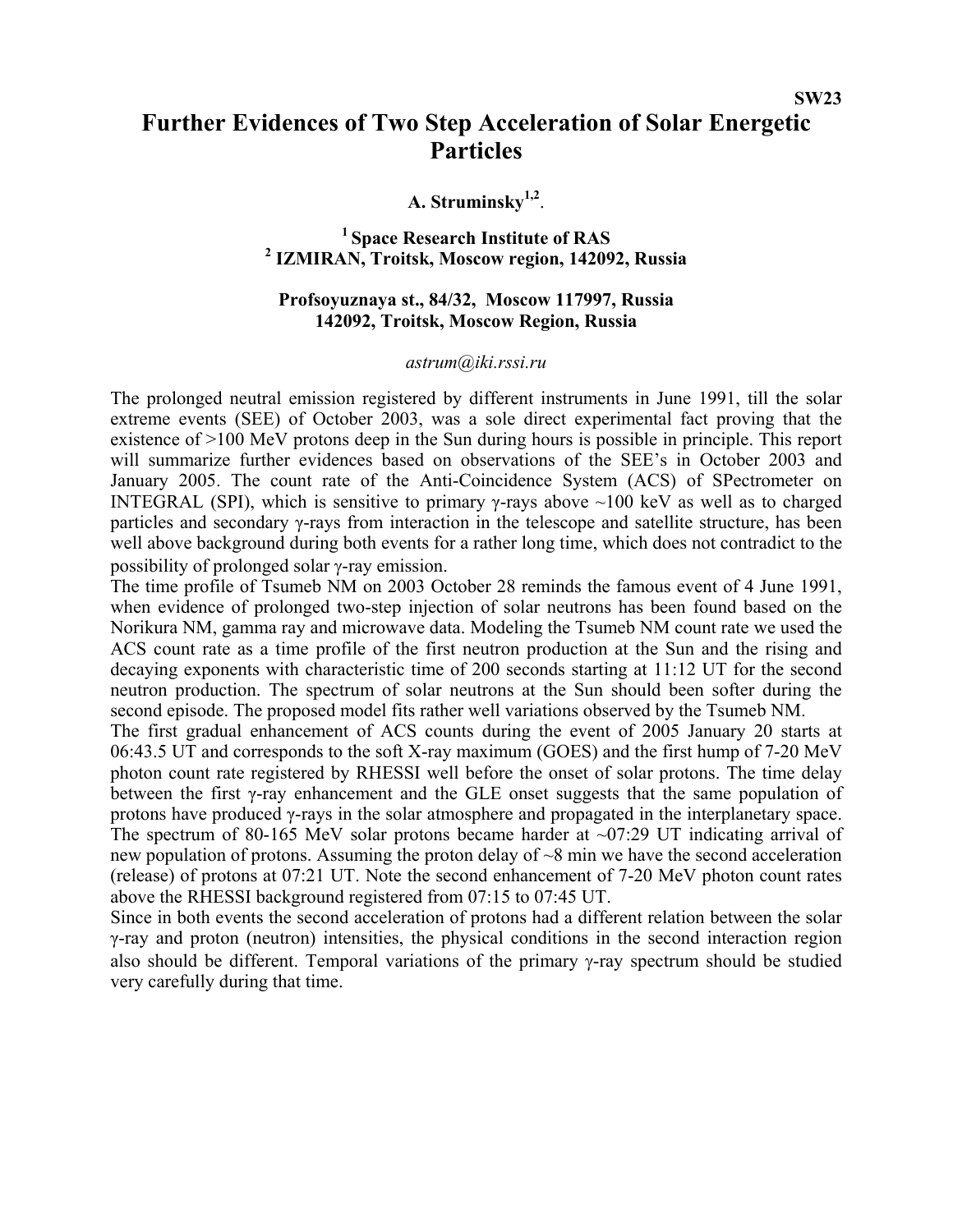## **SW24**

# **Multiwavelength Study of Solar Extreme Events with the SPIRIT Experiment aboard the CORONAS-F Satellite**

### **S.Kuzin, I.Zhitnik, V.Slemzin, A.Urnov, S.Shestov, A. Perzov**

### **Lebedev Physical Institute, Russian Academy of Science Leninsky pr., 53, 119991. Moscow, Russia**

#### *kuzin@mail1.lebedev.ru*

We report new results of investigations of the solar corona by the method of XUV imaging spectroscopy with the SPIRIT complex designed in the P.N. Lebedev Physical Institute. The experiment is carried out aboard the CORONAS-F satellite launched in July, 2001. The main feature of the experiment is a simultaneous registration of solar images in 11 independent channels which allows studying full solar disk and over-limb structures in narrow spectral bands (171, 175, 192, 285 and 304 Å) and 160 monochromatic lines in spectral bands 8.41-8.43 Å, 177- 207 Å and 280-335 Å.

The investigations has been done during maximum and decay phases of  $23<sup>rd</sup>$  cycle of solar activity and allow to study solar extreme events like flares, coronal mass ejections (CME) and associated phenomena such as eruptive filaments, dimmings, coronal waves, posteruptive arcades, etc.

EUV spectra from the spectroheliogramms have been used for the determination of the distributions for the electron density and the differential emission measure (DEM) in the temperature range from 0.05 to 20 MK for various plasma structures: active regions, flares and newly described by SPIRIT "spiders". During the flares, the flux of X-ray emission and the emission measure with the temperature  $\sim$  5 – 15 MK increase significantly. The results of modeling of physical conditions in the emitting plasma were used for the analysis of the mechanisms of formation and dynamics of plasma structures, discovered in the X-ray full-Sun monochromatic images.

Multiwave analysis has been done with data of MgXII spectroheliometer (8.41-8.43 Å) and narrow spectral band XUV telescopes. It showed that high-temperature plasma lies in the corona above magnetic loops, exists a long time (before several day) and has complex dynamics which are not related directly to the flare activity. Simultaneous SPIRIT observations in 304 A and 175 A bands, due to their complementary temperature sensitivity ranges, are suitable to study plasmas in erupting structures at the different stages of the CME.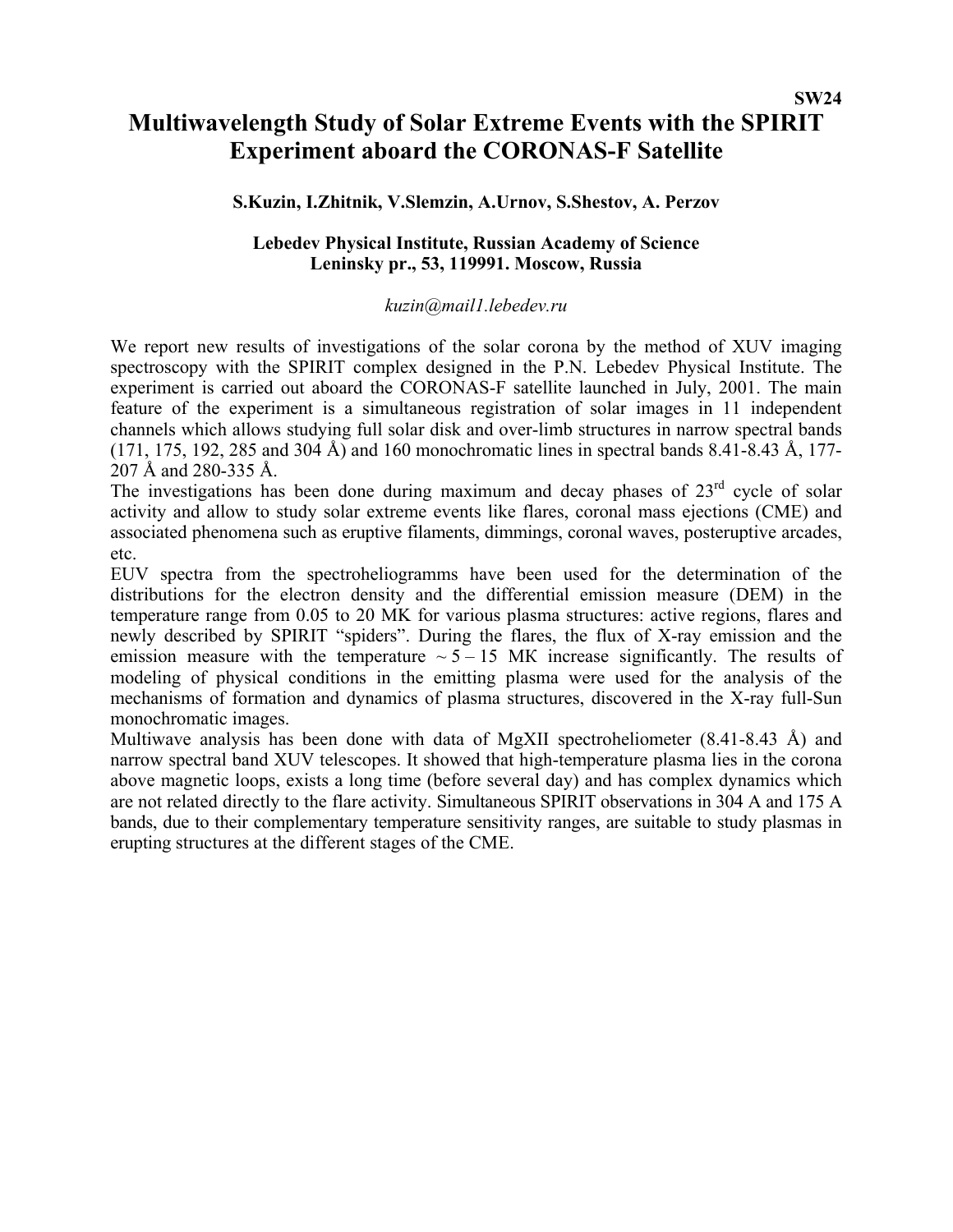## **Magnetic Clouds and Major Geomagnetic Storms**

**K. Georgieva, B. Kirov** 

### **Solar-Terrestrial Influences Lab Bulgarian Academy of Sciences Bl.3 Acad.G.Bonchev str, Bulgaria**

#### *[kgeorg@bas.bg](mailto:kgeorg@bas.bg)*

It is known that the most intense geomagnetic storms in both mimimum and maximum sunspot activity periods are caused by coronal mass ejections (CME's); further, from sunspot minimum to sunspot maximum the intensity of storms caused by CME's increases, however the percentage of CME's causing storms decreases. Our previous studies have shown that the most geoeffective solar drivers are not CME's in general but magnetic clouds – a subclass of CME's distinguished by the smooth rotation of the magnetic field inside the structure. We study the major geomagnetic storms (Dst<-100) during the last solar cycle and demonstrate that the solar drivers of almost all of them in both sunspot minimum and sunspot maximum periods are magnetic clouds The geoeffectiveness of CME's is determined by their velocity, magnetic field magnitude, and the presence of a prolonged period of negative Bz. Magnetic clouds, because of the magnetic field rotation, usually do have long enough periods of negative Bz. Apart from this, their average magnetic field magnitude is substantially higher than that of CME's which are not magnetic clouds. It is strongly dependent of sunspot cycle, while in CME's which are not magnetic clouds the magnetic field magnitude practically doesn't change throughout the solar cycle. The same is the dependence of the ring current index Dst of the solar cycle, while Kp geomagnetic index for disturbances caused for both CME's and magnetic clouds follows the sunspot cycle, being substantially higher for magnetic clouds.

The main factor determining whether a CME will be a magnetic cloud is the helicity (magnetic field rotation) in its source region on the Sun. Two factors determine the helicity in the solar corona: the amount of helicity transferred from the solar interior, and the surface differential rotation. The helicity transferred from the interior is proportional to the squared magnetic flux, which in maximum in sunspot minimum and minimum in sunspot maximum; this leads to solar cycle variation of the portion ot CME's which are magnetic clouds, and explains the solar cycle variation of the association of CME's to geomagnetic storms. The sign of the helicity transferred from the solar interion into the corona is independent of the solar magnetic cycle, and is always negative (corresponding to counterclockwise rotation of the magnetic structures) in the north, and positive (clockwise rotation) in the south. Emerging magnetic flux tubes carrying helical magnetic fields, are subjected to the solar differential rotation which can additionally twist or untwist the field lines, depending on the sign of helicity which it creates. This differential rotation (decreasing angular rotation velocity from the equator to the poles) together with the Coriolis force generates negative helicity in the northern solar hemisphere, and positive helisity in the southern hemisphere. Magnetic clouds carry the helicity of their source region, and have negative rotation if they originate from the northern hemisphere and positive helisity if they originate from the southern hemisphere. This hemispheric helicity rule, however, is found to hold in 70-80% of the cases. We check the helicity in the magnetic clouds – drivers of major geomagnetic storms whose source regions have been identified, and find that the hemispheric helicity rule holds in 73%. Out of the 12 cases when the hemispheric helicity rule is violated, in 10 cases the differential rotation in the source region is reversed (higher angular velocity at higher latitudes). We study the causes for this reversed rotation by comparison with other stars with known "antisolar" rotation.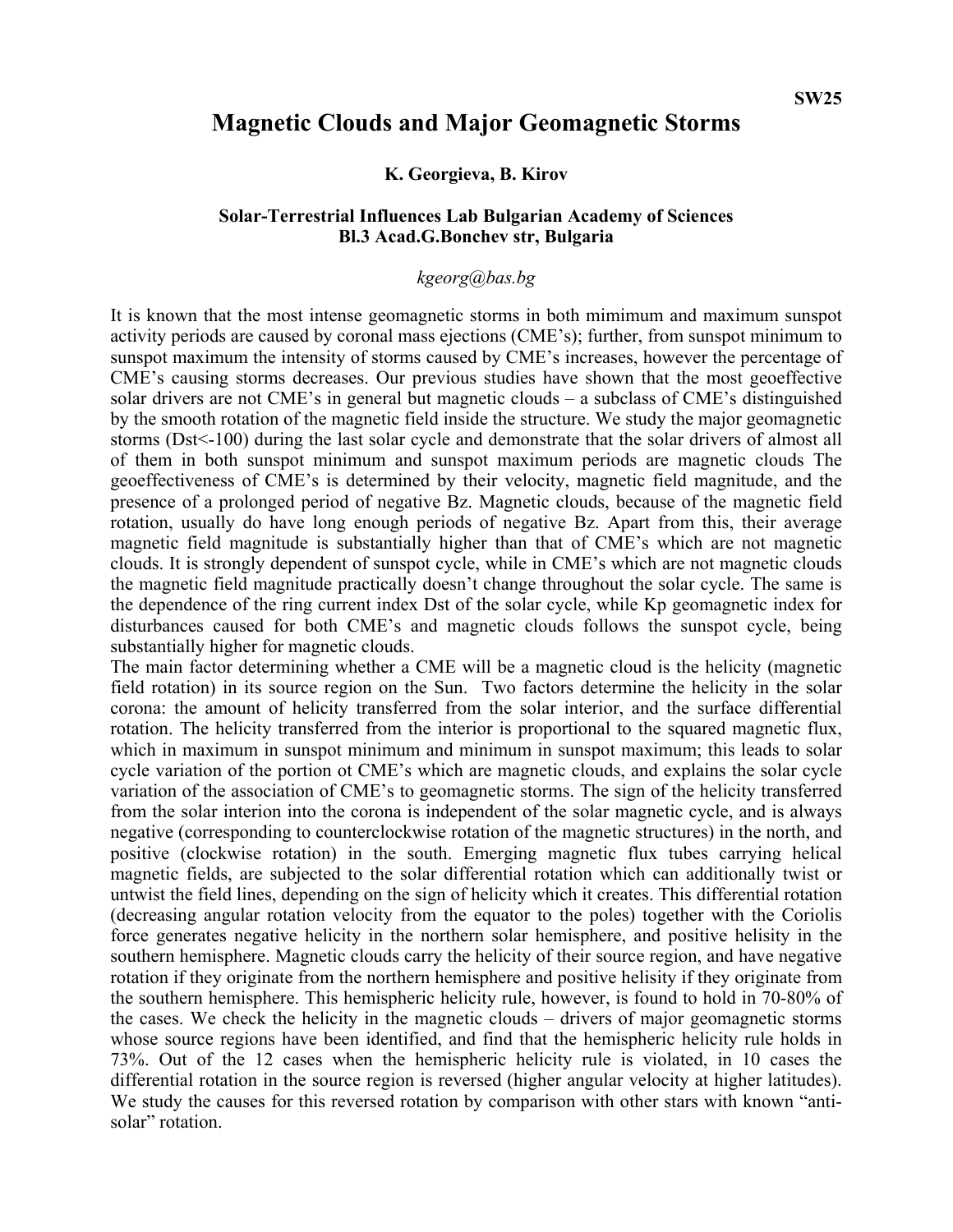## **SW26 Alma-Ata High-altitude Neutron Monitor and Space Weather Tasks**

### **O. Kryakunova, E. Dryn, N. Nikolaevskiy**

### **Institute of Ionosphere, Ministry of Education and Science 480020, Alma-Ata, Kazakhstan**

#### *[krolganik@yandex.ru](mailto:krolganik@yandex.ru)*

For prediction of space weather it is very important to know the level and variations of galactic cosmic rays (GCR) and possible additional flux of solar cosmic rays observed at the Earth by means of neutron monitors. The Alma-Ata high altitude neutron monitor (3340 m) has a favourable location and very good statistics (~1200 counts per second) to detect different cosmic ray effects conditioned by the space weather. This work is directed toward the experimental and theoretical investigation of the ground level solar enhancements (GLE) of cosmic rays by neutron monitors. Relativistic protons (>1 GeV) are generated in powerful flares more often than they are observed at the Earth. Especially it concerns to observation at average latitudes. Although recorded magnitudes of ground level enhancements are usually very small at these geomagnetic latitudes the high statistical accuracy of the 18-tube NM-64 Alma-Ata neutron monitor, located at 3340 m altitude, make possible detection of these events at this point. In addition, the possible solar particles contribution into general flux of galactic cosmic rays registered by means of Alma-Ata high altitude neutron monitor has been investigated in those events, when it is difficult to notice visually GLE events. In that work we used the information criterion to find out it. The information criterion was the measure of the deviation of entropy from its maximum value.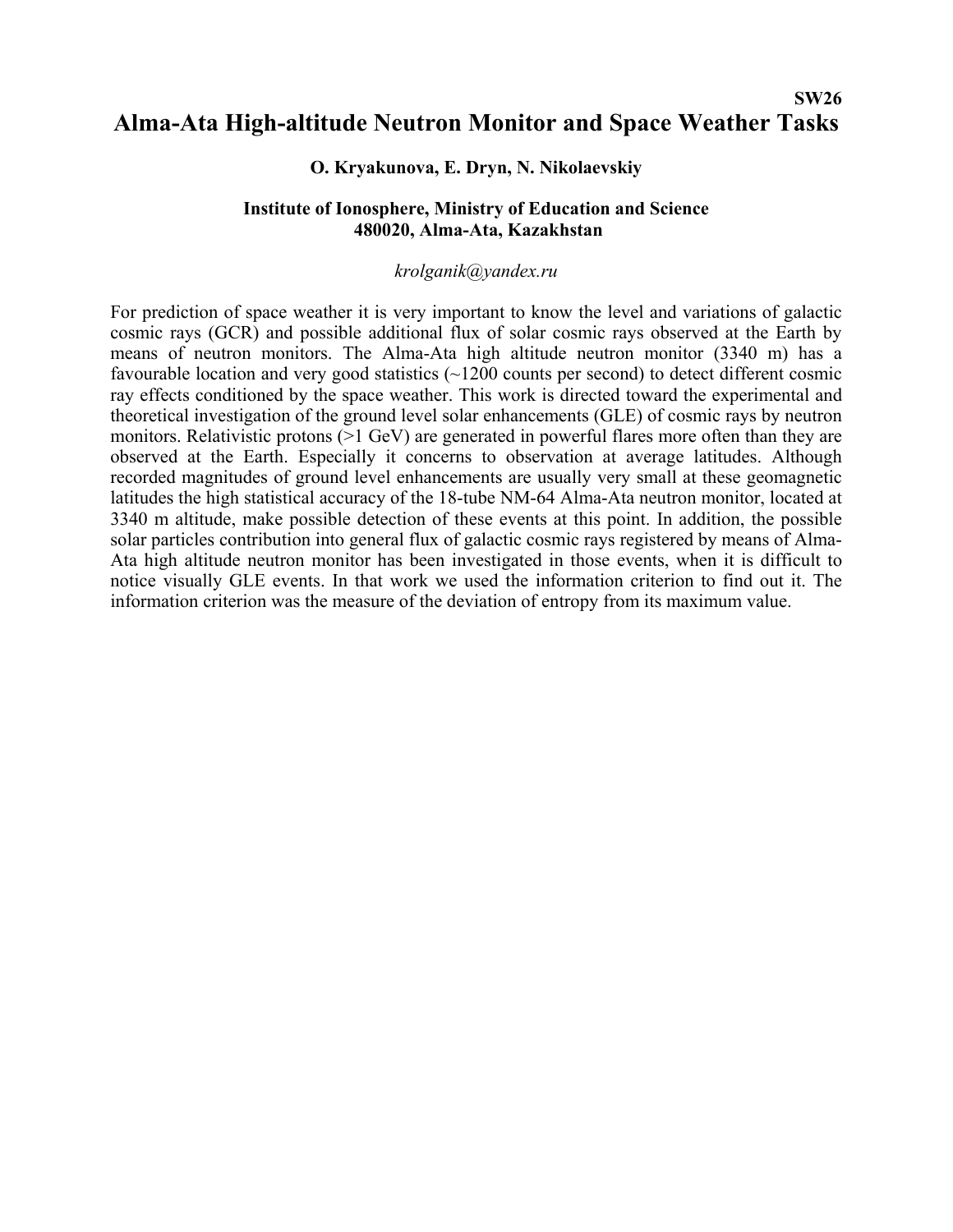# **Solar and Heliospheric Disturbances Resulted in Magnetic Storm of November, 2004**

**SW27** 

Yu. Yermolaev<sup>1</sup>, L. Zelenyi<sup>1</sup>, V. Kuznetsov<sup>2</sup>, I. Chertok<sup>2</sup>, M. Panasyuk<sup>3</sup>, I. Zhitnik<sup>4</sup> **and other members of the SEE'04 collaboration** 

> <sup>1</sup> Space Research Institute (IKI), Russian Academy of Sciences <sup>2</sup> **IZMIRAN, Russian Academy of Sciences**<br><sup>3</sup> Skicheltsyn Institute of Nueleau Physics, Moseou, State **Skobeltsyn Institute of Nuclear Physics, Moscow State University**<br><sup>4</sup> Lebedev Physical Institute Pussion Acedemy of Sciences <sup>4</sup> Lebedev Physical Institute, Russian Academy of Sciences **Profsoyuznaya 84/32, 117997, Moscow, Russia 2 142092, Moscow Region, Troitsk 3 Vorob`evy Gory, 119992, Moscow, Russia 4 53 Leninsky pr., 119991. Moscow, Russia**

#### *yermol@iki.rssi.ru*

The main data on observations of the Sun, interplanetary medium, and magnetosphere, obtained before and during the strongest magnetic storm of November 08, 2004 (*Dst*= –373 nT), are presented in the work. These events were observed in year after the series of the strongest solar flares (including flares of class  $> X17$ ) and the magnetic storm with  $Dst = -401$  and  $- 472$  nT during October - November 2003 (see Veselovsky et al., Cosmic Research, N5, 2004 [http://www.iki.rssi.ru/people/vcr2004.pdf,](http://www.iki.rssi.ru/people/vcr2004.pdf) and Yermolaev et al., Geomagnetism and Aeronomy, N1, 2005, <http://solarwind.cosmos.ru/pdf/gma.zip>, 10.6 MB). Although the number and power of the flares were much smaller during the period under study, the magnetic storm was one of the strongest for the entire period of observation of the *Dst* index and was apparently caused by the interaction of frequently occurred coronal mass ejections in the interplanetary space, as a result of which the region of interaction is compressed and the southern IMF component increased to less than –45 nT. Preliminary version of discussed data and our analysis are accepted for publication in Russian journal "Geomagnetism and Aeronomy" N6, 2005 (see [http://solarwind.cosmos.ru/txt/nov04\\_text3.doc,](http://solarwind.cosmos.ru/txt/nov04_text3.doc) 10,5 MB, in Russian).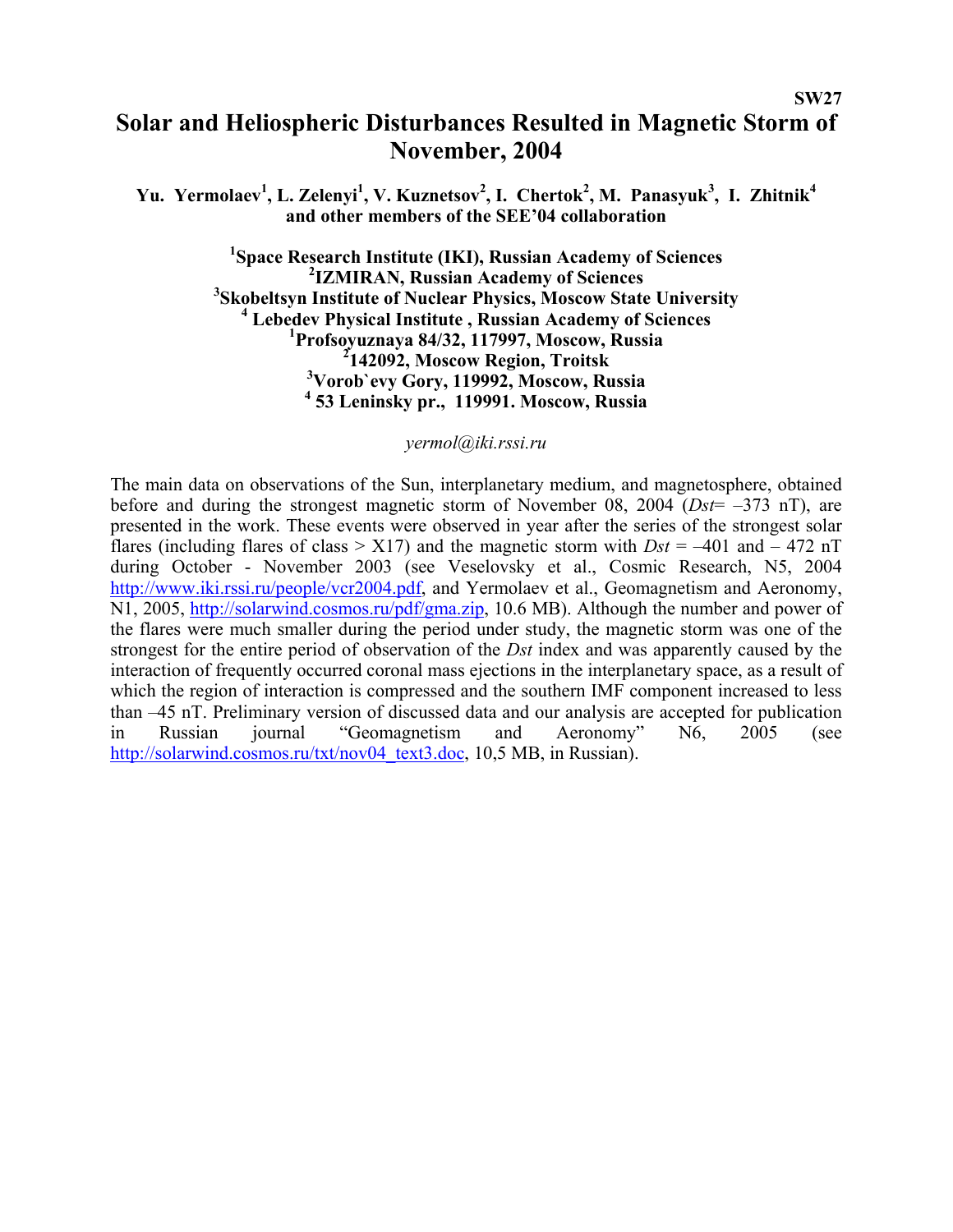#### **SW28**

# **Geoeffectiveness of Solar and Interplanetary Events**

#### **Yu. Yermolaev, M. Yermolaev, G. Zastenker, A. Petrukovich, L. Zelenyi**

### **Space Research Institute(IKI), Russian Academy of Sciences Profsoyuznaya , 84/32, 117997, Moscow, Russia**

### *yermol@iki.rssi.ru*

In the literature of the solar-terrestrial relations there are different estimations of storm effectiveness of solar and interplanetary events - from 30 up to 100%. Different results arise due to differences in the methods used to analyze the data: (1) the direction in which the events are compared, (2) the pair of compared events and (3) the methods of the event classifications. We selected papers using (1) the analysis on direct and back tracing of events, and (2) solar (coronal flares and CMEs), interplanetary (magnetic clouds and ejecta) and geomagnetic disturbances (storms on Dst and Kp indices). The classifications of magnetic storms by the Kp and Dst indices, the solar flare classifications by optical and X-ray observations, and the classifications of different geoeffective interplanetary events are compared and discussed. Taking into account this selection, all published results on the geoeffectiveness agree to each other in each subset: "CME to Storms" - 40-50%, "CME to MC, Ejecta" - 60-80%, "MC, Ejecta to Storm" - 50-80%, "Storm to MC, Ejecta" – 30-70%, "MC, Ejecta to CME" – 50-80%, "Storm to CME" - 80-100%, "Flare to Storms" - 30-40% and "Storms to Flare" – 50-80%. Higher values of correlations were obtained by back tracing, that is, by method, in which they were defined as the probability of finding candidates for a source of geomagnetic storms among CMEs and flares, and, strictly speaking, these values are not true estimates of the geoeffectiveness. The latter results are also in contrast with the results of the two-stage tracing of the events: first a storm — an interplanetary disturbance, and then an interplanetary disturbance — a CME/flare.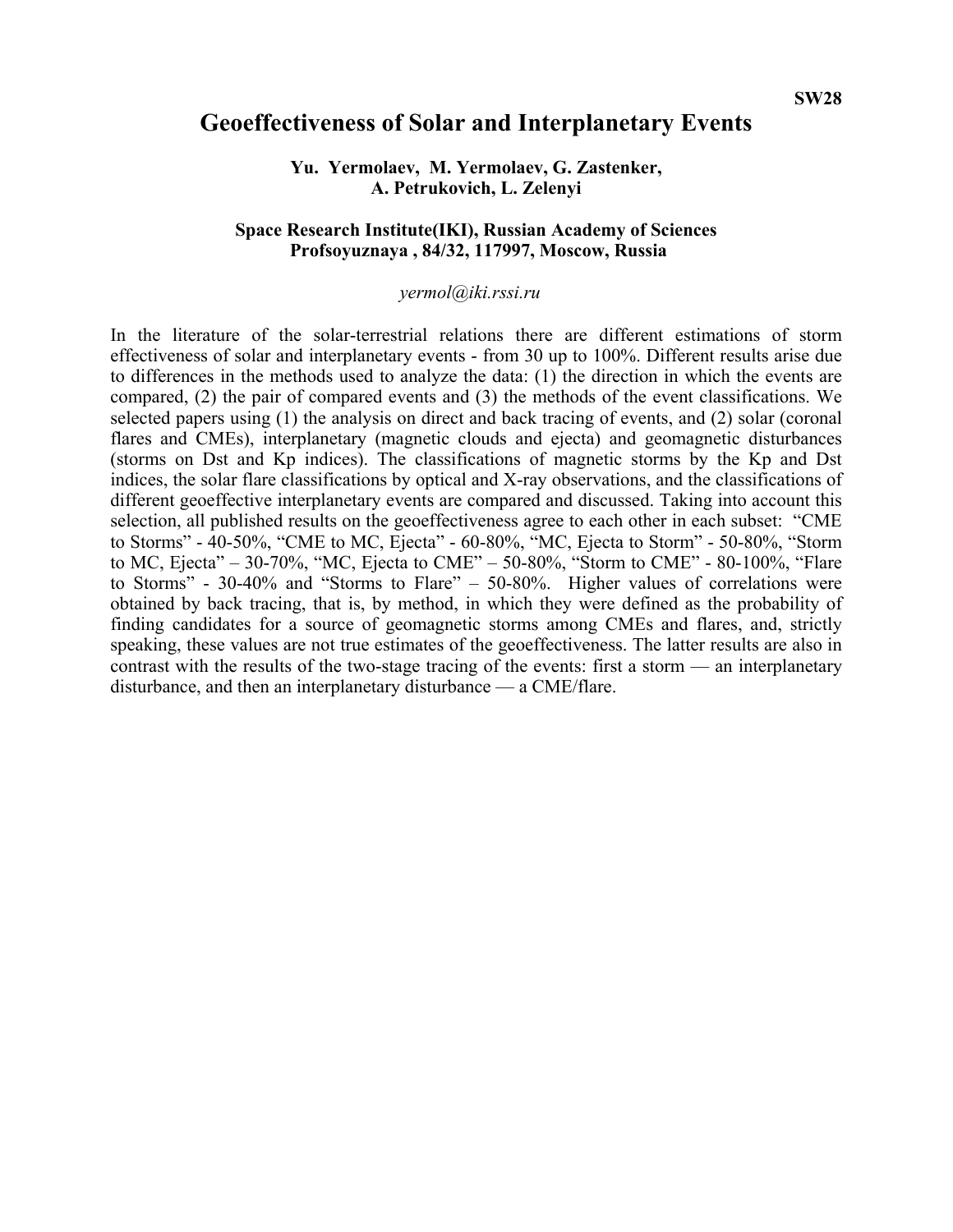# **International Science & Technology Center – Support of High Energy Astrophysics in Armenia: 1996-2007**

# **K.Bunyatov**

# **International Sience & Technology Center Luganskaya ulitsa, 9 PO Box 25, 115516, Moscow, Russia**

# *bunyatov@istc.ru*

High Energy Astrophysics research in Armenia started in 1942 by first expedition on Aragats mountain leading by Artem Alikhanyan and Abram Alikhanov. In1943 Yerevan Physics Institute (YerPhI) was founded, now named after Artem Alikhanyan. The Cosmic Ray Division (CRD) of YerPhI till now continues active research in high energy astrophysics at 2 high altitude stations Nor Amberd and Aragats.

*The ultimate goal of CRD activity is to continue experiments on high energy astrophysics in Armenia, to start new scientific topics where CRD have world priority, to provide our research with most advanced technologies in electronics and informatics and to educate students from Armenian Universities.* 

This ambitious program needs funds not fully available from the Republic of Armenia sources. Since 1997 International Science & Technology Center (ISTC) allocates 1,230 M USD for CRD, funding 4 projects:

- **ISTC A116, "The Development and Implementation of Applied Neural Information Technologies". Project manager A. Chilingarian, period 1997-2000, status – accomplished, funding party – European Union, total funds received – \$250,000.**
- **ISTC A216, "Detection of the Neutron Flux from the Solar Flares at the Aragats Cosmic Ray Observatory". Project manager A.Chilingarian, period 2001-2004, status – accomplished, funding parties – Japan, USA, total funds – \$280,000.**
- **ISTC A-757, "Nonparametric methods of data analysis in Cosmic Ray Astrophysics. An applied theory of Monte Carlo statistical inference. Monograph". Project manager A. Chilingarian, period 2002-2003, status – accomplished, funding parties USA, and total funds - \$30,000.**
- **ISTC A1058 Development of a Prototype Detector System for Space Weather Monitoring and Forecasting World-Wide Network. ". Project manager A. Chilingarian, period 2003-2006, status – implementing, funding parties Europe, USA, total funds - \$670,000.**

New scientific directions for the CRD – Solar Physics and Space Weather started in 1996 and were continuously supported by the ISTC grants. During last years CRD organized the Aragats Space Environmental Center ASEC, now the world's largest facility for detecting Cosmic Ray secondary fluxes. ISTC grants help to equip ASEC facilities with modern electronics, computers and networking equipment. ISTC support participation of ASEC experts in numerous International Conferences and specially organized ISTC workshops in USA, Japan and Armenia. Along with tens of scientific papers and reports, CRD Internet information product – **"Data** 

**Visualisation Interactive Network for the Aragats Space-environmental Center" –** *DVIN for ASEC*, was officially announced as the world's best project in the category of e-science at the World Summit on the Information Society (WSIS) 2003 in Geneva, December 9-13. In 2005 the modernized DVIN2 product gets another prise in all-Armenian competition "Mashtoc-1600". All this successes was achieved only because of the continuity of ISTC support during 10 years.

**SW29**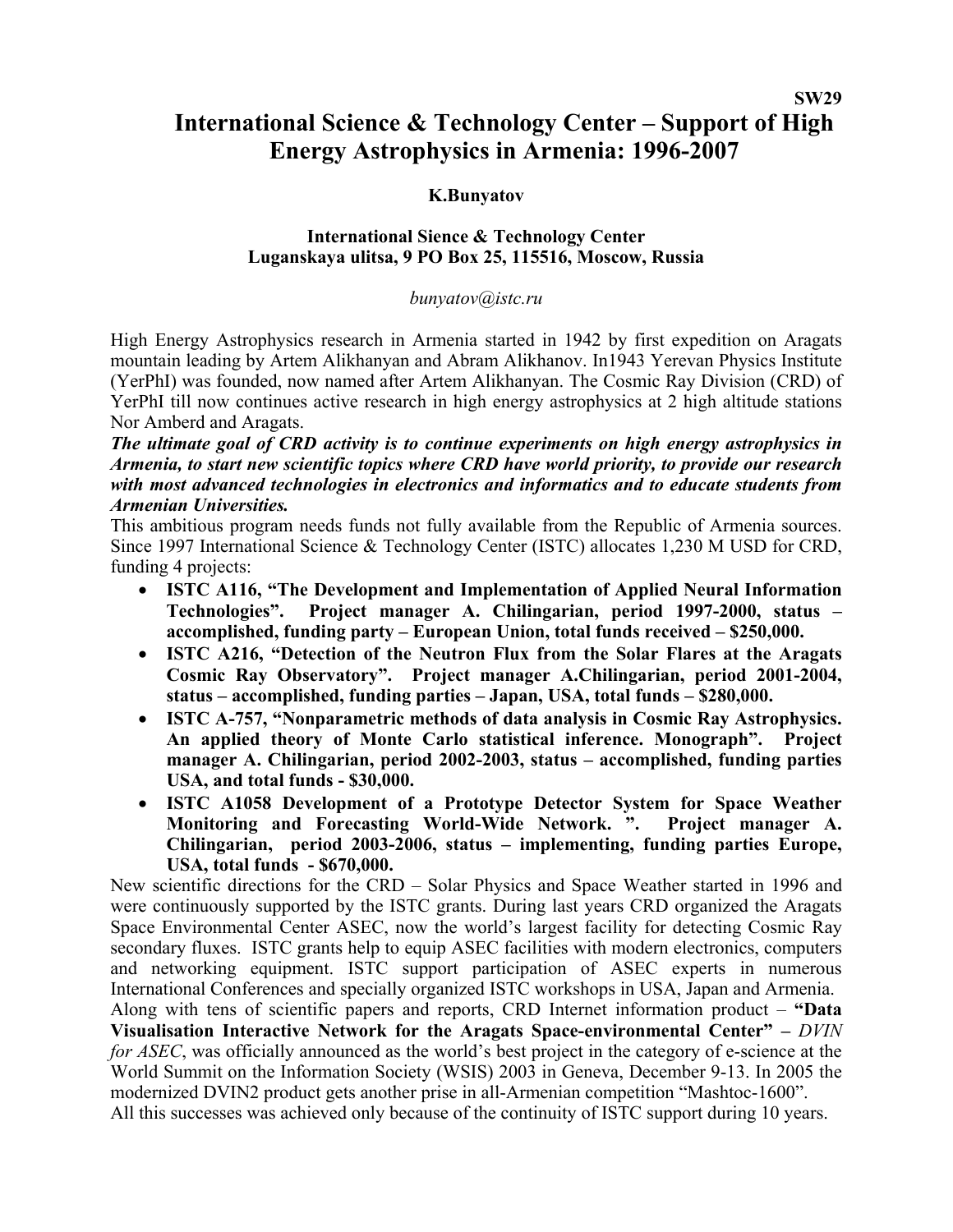# **Correlation Analysis of Transient Solar Events by the Facilities of Aragats Space Environmental Center**

## **V**. **Babayan, A. Chilingarian**

## **Alikhanyan Physics Institute, Yerevan, Armenia, Alikhanyan Brothers 2, Yerevan 375036, Armenia**

#### *babayan@mail.yerphi.am*

Starting from autumn 2002 Aragats Space Environmental Center (ASEC) detectors perform monitoring of different species of secondary cosmic rays at two altitudes and with different energy thresholds. The ASEC monitors located on the slope of mountain Aragats in Armenia at 40°30'N, 44°10'E, altitude 2000 and 3200 meters, provides on-line data in 15 asymptotic directions, significantly improving the directional coverage of the pre-existing network and the capability of advance warning on the onset of space weather effects at Earth. Detector is equipped with a modern electronics, allowing various software triggers, microcontroller based electronic units (HV power supply and counting modules) together with optional environmental sensors. The wireless Internet and satellite modems ensure the real-time data transmission rates sufficient for the forecasting within several minutes after signal detection.

We present results on sensitivity of secondary cosmic ray flux to geophysical conditions, taking as examples the solar extreme events 2003-2005. We introduce multivariate correlation analysis of the different components of registered time-series as a tool for the classification of the geoeffective events, i.e. Ground Level Enhancements, Forbush decreases and effective reductions of the geomagnetic cutoff rigidity. The rigidity cutoff of ASEC monitors is 7.6 Gv, so the variations of the terrestrial magnetic field are pronounced much stronger compared with highlatitude monitors. Applying correlation analysis to the monitors with high energy threshold as well as to detectors with lower threshold it is possible to estimate the energy range of variation of primary cosmic rays.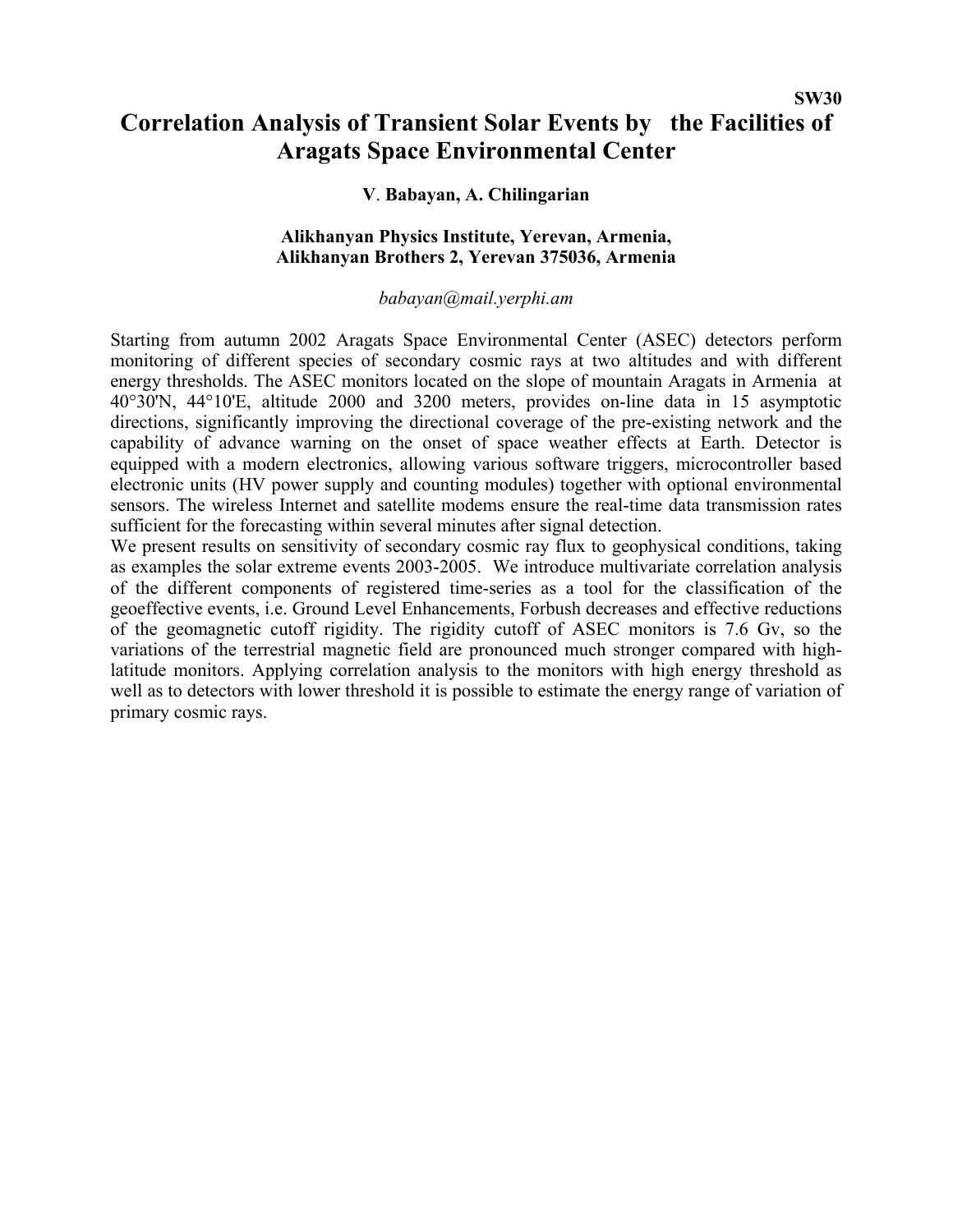# **Nor-Amberd Multidirectional Muon Monitor: New Detector for the World-Wide Network**

**K.Arakelyan<sup>1</sup>, A.Avetisyan<sup>1</sup>, V.Babayan<sup>1</sup>, A. Chilingarian<sup>1</sup>, S.Chilingarian<sup>2</sup>, V.Danielyan<sup>1</sup>, C. Kato3 , K.Munakata3 , M.Nazaryan<sup>1</sup> , S.Tserunyan1 , S.Yasue<sup>3</sup>**

**1 Alikhanyan Physics Institute** 

# **2 Institute for Data Processing and Electronics of Research Center, 3 Department of Physics, Faculty of Science, Shinshu University,**

## **Alikhanyan Brothers 2, Yerevan 375036, Armenia Hermann-von-Helmholtz Platz 1, Karlsrue, Germany Matsumoto, Nagano 390-8621, Japan**

#### *babayan@mail.yerphi.am*

For early forecasting of possible dangerous impacts of the interplanetary shocks headed toward Earth, the network of the surface cosmic ray detectors, measuring the modulation effects of the approaching solar plasma cloud, are used. To measure precisely the directional anisotropy of the cosmic ray intensity enhanced by the modulation effects, the muon detector network should have a wide directional coverage. Nor Amberd multidirectional muon monitor (NAMMM), located on the slope of mountain Aragats in Armenia at 40°30'N, 44°10'E, altitude 2000 m, provides online data in 15 asymptotic directions, significantly improving the directional coverage of the preexisting network and the capability of advance warning on the onset of space weather effects at Earth. Detector is equipped with a modern electronics, allowing various software triggers; microcontroller based electronic units (HV power supply and counting modules) together with optional environmental sensors. The wireless Internet and satellite modems ensure the real-time data transmission rates sufficient for the forecasting within 3 minutes after signal detection.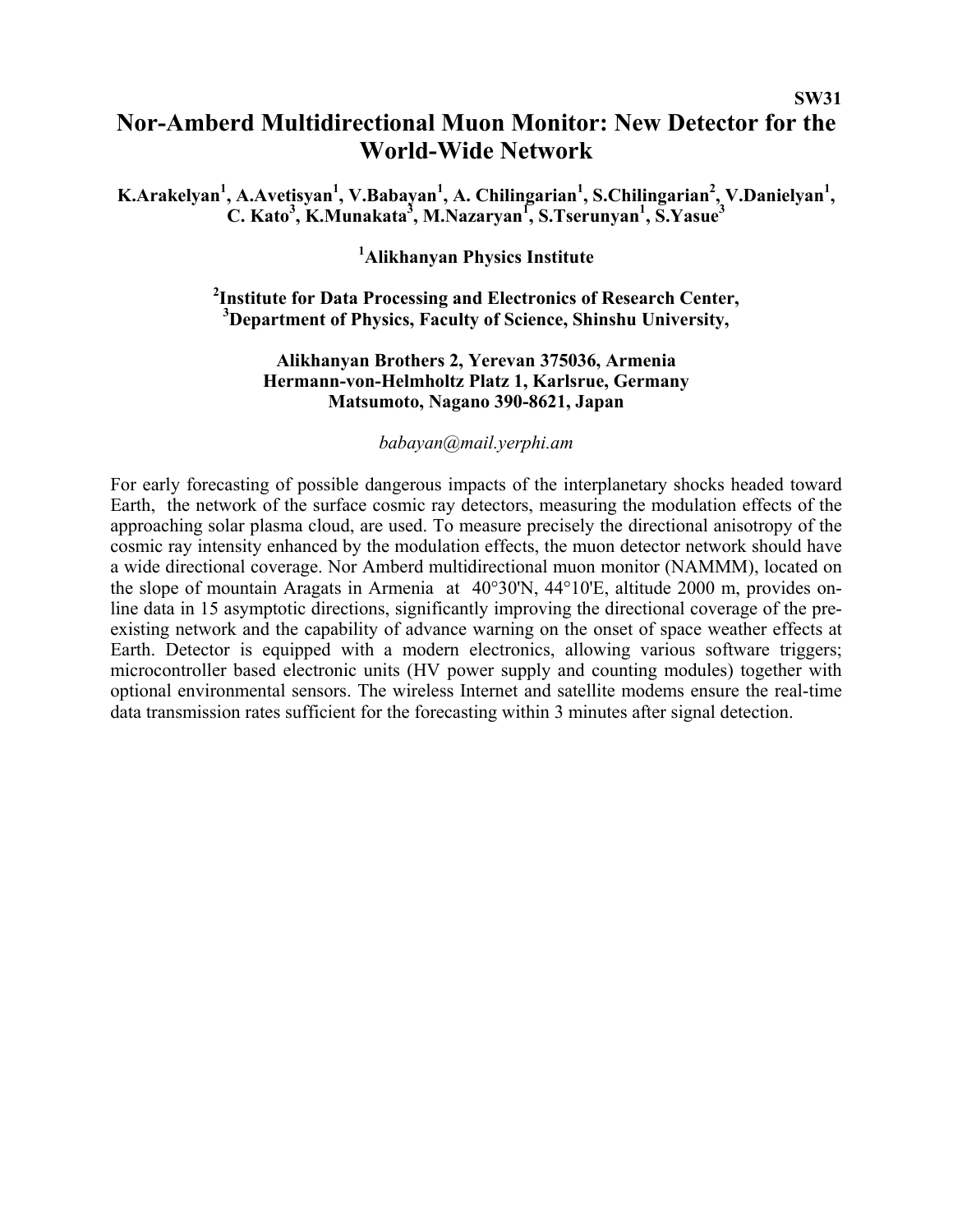# **Aragats Multidirectional Muon Monitor**

### **V.Ivanov, A.Chilingarian, A.Daryan, V.Eganov**

### **Alikhanyan Physics Institute, Yerevan, Armenia, Alikhanyan Brothers 2, Yerevan 375036, Armenia**

*ivanov@crdlx5.yerphi.am* 

Aragats Multidirectional Muon Monitor (AMMM) has been used to measure the flux of cosmicray muons with threshold energy 5 GeV, arriving from different directions. The detector setup allows registration of the muon flux in zenith angels  $\theta = 5^{\circ} \div 60^{\circ}$  and azimuth angels  $\varphi = 45^{\circ} \div 60^{\circ}$ 360°. The angular accuracy depends on the direction and changed from  $3^\circ$  to  $5^\circ$  for  $9$  and from  $10<sup>o</sup>$  to 15<sup>o</sup> for φ. In this work we present detailed calculation of the expected muon flux from the different directions taking into account the detector response and make comparisons with the measured muon flux.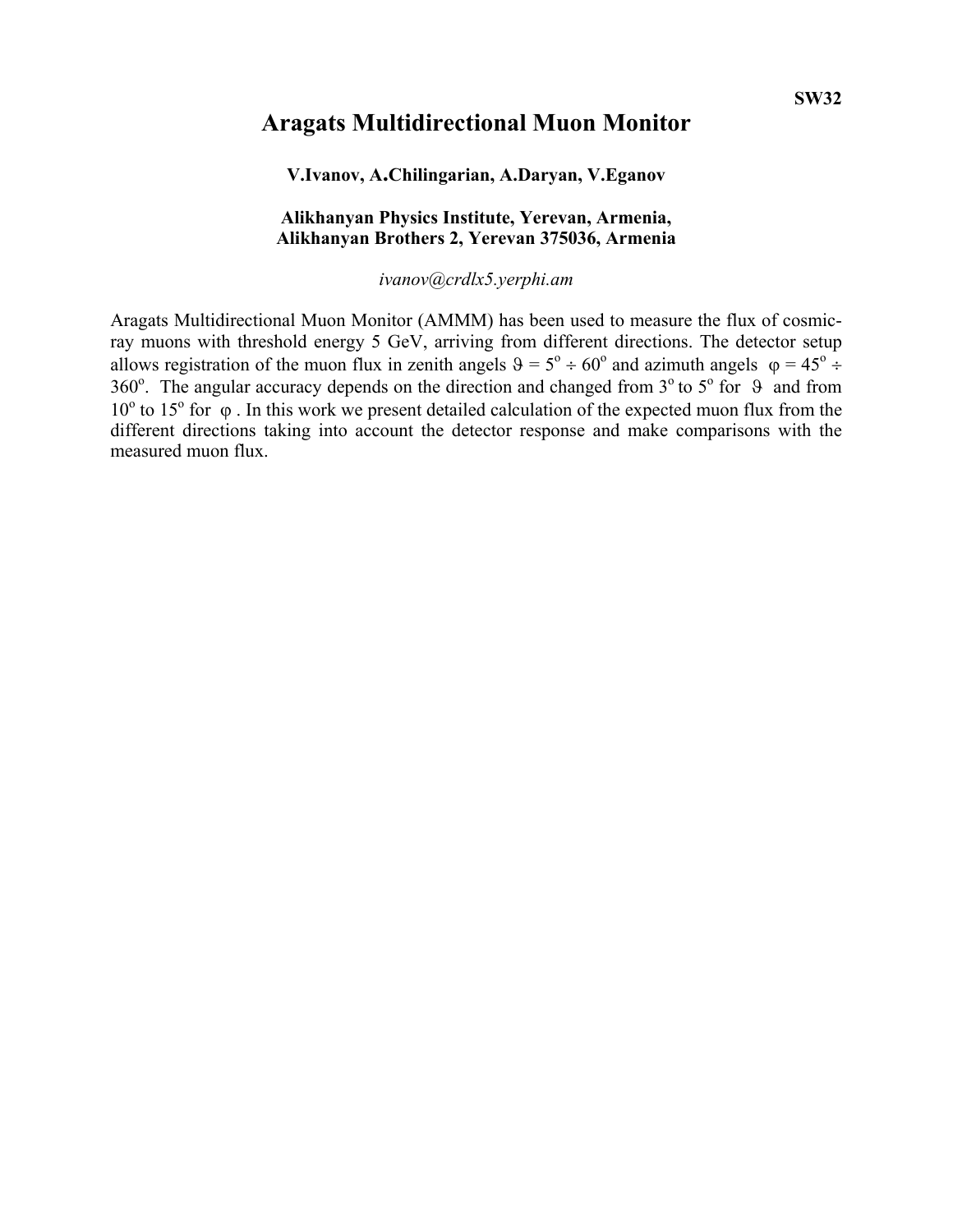# **The Response of Aragats Space Environmental Center Detectors to Ground Level Enhancement of 20 January 2005**

**N. Bostanjyan, A. Chilingarian, G. Karapetyan**

### **Alikhanyan Physics Institute, Yerevan, Armenia Alikhanyan Brothers 2, Yerevan 375036, Armenia**

#### *bostan@crdlx5.yerphi.am*

At January 20, 2005 all detectors of Aragats Space Environmental Center (ASEC, cutoff rigidity  $\sim$ 7.6GeV) registered ground level enhancement. Aragats Neutron Monitor (ANM) and Nor-Amberd Neutron Monitor (NANM) registered the enhancements of 5.2σ at 7:12 and 2.9σ at 7:00 correspondingly, Solar Neutron Telescope (5cm scintillator) –  $2.2\sigma$  at 7:01, and Aragats Multidirectional Muon Monitor (AMMM, registering muons with energy  $>5GeV$ ) –  $2\sigma$  at 7:03. According to our calculations the median of energy distribution of primary protons giving rise to 5 GeV muons is about 50 GeV. Convincing measurements, proving that in solar flares the particles can be accelerated up to ~50GeV energies is still missing. Detailed statistical analysis of all ASEC monitor's measuring channels in the same time interval validates possible detection of 5 GeV muons by AMMM at 7:03. We discuss the significance of obtained enhancement and possible maximal energy of solar protons.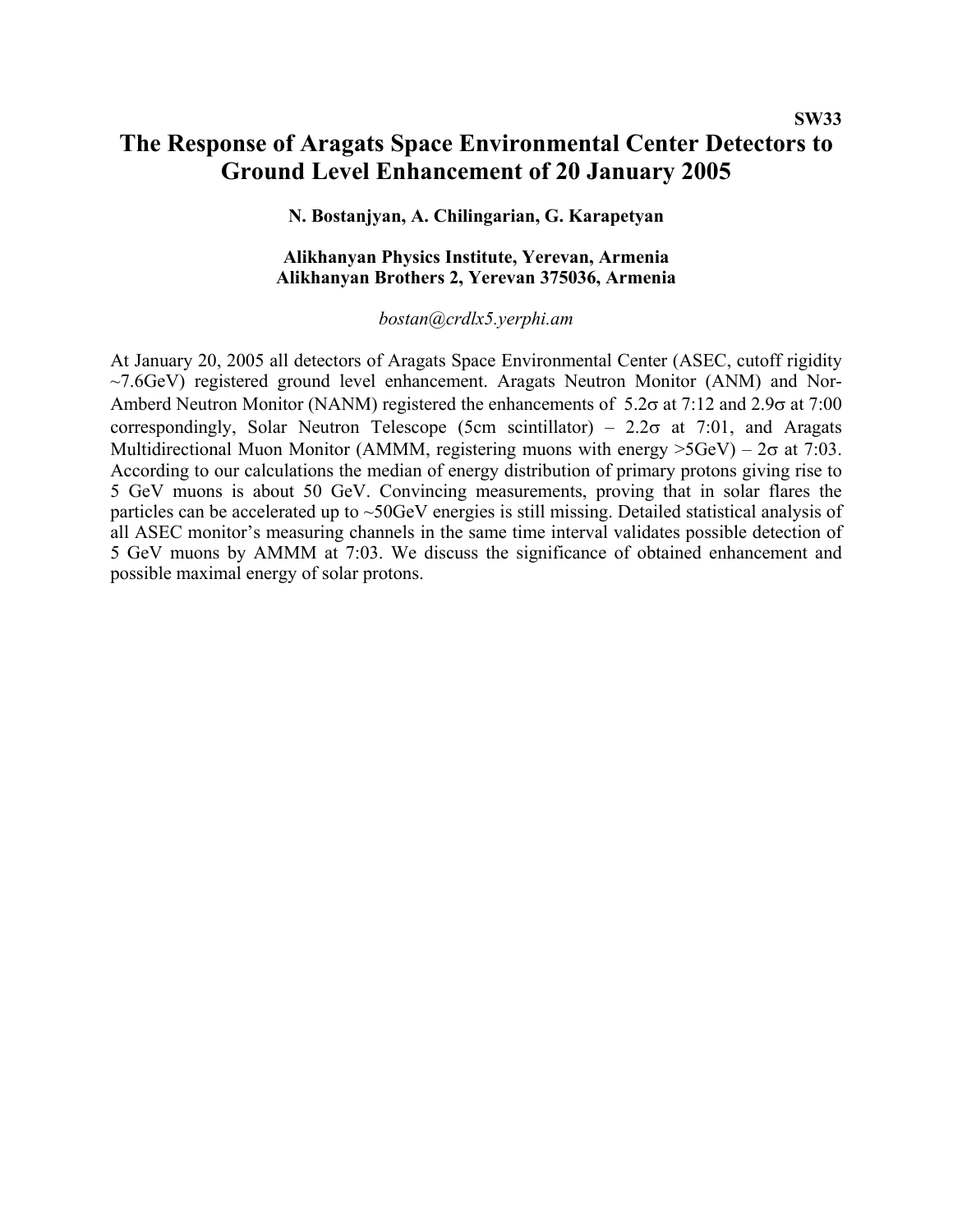# **Channel-to-channel Analysis of Aragats Muon Monitor's Data Improves the Reliability of detecting 5GeV Muons in Solar Flare of 20 January 2005**

# **G. Karapetyan, A. Chilingarian, N. Bostanjyan**

#### **Alikhanyan Physics Institute, Yerevan, Armenia Alikhanyan Brothers 2, Yerevan 375036, Armenia**

# *gkarap@crdlx5.yerphi.am*

Output data of Aragats Multidirectional Muon Monitor (AMMM) is composed by the summing the counts of its all 42 channels, each comprising from 1  $m^2$  scintillator. During solar flare of 20 January 2005 this output data got the maximal excess of  $\sim 2\sigma$  at 7:03. The probability that the value  $>=2\sigma$  is caused by random fluctuation (false alarm) is  $\sim 0.023$ . We apply more detailed statistical analysis of the detector channel's data trying to reduce the probability of false alarm and to increase detection reliability. Using 1min data, we find the number of channels in excess of  $1\sigma$  or greater, and calculate the chance probability of appearing of such event by using binomial distribution. In time interval 6:45 – 7:15 20 January 2005, this probability gets values fluctuated near 0.5, except of time 7:03, when the excess  $\geq 1\sigma$  was observed in 15 channels from 42. The probability of the false alarm for such combination of channel counts is  $\sim 10^{-3}$ . Thus applied approach, exploiting all measuring channels of detector, allows significantly decrease the probability of false alarm, making detection of >5GeV muons more reliable. We apply new methodology also to other extreme events.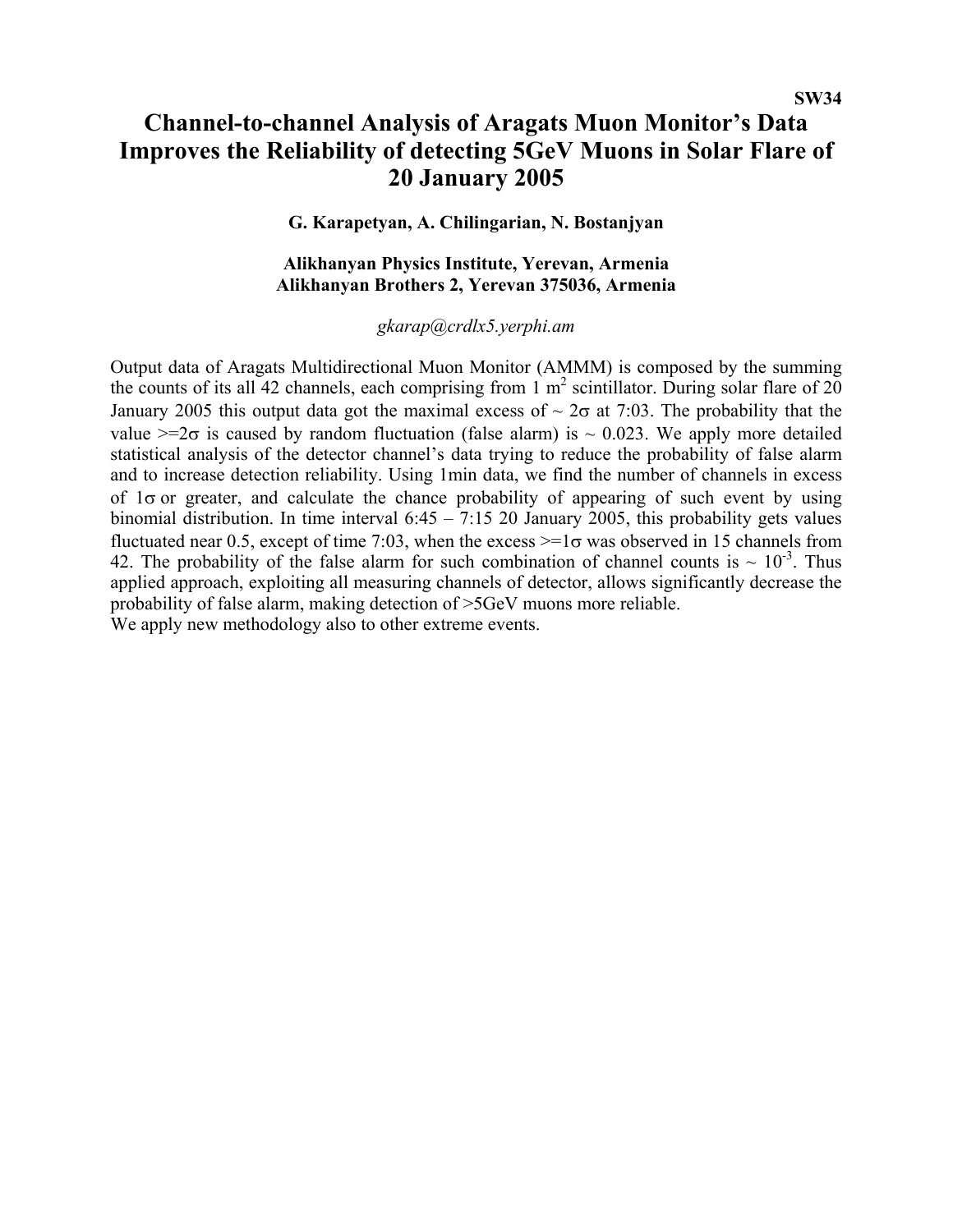# **Multidetector Correlation Study of Solar Transient Events**

### **G. Karapetyan, A. Chilingarian**

### **Alikhanyan Physics Institute, Yerevan, Armenia Alikhanyan Brothers 2, Yerevan 375036, Armenia**

### *gkarap@crdlx5.yerphi.am*

Aragats Space Environmental Center (ASEC) has the advantage to monitor cosmic rays simultaneously by several detectors. To benefit from this possibility, we developed an approach, which combines the data of 3 monitors to reveal solar transient events more reliably. As it was demonstrated earlier, the correlation coefficients (CC) between different monitor's time series are good indicators of the space storms strength and other solar induced events. For the magnifying of this effect we consider not one CC, but product of 3 CCs between Aragats Neutron Monitor, Nor-Amberd Neutron Monitor and Solar Neutron Telescope. CCs are calculated by 120 points in 120 min interval, which moves gradually with the step 1min. The product usually fluctuates randomly around zero with the dispersion  $\sim 0.001$ . However, sometimes it gets large values with amplitude  $> 0.015$  during solar events such as ground level enhancement (GLE), Forbush decrease (Fd) or geomagnetic storm. We performed Monte-Carlo simulation for the 120 min averaged product (which was defined as the A-value), to derive the probability of appearance of large random fluctuations*.* This random event is defined as "false alarm". In the result we obtained the probability distribution of false alarm versus the A-value. Using this distribution we estimated the probability of appearance of fluctuations with different A-values. It is obtained that the probability of false alarm during the GLE, Fd and geomagnetic storms are extremely small (< E-8), i.e. large A-values reliably indicates on the solar event. We established the level 0.015 for A-value, for estimating the efficiency of the approach. If A-value of observed fluctuation is greater than 0.015 then such fluctuation is defined as an event and this event is revealed. The efficiency of the approach was studied by analyzing 2 GLEs, 3 Fds and several geomagnetic storms during 2003, 2005. In all cases the A-value considerably surpassed the level 0.015, so the events were revealed.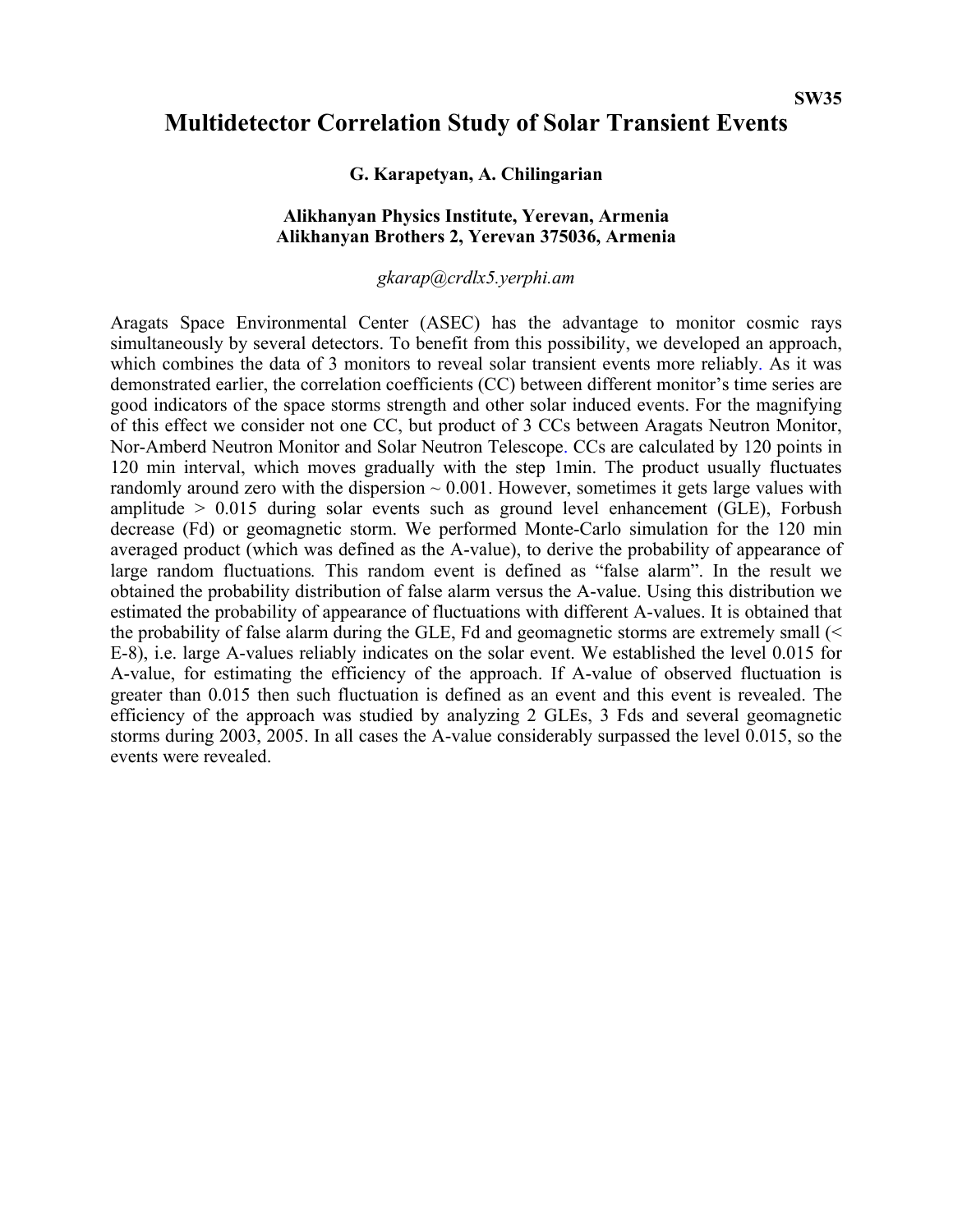# **SW36 Correlations of the Estimated Arrival Times of the Relativistic Solar Ions at 1 AU and Starts of Ground Level Enhancements (GLEs).**

# **H. Martirosyan, A.Chilingarian**

# **Alikhanyan Physics Institute, Yerevan, Armenia Alikhanyan Brothers 2, Yerevan 375036, Armenia**

### *hmart@crdlx5l.yerphi.am*

We investigated possible correlations between the calculated arrival times of the first relativistic ions at Earth and GLE start times registered by surface monitors. The analysis is based on the arrival times and energies of the first solar ions, registered by the Solar Isotope Spectrometer (SIS) on board of the ACE satellite, and protons, registered by GOES satellites. We consider two cases: when the interplanetary propagation of the first high energy ions is essentially scatter-free and the diffusive propagation of high energy ions in the interplanetary magnetic field.

We extrapolate the time-velocity and time-rigidity relationships to calculate the expected arrival times of the relativistic ions that are energetic enough to enter the atmosphere at the Aragats geographical location and produce secondary fluxes that reach the monitors.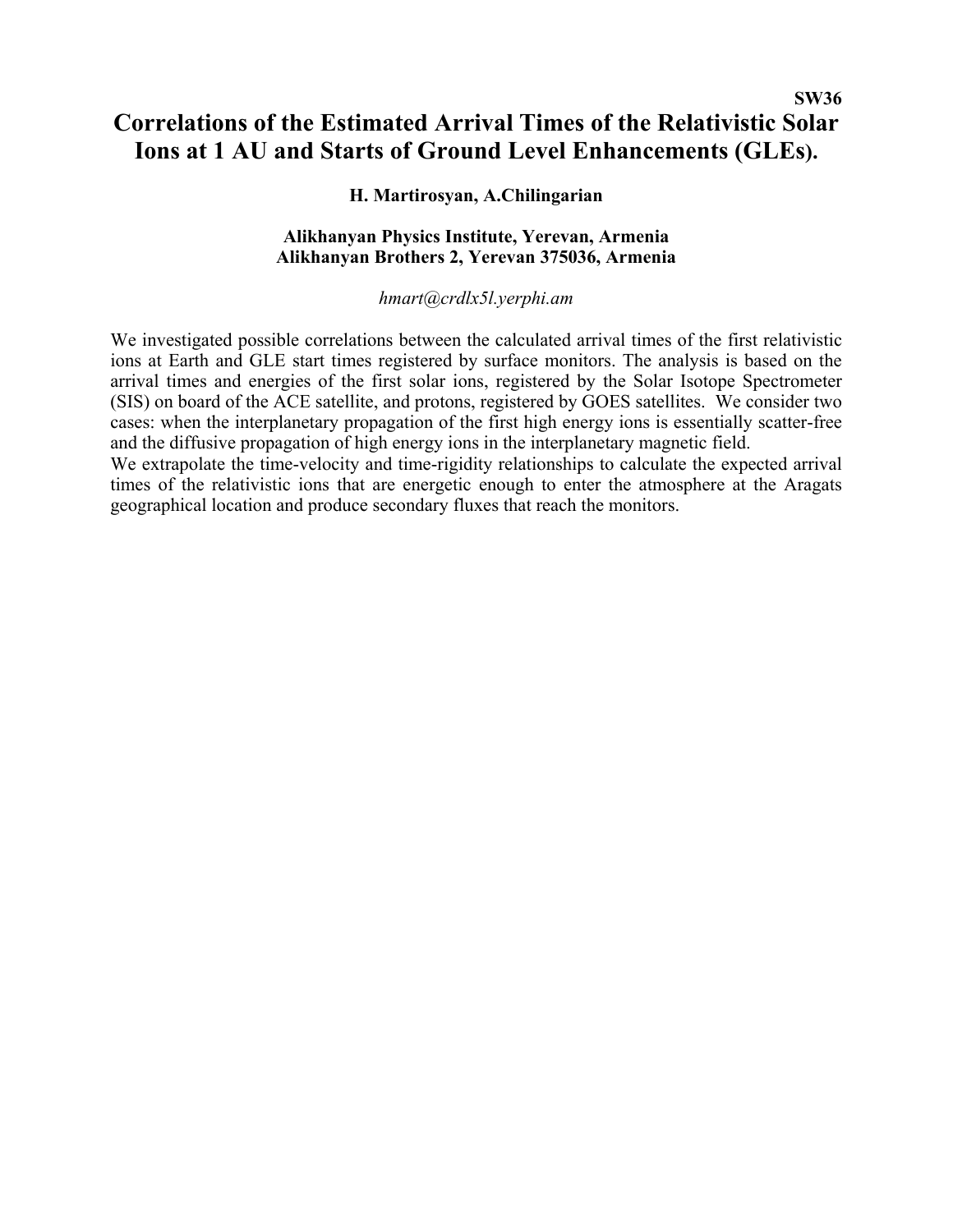# **SW37 Temporary Change of Solar Proton Spectrum Parameters and GLE model for the January 20, 2005 event**

### **H. Martirosyan**

## **Alikhanyan Physics Institute, Yerevan, Armenia, Alikhanyan Brothers 2, Yerevan 375036, Armenia**

#### *hmart@crdlx5.yerphi.am*

The temporary behavior of proton energetic spectrum at January 20, 2005 in the near-earth space environment measured by GOES satellites was investigated. During the first hour the spectrum parameters (power spectral index and spectral "knee" energy) changed with definite regularity. In 6:50UT the spectral index and knee energy have the values ~5 and 390MeV respectively. These values are preserved until 8:00UT. Approximately at 8:00UT these parameters acquire the values of ~3,7 and ~170MeV which are preserved until 18:00UT. After 18:00UT their values are 2,9 and 50MeV which are preserved almost until the arrival of shock wave unleashed by the flare. We assume, that these changes are not caused by passing of the particles through the interplanetary space; they are connected with acceleration processes. The comparative analysis of these results and the 20 January GLE data obtained with the help of neutron monitors demonstrates that the acceleration of the main part of relativistic protons happened during the flare itself. Obtained results can serve as a basis for the construction of the GLE model for the January 20, 2005 event.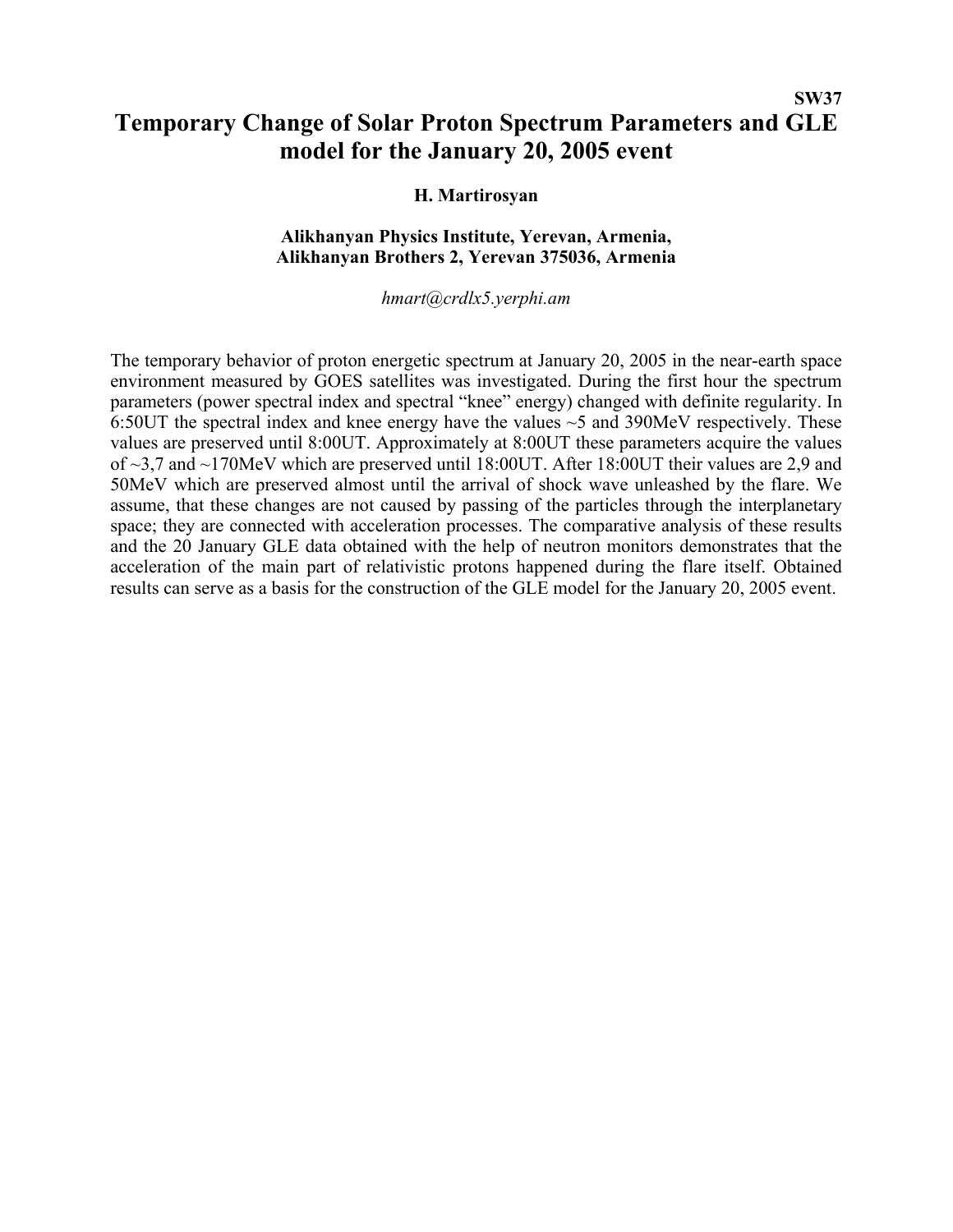# **A new type of solar neutron telescope**

#### **E.Mnatsakanyan**

### **Alikhanyan Physics Institute, Yerevan, Armenia, Alikhanyan Brothers 2, Yerevan 375036, Armenia**

#### *mnats@mail.yerphi.am*

We discuss the problem of solar neutrons energy measurement by existing neutron telescopes and their sensitivity. In order to increase the sensitivity and to reduce existing uncertainty in energy measurement of solar neutrons, a new type of solar neutron telescope installed deep underwater is proposed for the next solar cycle 24<sup>th</sup>. It is shown that due to installation of the telescope under thick absorber, the sensitivity can be increased up to 10 times by decreasing background rate – from mainly neutral particles. The concept and construction of new telescope and estimations of its performances are presented. We propose to install such telescopes in some high altitude lakes such as Titicaca (Bolivia), Cucunor (China). The testing measurements of prototype telescope at Kar-Lich and Sevan (Armenia) lakes are supposed. Finally some considerations of technical design of proposed telescope are discussed.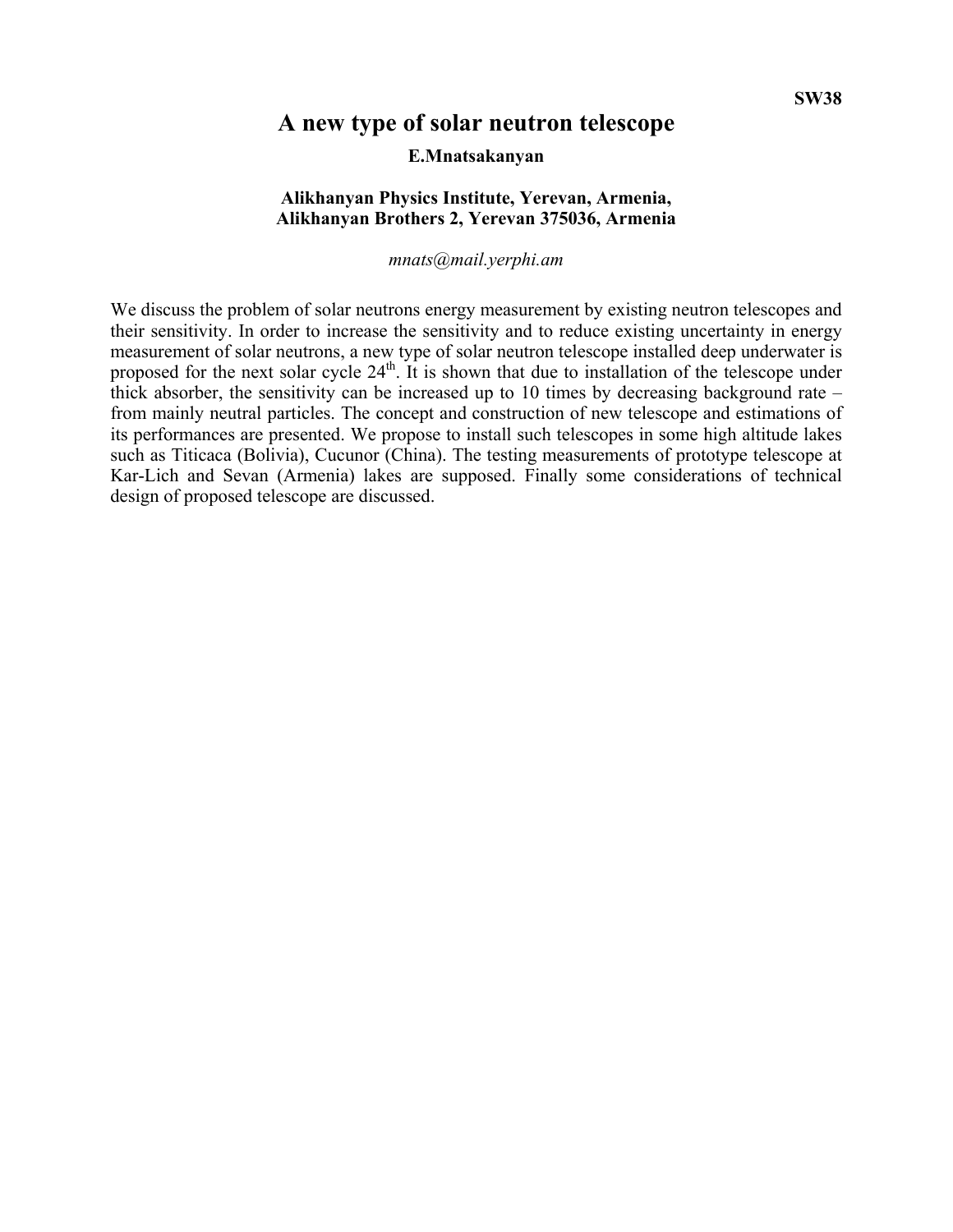# **On the possibility to deduce the solar proton energy spectrum of the 20 January 2005 GLE using Aragats and Nor-Amberd neutron monitors data**.

# **M. Zazyan, A. Chilingarian**

### **Alikhanyan Physics Institute, Yerevan, Armenia, Alikhanyan Brothers 2, Yerevan 375036, Armenia**

### *mary@mail.yerphi.am*

30-year largest solar particle event that occurred on 20 January 2005 was unusual from many points of view. The analysis of the event is already started and will be continued with involving data from neutron monitors and muon detectors, as well as by using the new statistical analysis methods. The analysis presented in this report is based on the low energy proton fluence spectrum obtained from instruments on ACE and SAMPEX spacecraft, the intensity of  $>100$ MeV protons measured by GOES11 spacecraft and Aragats and Nor-Amberd neutron monitors count rates increases during the solar flare event. These two neutron monitors are located at different altitudes (3200m and 2000m above sea level), but at the same geographical coordinates. The effective cutoff rigidity of the location is 7.56GV.

The idea to deduce the spectra of solar flare protons using two neutron monitors located close by at the same vertical cutoff rigidity but at different altitudes above sea level was proposed by J.A.Lockwood et all. Using Mt. Washington and Durham neutron monitors count rates, coupled with the knowledge of the proton specific yield functions, they have derived the rigidity spectra,  $AP^{\gamma}$ , for selected solar flare events since 1960.

Our method is based on the modelling of the response of Aragats and Nor-Amberd neutrons monitors. Assuming that there is a knee at proton energy spectrum around  $E_{kin}$  1GeV we have estimated Aragats and Nor-Amberd count rates increases for the different possible spectral indexes. The simulation of the primary protons transport through the Earth atmosphere was performed using CORSIKA package with FLUKA code. Comparing the measured count rate increases, as well as their ratio, to ones calculated for different γ, the spectral index of the powerlaw proton energy spectrum is found to be  $\sim 6$ .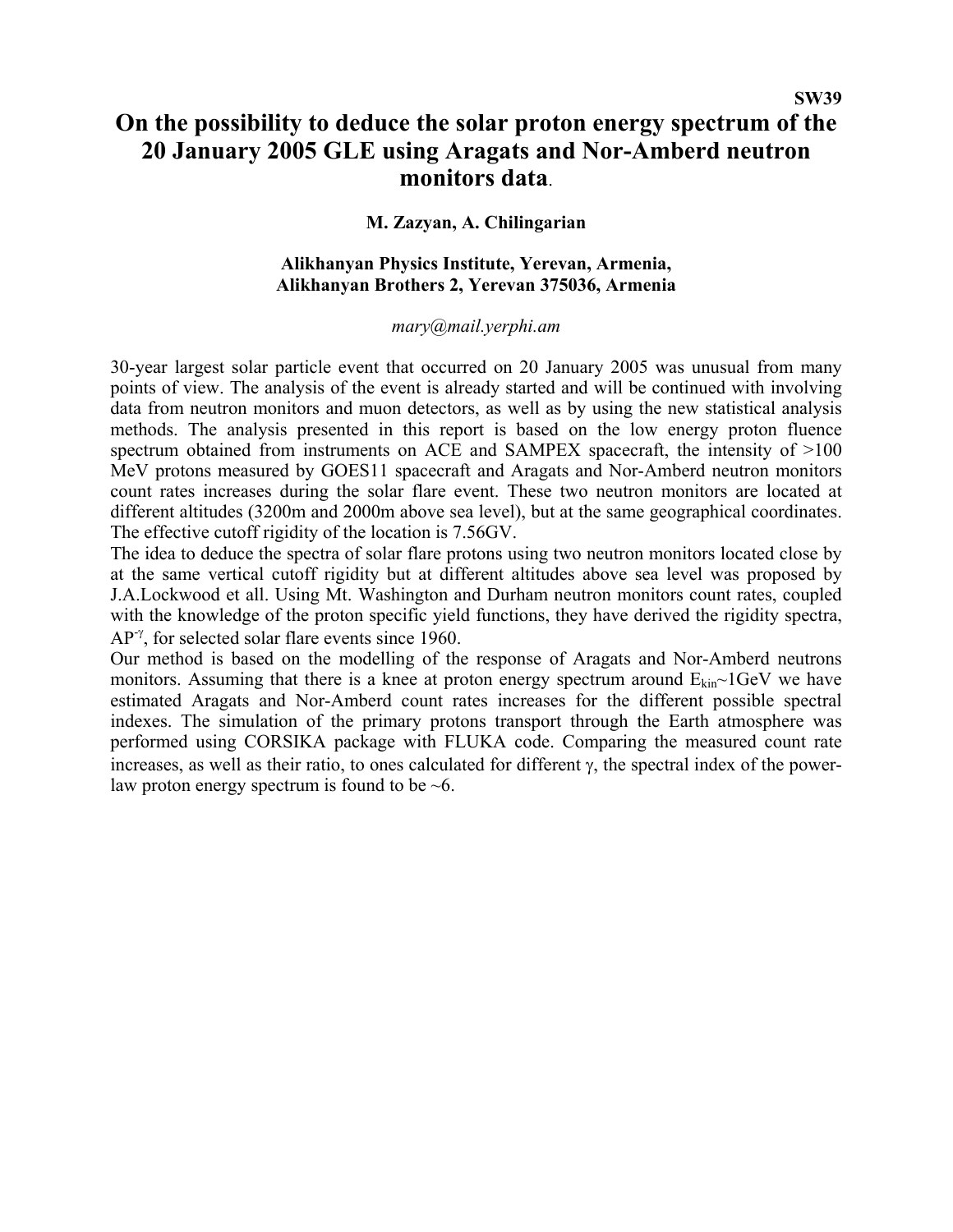# **Calculation of the Aragats Space Environmental Center Monitors Response to Galactic and Solar Cosmic Rays**

# **M. Zazyan , A. Chilingarian**

## **Alikhanyan Physics Institute, Yerevan, Armenia Alikhanyan Brothers 2, Yerevan 375036, Armenia**

### *mary@mail.yerphi.am*

Monitors of Aragats Space Environmental Center (ASEC) register secondary fluxes of different energy thresholds generated by high energy particles as they enter the Earth's atmosphere. Using CORSIKA code we have simulated the propagation of primary particles through the Earth's atmosphere. Simulated ground level particle intensities were used to calculate ASEC monitors count rates. The calculated response of ASEC monitors to galactic cosmic rays and to different transient events, such as Ground Level Enhancement (GLEs) and geomagnetic storms, influencing cutoff rigidity threshold values, is compared with corresponding measurements. It is shown that the November 20, 2003 event could be associated with the cutoff rigidity decrease of  $\sim$ 1GV. Transforming Dst variation into R<sub>c</sub> variation the intensity-time profile of the event is simulated. The obtained time-profile can be used to correct the rigidity cutoff at each moment of time during November 20, 2003 event.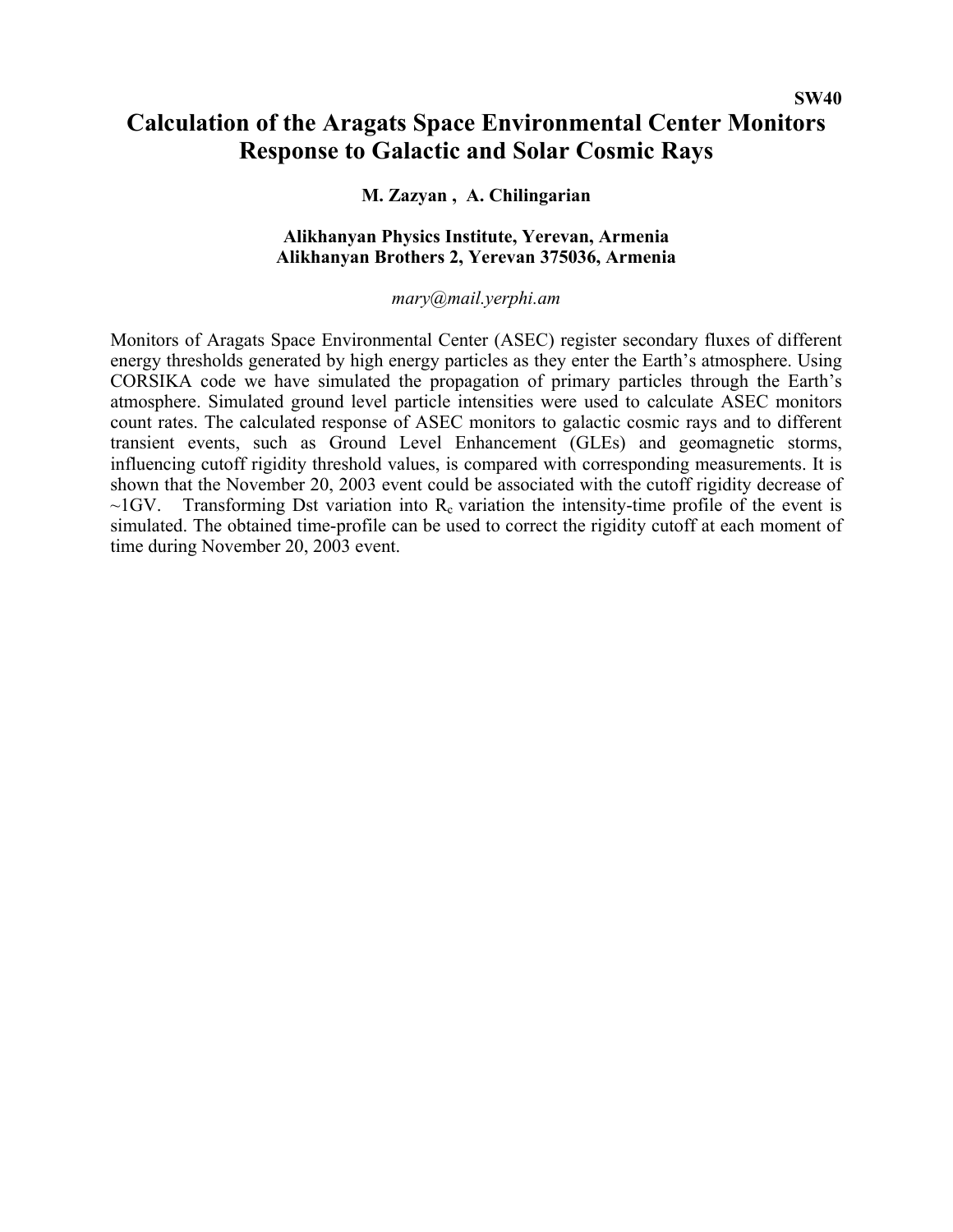# **Calculation of the threshold energies of the Aragats Solar Neutron Telescope**

### **A.Reymers, A. Chilingarian, L. Melkumyan**

# **Alikhanyan Physics Institute, Yerevan, Armenia Alikhanyan Brothers 2, Yerevan 375036, Armenia**

#### *arthur@mail.yerphi.am*

The Solar Neutron Telescope (SNT) is in operation at the Aragats research station (3200 m. above sea level ) and constitutes the part of world-wide network, coordinated by Nagoya University group. In order to realize continuous observation of solar flares and the production of the neutrons, it is necessary to install neutron detectors at every 90 degrees of longitude surrounding the globe. Armenia, located in the mid-longitude between the Swiss Alps and the Tibet highlands, is a suitable place for such neutron detector. The first solar neutron detector has a detection area of  $4m^2$  and began its observations in the autumn of 1997. The anticoincidence shielding for this telescope was constructed in 2001.

Detecting volume is formed from standard slabs of size 50x50x5 cm, stacked vertically on the horizontal slab of  $100x100x5$  cm. (total 164 slabs). Four, the same type scintillator slabs of 5 cm. thickness and  $1 \text{ m}^2$  surface, are located  $1 \text{ m}$ . above the detecting volume, with the goal to veto the near vertical charged flux. Incoming neutrons in nuclear reactions produce protons inside the thick scintillator target. The probability to produce protons in 5 cm. of scintillator is vanishingly small. The energy, have been deposited due to ionization by protons, is measured by the photomultiplier over the scintillators. The output signal's amplitudes of the photomultipliers are discriminated according to 4 threshold values of 50, 100, 150, 200 mV. The dependences of the efficiencies of the particles (the muon and the neutron) registration in 60 centimeter scintillator on initial energy for different energy releases were investigated. The energy thresholds corresponding to four level of the amplitude discrimination were determined by the Monte Carlo simulation. Also, the same energy thresholds were obtained by the calibration experiment with the thick (60 cm) and thin (5cm.) scintillators and the results are compared with the simulation.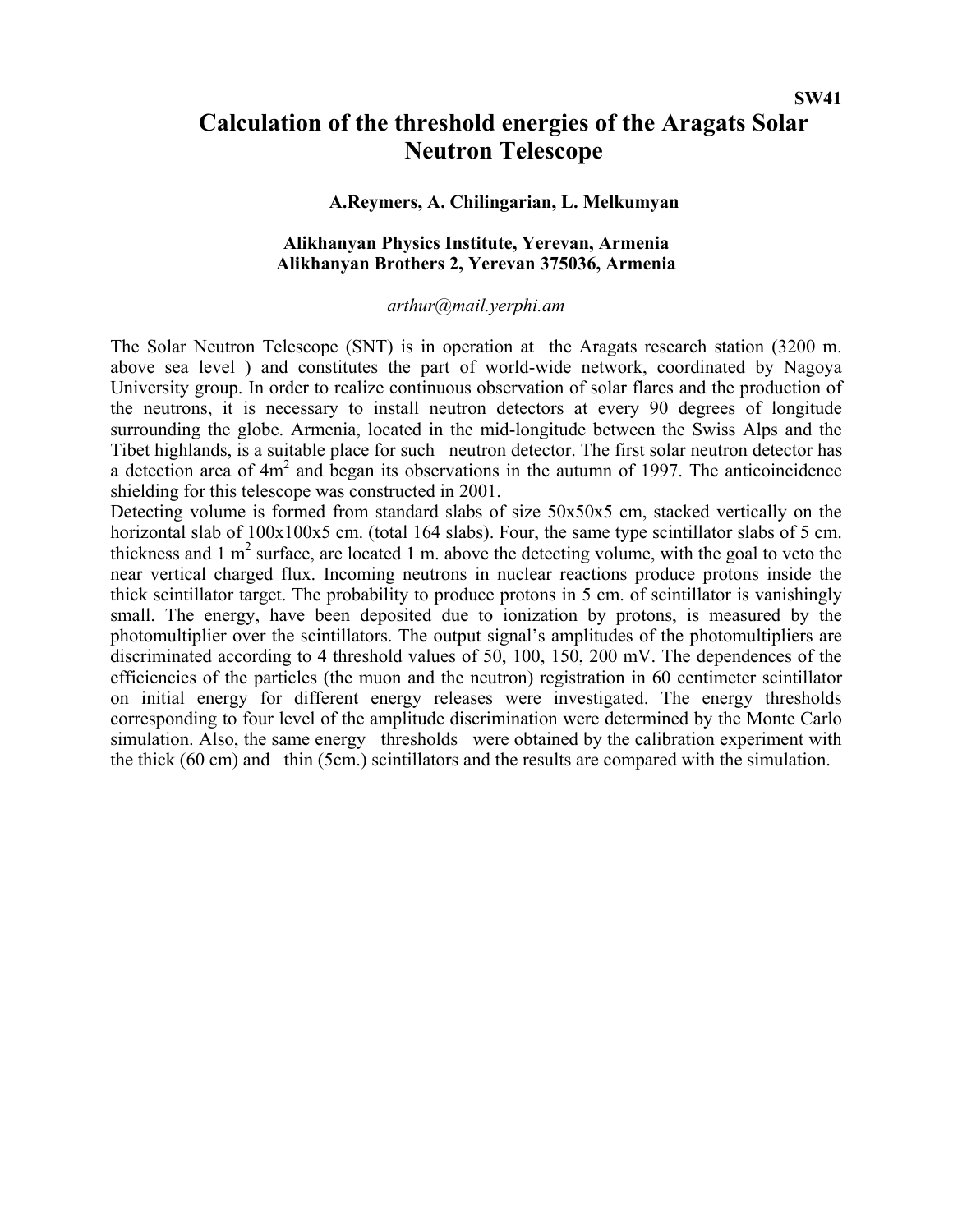**SW42** 

# **Analysis and identification of events caused by rigidity cutoff variations**

### **N. Gevorkyan, A.Chilingarian**

# **Alikhanyan Physics Institute, Yerevan, Armenia, Alikhanyan Brothers 2, Yerevan 375036, Armenia**

#### *nerses@crdlx5.yerphi.am*

The geomagnetic storms are driven by the shocks followed by magnetized plasma clouds, reaching the Earth from 15 hours till several days. The strength of the geomagnetic storms depends on the magnitude and space distribution of the cloud's "frozen" magnetic fields. The changing intensity of the Galactic Cosmic Rays (GCR), detected by surface monitors, also reflects the large scale structure of the IMF and the diurnal variability of cosmic rays and has a rather complicated shape. That is the reason why we need multivariate, multidetector measurements of as many components of the changing secondary cosmic rays as possible. A sudden correlated variation in the flux of neutrons, muons, and electrons, detected by the surface monitors could be an indication of an upcoming severe radiation or geomagnetic storms. Changes in the geomagnetic cutoff rigidities (Rc), usually occurring during the recovery phase of the Forbush decreases, are well pronounced at low latitudes. Other transient events caused by the modulation of the GCR by solar transient events, as Forbush decreases (Fd) and Ground Level Enhabcements (GLE) in contrast are much better pronounced at high latitudes. Therefore, monitors of the Aragats Space-Environmental Center (ASEC), located at 40°30'N, 44°10'E, are very well suited for the detection and investigation of the geomagnetic storms causing strong variability of Rc.

In the report an attempt is made to utilize information on changing fluxes of secondary cosmic rays during strong geomagnetic storms, and explore new possibilities opening by ASEC detection of recent extreme events.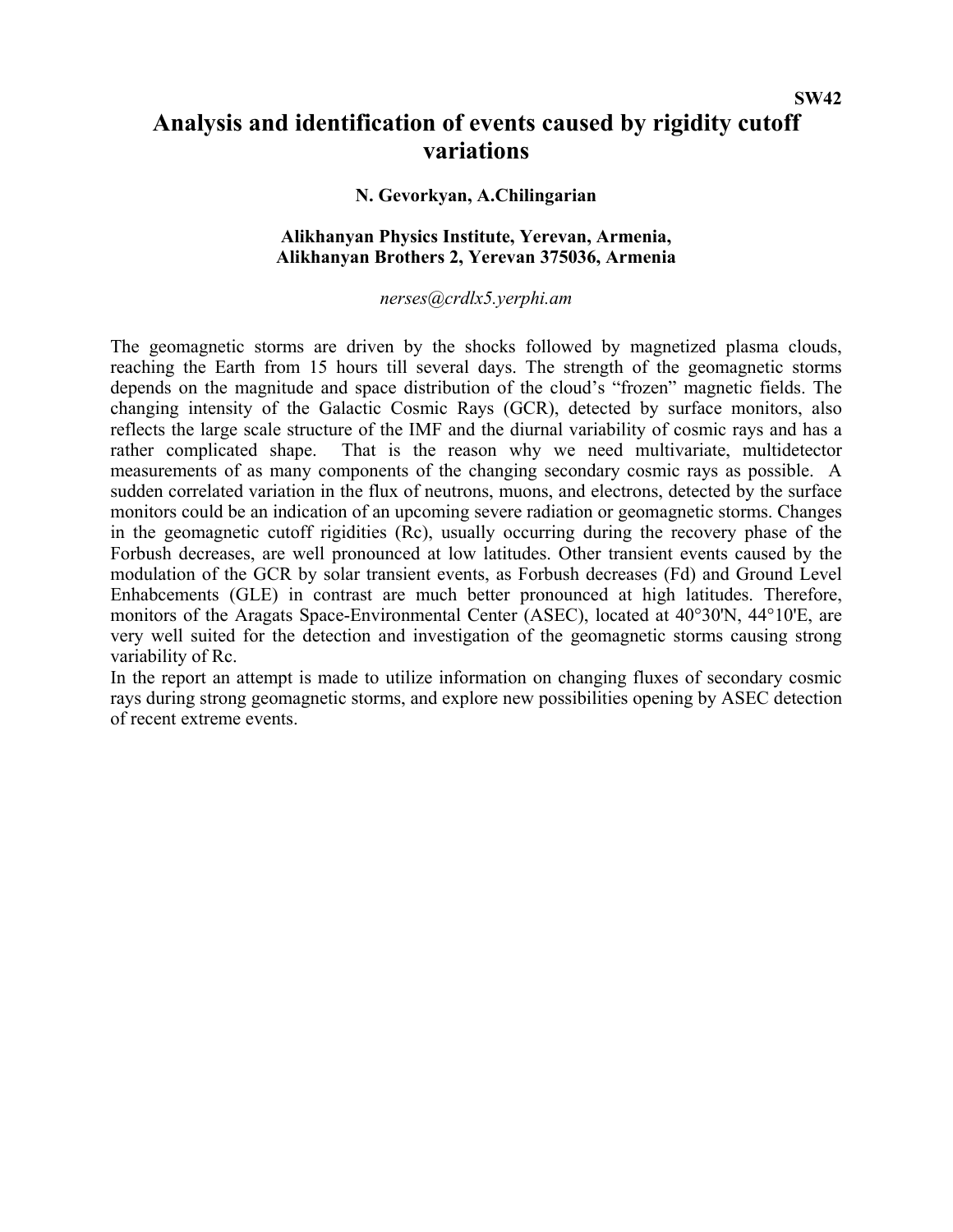# **Data Visualization Interactive Network**

# **A. Eghikyan**

# **Alikhanyan Physics Institute, Yerevan, Armenia, Alikhanyan Brothers 2, Yerevan 375036, Armenia**

*eghikyan@crdlx5.yerphi.am*

DVIN2 for ASEC (Data Visualization Interactive Network for Aragats Space Environmental Center) is product for accessing and analyzing Space Weather conditions. The on-line data from Solar Monitors located at high altitude research station on Mt. Aragats in Armenia is used for displaying and warning on severe conditions of the Space Weather. The first version of DVIN was officially announced as the world's best project in the category of e-science at the first World Summit on Information Society (WSIS) 2003 in Geneva, December 9-13.

Second version has several important advantages and provides more services to users:

- ¾ DVIN2 is based on MySQL database.
- $\triangleright$  The speed of simple data analyzing has been increased.
- $\triangleright$  Such a new features as correlation analyses of time series and other statistical parameters like standard deviation, average etc. have been added.
- $\triangleright$  The new interface is more user-friendly.

 ASEC monitors measure many species of cosmic rays at two high altitude stations. As a result, the ability to analyze many time series simultaneously becomes a powerful tool for processing. Being an online processing tool, DVIN2 can work at any platform.

The DVIN2 modules provide successive steps of data processing: keeping up-to-date the files, preliminary data processing, off-line analysis, web interface to access data and off-line analysis program.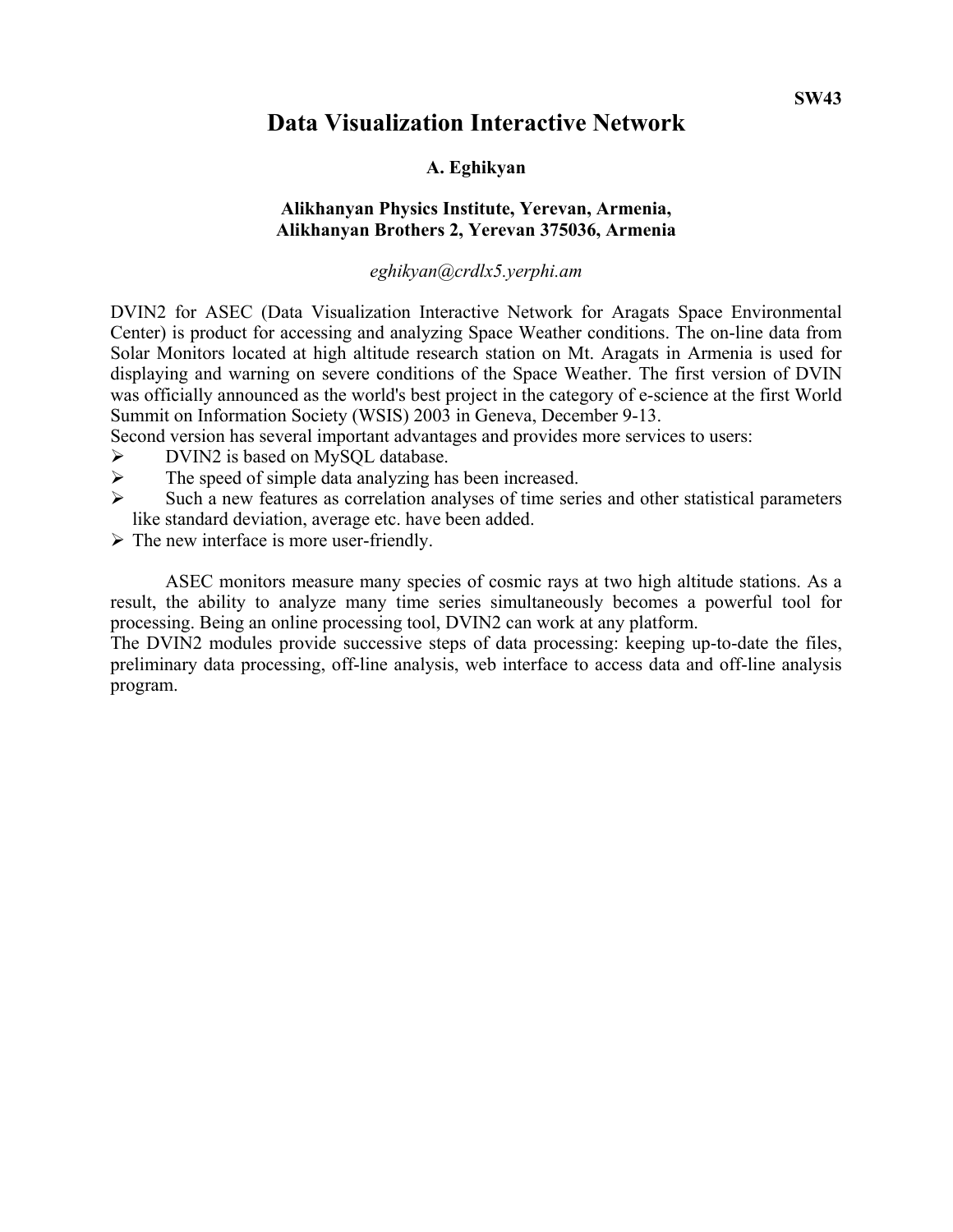# **SW44 The Diurnal Variations of EAS Intensity according to MAKET-ANI Array Data**

### **L.Melkumyan, S. Sokhoyan**

## **Alikhanyan Physics Institute, Yerevan, Armenia, Alikhanyan Brothers 2, Yerevan 375036, Armenia**

*laura@skynet.crd.yerphi.am* 

The reference data on diurnal variations were obtained mainly in the energy region  $1 - 100$  TeV. We have analyzed the count rate of MAKET-ANI array during the period 1998 – 2004 for significantly larger energies  $E_0 > 5.10^{14}$  eV.

The barometric and temperature coefficients are determined and the amplitudes and phases of daily waves of intensity in solar and sidereal times were obtained after corrections for pressure and temperature.

The effective declination of MAKET-ANI array is determined. Reducing the measured amplitude of the first harmonic in solar time to zero declination, the daily wave amplitude and phase were determined. We present and discuss the energy dependences of the amplitude and phase of first harmonic of mean diurnal variations of cosmic ray intensity.